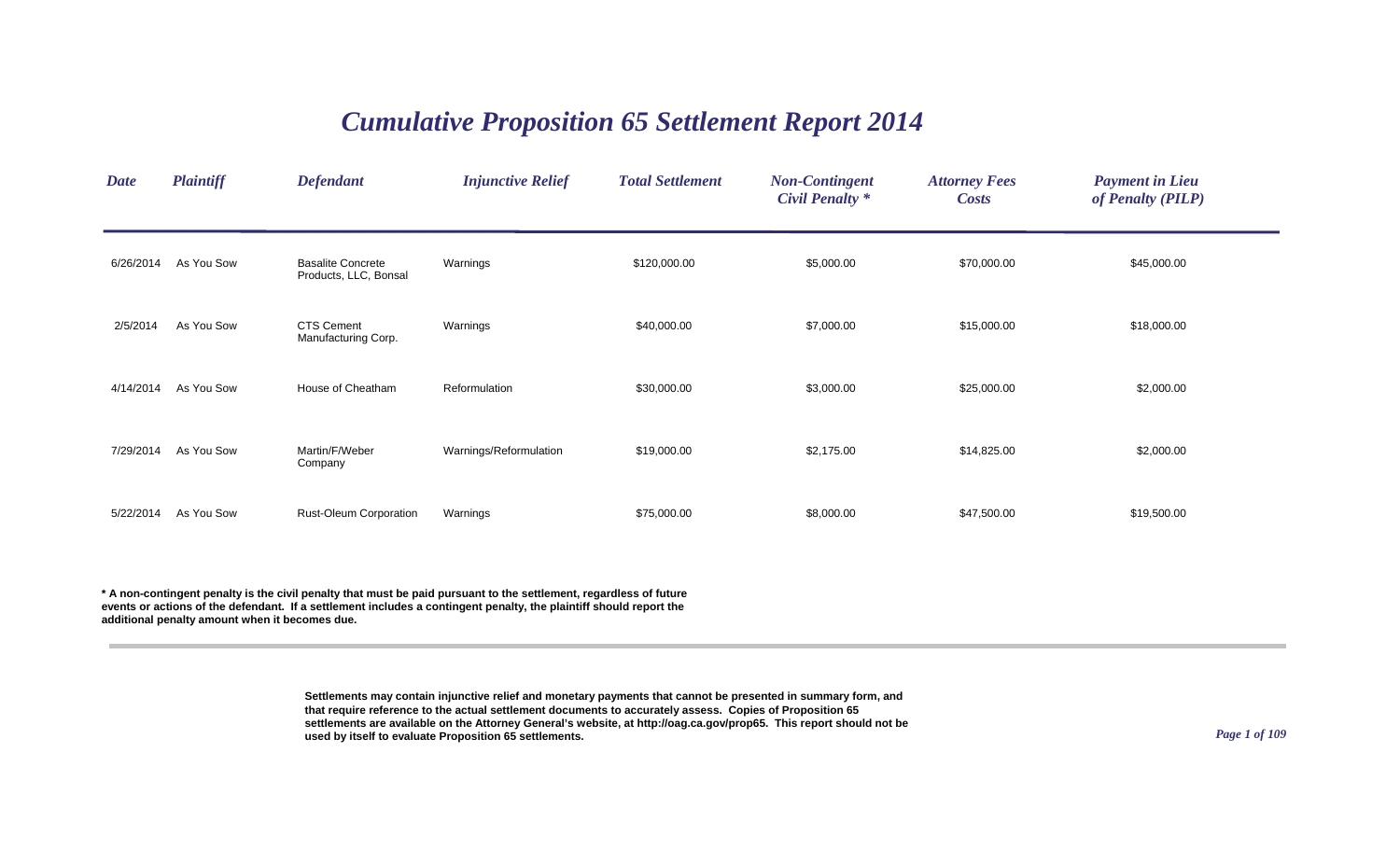| <b>Date</b> | <b>Plaintiff</b> | <b>Defendant</b>                                    | <b>Injunctive Relief</b> | <b>Total Settlement</b> | <b>Non-Contingent</b><br>Civil Penalty * | <b>Attorney Fees</b><br><i>Costs</i> | <b>Payment in Lieu</b><br>of Penalty (PILP) |
|-------------|------------------|-----------------------------------------------------|--------------------------|-------------------------|------------------------------------------|--------------------------------------|---------------------------------------------|
| 1/28/2014   | As You Sow       | Trivani International,<br>LLC, Sarati International | Warnings                 | \$16,250.00             | \$1,250.00                               | \$15,000.00                          | \$0.00                                      |
|             | <b>Totals</b>    | 6                                                   |                          | \$300,250.00            | \$26,425.00                              | \$187,325.00                         | \$86,500.00                                 |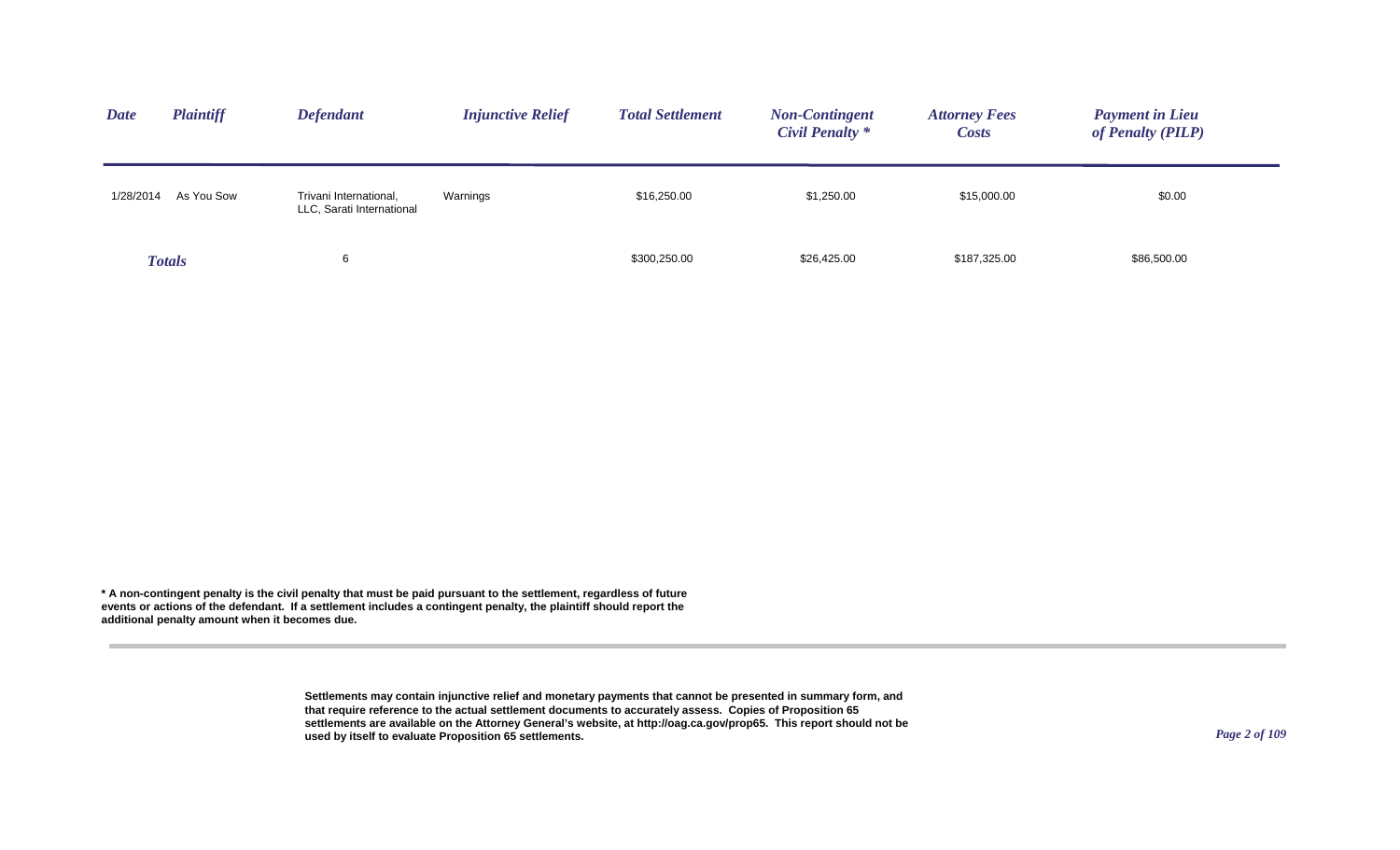| <b>Date</b>          | <b>Plaintiff</b> | <b>Defendant</b>          | <b>Injunctive Relief</b> | <b>Total Settlement</b> | <b>Non-Contingent</b><br>Civil Penalty * | <b>Attorney Fees</b><br><b>Costs</b> | <b>Payment in Lieu</b><br>of Penalty (PILP) |
|----------------------|------------------|---------------------------|--------------------------|-------------------------|------------------------------------------|--------------------------------------|---------------------------------------------|
| 10/10/2014 Bell, Ema |                  | Cryntel Enterprises, Inc. | Reformulation            | \$20,000.00             | \$2,000.00                               | \$18,000.00                          | \$0.00                                      |
| <b>Totals</b>        |                  |                           |                          | \$20,000.00             | \$2,000.00                               | \$18,000.00                          | \$0.00                                      |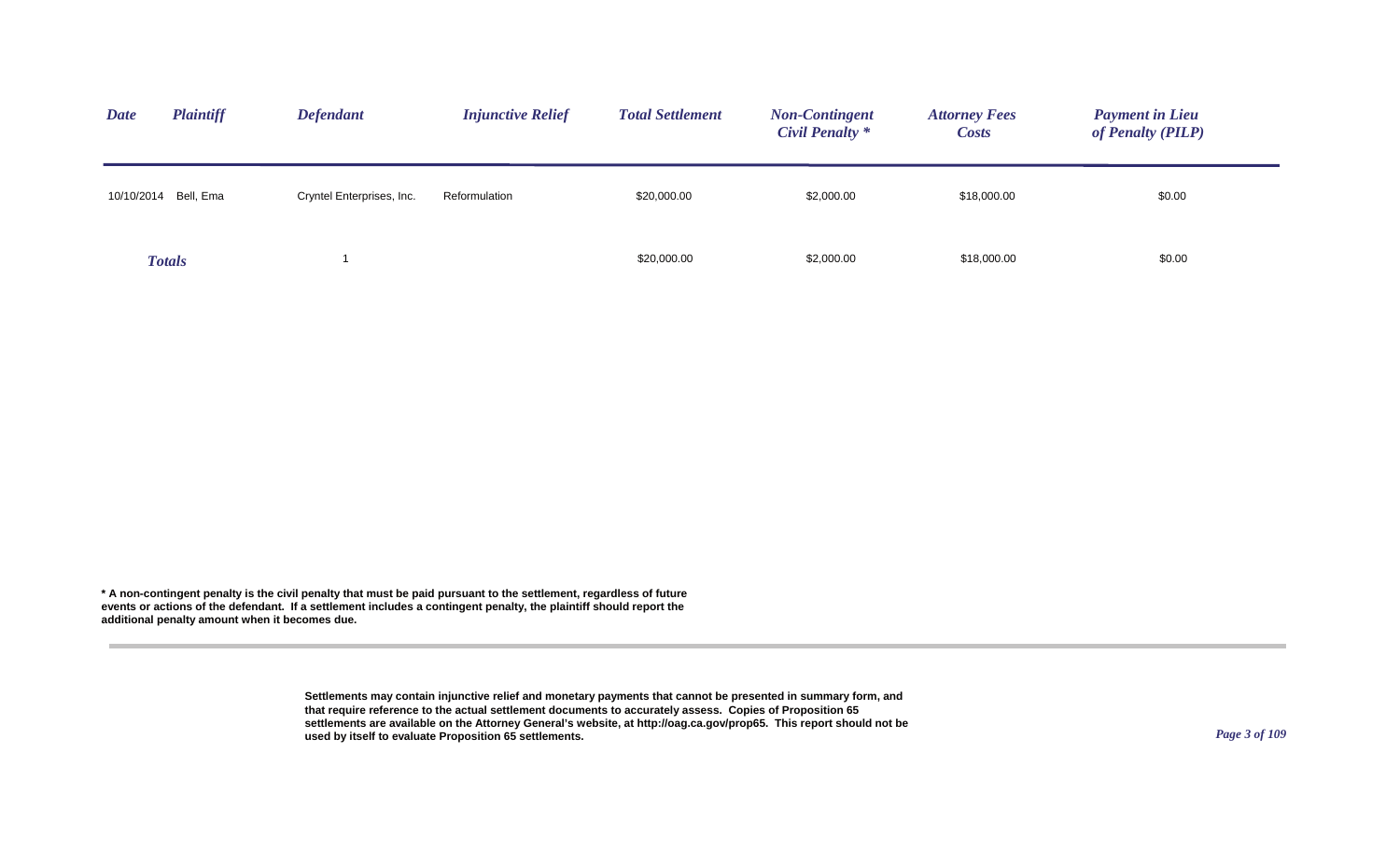| <b>Date</b> | <b>Plaintiff</b> | <b>Defendant</b>                                      | <b>Injunctive Relief</b> | <b>Total Settlement</b> | <b>Non-Contingent</b><br>Civil Penalty * | <b>Attorney Fees</b><br><i>Costs</i> | <b>Payment in Lieu</b><br>of Penalty (PILP) |
|-------------|------------------|-------------------------------------------------------|--------------------------|-------------------------|------------------------------------------|--------------------------------------|---------------------------------------------|
| 5/30/2014   | Jr., Rafael;     | Bonilla, John; Delgado, Anheuser-Busch, LLC,<br>et al | New warning program      | \$94,000.00             | \$16,000.00                              | \$78,000.00                          | \$0.00                                      |
|             | <b>Totals</b>    |                                                       |                          | \$94,000.00             | \$16,000.00                              | \$78,000.00                          | \$0.00                                      |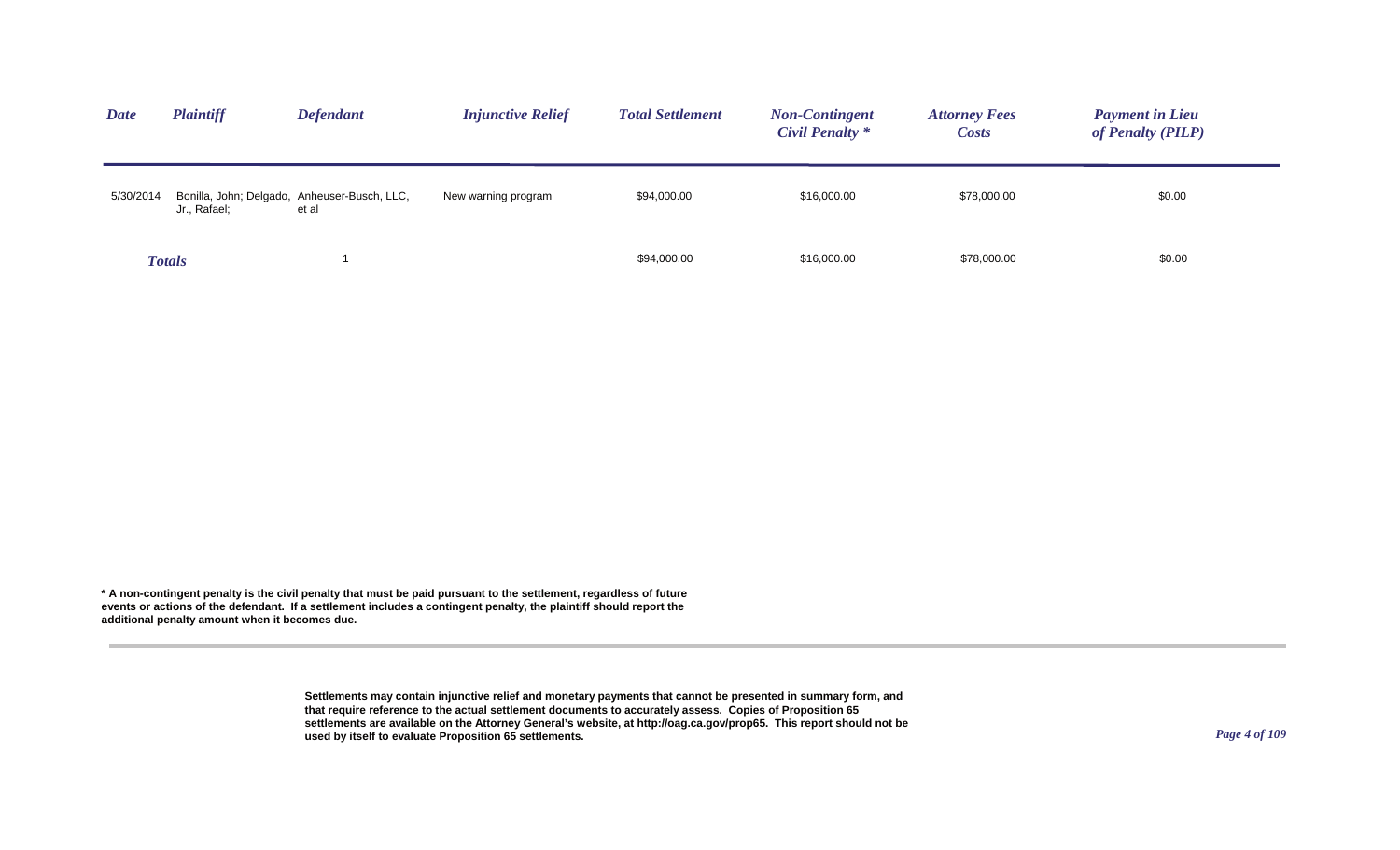| <b>Date</b> | <b>Plaintiff</b> | <b>Defendant</b>                  | <b>Injunctive Relief</b> | <b>Total Settlement</b> | <b>Non-Contingent</b><br><b>Civil Penalty *</b> | <b>Attorney Fees</b><br><b>Costs</b> | <b>Payment in Lieu</b><br>of Penalty (PILP) |
|-------------|------------------|-----------------------------------|--------------------------|-------------------------|-------------------------------------------------|--------------------------------------|---------------------------------------------|
| 5/22/2014   | Brimer, Russell  | Atlantic<br>Representations, Inc. | Warnings/Reformulation   | \$80,000.00             | \$20,000.00                                     | \$60,000.00                          | \$0.00                                      |
| 9/11/2014   | Brimer, Russell  | AAMP of Florida, Inc.             | Reformulation            | \$30,000.00             | \$1,000.00                                      | \$29,000.00                          | \$0.00                                      |
| 12/15/2014  | Brimer, Russell  | Anest Iwata-Medea, Inc.           | Warnings/Reformulation   | \$36,875.00             | \$4,875.00                                      | \$32,000.00                          | \$0.00                                      |
| 6/10/2014   | Brimer, Russell  | DGL Group, Ltd.                   | Warnings/Reformulation   | \$52,000.00             | \$12,000.00                                     | \$40,000.00                          | \$0.00                                      |
| 6/30/2014   | Brimer, Russell  | Hobby Lobby Stores, Inc.          | Warnings/Reformulation   | \$90,000.00             | \$20,000.00                                     | \$70,000.00                          | \$0.00                                      |
| 2/28/2014   | Brimer, Russell  | Jakks Pacific, Inc.               | Warnings/Reformulation   | \$55,000.00             | \$20,000.00                                     | \$35,000.00                          | \$0.00                                      |
| 7/1/2014    | Brimer, Russell  | Larsen Supply Co.                 | Warnings/Reformulation   | \$27,500.00             | \$4,000.00                                      | \$23,500.00                          | \$0.00                                      |
|             |                  |                                   |                          |                         |                                                 |                                      |                                             |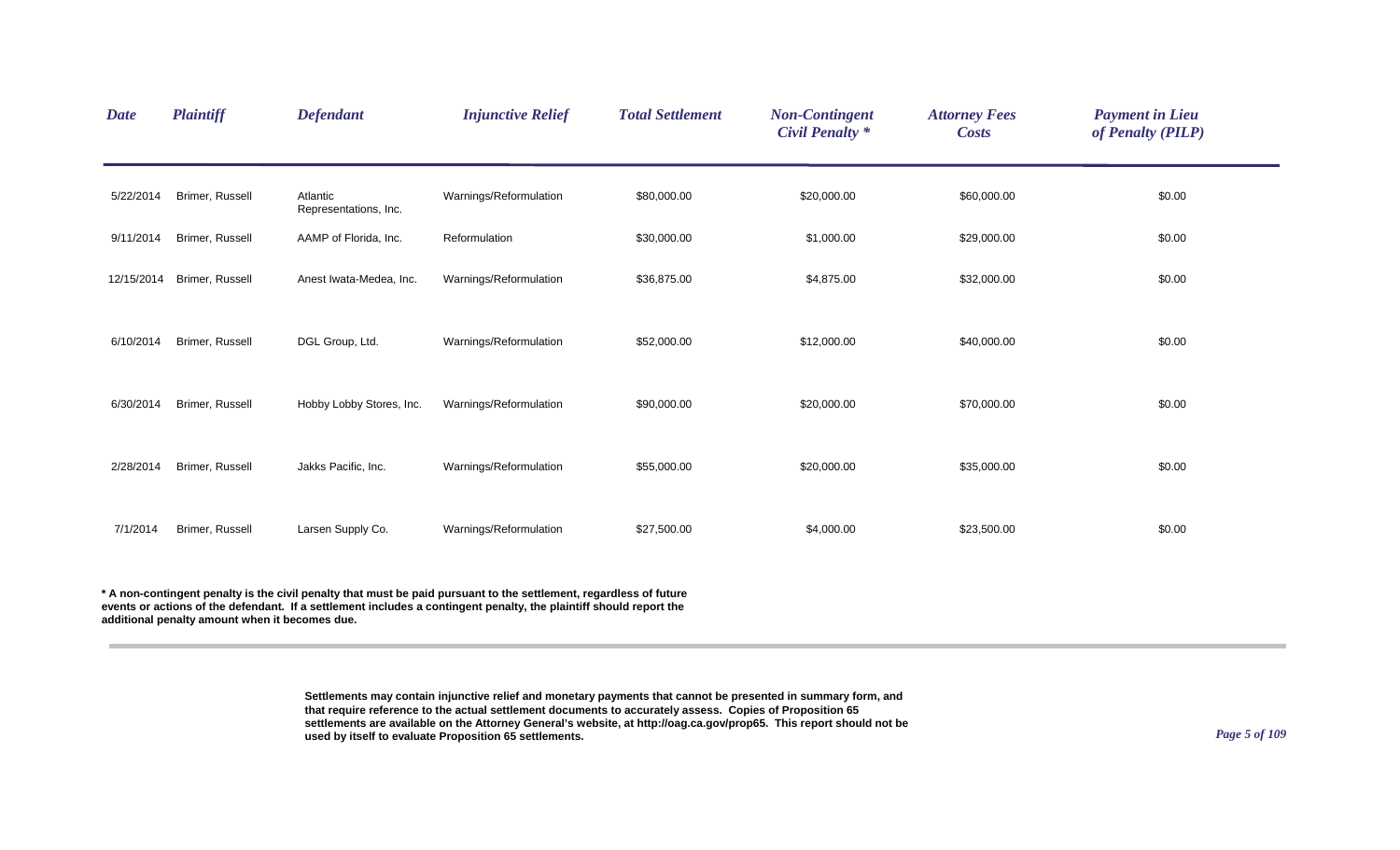| <b>Date</b> | <b>Plaintiff</b> | <b>Defendant</b>                          | <b>Injunctive Relief</b>                       | <b>Total Settlement</b> | <b>Non-Contingent</b><br><b>Civil Penalty *</b> | <b>Attorney Fees</b><br><b>Costs</b> | <b>Payment in Lieu</b><br>of Penalty (PILP) |
|-------------|------------------|-------------------------------------------|------------------------------------------------|-------------------------|-------------------------------------------------|--------------------------------------|---------------------------------------------|
| 3/6/2014    | Brimer, Russell  | Pagecomm<br>International, Inc.           | Warnings/Reformulation/Ven<br>dor Notification | \$46,500.00             | \$5,500.00                                      | \$41,000.00                          | \$0.00                                      |
| 8/27/2014   | Brimer, Russell  | Pro Peformance Sports,<br>LLC; The Sports | Warnings/Reformulation                         | \$280,000.00            | \$30,000.00                                     | \$250,000.00                         | \$0.00                                      |
| 9/2/2014    | Brimer, Russell  | Rashman Corporation                       | Warnings/Reformulation                         | \$33,000.00             | \$2,000.00                                      | \$31,000.00                          | \$0.00                                      |
| 9/17/2014   | Brimer, Russell  | <b>Regent Products</b><br>Corporation     | Reformulation                                  | \$39,100.00             | \$7,100.00                                      | \$32,000.00                          | \$0.00                                      |
| 12/31/2014  | Brimer, Russell  | <b>Seasonal Specialties</b><br><b>LLC</b> | Reformulation                                  | \$60,000.00             | \$17,000.00                                     | \$43,000.00                          | \$0.00                                      |
| 3/20/2014   | Brimer, Russell  | Visual Land, Inc.                         | Warnings/Reformulation                         | \$77,500.00             | \$22,500.00                                     | \$55,000.00                          | \$0.00                                      |
|             | <b>Totals</b>    | 13                                        |                                                | \$907,475.00            | \$165,975.00                                    | \$741,500.00                         | \$0.00                                      |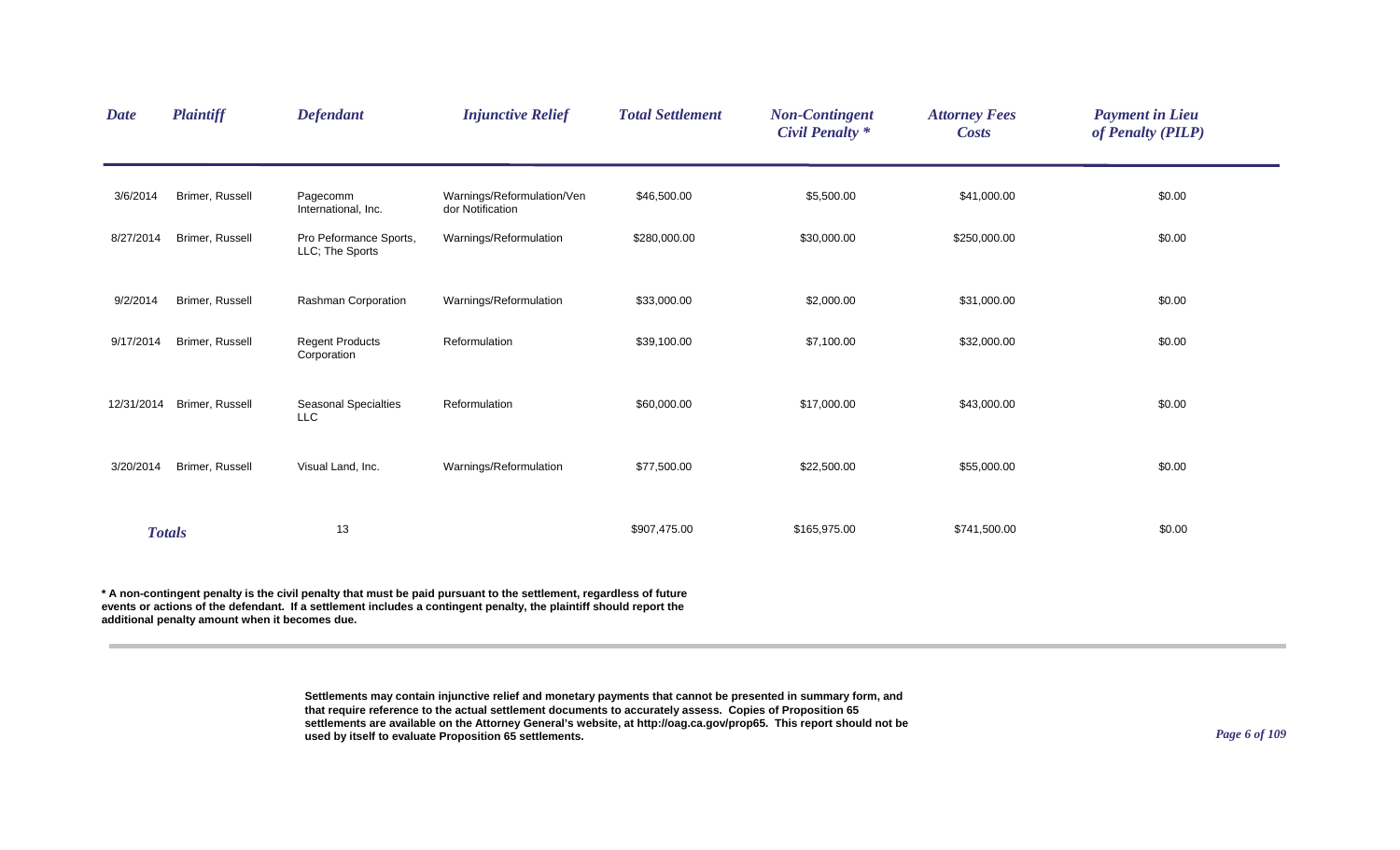| <b>Date</b> | <b>Plaintiff</b>                          | <b>Defendant</b>                          | <b>Injunctive Relief</b> | <b>Total Settlement</b> | <b>Non-Contingent</b><br><b>Civil Penalty *</b> | <b>Attorney Fees</b><br><b>Costs</b> | <b>Payment in Lieu</b><br>of Penalty (PILP) |  |
|-------------|-------------------------------------------|-------------------------------------------|--------------------------|-------------------------|-------------------------------------------------|--------------------------------------|---------------------------------------------|--|
| 1/24/2014   | Center for<br><b>Environmental Health</b> | Angeles Corporation                       | Reformulation            | \$45,000.00             | \$4,950.00                                      | \$33,300.00                          | \$6,750.00                                  |  |
| 3/26/2014   | Center for<br><b>Environmental Health</b> | American Importing<br>Company, Inc.       | Reformulation            | \$65,000.00             | \$8,600.00                                      | \$43,500.00                          | \$12,900.00                                 |  |
| 4/15/2014   | Center for<br><b>Environmental Health</b> | American Furniture<br>Manufacturing, Inc. | Reformulation            | \$42,500.00             | \$4,675.00                                      | \$31,450.00                          | \$6,375.00                                  |  |
| 5/2/2014    | Center for<br><b>Environmental Health</b> | Avlon Industries, Inc.                    | Reformulation            | \$15,000.00             | \$1,650.00                                      | \$11,100.00                          | \$2,250.00                                  |  |
| 5/2/2014    | Center for<br><b>Environmental Health</b> | Accessory Zone, LLC                       | Reformulation            | \$15,000.00             | \$1,650.00                                      | \$11,100.00                          | \$2,250.00                                  |  |
| 5/2/2014    | Center for<br><b>Environmental Health</b> | Aesop USA Inc.                            | Reformulation            | \$12,500.00             | \$1,375.00                                      | \$9,250.00                           | \$1,875.00                                  |  |
| 5/2/2014    | Center for<br><b>Environmental Health</b> | Ampro Industries, Inc.                    | Reformulation            | \$15,000.00             | \$1,650.00                                      | \$11,100.00                          | \$2,250.00                                  |  |
| 5/6/2014    | Center for<br><b>Environmental Health</b> | Andrew's & Son<br>Tradings, Inc. and JF   | Reformulation            | \$15,000.00             | \$1,930.00                                      | \$10,170.00                          | \$2,900.00                                  |  |
| 5/6/2014    | Center for<br><b>Environmental Health</b> | Ana Accessories<br>Corporation            | Reformulation            | \$45,000.00             | \$5,930.00                                      | \$30,170.00                          | \$8,900.00                                  |  |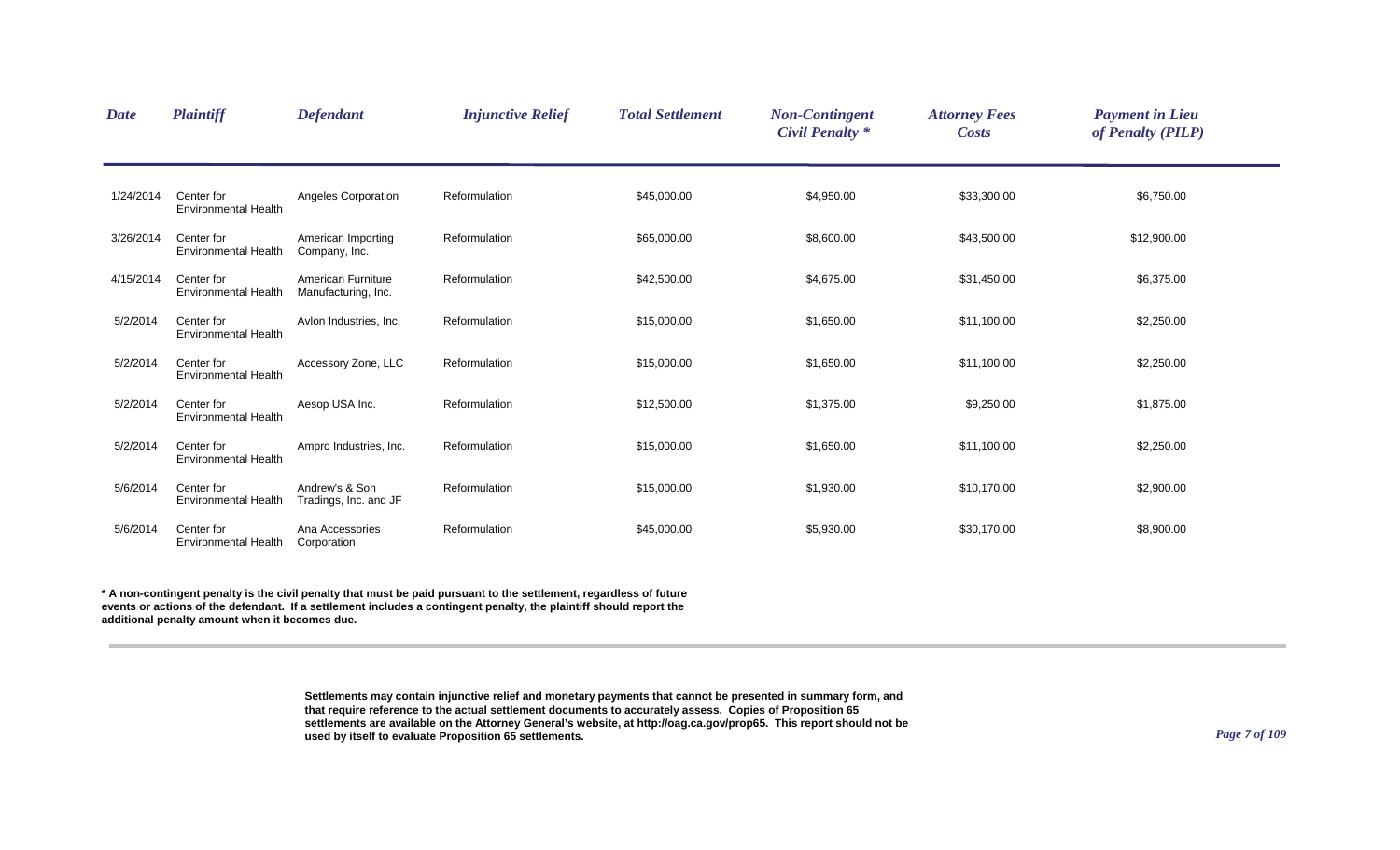| <b>Date</b> | <b>Plaintiff</b>                          | <b>Defendant</b>                   | <b>Injunctive Relief</b> | <b>Total Settlement</b> | <b>Non-Contingent</b><br><b>Civil Penalty</b> * | <b>Attorney Fees</b><br><b>Costs</b> | <b>Payment in Lieu</b><br>of Penalty (PILP) |
|-------------|-------------------------------------------|------------------------------------|--------------------------|-------------------------|-------------------------------------------------|--------------------------------------|---------------------------------------------|
| 5/9/2014    | Center for<br><b>Environmental Health</b> | Acoustical Solutions, Inc.         | Reformulation            | \$22,500.00             | \$2,475.00                                      | \$16,650.00                          | \$3,375.00                                  |
| 7/2/2014    | Center for<br><b>Environmental Health</b> | American Licorice<br>Company       | Reformulation            | \$47,170.00             | \$14,600.00                                     | \$25,170.00                          | \$7,400.00                                  |
| 7/2/2014    | Center for<br><b>Environmental Health</b> | Albertson's LLC                    | Reformulation            | \$25,000.00             | \$3,250.00                                      | \$16,850.00                          | \$4,900.00                                  |
| 7/22/2014   | Center for<br><b>Environmental Health</b> | AFAM Concept, Inc.                 | Reformulation            | \$15,000.00             | \$1,650.00                                      | \$11,100.00                          | \$2,250.00                                  |
| 8/15/2014   | Center for<br><b>Environmental Health</b> | Amini Innovation<br>Corporation    | Reformulation            | \$60,000.00             | \$6,600.00                                      | \$44,400.00                          | \$9,000.00                                  |
| 8/15/2014   | Center for<br><b>Environmental Health</b> | Alberto-Culver USA, Inc.           | Reformulation            | \$25,000.00             | \$2,750.00                                      | \$18,500.00                          | \$3,750.00                                  |
| 8/15/2014   | Center for<br><b>Environmental Health</b> | <b>ABACO Partners LLC</b>          | Reformulation            | \$15,000.00             | \$1,650.00                                      | \$11,100.00                          | \$2,250.00                                  |
| 8/15/2014   | Center for<br><b>Environmental Health</b> | <b>Added Extras LLC</b>            | Reformulation            | \$15,000.00             | \$1,650.00                                      | \$11,100.00                          | \$2,250.00                                  |
| 8/15/2014   | Center for<br><b>Environmental Health</b> | Aspire Brands; Bonnie<br>Bell, LLC | Reformulation            | \$14,500.00             | \$1,595.00                                      | \$10,730.00                          | \$2,175.00                                  |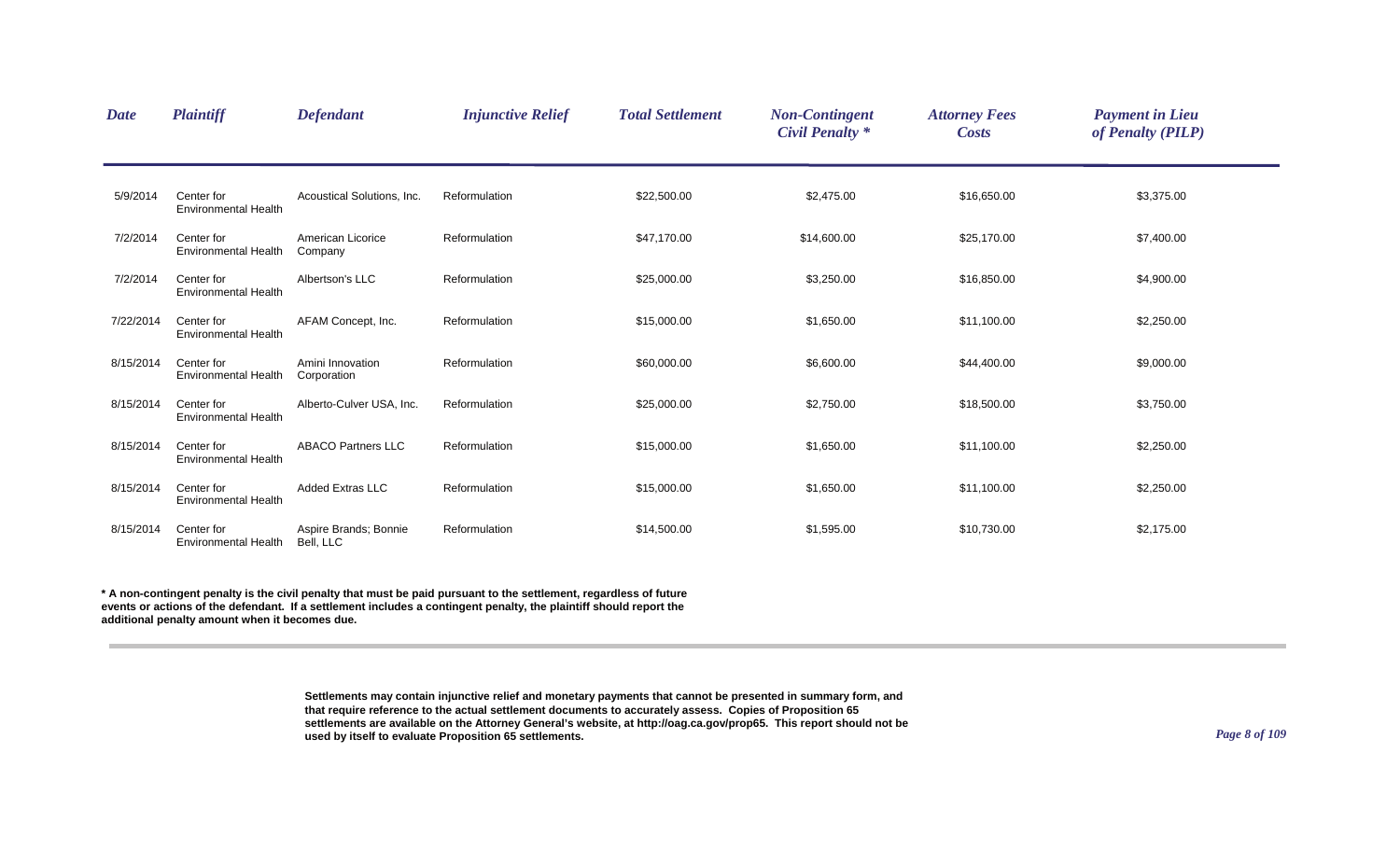| <b>Plaintiff</b>                          | <b>Defendant</b>                                    | <b>Injunctive Relief</b> | <b>Total Settlement</b> | <b>Non-Contingent</b><br><b>Civil Penalty *</b> | <b>Attorney Fees</b><br><b>Costs</b> | <b>Payment in Lieu</b><br>of Penalty (PILP) |  |
|-------------------------------------------|-----------------------------------------------------|--------------------------|-------------------------|-------------------------------------------------|--------------------------------------|---------------------------------------------|--|
| Center for<br><b>Environmental Health</b> | American Micro<br>Industries, Inc.                  | Reformulation            | \$29,500.00             | \$3,245.00                                      | \$21,830.00                          | \$4,425.00                                  |  |
| Center for<br><b>Environmental Health</b> | Albertsons LLC.<br>SuperValu, Inc.                  | Reformulation            | \$20,000.00             | \$2,200.00                                      | \$14,800.00                          | \$3,000.00                                  |  |
| Center for<br>Environmental Health        | Archipelago, Inc.                                   | Reformulation            | \$15,000.00             | \$1,650.00                                      | \$11,100.00                          | \$2,250.00                                  |  |
| Center for<br><b>Environmental Health</b> | Auralex Acoustics, Inc.                             | Reformulation            | \$27,500.00             | \$3,025.00                                      | \$20,350.00                          | \$4,125.00                                  |  |
| Center for<br><b>Environmental Health</b> | American Airports<br>Corporation, Atlantic          | Reformulation            | \$550,000.00            | \$70,000.00                                     | \$374,000.00                         | \$106,000.00                                |  |
| Center for<br><b>Environmental Health</b> | Belnick, Inc.                                       | Reformulation            | \$45,000.00             | \$4,950.00                                      | \$33,300.00                          | \$6,750.00                                  |  |
| Center for<br><b>Environmental Health</b> | Britax Child Safety, Inc.                           | Reformulation            | \$45,000.00             | \$4,950.00                                      | \$33,300.00                          | \$6,750.00                                  |  |
| Center for<br><b>Environmental Health</b> | Bed Bath & Beyond Inc.,<br>Cost Plus, Inc.          | Reformulation            | \$37,500.00             | \$4,930.00                                      | \$25,170.00                          | \$7,400.00                                  |  |
| Center for<br><b>Environmental Health</b> | <b>Bliss World LLC</b>                              | Reformulation            | \$15,000.00             | \$1,650.00                                      | \$11,100.00                          | \$2,250.00                                  |  |
|                                           | 8/15/2014<br>10/24/2014<br>12/12/2014<br>12/29/2014 |                          |                         |                                                 |                                      |                                             |  |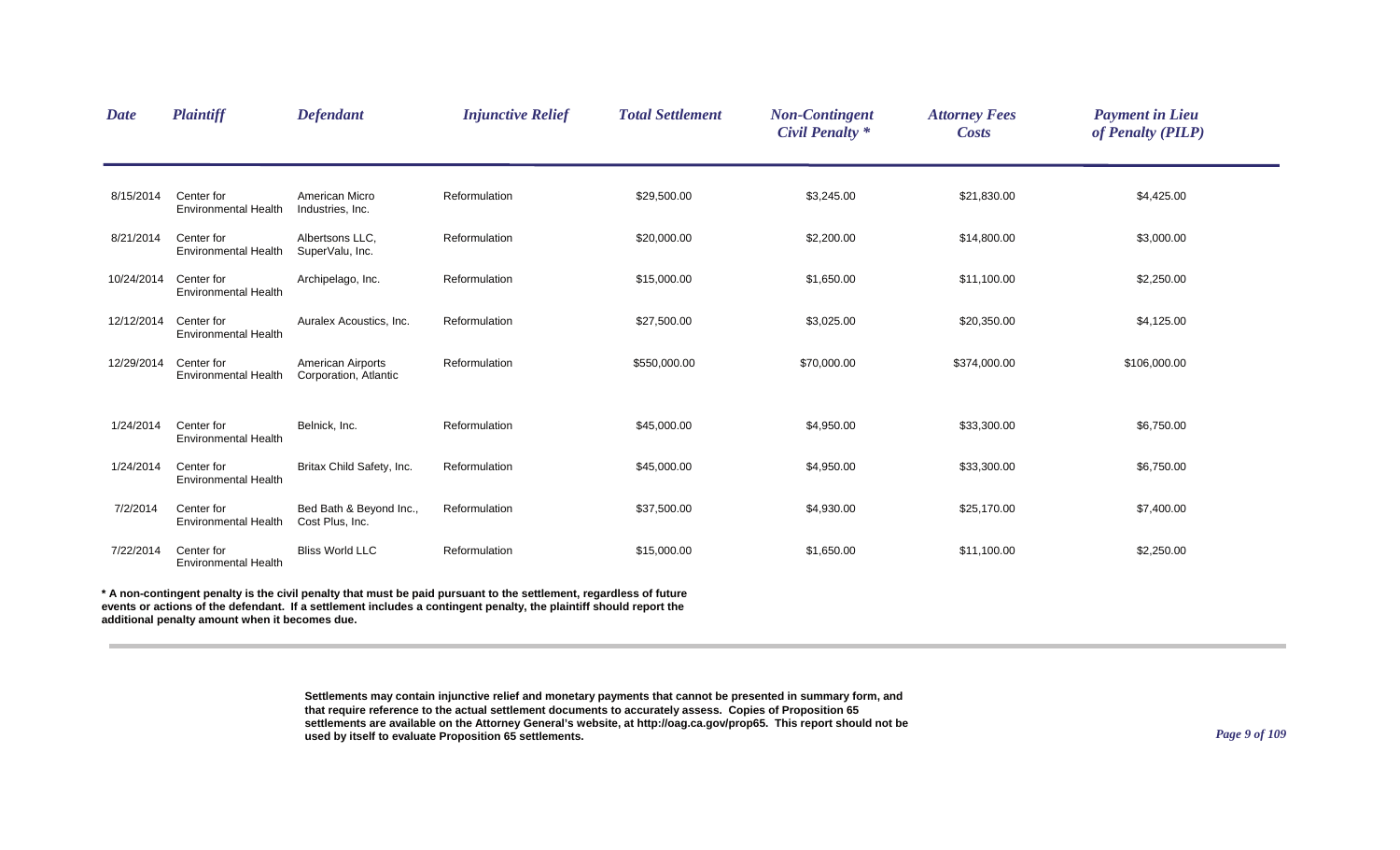| <b>Date</b> | <b>Plaintiff</b>                                                                                                                                                                                                                         | <b>Defendant</b>         | <b>Injunctive Relief</b> | <b>Total Settlement</b> | <b>Non-Contingent</b><br><b>Civil Penalty *</b> | <b>Attorney Fees</b><br><b>Costs</b> | <b>Payment in Lieu</b><br>of Penalty (PILP) |  |  |
|-------------|------------------------------------------------------------------------------------------------------------------------------------------------------------------------------------------------------------------------------------------|--------------------------|--------------------------|-------------------------|-------------------------------------------------|--------------------------------------|---------------------------------------------|--|--|
| 7/31/2014   | Center for<br><b>Environmental Health</b>                                                                                                                                                                                                | Bexco Enterprises, Inc.  | Reformulation            | \$55,000.00             | \$6,050.00                                      | \$40,700.00                          | \$8,250.00                                  |  |  |
| 8/15/2014   | Center for<br><b>Environmental Health</b>                                                                                                                                                                                                | Boots Retail USA Inc.    | Reformulation            | \$25,000.00             | \$2,750.00                                      | \$18,500.00                          | \$3,750.00                                  |  |  |
| 8/15/2014   | Center for<br><b>Environmental Health</b>                                                                                                                                                                                                | Baylis & Harding PLC     | Reformulation            | \$15,000.00             | \$1,650.00                                      | \$11,100.00                          | \$2,250.00                                  |  |  |
| 9/22/2014   | Center for<br><b>Environmental Health</b>                                                                                                                                                                                                | <b>BSCStore Inc.</b>     | Reformulation            | \$26,500.00             | \$3,450.00                                      | \$17,850.00                          | \$5,200.00                                  |  |  |
| 10/24/2014  | Center for<br><b>Environmental Health</b>                                                                                                                                                                                                | Biopelle, Inc.           | Reformulation            | \$15,000.00             | \$1,650.00                                      | \$11,100.00                          | \$2,250.00                                  |  |  |
| 12/29/2014  | Center for<br><b>Environmental Health</b>                                                                                                                                                                                                | Blue Bee, Inc.           | Reformulation            | \$65,000.00             | \$8,600.00                                      | \$12,900.00                          | \$43,500.00                                 |  |  |
| 1/24/2014   | Center for<br><b>Environmental Health</b>                                                                                                                                                                                                | Combi USA, Inc.          | Reformulation            | \$45,000.00             | \$4,950.00                                      | \$33,300.00                          | \$6,750.00                                  |  |  |
| 1/24/2014   | Center for<br><b>Environmental Health</b>                                                                                                                                                                                                | Children's Factory, Inc. | Reformulation            | \$45,000.00             | \$4,950.00                                      | \$33,300.00                          | \$6,750.00                                  |  |  |
| 1/24/2014   | Center for<br><b>Environmental Health</b>                                                                                                                                                                                                | Contour Products, Inc.   | Reformulation            | \$35,000.00             | \$3,850.00                                      | \$25,900.00                          | \$5,250.00                                  |  |  |
|             | * A non-contingent penalty is the civil penalty that must be paid pursuant to the settlement, regardless of future<br>events or actions of the defendant. If a settlement includes a contingent penalty, the plaintiff should report the |                          |                          |                         |                                                 |                                      |                                             |  |  |

**additional penalty amount when it becomes due.**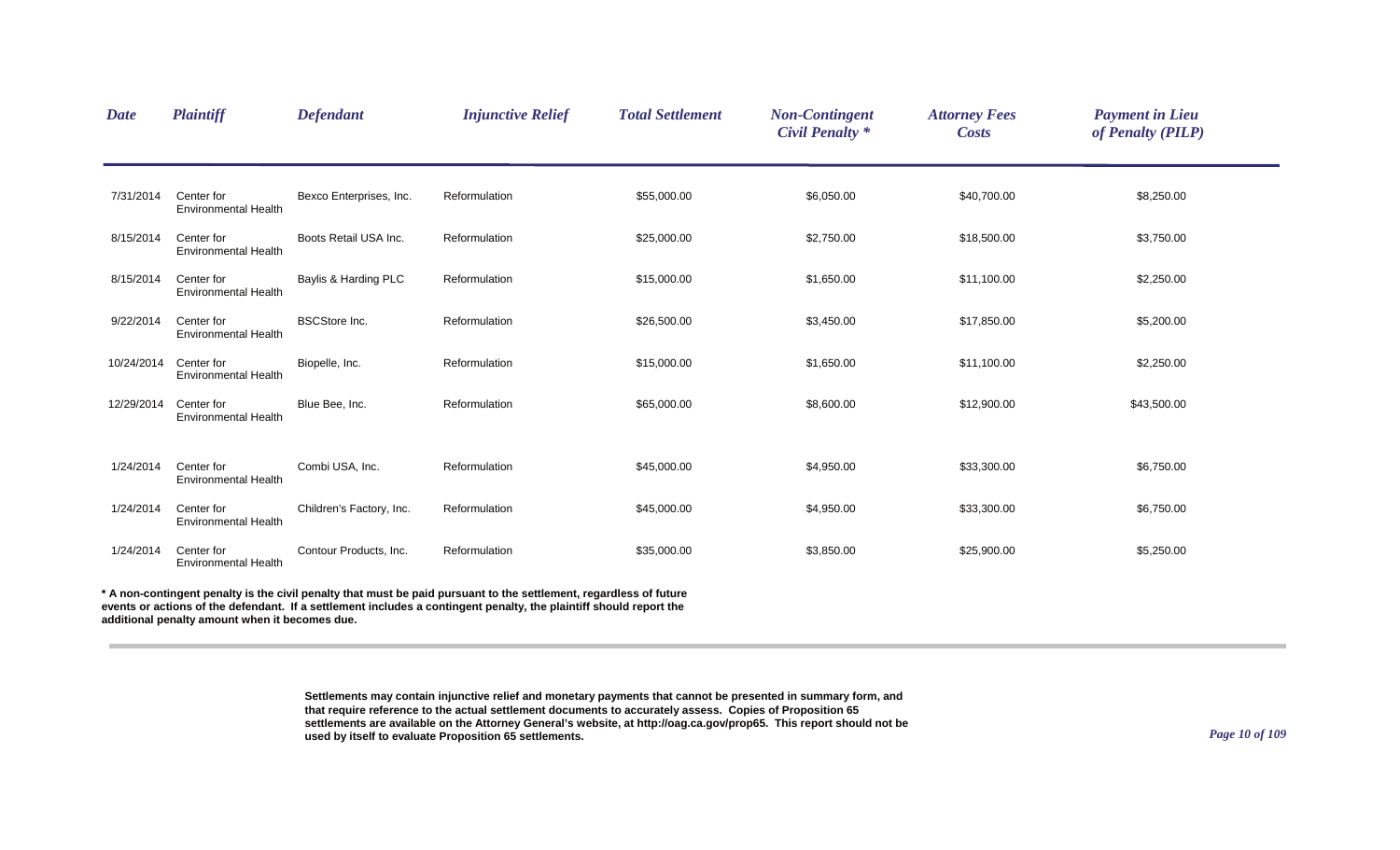| <b>Date</b> | <b>Plaintiff</b>                          | <b>Defendant</b>                          | <b>Injunctive Relief</b> | <b>Total Settlement</b> | <b>Non-Contingent</b><br><b>Civil Penalty *</b> | <b>Attorney Fees</b><br><b>Costs</b> | <b>Payment in Lieu</b><br>of Penalty (PILP) |  |
|-------------|-------------------------------------------|-------------------------------------------|--------------------------|-------------------------|-------------------------------------------------|--------------------------------------|---------------------------------------------|--|
| 1/24/2014   | Center for<br><b>Environmental Health</b> | Comfort Products, Inc.                    | Reformulation            | \$25,000.00             | \$2,750.00                                      | \$18,500.00                          | \$3,750.00                                  |  |
| 5/2/2014    | Center for<br><b>Environmental Health</b> | Colgate-Palmolive<br>Company              | Reformulation            | \$5,000.00              | \$1,650.00                                      | \$1,100.00                           | \$2,250.00                                  |  |
| 5/9/2014    | Center for<br><b>Environmental Health</b> | Comfort Research, LLC                     | Reformulation            | \$30,000.00             | \$3,300.00                                      | \$22,200.00                          | \$4,500.00                                  |  |
| 6/3/2014    | Center for<br><b>Environmental Health</b> | ConvaTec Inc.                             | Reformulation            | \$25,000.00             | \$2,750.00                                      | \$18,500.00                          | \$3,750.00                                  |  |
| 6/18/2014   | Center for<br><b>Environmental Health</b> | Cotton On USA Inc.                        | Reformulation            | \$125,000.00            | \$16,600.00                                     | \$83,500.00                          | \$24,900.00                                 |  |
| 7/22/2014   | Center for<br><b>Environmental Health</b> | <b>Chic Cosmetic Industries</b><br>Ltd.   | Reformulation            | \$15,000.00             | \$1,650.00                                      | \$11,100.00                          | \$2,250.00                                  |  |
| 8/15/2014   | Center for<br><b>Environmental Health</b> | <b>Conair Corporation</b>                 | Reformulation            | \$35,000.00             | \$3,850.00                                      | \$25,900.00                          | \$5,250.00                                  |  |
| 8/15/2014   | Center for<br><b>Environmental Health</b> | Carol's Daughter<br>Product, LLC; Carol's | Reformulation            | \$15,000.00             | \$1,650.00                                      | \$11,100.00                          | \$2,250.00                                  |  |
| 8/15/2014   | Center for<br><b>Environmental Health</b> | Central Solutions, Inc.                   | Reformulation            | \$15,000.00             | \$1,650.00                                      | \$11,100.00                          | \$2,250.00                                  |  |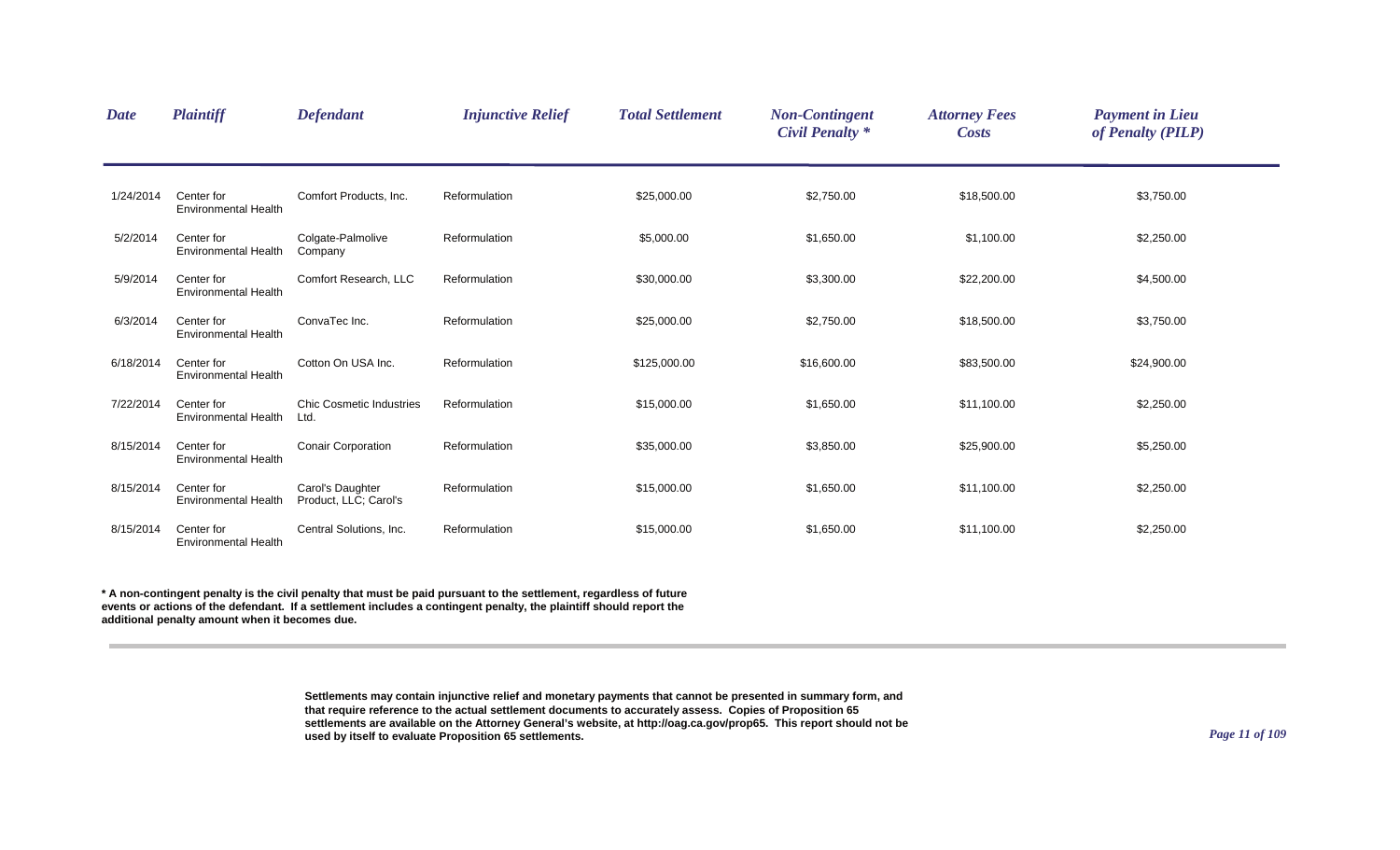| <b>Date</b> | <b>Plaintiff</b>                          | <b>Defendant</b>                         | <b>Injunctive Relief</b>                                                                                           | <b>Total Settlement</b> | <b>Non-Contingent</b><br><b>Civil Penalty</b> * | <b>Attorney Fees</b><br><b>Costs</b> | <b>Payment in Lieu</b><br>of Penalty (PILP) |  |
|-------------|-------------------------------------------|------------------------------------------|--------------------------------------------------------------------------------------------------------------------|-------------------------|-------------------------------------------------|--------------------------------------|---------------------------------------------|--|
| 9/2/2014    | Center for<br><b>Environmental Health</b> | Chocolate Signatures LP                  | Reformulation                                                                                                      | \$15,000.00             | \$1,932.00                                      | \$10,168.00                          | \$2,900.00                                  |  |
| 10/24/2014  | Center for<br><b>Environmental Health</b> | Classic Brand Inc.                       | Reformulation                                                                                                      | \$15,000.00             | \$1,650.00                                      | \$11,100.00                          | \$2,250.00                                  |  |
| 10/24/2014  | Center for<br><b>Environmental Health</b> | Century Furniture, LLC                   | Reformulation                                                                                                      | \$26,000.00             | \$2,860.00                                      | \$19,240.00                          | \$3,900.00                                  |  |
| 1/24/2014   | Center for<br><b>Environmental Health</b> | Dex Products, Inc.                       | Reformulation                                                                                                      | \$20,000.00             | \$2,200.00                                      | \$14,800.00                          | \$3,000.00                                  |  |
| 5/6/2014    | Center for<br><b>Environmental Health</b> | Dooney & Bourke, Inc.                    | Reformulation                                                                                                      | \$145,000.00            | \$19,200.00                                     | \$97,000.00                          | \$28,800.00                                 |  |
| 7/2/2014    | Center for<br><b>Environmental Health</b> | Darrell Lea<br>Confectionary Co. Pty.    | Reformulation                                                                                                      | \$110,000.00            | \$14,600.00                                     | \$73,500.00                          | \$21,900.00                                 |  |
| 7/9/2014    | Center for<br><b>Environmental Health</b> | DGL Group, Ltd.                          | Reformulation                                                                                                      | \$30,000.00             | \$3,900.00                                      | \$20,200.00                          | \$5,900.00                                  |  |
| 7/22/2014   | Center for<br>Environmental Health        | Dikson Service U.S.A.,<br>Inc.           | Reformulation                                                                                                      | \$15,000.00             | \$1,650.00                                      | \$11,100.00                          | \$2,250.00                                  |  |
| 8/15/2014   | Center for<br><b>Environmental Health</b> | Delta Brands Inc. dba<br>Delta Trade USA | Reformulation                                                                                                      | \$15,000.00             | \$1,650.00                                      | \$11,100.00                          | \$2,250.00                                  |  |
|             |                                           |                                          | A non-contingent penalty is the civil penalty that must be paid pursuant to the settlement, regardless of future * |                         |                                                 |                                      |                                             |  |

**events or actions of the defendant. If a settlement includes a contingent penalty, the plaintiff should report the additional penalty amount when it becomes due.**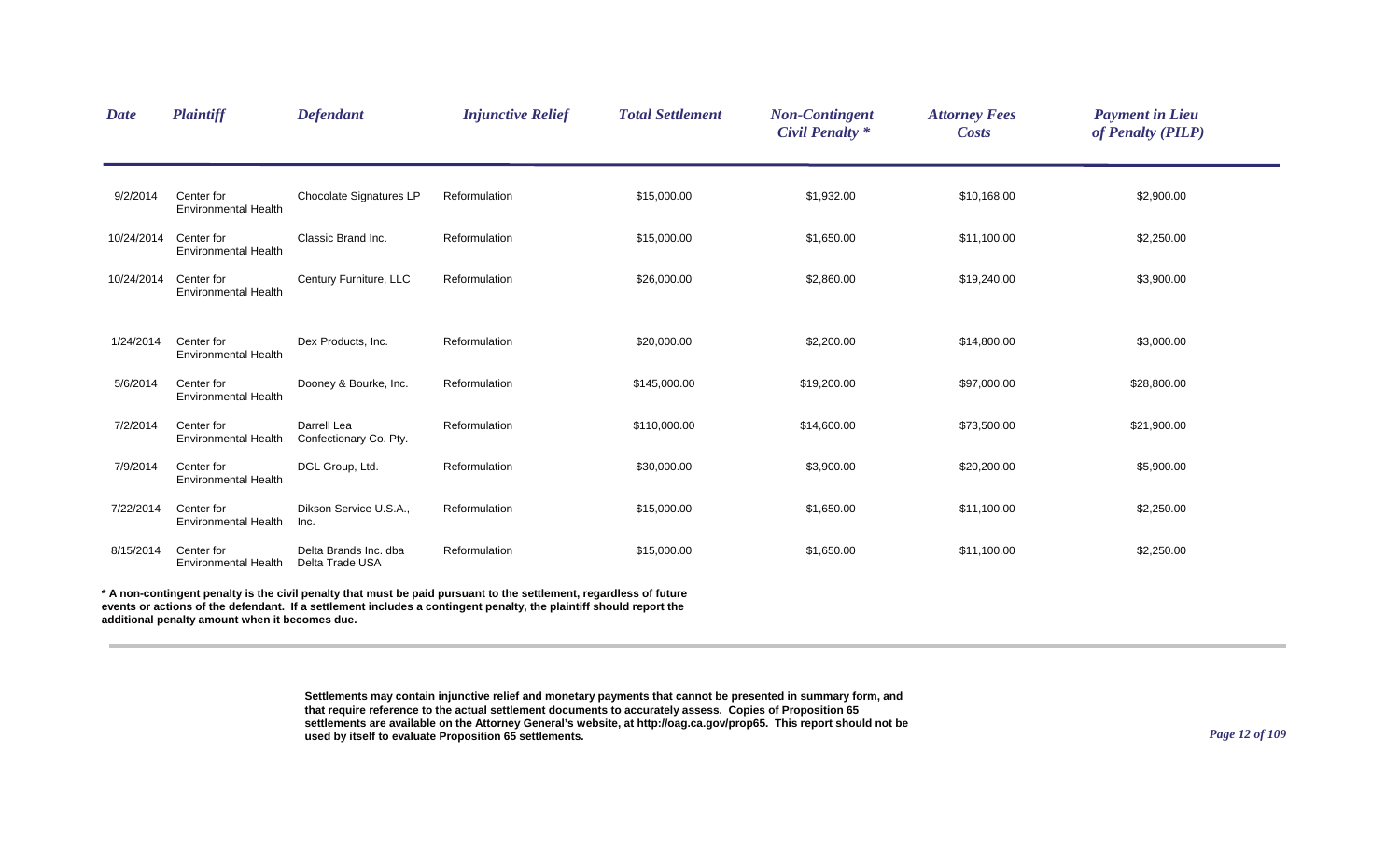| <b>Date</b> | <b>Plaintiff</b>                          | <b>Defendant</b>                                | <b>Injunctive Relief</b> | <b>Total Settlement</b> | <b>Non-Contingent</b><br><b>Civil Penalty *</b> | <b>Attorney Fees</b><br><b>Costs</b> | <b>Payment in Lieu</b><br>of Penalty (PILP) |  |
|-------------|-------------------------------------------|-------------------------------------------------|--------------------------|-------------------------|-------------------------------------------------|--------------------------------------|---------------------------------------------|--|
| 8/15/2014   | Center for<br><b>Environmental Health</b> | Daiso California LLC                            | Reformulation            | \$15,000.00             | \$1,650.00                                      | \$11,100.00                          | \$2,250.00                                  |  |
| 10/30/2014  | Center for<br><b>Environmental Health</b> | Dallo & Co., Inc.                               | Reformulation            | \$9,300.00              | \$1,150.00                                      | \$6,450.00                           | \$1,700.00                                  |  |
| 11/17/2014  | Center for<br><b>Environmental Health</b> | Dancing Deer Baking<br>Company, Inc.            | Reformulation            | \$23,000.00             | \$3,000.00                                      | \$15,500.00                          | \$4,500.00                                  |  |
| 1/24/2014   | Center for<br><b>Environmental Health</b> | <b>Energizer Personal</b><br>Care, LLC; Playtex | Reformulation            | \$45,000.00             | \$4,950.00                                      | \$33,300.00                          | \$6,750.00                                  |  |
| 8/15/2014   | Center for<br><b>Environmental Health</b> | <b>Elizabeth Grant</b><br>Internationa, Inc.    | Reformulation            | \$15,000.00             | \$1,650.00                                      | \$11,100.00                          | \$2,250.00                                  |  |
| 1/24/2014   | Center for<br><b>Environmental Health</b> | Foundations Worldwide,<br>Inc.                  | Reformulation            | \$25,000.00             | \$2,750.00                                      | \$18,500.00                          | \$3,750.00                                  |  |
| 3/26/2014   | Center for<br><b>Environmental Health</b> | <b>Fortune Commercial</b><br>Corporation        | Reformulation            | \$35,000.00             | \$4,572.00                                      | \$23,580.00                          | \$6,848.00                                  |  |
| 6/3/2014    | Center for<br><b>Environmental Health</b> | Farouk Systems, Inc.                            | Reformulation            | \$13,500.00             | \$1,485.00                                      | \$9,990.00                           | \$2,025.00                                  |  |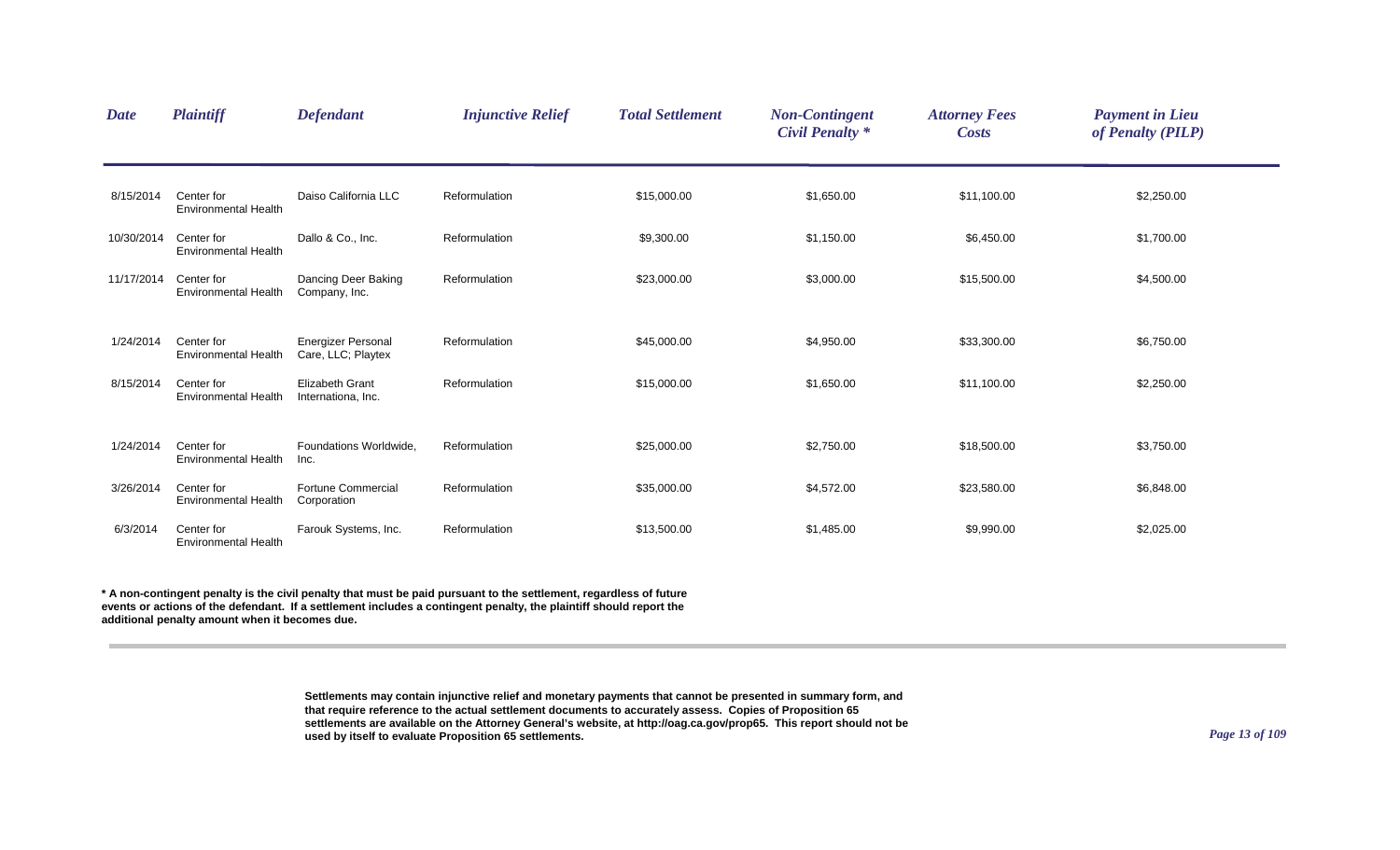| <b>Date</b> | <b>Plaintiff</b>                          | <b>Defendant</b>                                  | <b>Injunctive Relief</b>                                                                                                                                                                                                                 | <b>Total Settlement</b> | <b>Non-Contingent</b><br><b>Civil Penalty *</b> | <b>Attorney Fees</b><br><b>Costs</b> | <b>Payment in Lieu</b><br>of Penalty (PILP) |  |
|-------------|-------------------------------------------|---------------------------------------------------|------------------------------------------------------------------------------------------------------------------------------------------------------------------------------------------------------------------------------------------|-------------------------|-------------------------------------------------|--------------------------------------|---------------------------------------------|--|
| 6/3/2014    | Center for<br><b>Environmental Health</b> | Fisk Industries, Inc.                             | Reformulation                                                                                                                                                                                                                            | \$15,000.00             | \$1,650.00                                      | \$11,100.00                          | \$2,250.00                                  |  |
| 7/2/2014    | Center for<br><b>Environmental Health</b> | <b>Falcon Trading</b><br>Company, Inc. dba        | Reformulation                                                                                                                                                                                                                            | \$25,000.00             | \$3,250.00                                      | \$16,850.00                          | \$4,900.00                                  |  |
| 7/2/2014    | Center for<br><b>Environmental Health</b> | Figi's Inc. through Figi's<br>Companies, Inc. and | Reformulation                                                                                                                                                                                                                            | \$25,000.00             | \$3,250.00                                      | \$16,850.00                          | \$4,900.00                                  |  |
| 7/2/2014    | Center for<br><b>Environmental Health</b> | First Source, LLC,<br>formerly Wythe Will         | Reformulation                                                                                                                                                                                                                            | \$25,000.00             | \$3,250.00                                      | \$16,850.00                          | \$4,900.00                                  |  |
| 7/22/2014   | Center for<br><b>Environmental Health</b> | Forever 21 Retail, Inc.                           | Reformulation                                                                                                                                                                                                                            | \$20,000.00             | \$2,200.00                                      | \$14,800.00                          | \$3,000.00                                  |  |
| 8/15/2014   | Center for<br>Environmental Health        | <b>Fragrance Acquisition</b><br>LLC dba Preferred | Reformulation                                                                                                                                                                                                                            | \$15,000.00             | \$1,650.00                                      | \$11,100.00                          | \$2,250.00                                  |  |
| 8/15/2014   | Center for<br><b>Environmental Health</b> | <b>Fantasia Industries</b><br>Corporation         | Reformulation                                                                                                                                                                                                                            | \$15,000.00             | \$1,650.00                                      | \$11,100.00                          | \$2,250.00                                  |  |
| 12/29/2014  | Center for<br><b>Environmental Health</b> | <b>Forever Link</b><br>International, Inc.        | Reformulation                                                                                                                                                                                                                            | \$47,500.00             | \$6,300.00                                      | \$31,800.00                          | \$9,400.00                                  |  |
| 6/3/2014    | Center for<br><b>Environmental Health</b> | <b>Grandall Distributing</b><br>Co., Inc.         | Reformulation                                                                                                                                                                                                                            | \$15,000.00             | \$1,650.00                                      | \$11,100.00                          | \$2,250.00                                  |  |
|             |                                           |                                                   | * A non-contingent penalty is the civil penalty that must be paid pursuant to the settlement, regardless of future<br>events or actions of the defendant. If a settlement includes a contingent penalty, the plaintiff should report the |                         |                                                 |                                      |                                             |  |

**additional penalty amount when it becomes due.**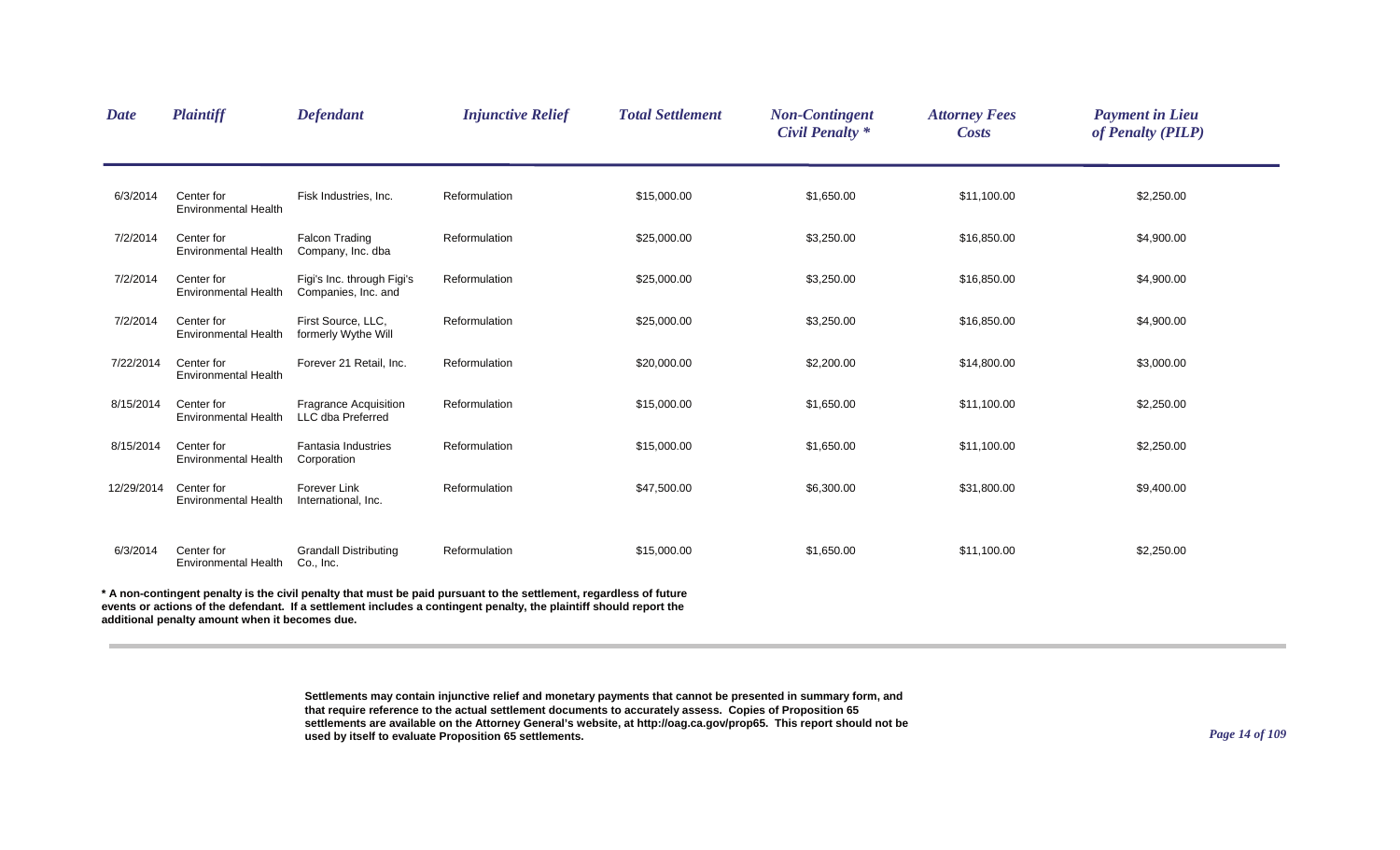| <b>Date</b> | Plaintiff                                      | <b>Defendant</b>                               | <b>Injunctive Relief</b>                                                                                                                                                                                                                 | <b>Total Settlement</b> | <b>Non-Contingent</b><br><b>Civil Penalty *</b> | <b>Attorney Fees</b><br><b>Costs</b> | <b>Payment in Lieu</b><br>of Penalty (PILP) |
|-------------|------------------------------------------------|------------------------------------------------|------------------------------------------------------------------------------------------------------------------------------------------------------------------------------------------------------------------------------------------|-------------------------|-------------------------------------------------|--------------------------------------|---------------------------------------------|
| 6/3/2014    | Center for<br><b>Environmental Health</b>      | Golden Sun, Inc., dba<br>Newhall Laboratories, | Reformulation                                                                                                                                                                                                                            | \$15,000.00             | \$1,650.00                                      | \$11,100.00                          | \$2,250.00                                  |
| 6/3/2014    | Center for<br><b>Environmental Health</b>      | Grisi Hnos., S.A. De C.V.                      | Reformulation                                                                                                                                                                                                                            | \$20,000.00             | \$2,200.00                                      | \$14,800.00                          | \$3,000.00                                  |
| 7/2/2014    | Center for<br><b>Environmental Health</b>      | <b>Gelson's Markets</b>                        | Reformulation                                                                                                                                                                                                                            | \$25,000.00             | \$3,250.00                                      | \$16,850.00                          | \$4,900.00                                  |
| 7/22/2014   | Center for<br><b>Environmental Health</b>      | <b>Gelson's Markets</b>                        | Reformulation                                                                                                                                                                                                                            | \$15,000.00             | \$1,650.00                                      | \$11,100.00                          | \$2,250.00                                  |
| 8/15/2014   | Center for<br>Environmental Health             | <b>Geritrex Corporation</b>                    | Reformulation                                                                                                                                                                                                                            | \$15,000.00             | \$1,650.00                                      | \$11,100.00                          | \$2,250.00                                  |
| 9/2/2014    | Center for<br><b>Environmental Health</b>      | <b>Grand BK Corporation</b>                    | Reformulation                                                                                                                                                                                                                            | \$20,000.00             | \$2,600.00                                      | \$13,500.00                          | \$3,900.00                                  |
| 10/1/2014   | Center for<br><b>Environmental Health</b>      | GMA Accessories, Inc.                          | Reformulation                                                                                                                                                                                                                            | \$45,000.00             | \$5,930.00                                      | \$30,170.00                          | \$8,900.00                                  |
| 5/2/2014    | Center for<br><b>Environmental Health</b>      | House of Cheatham, Inc.                        | Reformulation                                                                                                                                                                                                                            | \$15,000.00             | \$1,650.00                                      | \$11,100.00                          | \$2,250.00                                  |
| 6/3/2014    | Center for<br><b>Environmental Health</b>      | Hoyu America Transition<br>Company             | Reformulation                                                                                                                                                                                                                            | \$15,000.00             | \$1,650.00                                      | \$11,100.00                          | \$2,250.00                                  |
|             | additional penalty amount when it becomes due. |                                                | * A non-contingent penalty is the civil penalty that must be paid pursuant to the settlement, regardless of future<br>events or actions of the defendant. If a settlement includes a contingent penalty, the plaintiff should report the |                         |                                                 |                                      |                                             |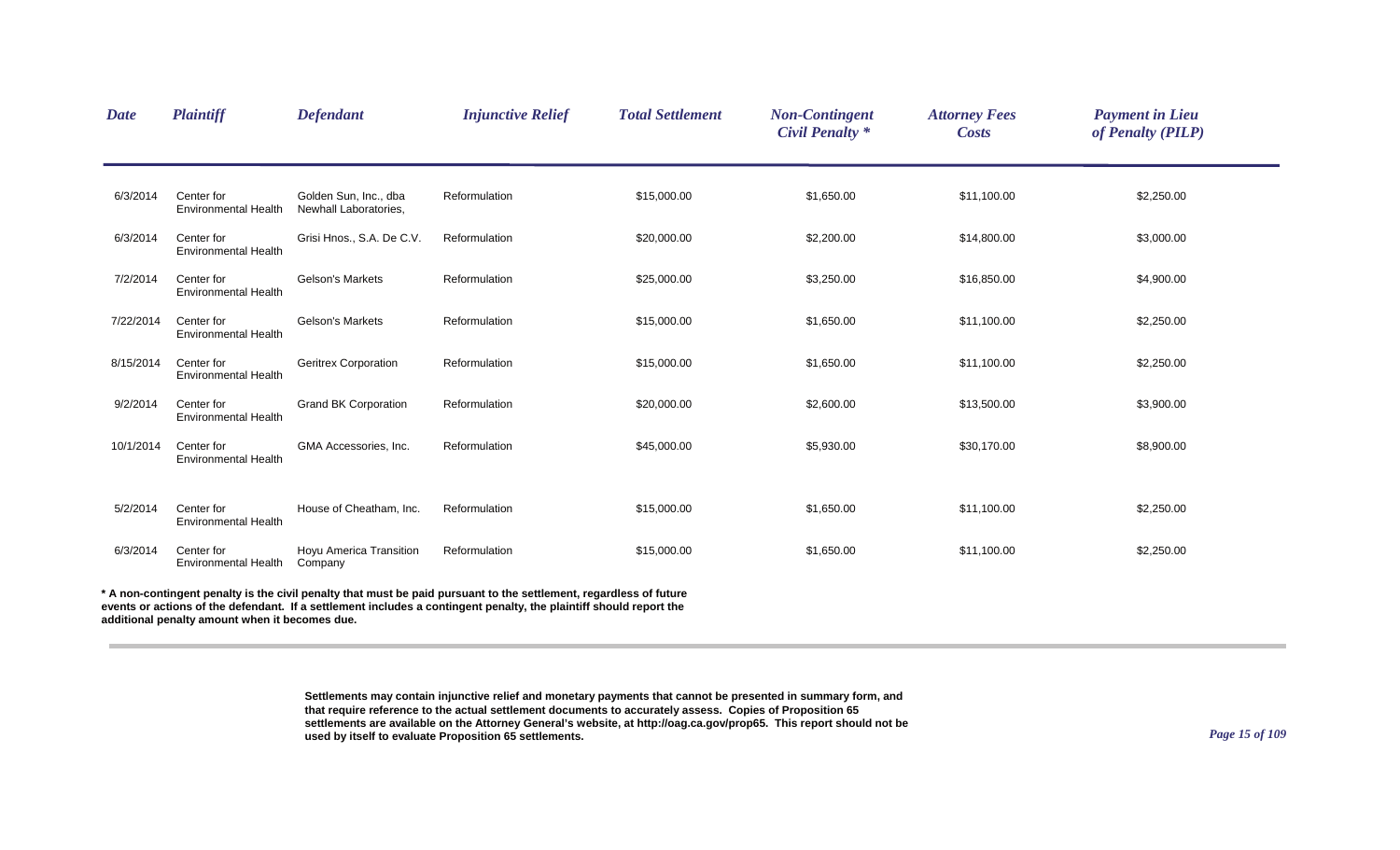| <b>Date</b> | <b>Plaintiff</b>                          | <b>Defendant</b>                             | <b>Injunctive Relief</b>                                                                                         | <b>Total Settlement</b> | <b>Non-Contingent</b><br><b>Civil Penalty *</b> | <b>Attorney Fees</b><br><b>Costs</b> | <b>Payment in Lieu</b><br>of Penalty (PILP) |  |
|-------------|-------------------------------------------|----------------------------------------------|------------------------------------------------------------------------------------------------------------------|-------------------------|-------------------------------------------------|--------------------------------------|---------------------------------------------|--|
| 7/23/2014   | Center for<br>Environmental Health        | Hatchbeauty Products,<br><b>LLC</b>          | Reformulation                                                                                                    | \$25,000.00             | \$2,750.00                                      | \$18,500.00                          | \$3,750.00                                  |  |
| 8/15/2014   | Center for<br><b>Environmental Health</b> | Helen of Troy Limited,<br>Helen of Troy L.P. | Reformulation                                                                                                    | \$25,000.00             | \$2,750.00                                      | \$18,500.00                          | \$3,750.00                                  |  |
| 8/15/2014   | Center for<br><b>Environmental Health</b> | H&M Henne & Mauritz,<br>L.P.                 | Reformulation                                                                                                    | \$15,000.00             | \$1,650.00                                      | \$11,100.00                          | \$2,250.00                                  |  |
| 9/2/2014    | Center for<br><b>Environmental Health</b> | H Mart, Inc.                                 | Reformulation                                                                                                    | \$20,000.00             | \$2,600.00                                      | \$13,500.00                          | \$3,900.00                                  |  |
| 10/24/2014  | Center for<br><b>Environmental Health</b> | HotHouse Partnerships<br>Limited             | Reformulation                                                                                                    | \$15,000.00             | \$1,650.00                                      | \$11,100.00                          | \$2,250.00                                  |  |
| 6/3/2014    | Center for<br><b>Environmental Health</b> | Imperial Dax Company,<br>Inc.                | Reformulation                                                                                                    | \$15,000.00             | \$1,650.00                                      | \$11,100.00                          | \$2,250.00                                  |  |
| 7/2/2014    | Center for<br><b>Environmental Health</b> | IT'S SUGAR LLC                               | Reformulation                                                                                                    | \$25,000.00             | \$3,250.00                                      | \$16,850.00                          | \$4,900.00                                  |  |
| 7/22/2014   | Center for<br><b>Environmental Health</b> | Inteladerm, LLC                              | Reformulation                                                                                                    | \$15,000.00             | \$1,650.00                                      | \$11,100.00                          | \$2,250.00                                  |  |
| 12/12/2014  | Center for<br>Environmental Health        | Industrial Noise Control,<br>Inc.            | Reformulation                                                                                                    | \$25,000.00             | \$2,750.00                                      | \$18,500.00                          | \$3,750.00                                  |  |
|             |                                           |                                              | A non-contingent penalty is the civil penalty that must be paid pursuant to the settlement, regardless of future |                         |                                                 |                                      |                                             |  |

**events or actions of the defendant. If a settlement includes a contingent penalty, the plaintiff should report the** 

**additional penalty amount when it becomes due.**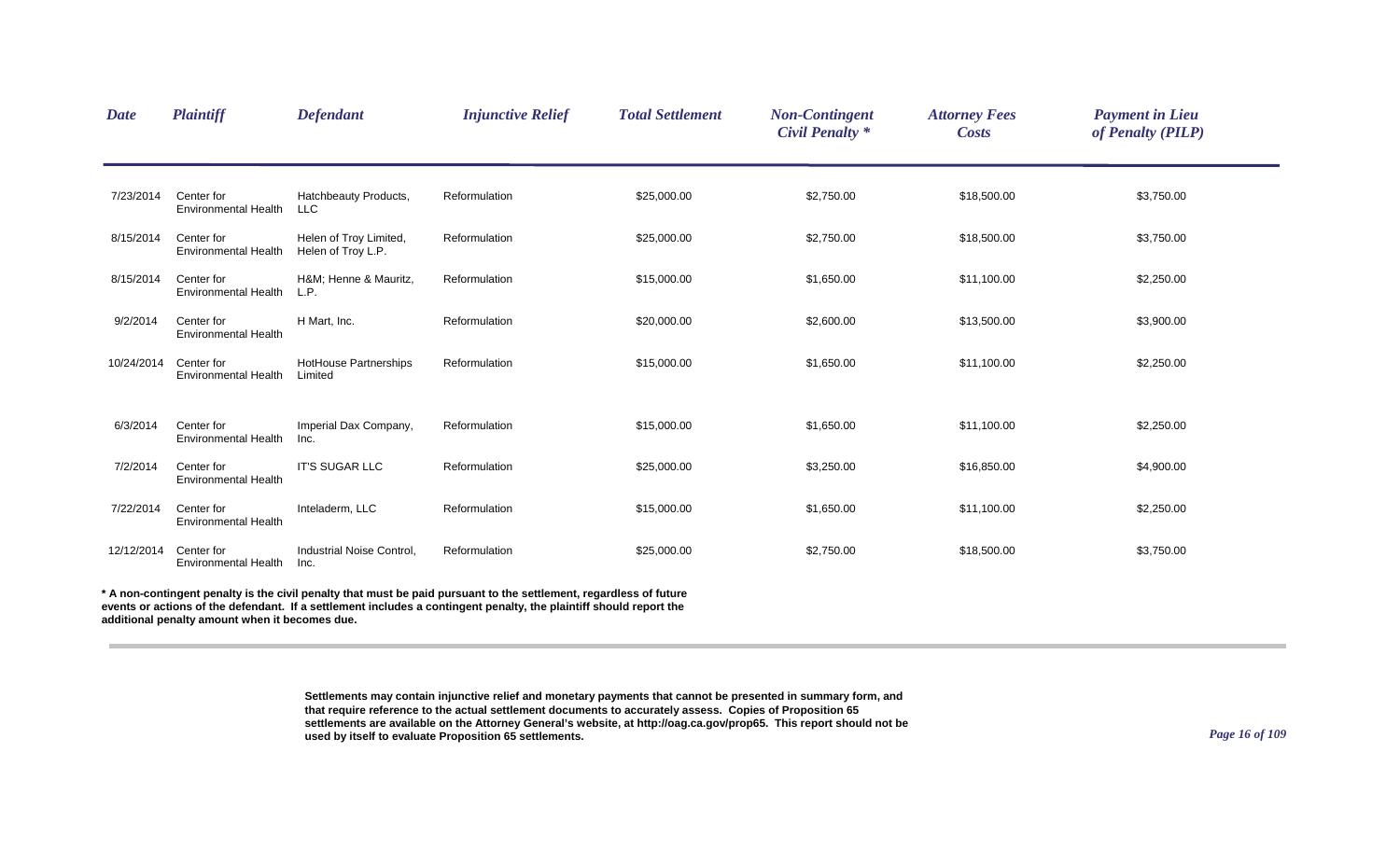| <b>Date</b> | <b>Plaintiff</b>                          | <b>Defendant</b>                              | <b>Injunctive Relief</b> | <b>Total Settlement</b> | <b>Non-Contingent</b><br><b>Civil Penalty *</b> | <b>Attorney Fees</b><br><b>Costs</b> | <b>Payment in Lieu</b><br>of Penalty (PILP) |  |
|-------------|-------------------------------------------|-----------------------------------------------|--------------------------|-------------------------|-------------------------------------------------|--------------------------------------|---------------------------------------------|--|
|             |                                           |                                               |                          |                         |                                                 |                                      |                                             |  |
| 3/26/2014   | Center for<br>Environmental Health        | Jack's Wholesale Candy<br>& Toy Company, Inc. | Reformulation            | \$20,000.00             | \$2,552.00                                      | \$13,598.00                          | \$3,850.00                                  |  |
| 7/2/2014    | Center for<br><b>Environmental Health</b> | J. Sosnick & Son                              | Reformulation            | \$25,000.00             | \$3,250.00                                      | \$16,850.00                          | \$4,900.00                                  |  |
| 7/2/2014    | Center for<br><b>Environmental Health</b> | JNC International, Inc.                       | Reformulation            | \$17,500.00             | \$2,270.00                                      | \$11,830.00                          | \$3,400.00                                  |  |
| 7/9/2014    | Center for<br><b>Environmental Health</b> | J. Marcus Wholesalers,<br>Inc.                | Reformulation            | \$45,000.00             | \$5,930.00                                      | \$30,170.00                          | \$8,900.00                                  |  |
| 9/2/2014    | Center for<br><b>Environmental Health</b> | Jade Food Products, Inc.                      | Reformulation            | \$20,000.00             | \$2,600.00                                      | \$13,500.00                          | \$3,900.00                                  |  |
| 10/30/2014  | Center for<br><b>Environmental Health</b> | Jelly Belly Candy<br>Company                  | Reformulation            | \$70,000.00             | \$9,250.00                                      | \$46,850.00                          | \$13,900.00                                 |  |
| 5/6/2014    | Center for<br><b>Environmental Health</b> | K Max Trading Co., Inc.                       | Reformulation            | \$14,000.00             | \$1,800.00                                      | \$9,500.00                           | \$2,700.00                                  |  |
| 7/2/2014    | Center for<br><b>Environmental Health</b> | Kenny's Candy Company                         | Reformulation            | \$110,000.00            | \$14,600.00                                     | \$73,500.00                          | \$21,900.00                                 |  |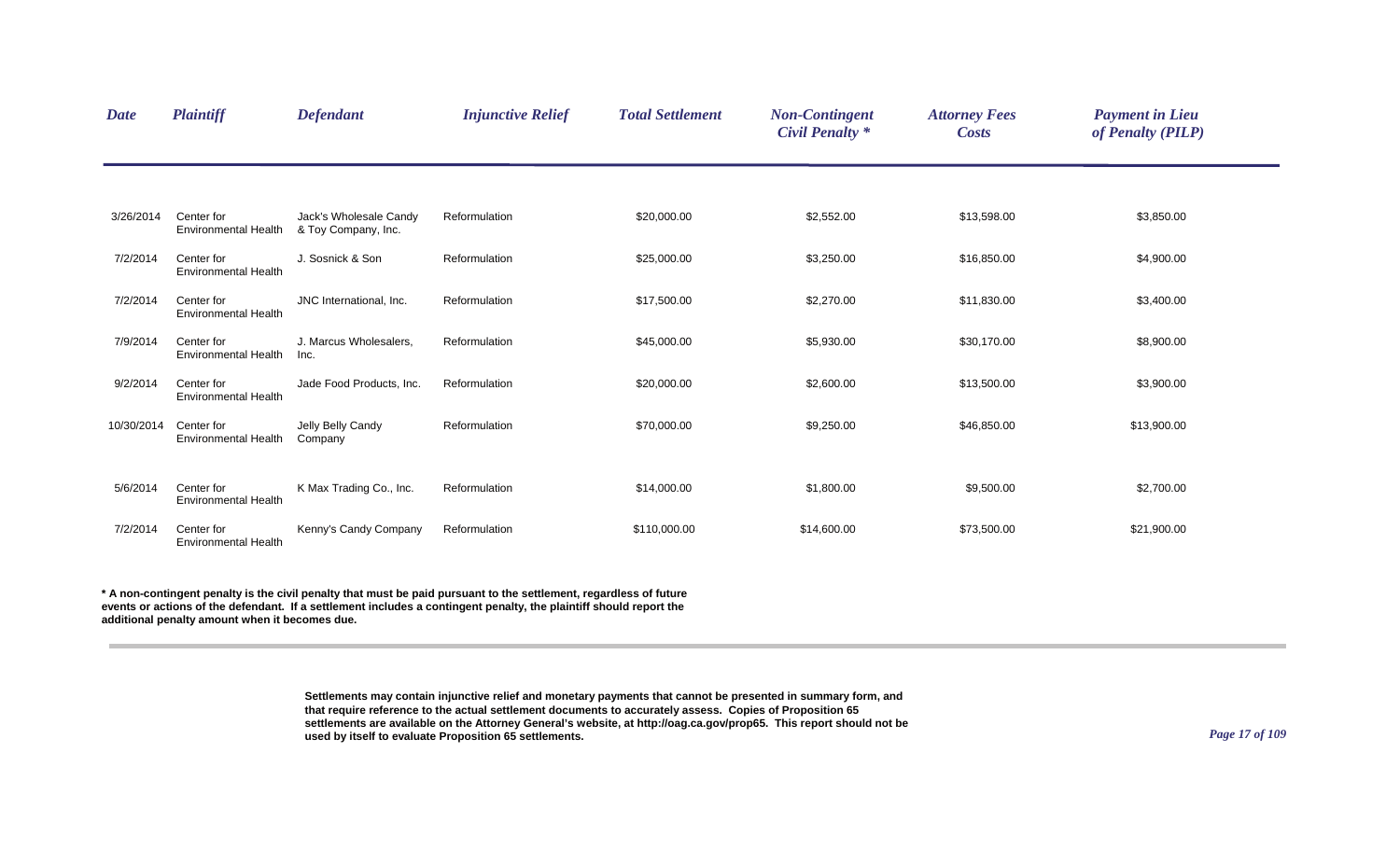| <b>Date</b> | <b>Plaintiff</b>                          | <b>Defendant</b>                | <b>Injunctive Relief</b> | <b>Total Settlement</b> | <b>Non-Contingent</b><br><b>Civil Penalty *</b> | <b>Attorney Fees</b><br><b>Costs</b> | <b>Payment in Lieu</b><br>of Penalty (PILP) |  |
|-------------|-------------------------------------------|---------------------------------|--------------------------|-------------------------|-------------------------------------------------|--------------------------------------|---------------------------------------------|--|
| 7/9/2014    | Center for<br><b>Environmental Health</b> | KNS International, LLC          | Reformulation            | \$60,000.00             | \$7,930.00                                      | \$40,170.00                          | \$11,900.00                                 |  |
| 9/16/2014   | Center for<br><b>Environmental Health</b> | Kinfine U.S.A. Inc.             | Reformulation            | \$40,000.00             | \$4,400.00                                      | \$29,600.00                          | \$6,000.00                                  |  |
| 10/14/2014  | Center for<br><b>Environmental Health</b> | KAS Direct, LLC                 | Reformulation            | \$20,000.00             | \$2,200.00                                      | \$14,800.00                          | \$3,000.00                                  |  |
| 5/2/2014    | Center for<br><b>Environmental Health</b> | Lush Handmade<br>Cosmetics Ltd. | Reformulation            | \$32,500.00             | \$3,575.00                                      | \$24,050.00                          | \$4,875.00                                  |  |
| 7/2/2014    | Center for<br><b>Environmental Health</b> | Lucky Country, Inc.             | Reformulation            | \$110,000.00            | \$14,600.00                                     | \$73,500.00                          | \$21,900.00                                 |  |
| 8/15/2014   | Center for<br>Environmental Health        | Luster Products, Inc.           | Reformulation            | \$15,000.00             | \$1,650.00                                      | \$11,100.00                          | \$2,250.00                                  |  |
| 8/15/2014   | Center for<br><b>Environmental Health</b> | Lumisource, LLC                 | Reformulation            | \$30,000.00             | \$3,300.00                                      | \$22,200.00                          | \$4,500.00                                  |  |
| 8/15/2014   | Center for<br><b>Environmental Health</b> | Laboratories Delon, Inc.        | Reformulation            | \$20,000.00             | \$2,200.00                                      | \$14,800.00                          | \$3,000.00                                  |  |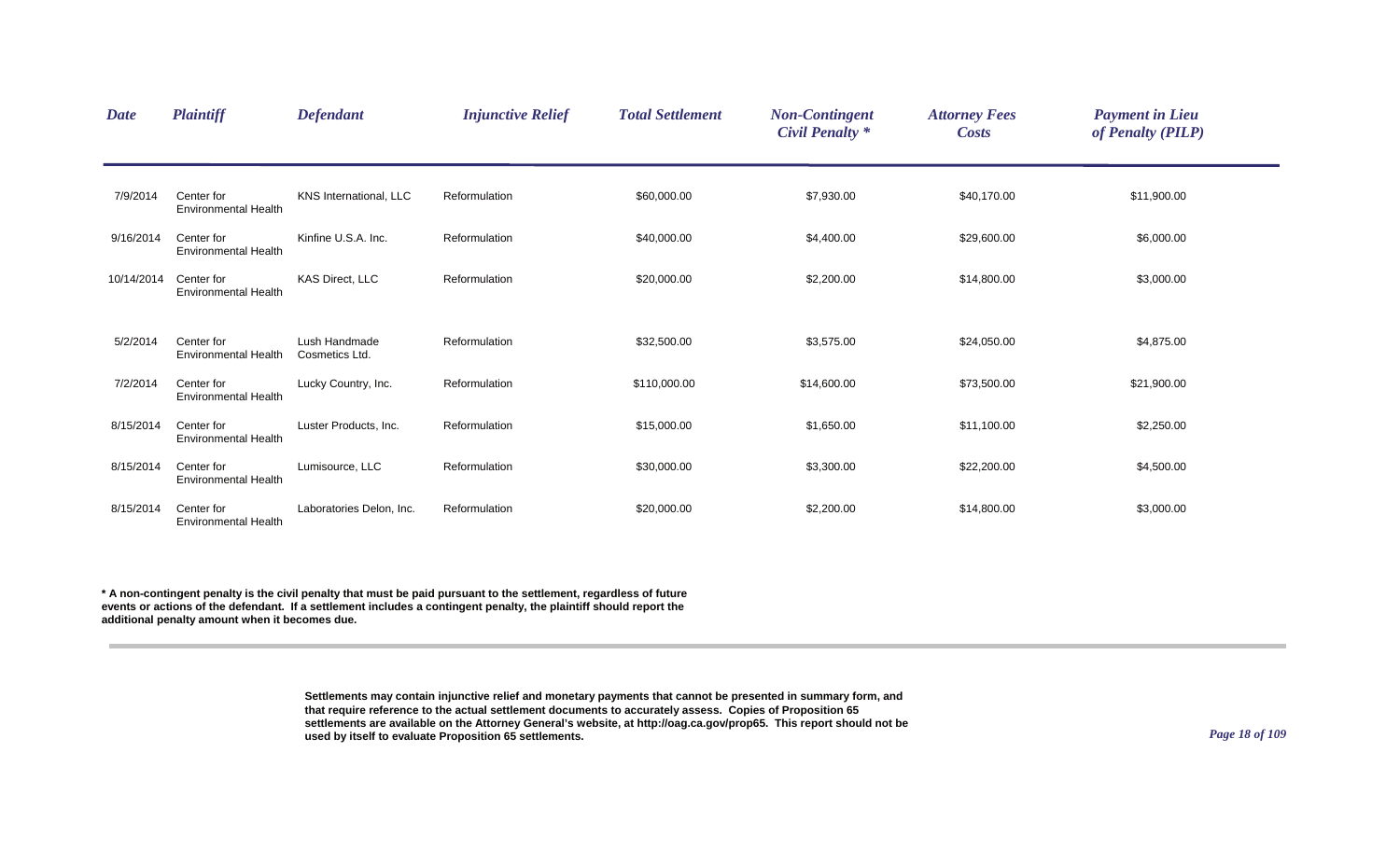| <b>Date</b> | <b>Plaintiff</b>                          | <b>Defendant</b>                               | <b>Injunctive Relief</b> | <b>Total Settlement</b> | <b>Non-Contingent</b><br><b>Civil Penalty *</b> | <b>Attorney Fees</b><br><b>Costs</b> | <b>Payment in Lieu</b><br>of Penalty (PILP) |  |
|-------------|-------------------------------------------|------------------------------------------------|--------------------------|-------------------------|-------------------------------------------------|--------------------------------------|---------------------------------------------|--|
| 3/26/2014   | Center for<br><b>Environmental Health</b> | Marukai Corporation                            | Reformulation            | \$35,000.00             | \$4,572.00                                      | \$23,580.00                          | \$6,848.00                                  |  |
| 4/15/2014   | Center for<br><b>Environmental Health</b> | Monarch Specialties Inc.                       | Reformulation            | \$20,000.00             | \$2,200.00                                      | \$14,800.00                          | \$3,000.00                                  |  |
| 5/2/2014    | Center for<br><b>Environmental Health</b> | <b>McBride Research</b><br>Laboratories, Inc.  | Reformulation            | \$15,000.00             | \$1,650.00                                      | \$11,100.00                          | \$2,250.00                                  |  |
| 5/2/2014    | Center for<br><b>Environmental Health</b> | Michel Design Works Ltd.                       | Reformulation            | \$15,000.00             | \$1,650.00                                      | \$11,100.00                          | \$2,250.00                                  |  |
| 6/3/2014    | Center for<br><b>Environmental Health</b> | Mudlark Papers, Inc.                           | Reformulation            | \$15,000.00             | \$1,650.00                                      | \$11,100.00                          | \$2,250.00                                  |  |
| 7/2/2014    | Center for<br><b>Environmental Health</b> | Marshalls of CA. LLC:<br>Marshalls of MA, Inc. | Reformulation            | \$25,000.00             | \$3,250.00                                      | \$16,850.00                          | \$4,900.00                                  |  |
| 7/2/2014    | Center for<br><b>Environmental Health</b> | Melshire DFW, LP dba<br>Natalie's Candy Jar    | Reformulation            | \$25,000.00             | \$3,250.00                                      | \$16,850.00                          | \$4,900.00                                  |  |
| 8/15/2014   | Center for<br><b>Environmental Health</b> | Murray's Worldwide, Inc.                       | Reformulation            | \$15,000.00             | \$1,650.00                                      | \$11,100.00                          | \$2,250.00                                  |  |
| 8/15/2014   | Center for<br><b>Environmental Health</b> | Munchkin, Inc.                                 | Reformulation            | \$20,000.00             | \$2,200.00                                      | \$14,800.00                          | \$3,000.00                                  |  |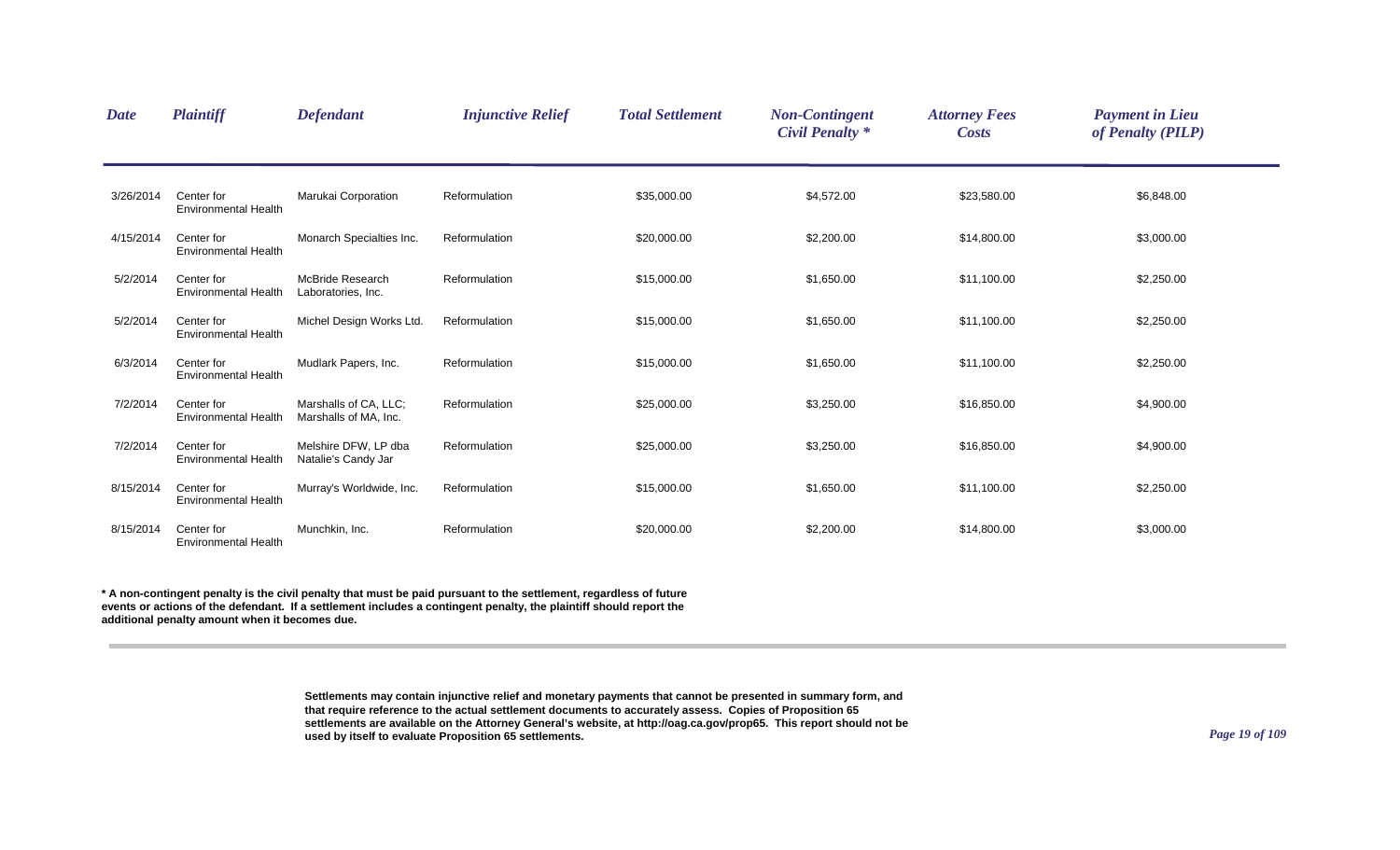| <b>Date</b> | <b>Plaintiff</b>                               | <b>Defendant</b>                                  | <b>Injunctive Relief</b>                                                                                                                                                                                                                 | <b>Total Settlement</b> | <b>Non-Contingent</b><br><b>Civil Penalty *</b> | <b>Attorney Fees</b><br><b>Costs</b> | <b>Payment in Lieu</b><br>of Penalty (PILP) |
|-------------|------------------------------------------------|---------------------------------------------------|------------------------------------------------------------------------------------------------------------------------------------------------------------------------------------------------------------------------------------------|-------------------------|-------------------------------------------------|--------------------------------------|---------------------------------------------|
| 8/15/2014   | Center for<br><b>Environmental Health</b>      | Marianna Industries, Inc.                         | Reformulation                                                                                                                                                                                                                            | \$15,000.00             | \$1,650.00                                      | \$11,100.00                          | \$2,250.00                                  |
| 8/15/2014   | Center for<br><b>Environmental Health</b>      | Molton Brown USA, LLC                             | Reformulation                                                                                                                                                                                                                            | \$25,000.00             | \$2,750.00                                      | \$18,500.00                          | \$3,750.00                                  |
| 9/2/2014    | Center for<br><b>Environmental Health</b>      | Mitsuwa Corporation                               | Reformulation                                                                                                                                                                                                                            | \$20,000.00             | \$2,600.00                                      | \$13,500.00                          | \$3,900.00                                  |
| 9/2/2014    | Center for<br><b>Environmental Health</b>      | Maruhana U.S.A.<br>Corporation                    | Reformulation                                                                                                                                                                                                                            | \$20,000.00             | \$2,600.00                                      | \$13,500.00                          | \$3,900.00                                  |
| 9/16/2014   | Center for<br><b>Environmental Health</b>      | Miz Mooz, Inc.                                    | Reformulation                                                                                                                                                                                                                            | \$45,000.00             | \$5,930.00                                      | \$30,170.00                          | \$8,900.00                                  |
| 10/24/2014  | Center for<br><b>Environmental Health</b>      | Moroccanoil, Inc.                                 | Reformulation                                                                                                                                                                                                                            | \$20,000.00             | \$2,200.00                                      | \$14,800.00                          | \$3,000.00                                  |
| 10/24/2014  | Center for<br><b>Environmental Health</b>      | Millwork Holdings Co.,<br>dba True Designs, Inc., | Reformulation                                                                                                                                                                                                                            | \$40,000.00             | \$4,400.00                                      | \$29,600.00                          | \$6,000.00                                  |
| 12/19/2014  | Center for<br><b>Environmental Health</b>      | Marc Fisher Holdings,<br><b>LLC</b>               | Warnings/Reformulation                                                                                                                                                                                                                   | \$60,000.00             | \$7,930.00                                      | \$40,170.00                          | \$11,900.00                                 |
| 3/26/2014   | Center for<br><b>Environmental Health</b>      | North American Food<br>Distributing Company,      | Reformulation                                                                                                                                                                                                                            | \$20,000.00             | \$2,552.00                                      | \$13,598.00                          | \$3,850.00                                  |
|             | additional penalty amount when it becomes due. |                                                   | * A non-contingent penalty is the civil penalty that must be paid pursuant to the settlement, regardless of future<br>events or actions of the defendant. If a settlement includes a contingent penalty, the plaintiff should report the |                         |                                                 |                                      |                                             |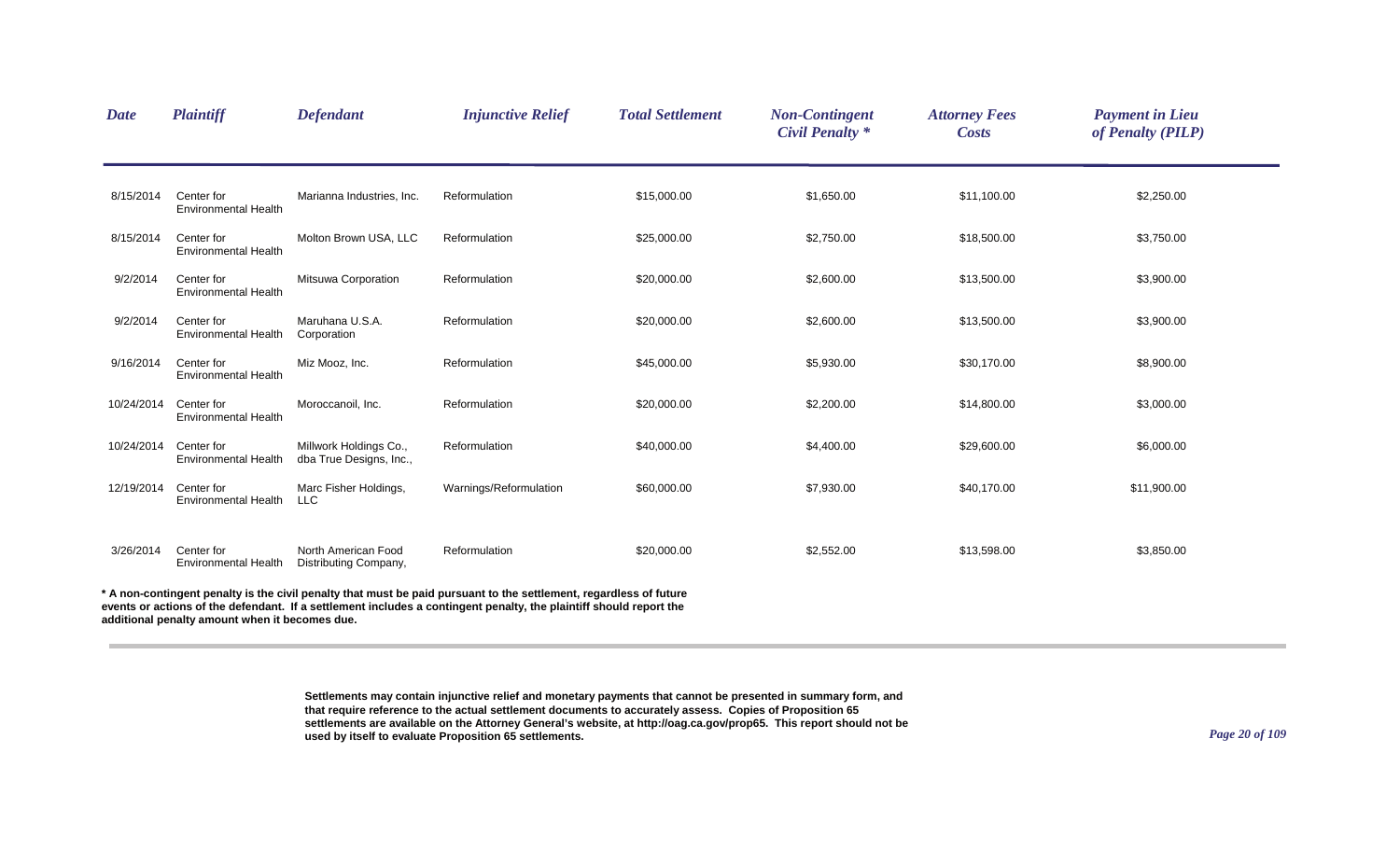| <b>Date</b> | <b>Plaintiff</b>                          | <b>Defendant</b>                                    | <b>Injunctive Relief</b> | <b>Total Settlement</b> | <b>Non-Contingent</b><br><b>Civil Penalty *</b> | <b>Attorney Fees</b><br><b>Costs</b> | <b>Payment in Lieu</b><br>of Penalty (PILP) |  |
|-------------|-------------------------------------------|-----------------------------------------------------|--------------------------|-------------------------|-------------------------------------------------|--------------------------------------|---------------------------------------------|--|
| 8/15/2014   | Center for<br><b>Environmental Health</b> | Natura Bisse<br>International, Inc.                 | Reformulation            | \$15,000.00             | \$1,650.00                                      | \$11,100.00                          | \$2,250.00                                  |  |
| 9/11/2014   | Center for<br><b>Environmental Health</b> | Natural Organics, Inc.                              | Reformulation            | \$12,000.00             | \$1,320.00                                      | \$8,880.00                           | \$1,800.00                                  |  |
| 10/24/2014  | Center for<br><b>Environmental Health</b> | Naterra International, Inc.                         | Reformulation            | \$15,000.00             | \$1,650.00                                      | \$11,100.00                          | \$2,250.00                                  |  |
| 10/24/2014  | Center for<br><b>Environmental Health</b> | Noevir U.S.A., Inc.                                 | Reformulation            | \$20,000.00             | \$2,200.00                                      | \$14,800.00                          | \$3,000.00                                  |  |
| 6/3/2014    | Center for<br><b>Environmental Health</b> | Olympic Mountain and<br>Marine Products, Inc.       | Reformulation            | \$15,000.00             | \$1,650.00                                      | \$11,100.00                          | \$2,250.00                                  |  |
| 7/2/2014    | Center for<br><b>Environmental Health</b> | Orkla Confectionary &<br>Snacks Finland Ab          | Reformulation            | \$110,000.00            | \$14,600.00                                     | \$73,500.00                          | \$21,900.00                                 |  |
| 10/24/2014  | Center for<br><b>Environmental Health</b> | Ouidad Holdings LLC,<br><b>Ouidad Products, LLC</b> | Reformulation            | \$15,000.00             | \$1,650.00                                      | \$11,100.00                          | \$2,250.00                                  |  |
| 5/2/2014    | Center for<br><b>Environmental Health</b> | Person & Covey, Inc.                                | Reformulation            | \$15,000.00             | \$1,650.00                                      | \$11,100.00                          | \$2,250.00                                  |  |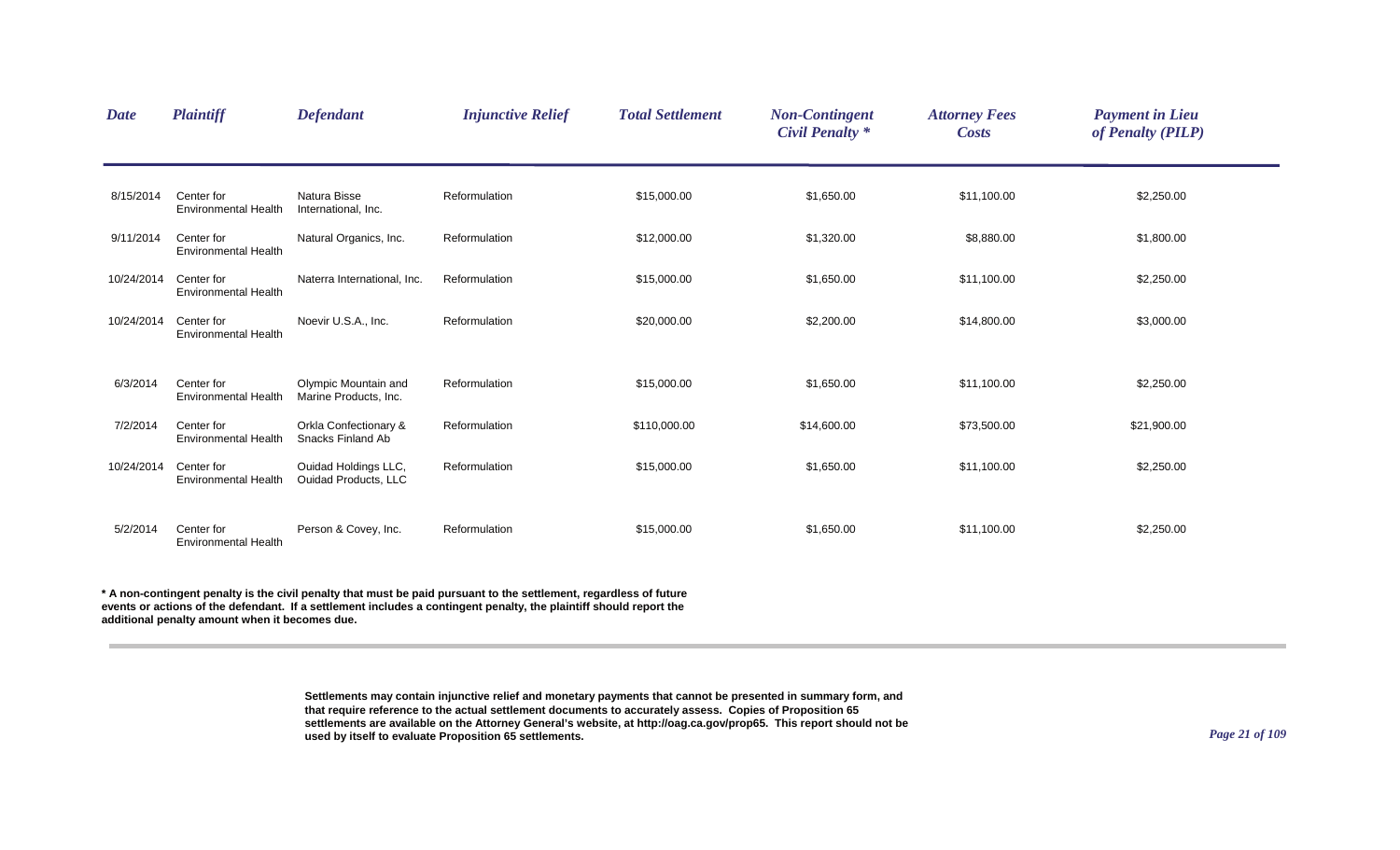| <b>Date</b> | <b>Plaintiff</b>                          | <b>Defendant</b>                       | <b>Injunctive Relief</b> | <b>Total Settlement</b> | <b>Non-Contingent</b><br><b>Civil Penalty *</b> | <b>Attorney Fees</b><br><b>Costs</b> | <b>Payment in Lieu</b><br>of Penalty (PILP) |  |
|-------------|-------------------------------------------|----------------------------------------|--------------------------|-------------------------|-------------------------------------------------|--------------------------------------|---------------------------------------------|--|
| 5/2/2014    | Center for<br><b>Environmental Health</b> | Pharmaca Integrative<br>Pharmacy, Inc. | Reformulation            | \$15,000.00             | \$1,650.00                                      | \$11,100.00                          | \$2,250.00                                  |  |
| 5/9/2014    | Center for<br><b>Environmental Health</b> | Parts Express<br>International, Inc.   | Reformulation            | \$30,000.00             | \$3,300.00                                      | \$22,200.00                          | \$4,500.00                                  |  |
| 7/22/2014   | Center for<br><b>Environmental Health</b> | <b>Paris Presents</b><br>Incorporated  | Reformulation            | \$25,000.00             | \$2,750.00                                      | \$18,500.00                          | \$3,750.00                                  |  |
| 8/15/2014   | Center for<br><b>Environmental Health</b> | Primo Bedding<br>Company, Inc.         | Reformulation            | \$70,000.00             | \$7,700.00                                      | \$51,800.00                          | \$10,500.00                                 |  |
| 8/15/2014   | Center for<br><b>Environmental Health</b> | pH Beauty Labs, Inc.                   | Reformulation            | \$25,000.00             | \$2,750.00                                      | \$18,500.00                          | \$3,750.00                                  |  |
| 9/17/2014   | Center for<br><b>Environmental Health</b> | Plastex International, Inc.            | Reformulation            | \$27,000.00             | \$3,530.00                                      | \$18,170.00                          | \$5,300.00                                  |  |
| 10/8/2014   | Center for<br><b>Environmental Health</b> | Playethics, Inc.                       | Reformulation            | \$35,000.00             | \$4,600.00                                      | \$23,500.00                          | \$6,900.00                                  |  |
| 10/24/2014  | Center for<br><b>Environmental Health</b> | Peter Thomas Roth<br>Labs, LLC         | Reformulation            | \$15,000.00             | \$1,650.00                                      | \$11,100.00                          | \$2,250.00                                  |  |
| 11/6/2014   | Center for<br><b>Environmental Health</b> | PANOS Brands, Inc.                     | Reformulation            | \$85,000.00             | \$11,300.00                                     | \$56,800.00                          | \$16,900.00                                 |  |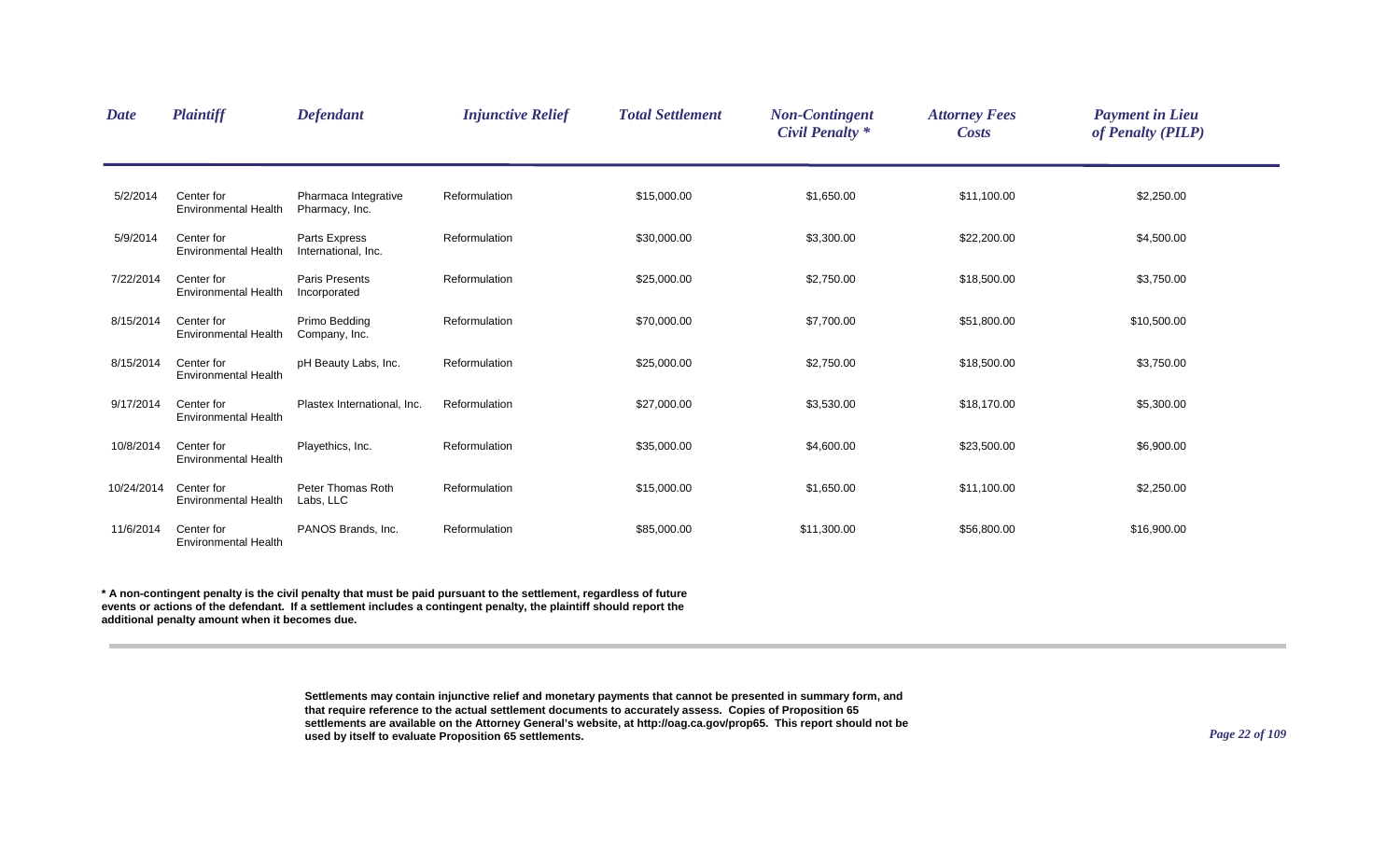| <b>Plaintiff</b>                          | <b>Defendant</b>                                  | <b>Injunctive Relief</b> | <b>Total Settlement</b> | <b>Non-Contingent</b><br><b>Civil Penalty *</b> | <b>Attorney Fees</b><br><b>Costs</b> | <b>Payment in Lieu</b><br>of Penalty (PILP) |                                                                                                                       |
|-------------------------------------------|---------------------------------------------------|--------------------------|-------------------------|-------------------------------------------------|--------------------------------------|---------------------------------------------|-----------------------------------------------------------------------------------------------------------------------|
| Center for<br><b>Environmental Health</b> | Raley's                                           | Reformulation            | \$25,000.00             | \$3,250.00                                      | \$16,850.00                          | \$4,900.00                                  |                                                                                                                       |
| Center for<br><b>Environmental Health</b> | Renwood Andronico<br>Lending 1, LLC dba           | Reformulation            | \$25,000.00             | \$3,250.00                                      | \$16,850.00                          | \$4,900.00                                  |                                                                                                                       |
| Center for<br><b>Environmental Health</b> | RJ's Licorice Limited                             | Reformulation            | \$110,000.00            | \$14,600.00                                     | \$73,500.00                          | \$21,900.00                                 |                                                                                                                       |
| Center for<br><b>Environmental Health</b> | Report Footwear, Inc.,<br>The Topline Corporation | Reformulation            | \$34,800.00             | \$4,930.00                                      | \$25,170.00                          | \$4,700.00                                  |                                                                                                                       |
| Center for<br><b>Environmental Health</b> | Radial Engineering Ltd.                           | Reformulation            | \$20,000.00             | \$2,200.00                                      | \$14,800.00                          | \$3,000.00                                  |                                                                                                                       |
| Center for<br><b>Environmental Health</b> | <b>Stork Craft</b><br>Manufacturing Inc.          | Reformulation            | \$40,000.00             | \$4,400.00                                      | \$29,600.00                          | \$6,000.00                                  |                                                                                                                       |
| Center for<br><b>Environmental Health</b> | Shermag, Inc.                                     | Reformulation            | \$55,000.00             | \$6,050.00                                      | \$40,700.00                          | \$8,250.00                                  |                                                                                                                       |
| Center for<br><b>Environmental Health</b> | Sac Acquisition LLC                               | Reformulation            | \$65,000.00             | \$7,150.00                                      | \$9,750.00                           | \$48,100.00                                 |                                                                                                                       |
| Center for<br><b>Environmental Health</b> | Saks Incorporated                                 | Reformulation            | \$15,000.00             | \$1,650.00                                      | \$11,100.00                          | \$2,250.00                                  |                                                                                                                       |
|                                           |                                                   |                          |                         |                                                 |                                      |                                             | t. A man a culturent manufic to the abili manufic that more ha notificamented to the authorization and model at fotom |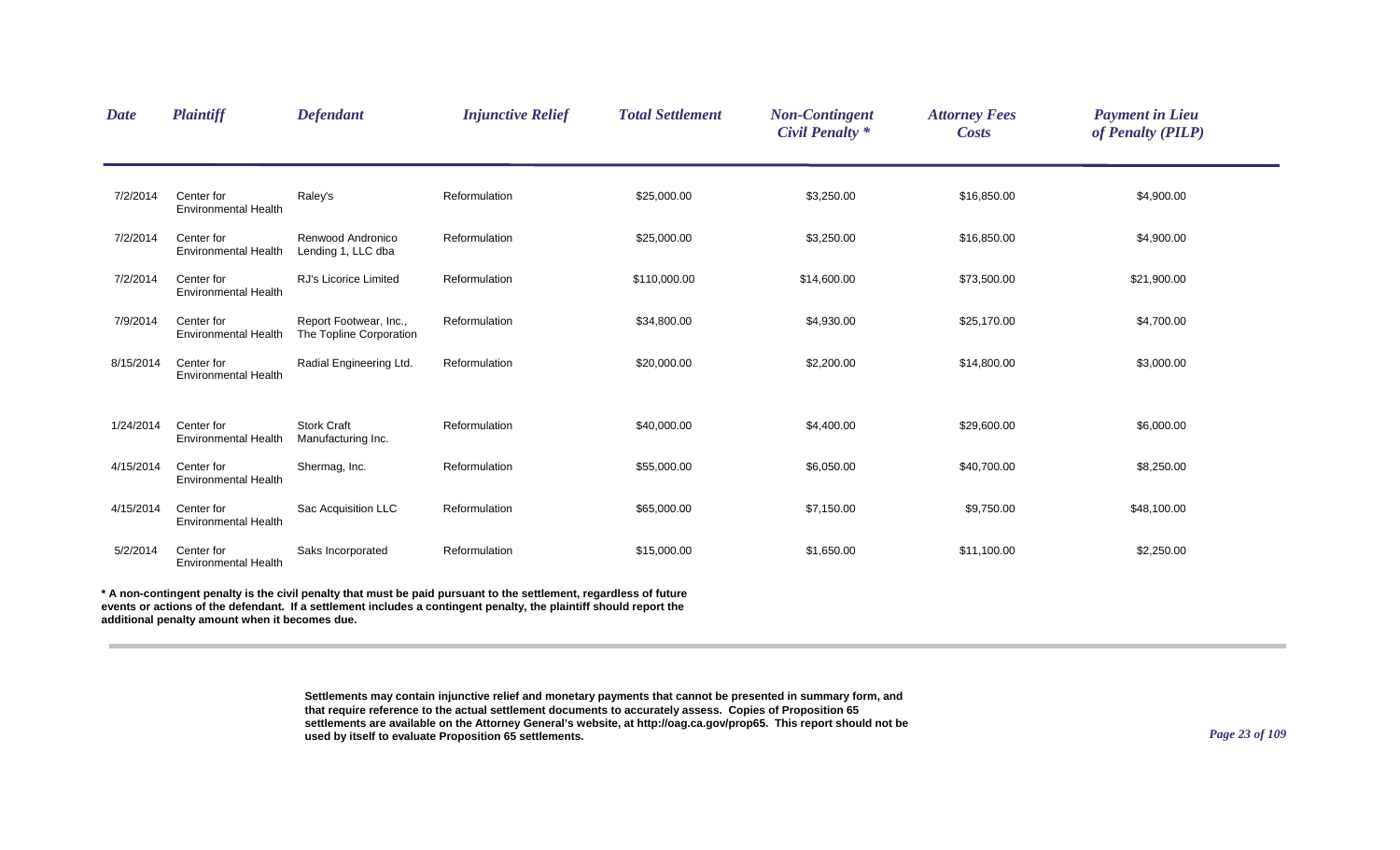| <b>Date</b> | <b>Plaintiff</b>                          | <b>Defendant</b>                               | <b>Injunctive Relief</b> | <b>Total Settlement</b> | <b>Non-Contingent</b><br><b>Civil Penalty *</b> | <b>Attorney Fees</b><br><b>Costs</b> | <b>Payment in Lieu</b><br>of Penalty (PILP) |
|-------------|-------------------------------------------|------------------------------------------------|--------------------------|-------------------------|-------------------------------------------------|--------------------------------------|---------------------------------------------|
| 5/2/2014    | Center for<br>Environmental Health        | <b>Somerset Toiletry</b><br>Company, Ltd.      | Reformulation            | \$15,000.00             | \$1,650.00                                      | \$11,100.00                          | \$2,250.00                                  |
| 6/3/2014    | Center for<br><b>Environmental Health</b> | Skinfood USA, Inc.                             | Reformulation            | \$15,000.00             | \$1,650.00                                      | \$11,100.00                          | \$2,250.00                                  |
| 7/2/2014    | Center for<br>Environmental Health        | <b>Sunflower Farmers</b><br>Markets, LLC; SF   | Reformulation            | \$25,000.00             | \$3,250.00                                      | \$16,850.00                          | \$4,900.00                                  |
| 7/22/2014   | Center for<br><b>Environmental Health</b> | Straight Arrow Products,<br>Inc.               | Reformulation            | \$15,000.00             | \$1,650.00                                      | \$11,100.00                          | \$2,250.00                                  |
| 8/15/2014   | Center for<br><b>Environmental Health</b> | <b>Strength of Nature</b><br><b>Global LLC</b> | Reformulation            | \$15,000.00             | \$1,650.00                                      | \$11,100.00                          | \$2,250.00                                  |
| 10/14/2014  | Center for<br><b>Environmental Health</b> | <b>School Specialty</b>                        | Reformulation            | \$12,500.00             | \$1,000.00                                      | \$10,000.00                          | \$1,500.00                                  |
| 10/24/2014  | Center for<br><b>Environmental Health</b> | Sally Beauty Supply, LLC                       | Reformulation            | \$35,000.00             | \$3,850.00                                      | \$25,900.00                          | \$5,250.00                                  |
| 10/24/2014  | Center for<br><b>Environmental Health</b> | Summum Beaute<br>International Inc.            | Reformulation            | \$15,000.00             | \$1,650.00                                      | \$11,100.00                          | \$2,250.00                                  |
| 10/30/2014  | Center for<br><b>Environmental Health</b> | Sweet Candy LLC                                | Reformulation            | \$17,500.00             | \$2,270.00                                      | \$11,830.00                          | \$3,400.00                                  |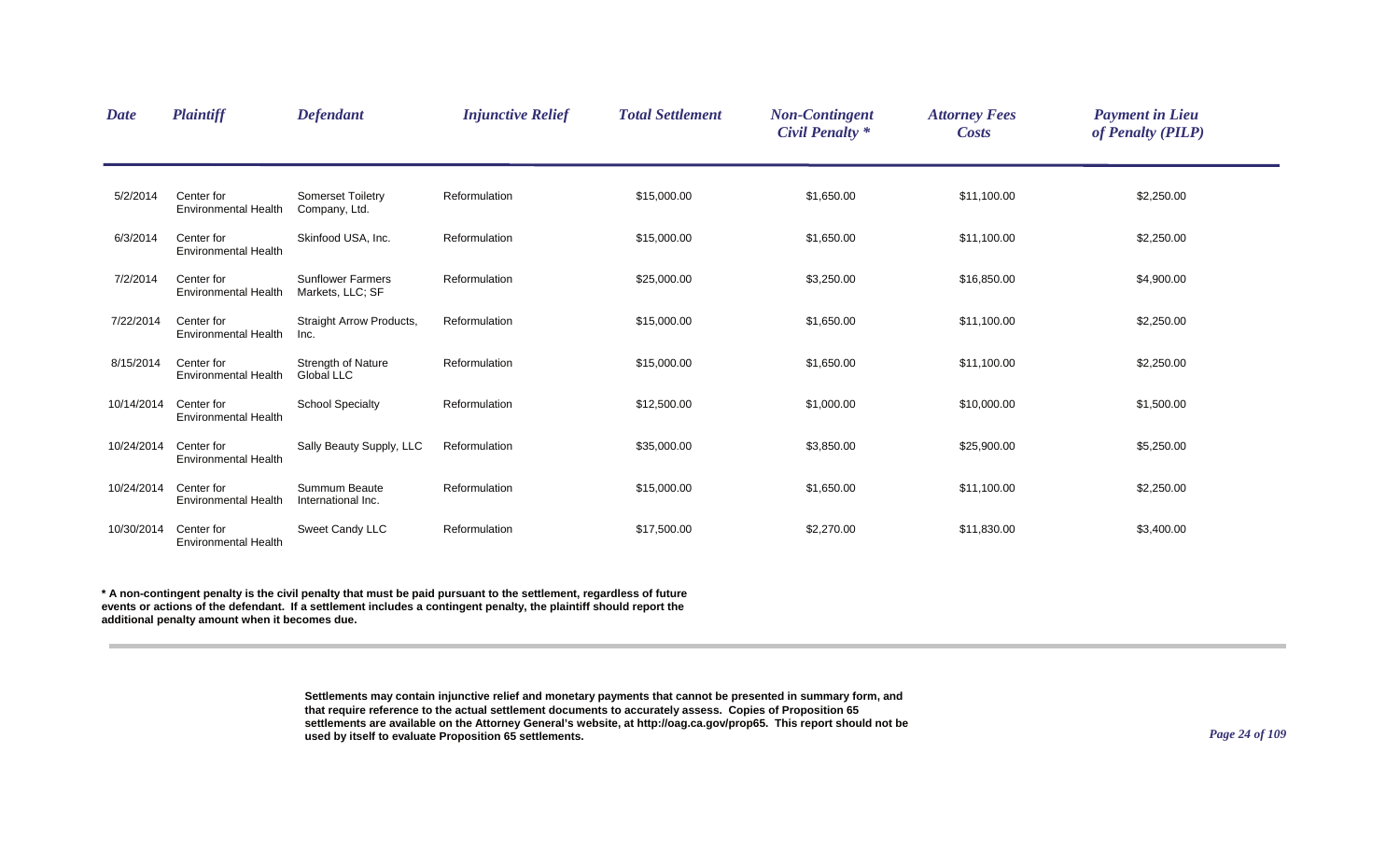| <b>Date</b> | <b>Plaintiff</b>                          | <b>Defendant</b>                                   | <b>Injunctive Relief</b> | <b>Total Settlement</b> | <b>Non-Contingent</b><br><b>Civil Penalty *</b> | <b>Attorney Fees</b><br><b>Costs</b> | <b>Payment in Lieu</b><br>of Penalty (PILP) |  |
|-------------|-------------------------------------------|----------------------------------------------------|--------------------------|-------------------------|-------------------------------------------------|--------------------------------------|---------------------------------------------|--|
| 12/29/2014  | Center for<br><b>Environmental Health</b> | Stella & Dot LLC                                   | Reformulation            | \$55,000.00             | \$7,250.00                                      | \$36,850.00                          | \$10,900.00                                 |  |
| 12/29/2014  | Center for<br><b>Environmental Health</b> | Shopko Operating Co.,<br><b>LLC</b>                | Reformulation            | \$41,250.00             | \$5,430.00                                      | \$27,670.00                          | \$8,150.00                                  |  |
| 5/2/2014    | Center for<br><b>Environmental Health</b> | <b>Todd Christopher</b><br>International, Inc. dba | Reformulation            | \$15,000.00             | \$1,650.00                                      | \$11,100.00                          | \$2,250.00                                  |  |
| 5/2/2014    | Center for<br><b>Environmental Health</b> | Trans-India Products,<br>Inc. dba Shikai Products  | Reformulation            | \$15,000.00             | \$1,650.00                                      | \$11,100.00                          | \$2,250.00                                  |  |
| 5/9/2014    | Center for<br><b>Environmental Health</b> | Tower Products Inc.                                | Reformulation            | \$30,000.00             | \$3,300.00                                      | \$22,200.00                          | \$4,500.00                                  |  |
| 6/15/2014   | Center for<br><b>Environmental Health</b> | Topix Pharmaceuticals,<br>Inc.                     | Reformulation            | \$15,000.00             | \$1,650.00                                      | \$11,100.00                          | \$2,250.00                                  |  |
| 7/2/2014    | Center for<br><b>Environmental Health</b> | Trader Joe's Company                               | Reformulation            | \$25,000.00             | \$3,250.00                                      | \$16,850.00                          | \$4,900.00                                  |  |
| 7/2/2014    | Center for<br><b>Environmental Health</b> | The Vermont Country<br>Store, Inc.                 | Reformulation            | \$25,000.00             | \$3,250.00                                      | \$16,850.00                          | \$4,900.00                                  |  |
| 7/22/2014   | Center for<br><b>Environmental Health</b> | Tuesday Morning, Inc.                              | Reformulation            | \$15,000.00             | \$1,650.00                                      | \$11,100.00                          | \$2,250.00                                  |  |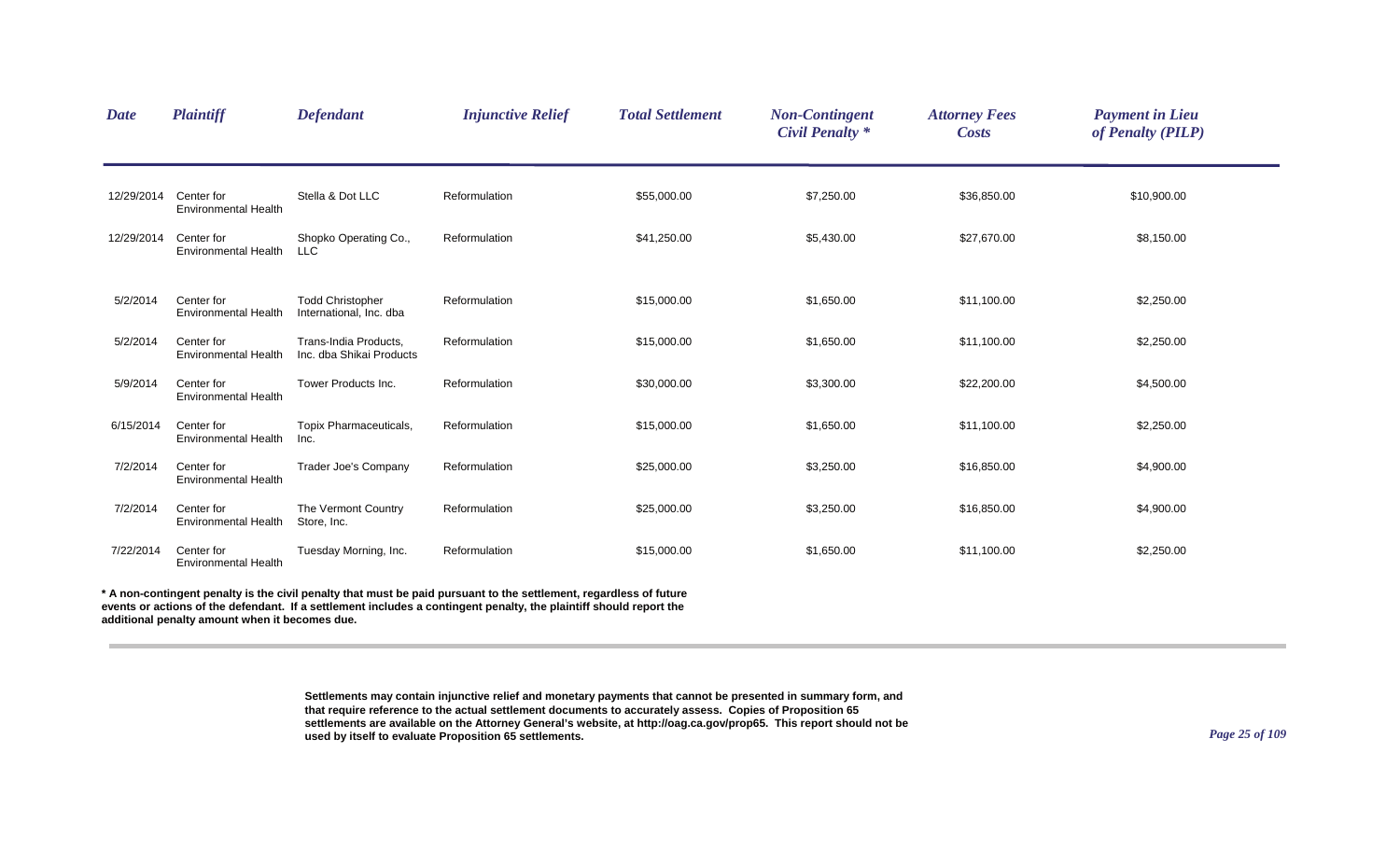| <b>Date</b> | <b>Plaintiff</b>                          | <b>Defendant</b>                                    | <b>Injunctive Relief</b> | <b>Total Settlement</b> | <b>Non-Contingent</b><br><b>Civil Penalty *</b> | <b>Attorney Fees</b><br><b>Costs</b> | <b>Payment in Lieu</b><br>of Penalty (PILP) |  |
|-------------|-------------------------------------------|-----------------------------------------------------|--------------------------|-------------------------|-------------------------------------------------|--------------------------------------|---------------------------------------------|--|
| 8/15/2014   | Center for<br><b>Environmental Health</b> | Tecnifoam, Inc.                                     | Reformulation            | \$25,000.00             | \$2,750.00                                      | \$18,500.00                          | \$3,750.00                                  |  |
| 8/15/2014   | Center for<br><b>Environmental Health</b> | Topco Associates, LLC                               | Reformulation            | \$15,000.00             | \$1,650.00                                      | \$11,100.00                          | \$2,250.00                                  |  |
| 12/5/2014   | Center for<br><b>Environmental Health</b> | Traditional Baking, Inc.                            | Reformulation            | \$45,000.00             | \$5,900.00                                      | \$30,250.00                          | \$8,850.00                                  |  |
| 12/29/2014  | Center for<br><b>Environmental Health</b> | Tilly's, Inc., World of<br>Jeans & Tops             | Reformulation            | \$45,000.00             | \$5,930.00                                      | \$30,170.00                          | \$8,900.00                                  |  |
| 7/22/2014   | Center for<br><b>Environmental Health</b> | <b>Universal Beauty</b><br>Products, Inc.           | Reformulation            | \$15,000.00             | \$1,650.00                                      | \$11,100.00                          | \$2,250.00                                  |  |
| 7/22/2014   | Center for<br><b>Environmental Health</b> | Upper Canada Soap &<br><b>Candle Makers</b>         | Reformulation            | \$15,000.00             | \$1,650.00                                      | \$11,100.00                          | \$2,250.00                                  |  |
| 1/24/2014   | Center for<br><b>Environmental Health</b> | Victory Land Group, Inc.                            | Reformulation            | \$45,000.00             | \$4,950.00                                      | \$33,300.00                          | \$6,750.00                                  |  |
| 10/24/2014  | Center for<br><b>Environmental Health</b> | <b>Valeant Pharmaceuticals</b><br>North America LLC | Reformulation            | \$15,000.00             | \$1,650.00                                      | \$11,100.00                          | \$2,250.00                                  |  |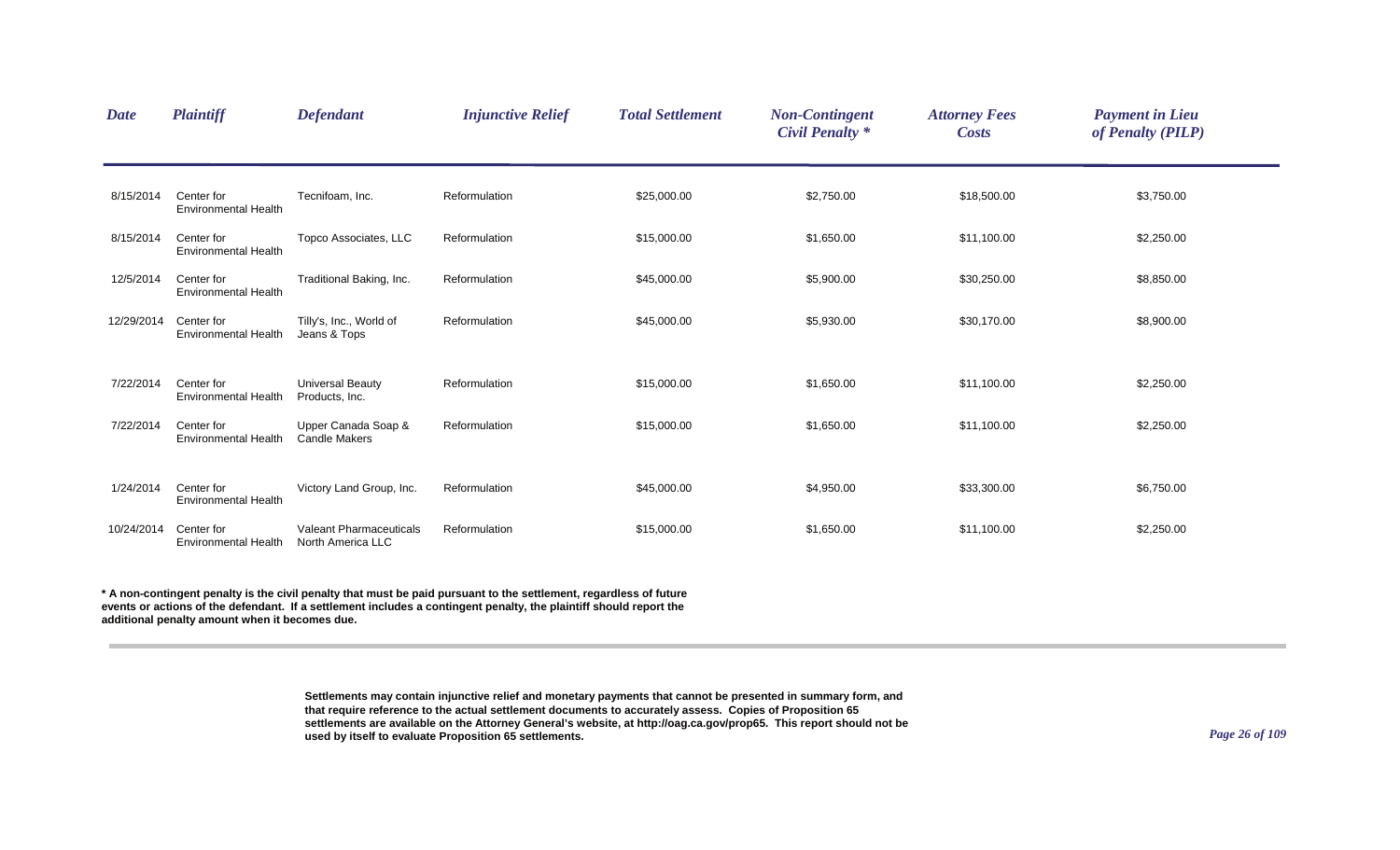| <b>Date</b> | <b>Plaintiff</b>                          | <b>Defendant</b>                                    | <b>Injunctive Relief</b> | <b>Total Settlement</b> | <b>Non-Contingent</b><br><b>Civil Penalty *</b> | <b>Attorney Fees</b><br><b>Costs</b> | <b>Payment in Lieu</b><br>of Penalty (PILP) |  |
|-------------|-------------------------------------------|-----------------------------------------------------|--------------------------|-------------------------|-------------------------------------------------|--------------------------------------|---------------------------------------------|--|
| 1/24/2014   | Center for<br><b>Environmental Health</b> | Williams-Sonoma, Inc.                               | Reformulation            | \$45,000.00             | \$4,950.00                                      | \$33,300.00                          | \$6,750.00                                  |  |
| 3/26/2014   | Center for<br><b>Environmental Health</b> | Walkers Chocolates, Ltd.                            | Reformulation            | \$50,000.00             | \$6,600.00                                      | \$33,500.00                          | \$9,900.00                                  |  |
| 6/3/2014    | Center for<br>Environmental Health        | <b>Walgreen Company</b>                             | Reformulation            | \$30,000.00             | \$3,300.00                                      | \$22,200.00                          | \$4,500.00                                  |  |
| 6/18/2014   | Center for<br><b>Environmental Health</b> | Windsor Fashions, Inc.                              | Reformulation            | \$44,000.00             | \$5,800.00                                      | \$29,500.00                          | \$8,700.00                                  |  |
| 7/2/2014    | Center for<br><b>Environmental Health</b> | <b>Walgreen Company</b>                             | Reformulation            | \$25,000.00             | \$3,250.00                                      | \$16,850.00                          | \$4,900.00                                  |  |
| 7/2/2014    | Center for<br><b>Environmental Health</b> | <b>Whole Foods Market</b><br>California, Inc.; Mrs. | Reformulation            | \$37,500.00             | \$4,930.00                                      | \$25,170.00                          | \$7,400.00                                  |  |
| 7/9/2014    | Center for<br><b>Environmental Health</b> | Wanted Shoes, Inc.                                  | Reformulation            | \$50,000.00             | \$6,600.00                                      | \$33,500.00                          | \$9,900.00                                  |  |
| 9/2/2014    | Center for<br><b>Environmental Health</b> | Wholesale Unlimited, Inc.                           | Reformulation            | \$30,000.00             | \$3,900.00                                      | \$20,200.00                          | \$5,900.00                                  |  |
| 9/2/2014    | Center for<br><b>Environmental Health</b> | World Variety Produce,<br>Inc.                      | Reformulation            | \$57,500.00             | \$7,600.00                                      | \$38,500.00                          | \$11,400.00                                 |  |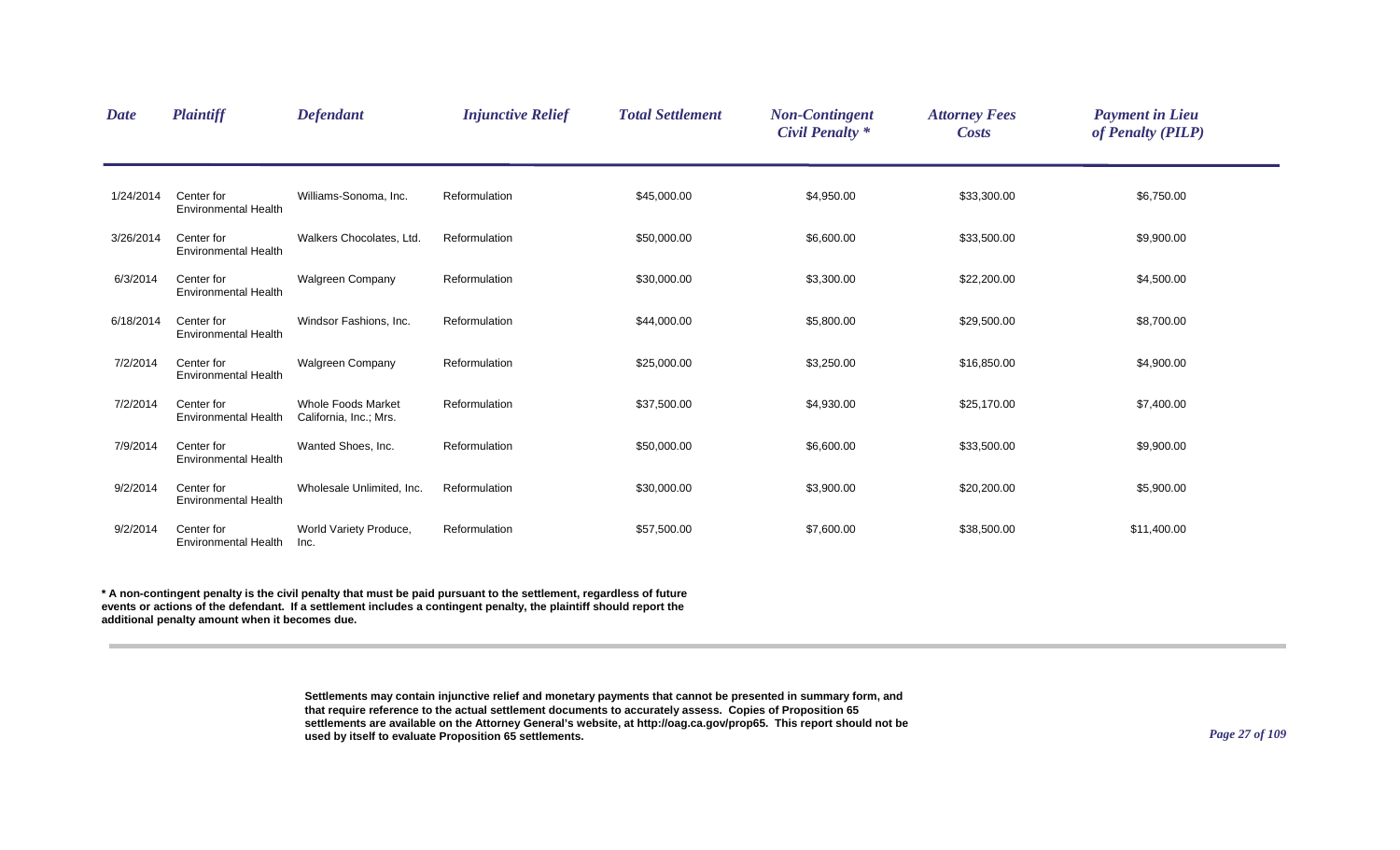| <b>Date</b> | <b>Plaintiff</b>                   | <b>Defendant</b>                 | <b>Injunctive Relief</b> | <b>Total Settlement</b> | <b>Non-Contingent</b><br>Civil Penalty * | <b>Attorney Fees</b><br><b>Costs</b> | <b>Payment in Lieu</b><br>of Penalty (PILP) |
|-------------|------------------------------------|----------------------------------|--------------------------|-------------------------|------------------------------------------|--------------------------------------|---------------------------------------------|
| 10/1/2014   | Center for<br>Environmental Health | Westwood Footwear<br>Corporation | Reformulation            | \$35,000.00             | \$4,600.00                               | \$6,900.00                           | \$23,500.00                                 |
|             | <b>Totals</b>                      | 185                              |                          | \$6,107,520.00          | \$752,840.00                             | \$4,195,734.00                       | \$1,158,946.00                              |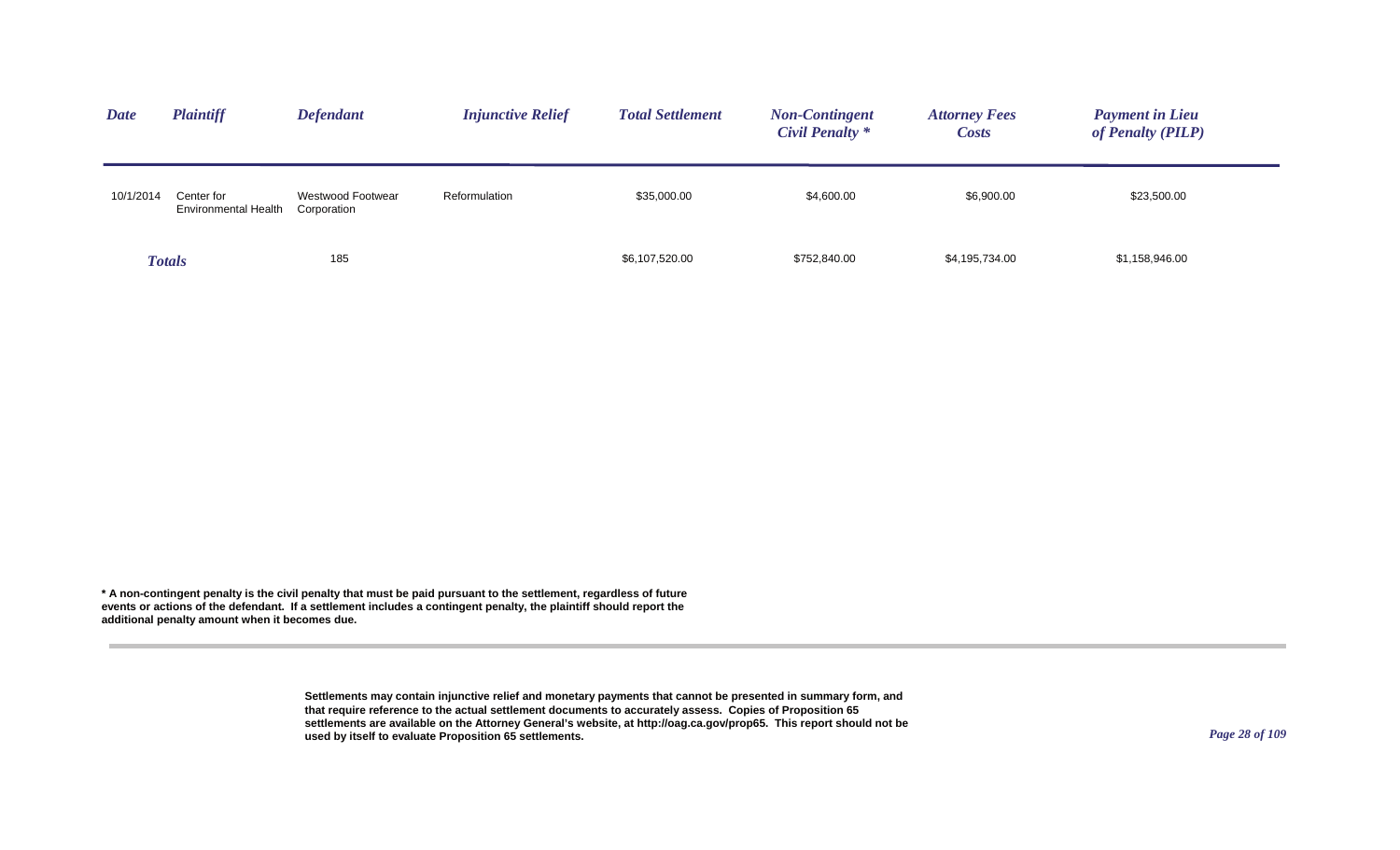| <b>Date</b> | <b>Plaintiff</b> | <b>Defendant</b>                                      | <b>Injunctive Relief</b> | <b>Total Settlement</b> | <b>Non-Contingent</b><br><b>Civil Penalty *</b> | <b>Attorney Fees</b><br><b>Costs</b> | <b>Payment in Lieu</b><br>of Penalty (PILP) |  |
|-------------|------------------|-------------------------------------------------------|--------------------------|-------------------------|-------------------------------------------------|--------------------------------------|---------------------------------------------|--|
| 11/5/2014   | Cheng, Kingpun   | Bond Manufacturing Co.,<br>Inc.; Rite Aid Corporation | Warnings/Reformulation   | \$7,500.00              | \$500.00                                        | \$7,000.00                           | \$0.00                                      |  |
| 4/12/2014   | Cheng, Kingpun   | Frenway Products, Inc.;<br>AmPro North America        | Warnings/Reformulation   | \$23,500.00             | \$1,000.00                                      | \$22,500.00                          | \$0.00                                      |  |
| 11/30/2014  | Cheng, Kingpun   | FNA Group, Inc.; Lowe's<br>Companies, Inc.; Lowe's    | Warnings/Reformulation   | \$5,500.00              | \$500.00                                        | \$5,000.00                           | \$0.00                                      |  |
| 4/12/2014   | Cheng, Kingpun   | Larsen Supply<br>Company; True Value                  | Warnings/Reformulation   | \$33,000.00             | \$1,000.00                                      | \$32,000.00                          | \$0.00                                      |  |
|             | <b>Totals</b>    | $\overline{4}$                                        |                          | \$69,500.00             | \$3,000.00                                      | \$66,500.00                          | \$0.00                                      |  |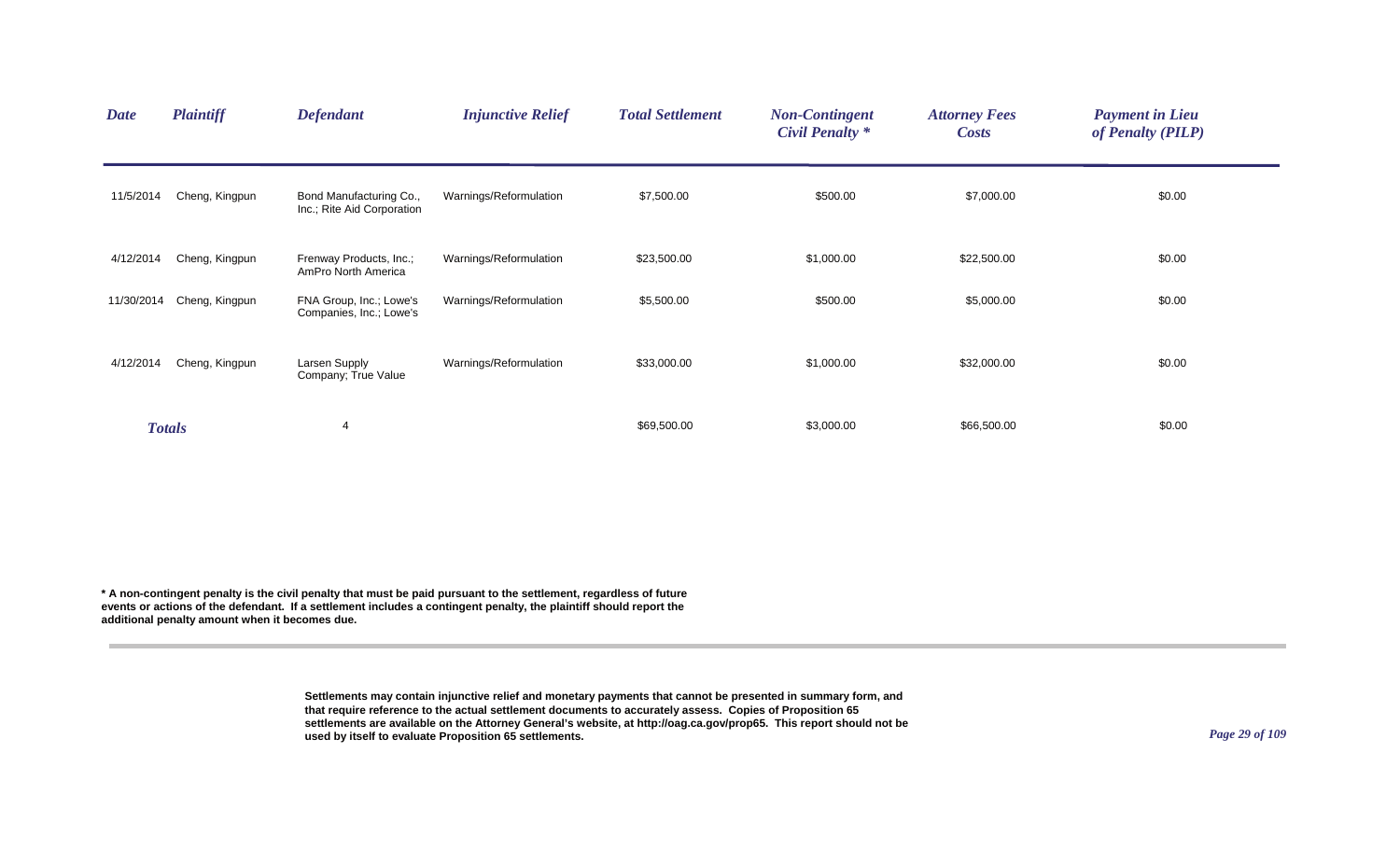| <b>Date</b> | <b>Plaintiff</b>                        | <b>Defendant</b>                                        | <b>Injunctive Relief</b>                                                                                                                                                                                                                 | <b>Total Settlement</b> | <b>Non-Contingent</b><br><b>Civil Penalty *</b> | <b>Attorney Fees</b><br><b>Costs</b> | <b>Payment in Lieu</b><br>of Penalty (PILP) |
|-------------|-----------------------------------------|---------------------------------------------------------|------------------------------------------------------------------------------------------------------------------------------------------------------------------------------------------------------------------------------------------|-------------------------|-------------------------------------------------|--------------------------------------|---------------------------------------------|
| 2/4/2014    | <b>Consumer Advocacy</b><br>Group, Inc. | <b>Admiral Craft Equipment</b><br>Corporation           | Reformulation                                                                                                                                                                                                                            | \$36,000.00             | \$1,000.00                                      | \$28,000.00                          | \$7,000.00                                  |
| 3/14/2014   | <b>Consumer Advocacy</b><br>Group, Inc. | Arcadia Group (USA)<br>Limited                          | Reformulation                                                                                                                                                                                                                            | \$32,000.00             | \$1,000.00                                      | \$26,000.00                          | \$5,000.00                                  |
| 4/14/2014   | <b>Consumer Advocacy</b><br>Group, Inc. | Aerospace<br>Communications                             | Reformulation                                                                                                                                                                                                                            | \$44,000.00             | \$1,000.00                                      | \$28,000.00                          | \$15,000.00                                 |
| 5/7/2014    | <b>Consumer Advocacy</b><br>Group, Inc. | Argento SC by Sicura,<br>Inc.; Sicura Designs,          | Reformulation                                                                                                                                                                                                                            | \$70,000.00             | \$2,000.00                                      | \$67,000.00                          | \$1,000.00                                  |
| 7/14/2014   | <b>Consumer Advocacy</b><br>Group, Inc. | Allways Best, Inc.                                      | Reformulation                                                                                                                                                                                                                            | \$65,000.00             | \$2,500.00                                      | \$60,000.00                          | \$2,500.00                                  |
| 10/22/2014  | <b>Consumer Advocacy</b><br>Group, Inc. | <b>Advanced Battery</b><br>Systems, LLC                 | Reformulation                                                                                                                                                                                                                            | \$48,000.00             | \$0.00                                          | \$46,000.00                          | \$2,000.00                                  |
| 11/3/2014   | <b>Consumer Advocacy</b><br>Group, Inc. | <b>ATA Retail Services,</b><br>Inc., TMD International, | Reformulation                                                                                                                                                                                                                            | \$95,000.00             | \$4,000.00                                      | \$90,000.00                          | \$1,000.00                                  |
| 1/22/2014   | <b>Consumer Advocacy</b><br>Group, Inc. | Buddy's Small Lots, LLC                                 | Reformulation                                                                                                                                                                                                                            | \$35,000.00             | \$1,000.00                                      | \$32,000.00                          | \$2,000.00                                  |
| 1/28/2014   | <b>Consumer Advocacy</b><br>Group, Inc. | Better Sleep, Inc.;<br><b>Burlington Coat Factory</b>   | Reformulation                                                                                                                                                                                                                            | \$115,000.00            | \$1,000.00                                      | \$113,000.00                         | \$1,000.00                                  |
|             |                                         |                                                         | * A non-contingent penalty is the civil penalty that must be paid pursuant to the settlement, regardless of future<br>events or actions of the defendant. If a settlement includes a contingent penalty, the plaintiff should report the |                         |                                                 |                                      |                                             |

**additional penalty amount when it becomes due.**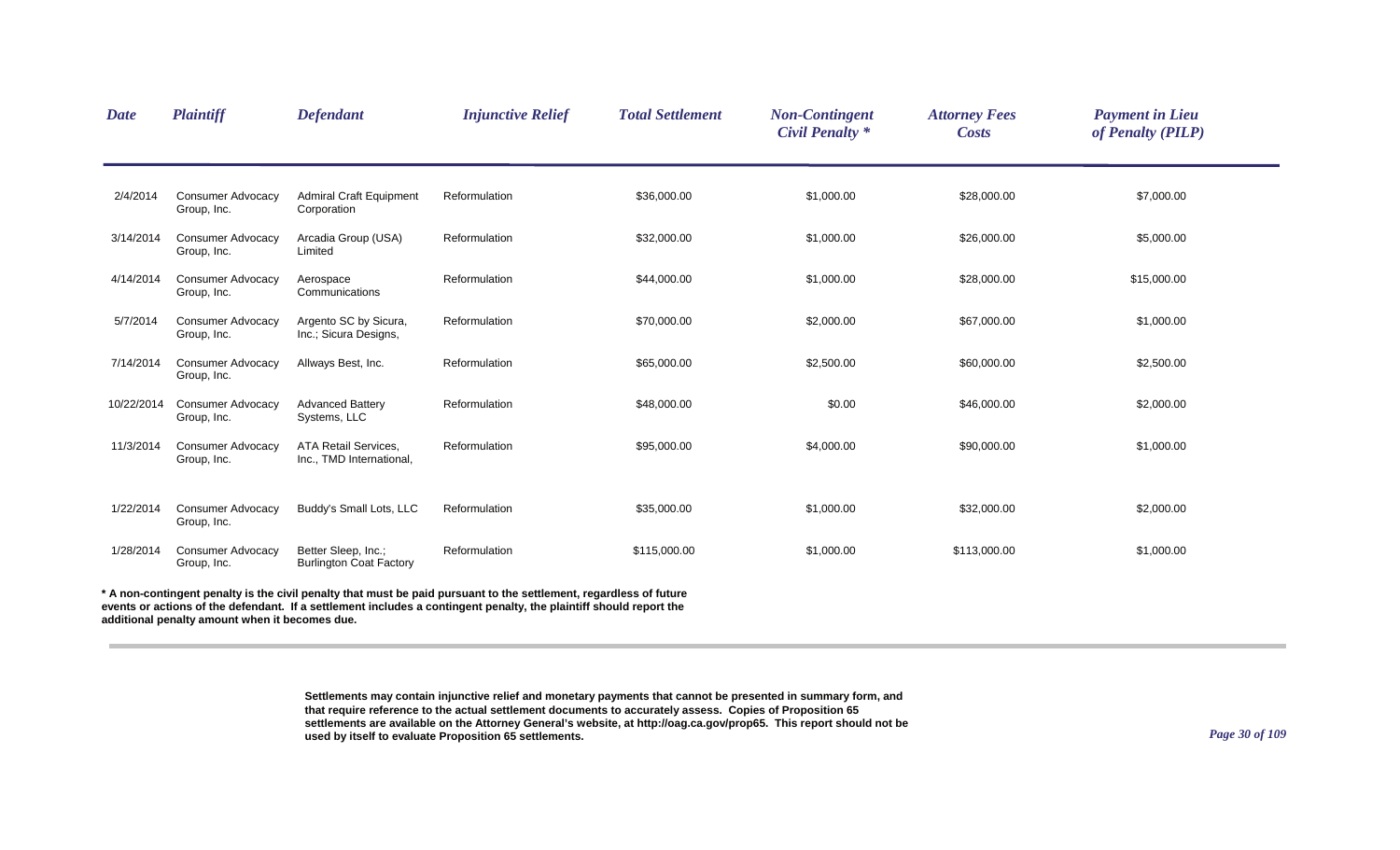| <b>Date</b> | <b>Plaintiff</b>                        | <b>Defendant</b>                                  | <b>Injunctive Relief</b> | <b>Total Settlement</b> | <b>Non-Contingent</b><br><b>Civil Penalty *</b> | <b>Attorney Fees</b><br><b>Costs</b> | <b>Payment in Lieu</b><br>of Penalty (PILP) |  |
|-------------|-----------------------------------------|---------------------------------------------------|--------------------------|-------------------------|-------------------------------------------------|--------------------------------------|---------------------------------------------|--|
| 2/21/2014   | <b>Consumer Advocacy</b><br>Group, Inc. | B. Robinson Optical, Inc.                         | Reformulation            | \$34,000.00             | \$1,000.00                                      | \$26,000.00                          | \$7,000.00                                  |  |
| 3/4/2014    | <b>Consumer Advocacy</b><br>Group, Inc. | <b>Beatrice Home</b><br>Fashions, Inc.            | Reformulation            | \$42,000.00             | \$1,000.00                                      | \$35,000.00                          | \$6,000.00                                  |  |
| 6/17/2014   | <b>Consumer Advocacy</b><br>Group, Inc. | Big Lots Stores, Inc.                             | Reformulation            | \$33,000.00             | \$1,000.00                                      | \$30,000.00                          | \$2,000.00                                  |  |
| 8/22/2014   | Consumer Advocacy<br>Group, Inc.        | <b>Best Brands Consumer</b><br>Products, Inc.     | Reformulation            | \$34,000.00             | \$4,000.00                                      | \$26,000.00                          | \$4,000.00                                  |  |
| 10/31/2014  | <b>Consumer Advocacy</b><br>Group, Inc. | Broder Mfg., Inc.                                 | Reformulation            | \$52,000.00             | \$4,000.00                                      | \$48,000.00                          | \$0.00                                      |  |
| 1/31/2014   | <b>Consumer Advocacy</b><br>Group, Inc. | Claire's Stores, Inc.                             | Reformulation            | \$45,000.00             | \$1,000.00                                      | \$42,000.00                          | \$2,000.00                                  |  |
| 4/18/2014   | <b>Consumer Advocacy</b><br>Group, Inc. | Croscill Home, LLC;<br>Croscill, Inc.; Croscill   | Reformulation            | \$34,000.00             | \$1,000.00                                      | \$28,000.00                          | \$5,000.00                                  |  |
| 7/30/2014   | <b>Consumer Advocacy</b><br>Group, Inc. | <b>Cequent Consumer</b><br>Product, Inc.; Cequent | Reformulation            | \$75,000.00             | \$16,000.00                                     | \$50,000.00                          | \$9,000.00                                  |  |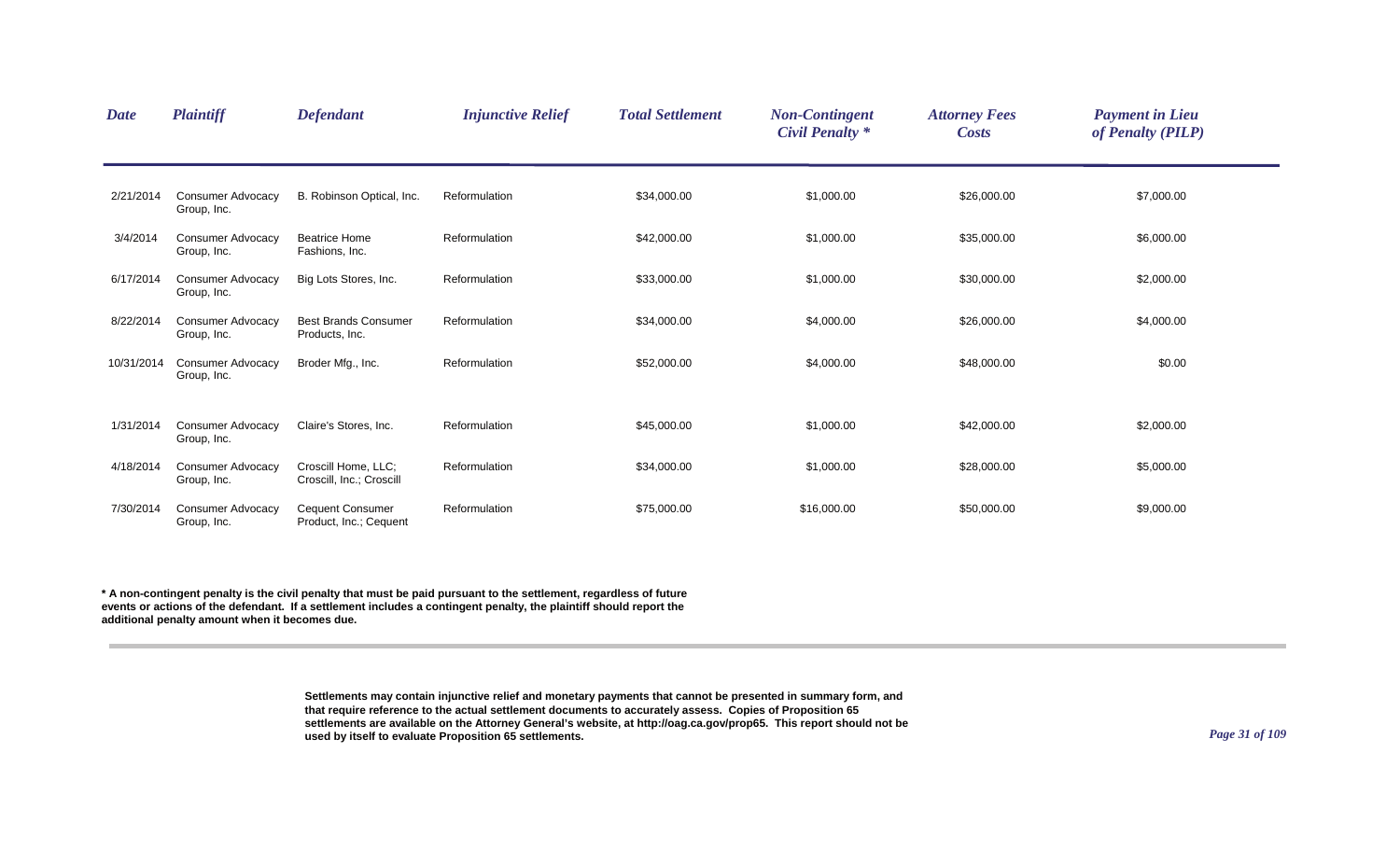| <b>Date</b> | <b>Plaintiff</b>                        | <b>Defendant</b>                                 | <b>Injunctive Relief</b> | <b>Total Settlement</b> | <b>Non-Contingent</b><br><b>Civil Penalty *</b> | <b>Attorney Fees</b><br><b>Costs</b> | <b>Payment in Lieu</b><br>of Penalty (PILP) |
|-------------|-----------------------------------------|--------------------------------------------------|--------------------------|-------------------------|-------------------------------------------------|--------------------------------------|---------------------------------------------|
| 3/26/2014   | <b>Consumer Advocacy</b><br>Group, Inc. | Daisy Manufacturing<br>Company                   | Reformulation            | \$35,000.00             | \$1,000.00                                      | \$26,000.00                          | \$8,000.00                                  |
| 4/1/2014    | <b>Consumer Advocacy</b><br>Group, Inc. | <b>DWL Industries Company</b>                    | Reformulation            | \$55,000.00             | \$1,000.00                                      | \$49,000.00                          | \$5,000.00                                  |
| 4/1/2014    | <b>Consumer Advocacy</b><br>Group, Inc. | D.O.T. Tiedown &<br>Equipment                    | Reformulation            | \$34,000.00             | \$1,000.00                                      | \$28,000.00                          | \$5,000.00                                  |
| 5/8/2014    | <b>Consumer Advocacy</b><br>Group, Inc. | Dura-Kleen (USA), Inc.                           | Reformulation            | \$34,000.00             | \$3,000.00                                      | \$28,000.00                          | \$3,000.00                                  |
| 5/16/2014   | <b>Consumer Advocacy</b><br>Group, Inc. | Dylan's Candybar, LLC                            | Reformulation            | \$45,000.00             | \$5,000.00                                      | \$35,000.00                          | \$5,000.00                                  |
| 6/27/2014   | <b>Consumer Advocacy</b><br>Group, Inc. | Daiso California LLC:<br>Daiso Holding USA, Inc. | Reformulation            | \$110,000.00            | \$7,500.00                                      | \$95,000.00                          | \$7,500.00                                  |
| 8/1/2014    | <b>Consumer Advocacy</b><br>Group, Inc. | DAP Incorporated dba<br>DAP Ltd.                 | Reformulation            | \$34,000.00             | \$4,000.00                                      | \$26,000.00                          | \$4,000.00                                  |
| 10/14/2014  | <b>Consumer Advocacy</b><br>Group, Inc. | DJO, LLC                                         | Reformulation            | \$34,000.00             | \$4,000.00                                      | \$26,000.00                          | \$4,000.00                                  |
| 11/6/2014   | <b>Consumer Advocacy</b><br>Group, Inc. | DAS Distributors, Inc.                           | Reformulation            | \$110,000.00            | \$10,000.00                                     | \$95,000.00                          | \$5,000.00                                  |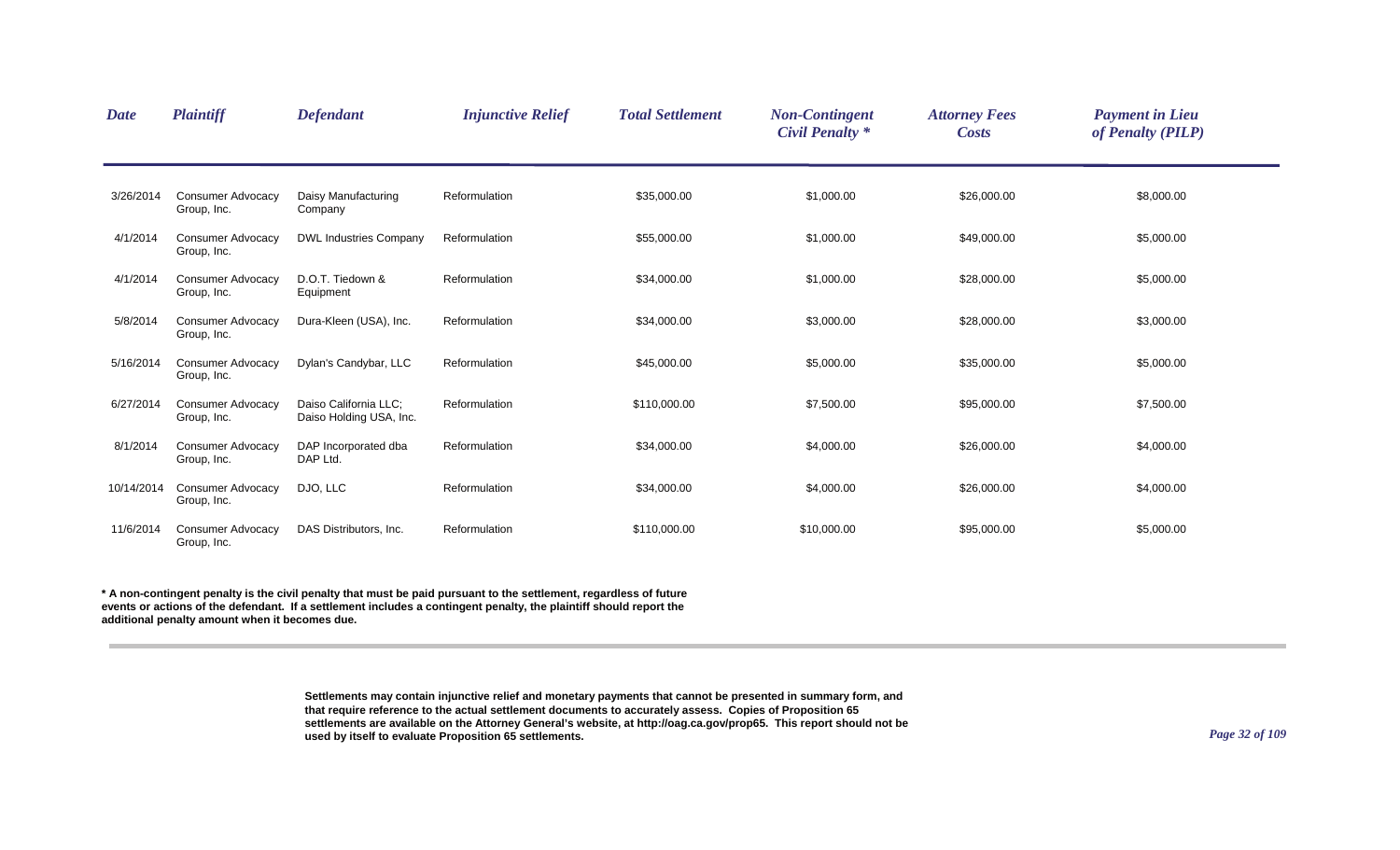| <b>Date</b> | <b>Plaintiff</b>                        | <b>Defendant</b>                                         | <b>Injunctive Relief</b>                                                                                         | <b>Total Settlement</b> | <b>Non-Contingent</b><br><b>Civil Penalty *</b> | <b>Attorney Fees</b><br><b>Costs</b> | <b>Payment in Lieu</b><br>of Penalty (PILP) |  |
|-------------|-----------------------------------------|----------------------------------------------------------|------------------------------------------------------------------------------------------------------------------|-------------------------|-------------------------------------------------|--------------------------------------|---------------------------------------------|--|
| 3/18/2014   | <b>Consumer Advocacy</b><br>Group, Inc. | Earhugger, Inc.; Empire<br>Brands, Inc.; M-Squared,      | Reformulation                                                                                                    | \$58,000.00             | \$2,000.00                                      | \$55,000.00                          | \$1,000.00                                  |  |
| 3/31/2014   | <b>Consumer Advocacy</b><br>Group, Inc. | Fossil Group, Inc.                                       | Reformulation                                                                                                    | \$45,000.00             | \$1,000.00                                      | \$31,000.00                          | \$13,000.00                                 |  |
| 4/16/2014   | <b>Consumer Advocacy</b><br>Group, Inc. | F.A. Systems Inc. dba<br>Micro-World Inc.;               | Reformulation                                                                                                    | \$50,000.00             | \$1,000.00                                      | \$45,000.00                          | \$4,000.00                                  |  |
| 5/27/2014   | <b>Consumer Advocacy</b><br>Group, Inc. | <b>Focus Products Group</b><br>LLC; Swing-A-Way          | Reformulation                                                                                                    | \$75,000.00             | \$3,000.00                                      | \$70,000.00                          | \$2,000.00                                  |  |
| 6/2/2014    | <b>Consumer Advocacy</b><br>Group, Inc. | Fairview Import, Inc.                                    | Reformulation                                                                                                    | \$32,000.00             | \$3,000.00                                      | \$26,000.00                          | \$3,000.00                                  |  |
| 8/8/2014    | <b>Consumer Advocacy</b><br>Group, Inc. | <b>First Key Corporation</b>                             | Reformulation                                                                                                    | \$47,000.00             | \$2,500.00                                      | \$42,000.00                          | \$2,500.00                                  |  |
| 9/10/2014   | <b>Consumer Advocacy</b><br>Group, Inc. | Fortress Group, LLC et al                                | Reformulation                                                                                                    | \$37,000.00             | \$3,000.00                                      | \$31,000.00                          | \$3,000.00                                  |  |
| 10/20/2014  | <b>Consumer Advocacy</b><br>Group, Inc. | <b>Fourstar Group</b>                                    | Reformulation                                                                                                    | \$34,000.00             | \$4,000.00                                      | \$26,000.00                          | \$4,000.00                                  |  |
| 10/21/2014  | <b>Consumer Advocacy</b><br>Group, Inc. | Fine Discount; General<br><b>Discount Stores: Uninex</b> | Reformulation                                                                                                    | \$75,000.00             | \$1,000.00                                      | \$73,000.00                          | \$1,000.00                                  |  |
|             |                                         |                                                          | A non-contingent penalty is the civil penalty that must be paid pursuant to the settlement, regardless of future |                         |                                                 |                                      |                                             |  |

**events or actions of the defendant. If a settlement includes a contingent penalty, the plaintiff should report the additional penalty amount when it becomes due.**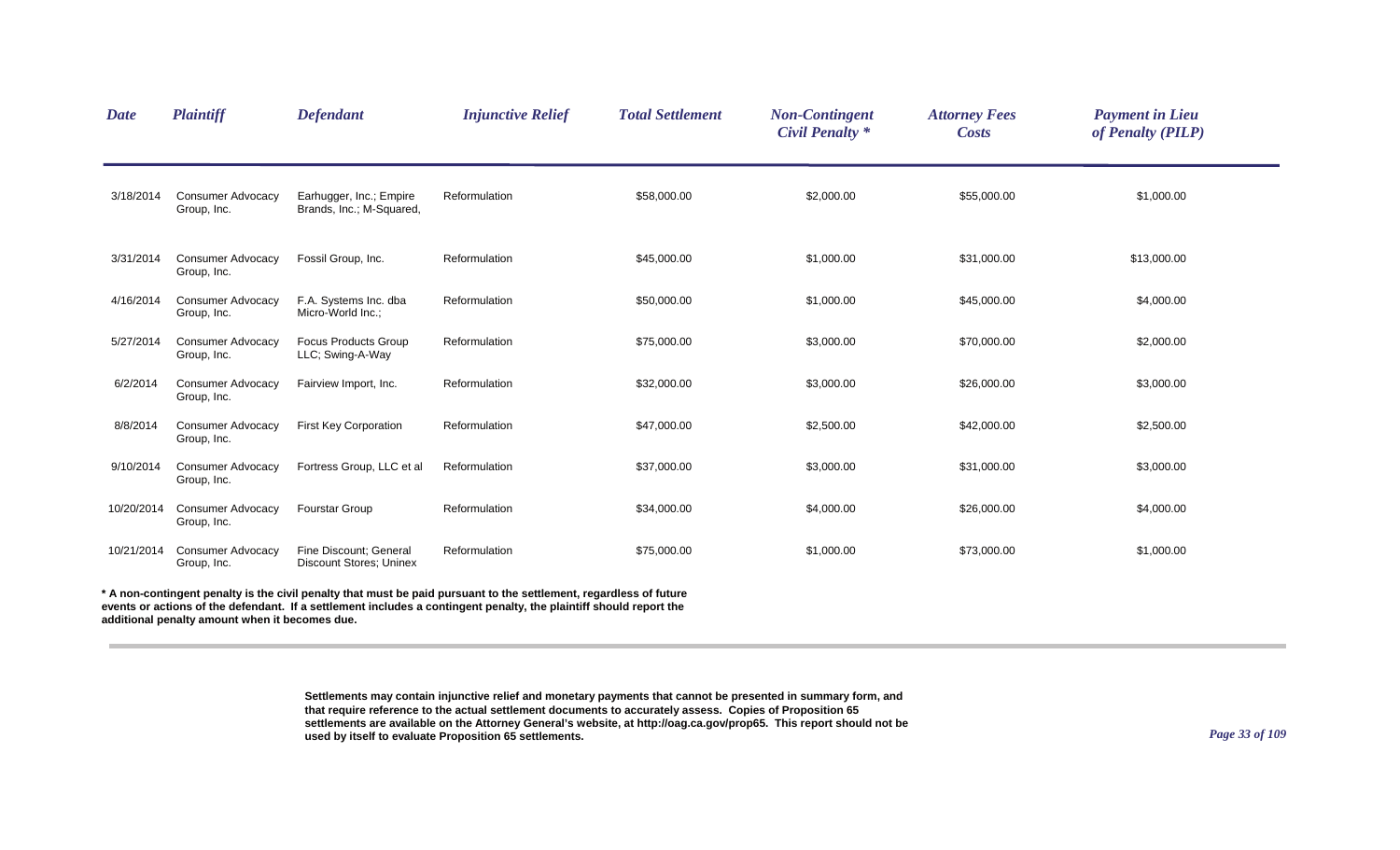| <b>Date</b> | <b>Plaintiff</b>                        | <b>Defendant</b>                                       | <b>Injunctive Relief</b> | <b>Total Settlement</b> | <b>Non-Contingent</b><br><b>Civil Penalty *</b> | <b>Attorney Fees</b><br><b>Costs</b> | <b>Payment in Lieu</b><br>of Penalty (PILP) |  |
|-------------|-----------------------------------------|--------------------------------------------------------|--------------------------|-------------------------|-------------------------------------------------|--------------------------------------|---------------------------------------------|--|
| 11/13/2014  | <b>Consumer Advocacy</b><br>Group, Inc. | Fortune Dynamic, Inc.,<br>Ross Dress for Less,         | Reformulation            | \$65,000.00             | \$5,000.00                                      | \$55,000.00                          | \$5,000.00                                  |  |
| 12/5/2014   | <b>Consumer Advocacy</b><br>Group, Inc. | Funsource Partners dba<br><b>Funtastic Corporation</b> | Reformulation            | \$50,000.00             | \$5,000.00                                      | \$45,000.00                          | \$0.00                                      |  |
| 12/23/2014  | <b>Consumer Advocacy</b><br>Group, Inc. | Ferrara Candy Company                                  | Reformulation            | \$35,000.00             | \$3,500.00                                      | \$28,000.00                          | \$3,500.00                                  |  |
| 2/21/2014   | <b>Consumer Advocacy</b><br>Group, Inc. | Greenbrier International.<br>Inc.; Dollar Tree Stores, | Reformulation            | \$240,000.00            | \$40,000.00                                     | \$180,000.00                         | \$20,000.00                                 |  |
| 8/22/2014   | <b>Consumer Advocacy</b><br>Group, Inc. | Gibson Overseas, Inc.                                  | Reformulation            | \$34,000.00             | \$4,000.00                                      | \$26,000.00                          | \$4,000.00                                  |  |
| 10/20/2014  | <b>Consumer Advocacy</b><br>Group, Inc. | Gro-Power, Inc.                                        | Warnings/Reformulation   | \$68,000.00             | \$5,000.00                                      | \$58,000.00                          | \$5,000.00                                  |  |
| 6/12/2014   | <b>Consumer Advocacy</b><br>Group, Inc. | Haiman International,<br>Inc.                          | Reformulation            | \$32,000.00             | \$1,000.00                                      | \$26,000.00                          | \$5,000.00                                  |  |
| 6/12/2014   | <b>Consumer Advocacy</b><br>Group, Inc. | <b>HDS Trading Corporation</b>                         | Reformulation            | \$34,000.00             | \$3,000.00                                      | \$28,000.00                          | \$3,000.00                                  |  |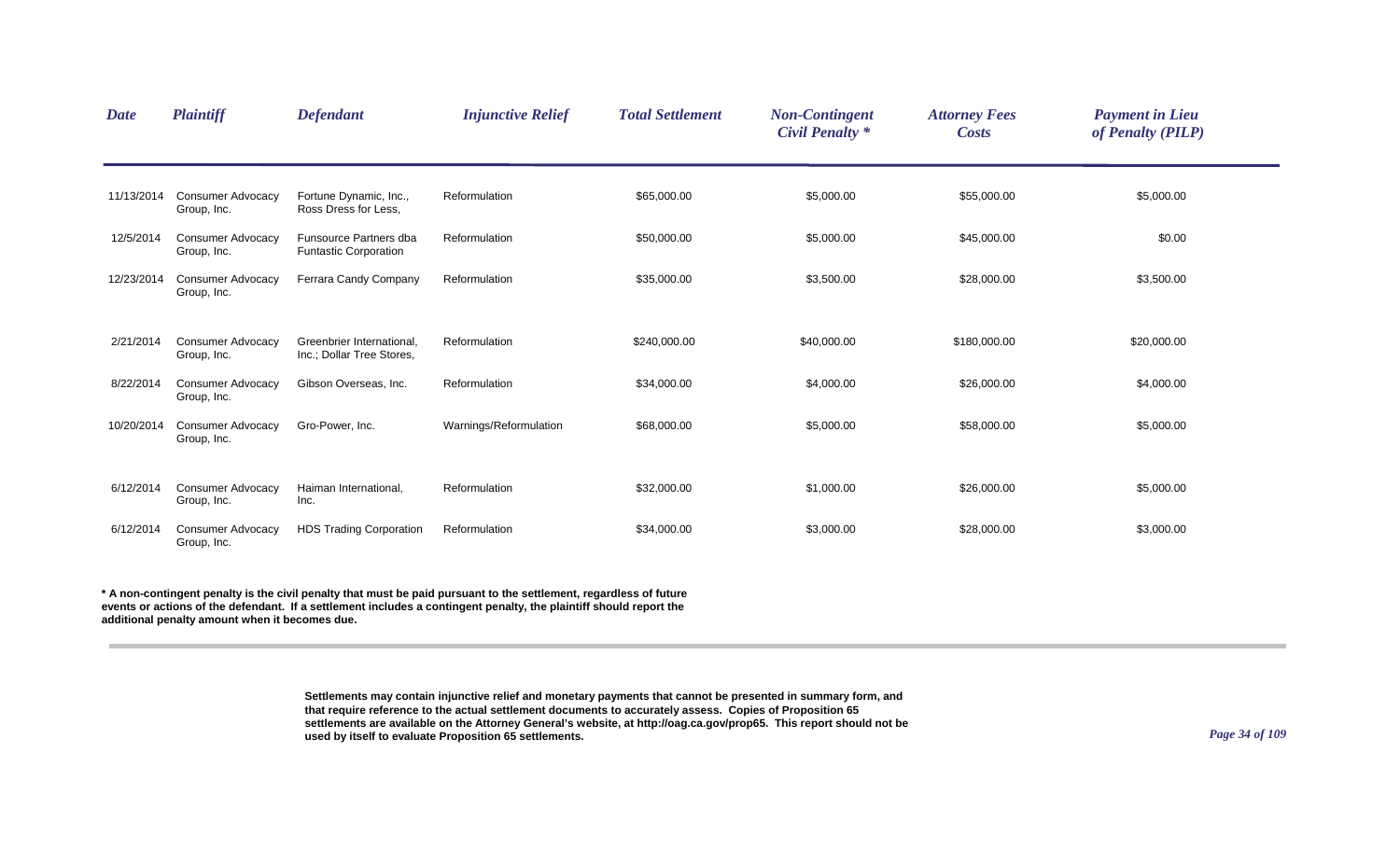| <b>Date</b>                                                                                                                                                                                                                                                                                | Plaintiff                               | <b>Defendant</b>                                | <b>Injunctive Relief</b> | <b>Total Settlement</b> | <b>Non-Contingent</b><br><b>Civil Penalty *</b> | <b>Attorney Fees</b><br><b>Costs</b> | <b>Payment in Lieu</b><br>of Penalty (PILP) |  |  |
|--------------------------------------------------------------------------------------------------------------------------------------------------------------------------------------------------------------------------------------------------------------------------------------------|-----------------------------------------|-------------------------------------------------|--------------------------|-------------------------|-------------------------------------------------|--------------------------------------|---------------------------------------------|--|--|
| 3/31/2014                                                                                                                                                                                                                                                                                  | <b>Consumer Advocacy</b><br>Group, Inc. | ICU Eyewear, Inc.                               | Reformulation            | \$36,000.00             | \$1,000.00                                      | \$29,000.00                          | \$6,000.00                                  |  |  |
| 4/8/2014                                                                                                                                                                                                                                                                                   | <b>Consumer Advocacy</b><br>Group, Inc. | <b>IFG Corporation</b>                          | Reformulation            | \$36,000.00             | \$1,000.00                                      | \$26,000.00                          | \$9,000.00                                  |  |  |
| 6/16/2014                                                                                                                                                                                                                                                                                  | Consumer Advocacy<br>Group, Inc.        | Kimaya USA, Inc.; Ross<br>Stores, Inc. dba dd's | Reformulation            | \$70,000.00             | \$1,000.00                                      | \$68,000.00                          | \$1,000.00                                  |  |  |
| 7/22/2014                                                                                                                                                                                                                                                                                  | <b>Consumer Advocacy</b><br>Group, Inc. | Kina Trading Inc.                               | Reformulation            | \$30,000.00             | \$2,000.00                                      | \$26,000.00                          | \$2,000.00                                  |  |  |
| 7/22/2014                                                                                                                                                                                                                                                                                  | <b>Consumer Advocacy</b><br>Group, Inc. | Kitchen & Cookware, Inc.                        | Reformulation            | \$30,000.00             | \$2,000.00                                      | \$26,000.00                          | \$2,000.00                                  |  |  |
| 4/24/2014                                                                                                                                                                                                                                                                                  | <b>Consumer Advocacy</b><br>Group, Inc. | Laminet Cover Co.                               | Reformulation            | \$38,000.00             | \$1,000.00                                      | \$36,000.00                          | \$1,000.00                                  |  |  |
| 9/30/2014                                                                                                                                                                                                                                                                                  | <b>Consumer Advocacy</b><br>Group, Inc. | Larsen Supply Co., Inc.                         | Reformulation            | \$34,000.00             | \$3,000.00                                      | \$28,000.00                          | \$3,000.00                                  |  |  |
| 2/24/2014                                                                                                                                                                                                                                                                                  | <b>Consumer Advocacy</b><br>Group, Inc. | Mexican Products and<br>Houseware               | Reformulation            | \$35,000.00             | \$1,000.00                                      | \$32,000.00                          | \$2,000.00                                  |  |  |
| * A non-contingent penalty is the civil penalty that must be paid pursuant to the settlement, regardless of future<br>events or actions of the defendant. If a settlement includes a contingent penalty, the plaintiff should report the<br>additional penalty amount when it becomes due. |                                         |                                                 |                          |                         |                                                 |                                      |                                             |  |  |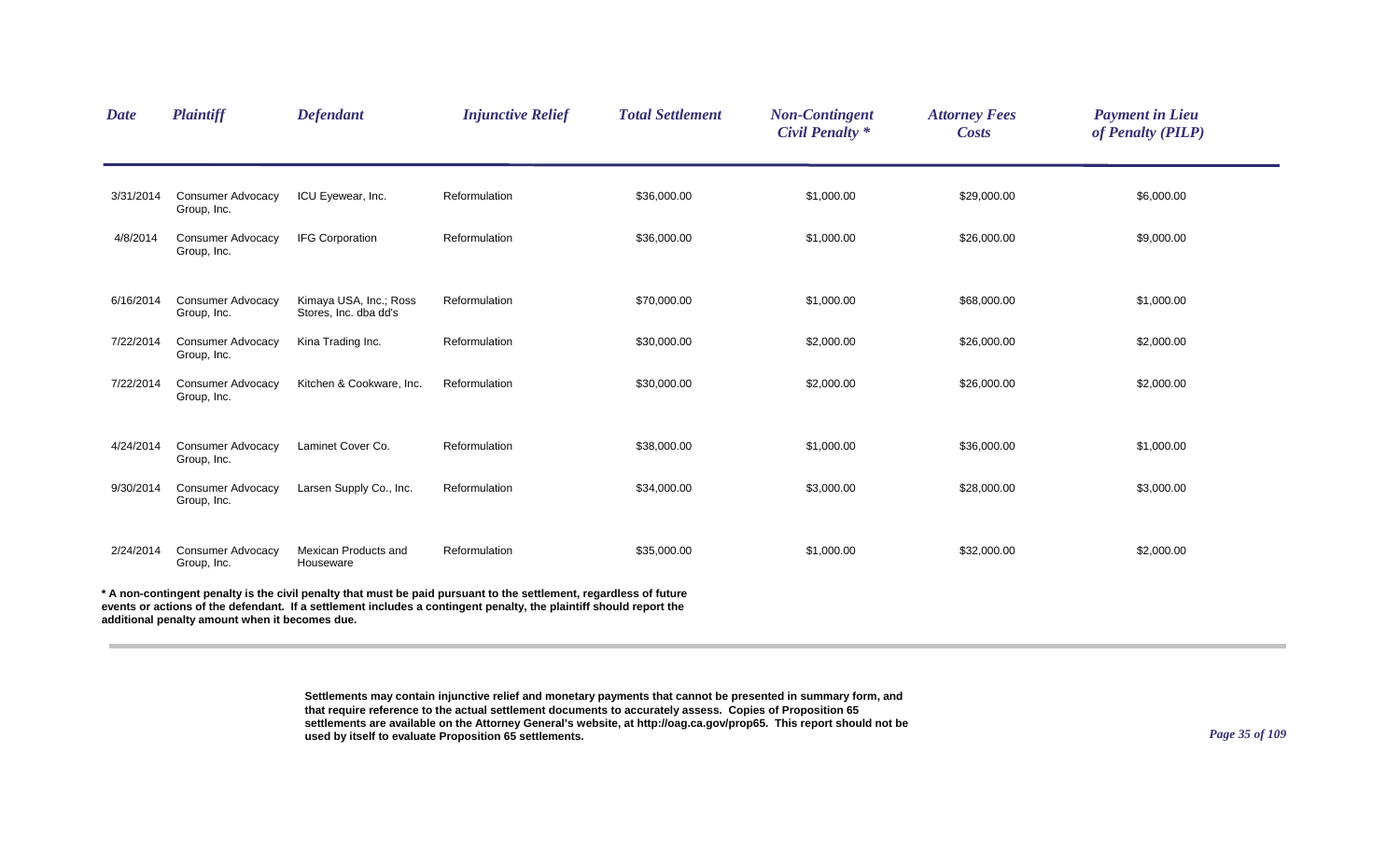| <b>Date</b> | <b>Plaintiff</b>                        | <b>Defendant</b>                                 | <b>Injunctive Relief</b>                                                                                         | <b>Total Settlement</b> | <b>Non-Contingent</b><br><b>Civil Penalty *</b> | <b>Attorney Fees</b><br><b>Costs</b> | <b>Payment in Lieu</b><br>of Penalty (PILP) |  |
|-------------|-----------------------------------------|--------------------------------------------------|------------------------------------------------------------------------------------------------------------------|-------------------------|-------------------------------------------------|--------------------------------------|---------------------------------------------|--|
| 3/26/2014   | <b>Consumer Advocacy</b><br>Group, Inc. | Master Lock Company<br><b>LLC</b>                | Reformulation                                                                                                    | \$48,000.00             | \$1,000.00                                      | \$39,000.00                          | \$8,000.00                                  |  |
| 5/15/2014   | <b>Consumer Advocacy</b><br>Group, Inc. | Marukai Corporation;<br>Daiso California LLC;    | Reformulation                                                                                                    | \$270,000.00            | \$28,000.00                                     | \$224,000.00                         | \$18,000.00                                 |  |
| 7/31/2014   | <b>Consumer Advocacy</b><br>Group, Inc. | <b>Mountain View</b><br>Marketing, Inc.          | Reformulation                                                                                                    | \$45,000.00             | \$3,500.00                                      | \$38,000.00                          | \$3,500.00                                  |  |
| 8/28/2014   | <b>Consumer Advocacy</b><br>Group, Inc. | Marklyn Group, Inc.                              | Reformulation                                                                                                    | \$34,000.00             | \$3,000.00                                      | \$28,000.00                          | \$3,000.00                                  |  |
| 9/22/2014   | <b>Consumer Advocacy</b><br>Group, Inc. | Myx, Inc.                                        | Reformulation                                                                                                    | \$34,000.00             | \$4,000.00                                      | \$26,000.00                          | \$4,000.00                                  |  |
| 1/24/2014   | <b>Consumer Advocacy</b><br>Group, Inc. | <b>National Automotive</b><br>Parts Association; | Reformulation                                                                                                    | \$56,000.00             | \$3,000.00                                      | \$52,000.00                          | \$1,000.00                                  |  |
| 3/26/2014   | <b>Consumer Advocacy</b><br>Group, Inc. | Next Products, (USA),<br>LLC, The TJX            | Warnings/Reformulation                                                                                           | \$35,000.00             | \$2,000.00                                      | \$32,000.00                          | \$1,000.00                                  |  |
| 5/28/2014   | <b>Consumer Advocacy</b><br>Group, Inc. | Next Products (USA),<br>LLC et al                | Reformulation                                                                                                    | \$44,000.00             | \$2,000.00                                      | \$41,000.00                          | \$1,000.00                                  |  |
| 7/22/2014   | <b>Consumer Advocacy</b><br>Group, Inc. | Navajo Manufacturing<br>Company                  | Reformulation                                                                                                    | \$34,000.00             | \$3,000.00                                      | \$28,000.00                          | \$3,000.00                                  |  |
|             |                                         |                                                  | A non-contingent penalty is the civil penalty that must be paid pursuant to the settlement, regardless of future |                         |                                                 |                                      |                                             |  |

**events or actions of the defendant. If a settlement includes a contingent penalty, the plaintiff should report the additional penalty amount when it becomes due.**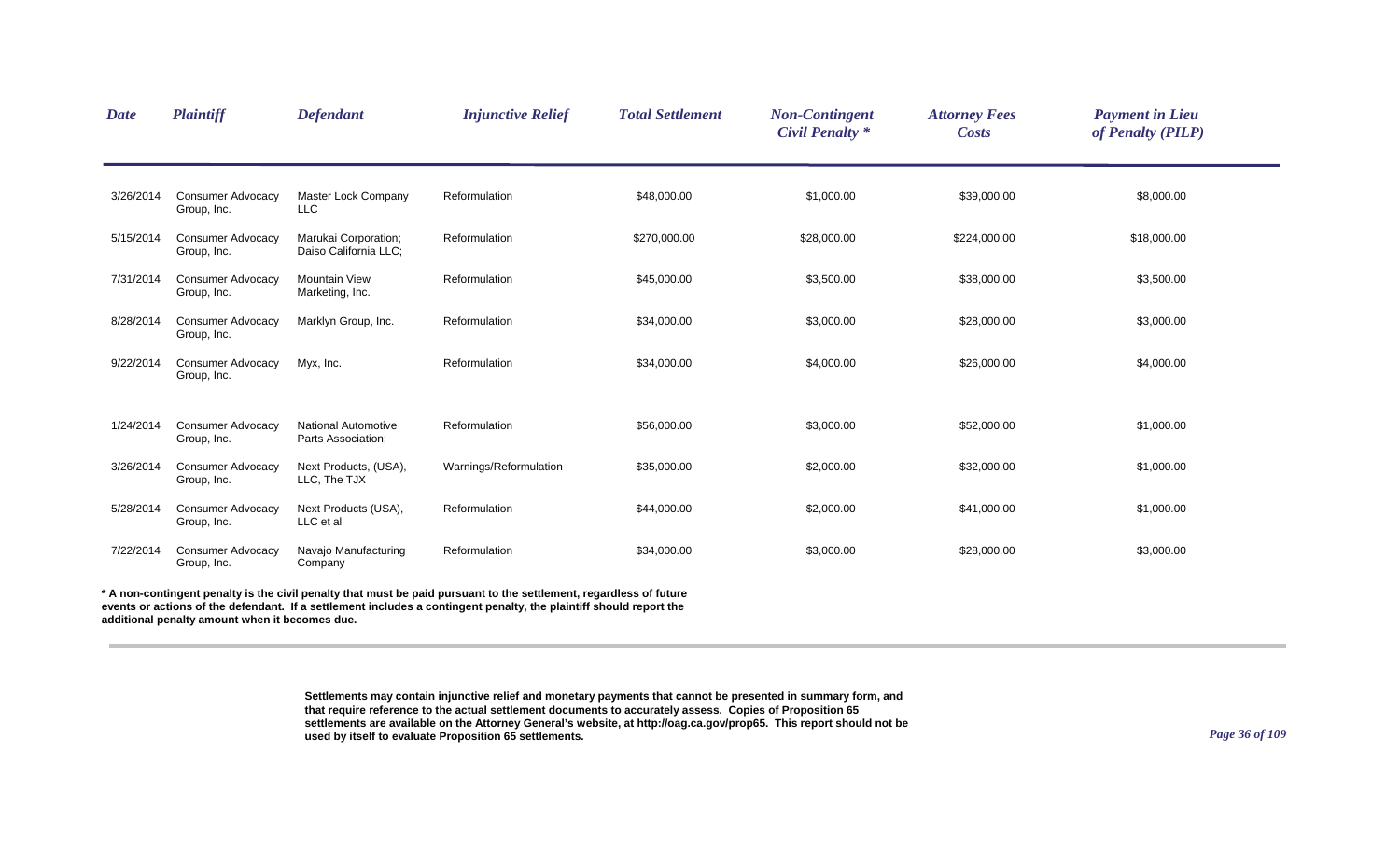| <b>Date</b> | <b>Plaintiff</b>                        | <b>Defendant</b>                              | <b>Injunctive Relief</b>                                                                                                     | <b>Total Settlement</b> | <b>Non-Contingent</b><br><b>Civil Penalty *</b> | <b>Attorney Fees</b><br><b>Costs</b> | <b>Payment in Lieu</b><br>of Penalty (PILP) |  |
|-------------|-----------------------------------------|-----------------------------------------------|------------------------------------------------------------------------------------------------------------------------------|-------------------------|-------------------------------------------------|--------------------------------------|---------------------------------------------|--|
|             |                                         |                                               |                                                                                                                              |                         |                                                 |                                      |                                             |  |
| 2/24/2014   | <b>Consumer Advocacy</b><br>Group, Inc. | Pan Oceanic Eyewear,<br>Ltd.                  | Reformulation                                                                                                                | \$36,000.00             | \$7,000.00                                      | \$28,000.00                          | \$1,000.00                                  |  |
| 7/31/2014   | <b>Consumer Advocacy</b><br>Group, Inc. | Panache For The Bath,<br>Inc.; Better Home    | Reformulation                                                                                                                | \$70,000.00             | \$3,000.00                                      | \$65,000.00                          | \$2,000.00                                  |  |
| 9/29/2014   | <b>Consumer Advocacy</b><br>Group, Inc. | Ross Stores, Inc.                             | Reformulation                                                                                                                | \$34,000.00             | \$3,000.00                                      | \$28,000.00                          | \$3,000.00                                  |  |
| 1/9/2014    | <b>Consumer Advocacy</b><br>Group, Inc. | Sears Holdings<br>Corporation; Kmart          | Reformulation                                                                                                                | \$50,000.00             | \$4,000.00                                      | \$45,000.00                          | \$1,000.00                                  |  |
| 2/13/2014   | <b>Consumer Advocacy</b><br>Group, Inc. | Splash Home; Ross<br>Stores, Inc.; Ross Dress | Reformulation                                                                                                                | \$113,000.00            | \$13,000.00                                     | \$95,000.00                          | \$5,000.00                                  |  |
| 3/4/2014    | <b>Consumer Advocacy</b><br>Group, Inc. | Stamina Products, Inc.                        | Reformulation                                                                                                                | \$25,000.00             | \$1,000.00                                      | \$22,000.00                          | \$2,000.00                                  |  |
| 4/2/2014    | <b>Consumer Advocacy</b><br>Group, Inc. | Style Eyes Optics, Inc.                       | Reformulation                                                                                                                | \$30,000.00             | \$1,000.00                                      | \$28,000.00                          | \$1,000.00                                  |  |
| 4/23/2014   | <b>Consumer Advocacy</b><br>Group, Inc. | Safilo USA, Inc.                              | Reformulation                                                                                                                | \$85,000.00             | \$1,000.00                                      | \$69,000.00                          | \$15,000.00                                 |  |
|             |                                         |                                               | $\bullet$ A construction of a constant of the state of states of the constitution of the design of the construction of forms |                         |                                                 |                                      |                                             |  |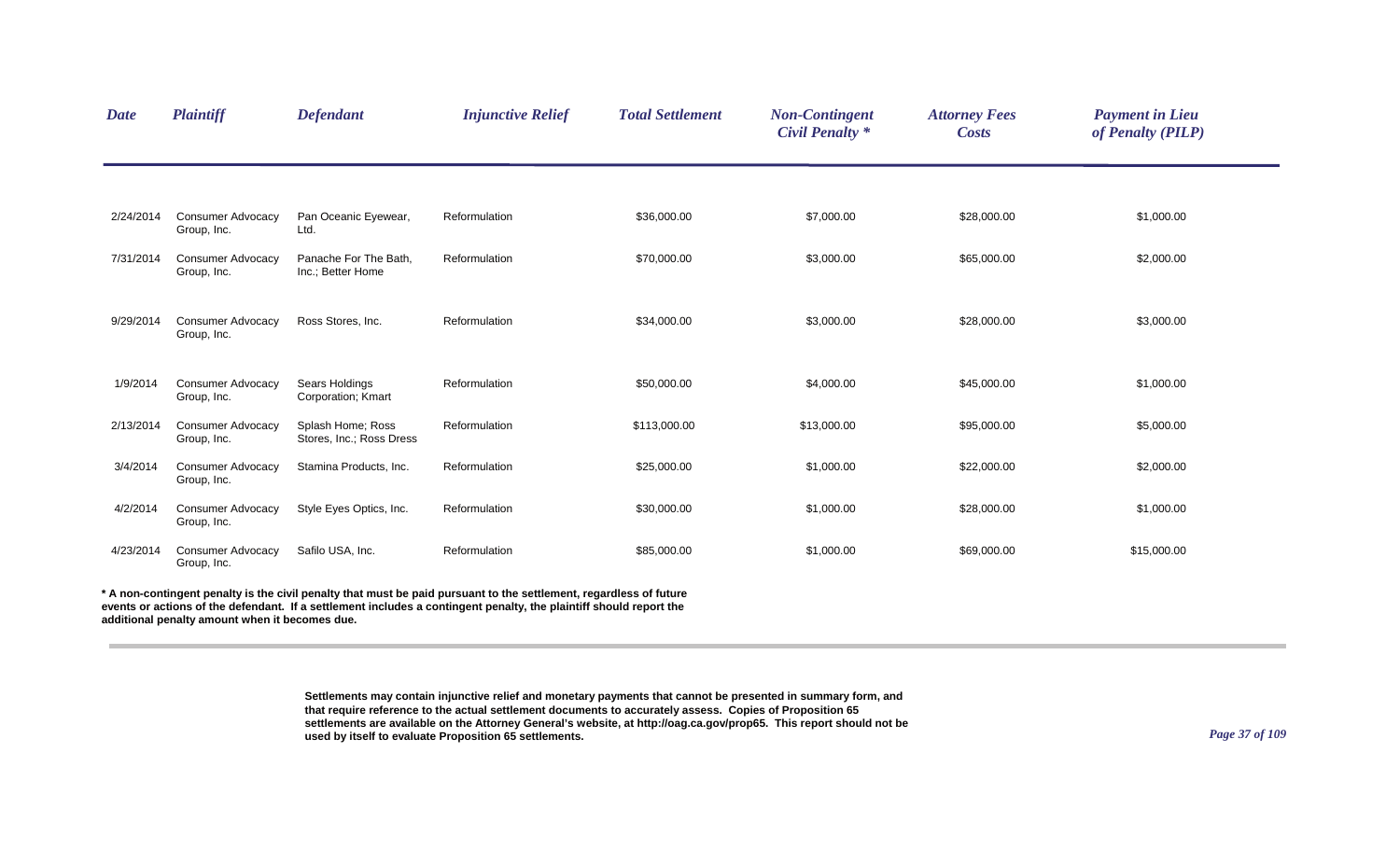| <b>Date</b> | <b>Plaintiff</b>                               | <b>Defendant</b>                                       | <b>Injunctive Relief</b>                                                                                                                                                                                                                 | <b>Total Settlement</b> | <b>Non-Contingent</b><br><b>Civil Penalty *</b> | <b>Attorney Fees</b><br><b>Costs</b> | <b>Payment in Lieu</b><br>of Penalty (PILP) |
|-------------|------------------------------------------------|--------------------------------------------------------|------------------------------------------------------------------------------------------------------------------------------------------------------------------------------------------------------------------------------------------|-------------------------|-------------------------------------------------|--------------------------------------|---------------------------------------------|
| 6/18/2014   | <b>Consumer Advocacy</b><br>Group, Inc.        | Shai International, Inc.                               | Reformulation                                                                                                                                                                                                                            | \$90,000.00             | \$5,000.00                                      | \$80,000.00                          | \$5,000.00                                  |
| 7/10/2014   | <b>Consumer Advocacy</b><br>Group, Inc.        | Shanghai Easy-Use<br>Tools Enterprises Co.,            | Reformulation                                                                                                                                                                                                                            | \$33,000.00             | \$1,000.00                                      | \$30,000.00                          | \$2,000.00                                  |
| 8/5/2014    | <b>Consumer Advocacy</b><br>Group, Inc.        | Salland Industries, Ltd.                               | Reformulation                                                                                                                                                                                                                            | \$34,000.00             | \$4,000.00                                      | \$26,000.00                          | \$4,000.00                                  |
| 10/13/2014  | <b>Consumer Advocacy</b><br>Group, Inc.        | Sterling Brands, LLC                                   | Reformulation                                                                                                                                                                                                                            | \$37,000.00             | \$2,500.00                                      | \$32,000.00                          | \$2,500.00                                  |
| 11/19/2014  | <b>Consumer Advocacy</b><br>Group, Inc.        | Sunscape Eyewear, Inc.                                 | Reformulation                                                                                                                                                                                                                            | \$36,000.00             | \$4,000.00                                      | \$28,000.00                          | \$4,000.00                                  |
| 12/2/2014   | <b>Consumer Advocacy</b><br>Group, Inc.        | S.R. Industries, Inc.                                  | Reformulation                                                                                                                                                                                                                            | \$65,000.00             | \$12,000.00                                     | \$38,000.00                          | \$15,000.00                                 |
| 1/28/2014   | <b>Consumer Advocacy</b><br>Group, Inc.        | TH Sunglass Corporation                                | Reformulation                                                                                                                                                                                                                            | \$32,000.00             | \$1,000.00                                      | \$26,000.00                          | \$5,000.00                                  |
| 2/13/2014   | <b>Consumer Advocacy</b><br>Group, Inc.        | Teleflex Medical, Inc.                                 | Reformulation                                                                                                                                                                                                                            | \$89,500.00             | \$21,000.00                                     | \$55,000.00                          | \$13,500.00                                 |
| 2/14/2014   | <b>Consumer Advocacy</b><br>Group, Inc.        | <b>Technical Marketing</b><br>Associates, Inc.; Food 4 | Reformulation                                                                                                                                                                                                                            | \$55,000.00             | \$1,000.00                                      | \$48,000.00                          | \$6,000.00                                  |
|             | additional penalty amount when it becomes due. |                                                        | * A non-contingent penalty is the civil penalty that must be paid pursuant to the settlement, regardless of future<br>events or actions of the defendant. If a settlement includes a contingent penalty, the plaintiff should report the |                         |                                                 |                                      |                                             |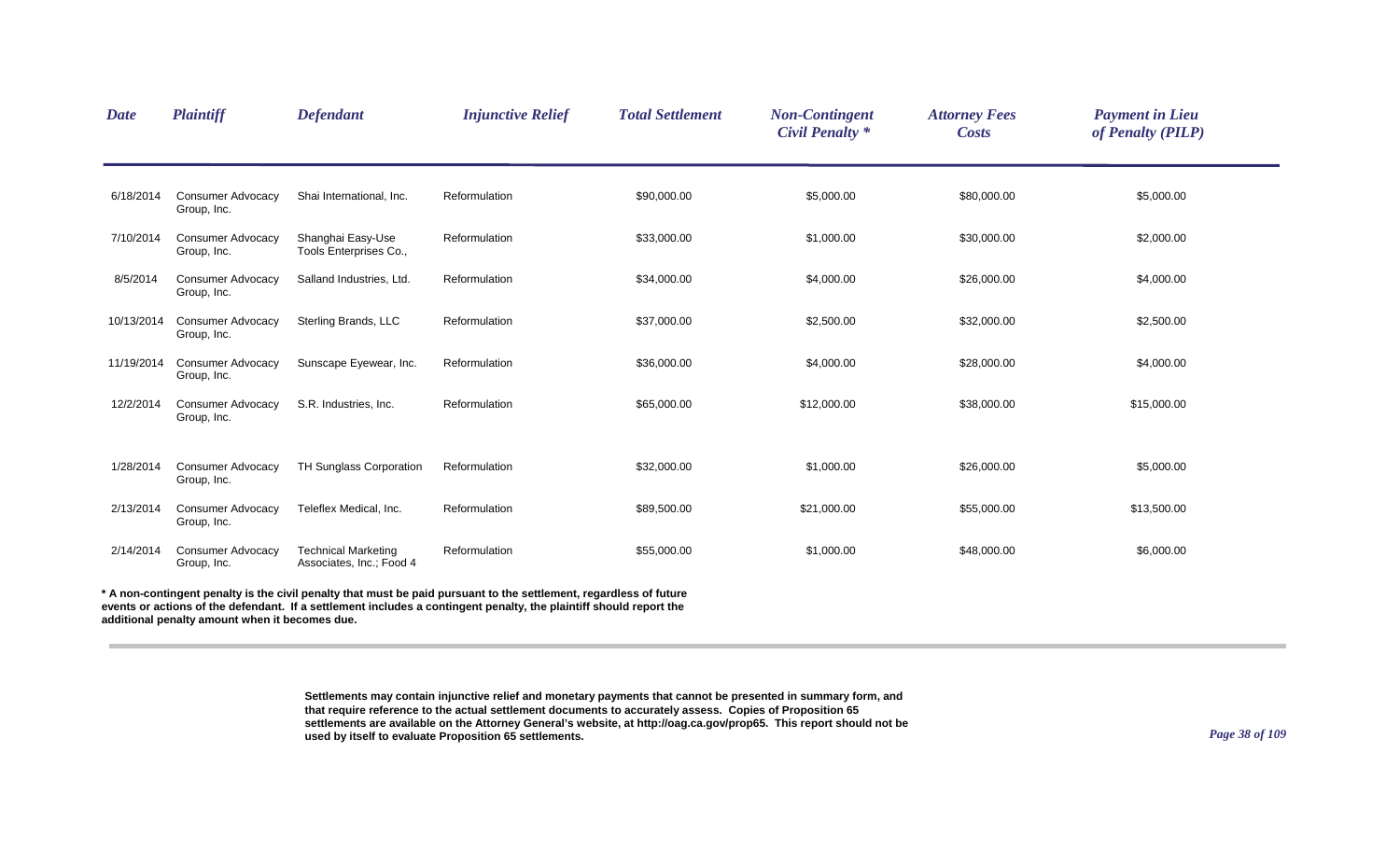| <b>Date</b> | Plaintiff                               | <b>Defendant</b>                                   | <b>Injunctive Relief</b> | <b>Total Settlement</b> | <b>Non-Contingent</b><br><b>Civil Penalty</b> * | <b>Attorney Fees</b><br><b>Costs</b> | <b>Payment in Lieu</b><br>of Penalty (PILP) |  |
|-------------|-----------------------------------------|----------------------------------------------------|--------------------------|-------------------------|-------------------------------------------------|--------------------------------------|---------------------------------------------|--|
| 4/18/2014   | <b>Consumer Advocacy</b><br>Group, Inc. | <b>TNT Sales Company</b>                           | Reformulation            | \$48,000.00             | \$1,000.00                                      | \$42,000.00                          | \$5,000.00                                  |  |
| 6/13/2014   | <b>Consumer Advocacy</b><br>Group, Inc. | Thomas & Betts<br>Corporation: Thomas &            | Reformulation            | \$52,000.00             | \$2,000.00                                      | \$48,000.00                          | \$2,000.00                                  |  |
| 6/14/2014   | <b>Consumer Advocacy</b><br>Group, Inc. | Topmost Design Co., Ltd.                           | Reformulation            | \$33,000.00             | \$1,000.00                                      | \$30,000.00                          | \$2,000.00                                  |  |
| 6/24/2014   | <b>Consumer Advocacy</b><br>Group, Inc. | Triple T Trading Ltd.;<br>Triple T Footwear; The   | Reformulation            | \$170,000.00            | \$6,000.00                                      | \$160,000.00                         | \$4,000.00                                  |  |
| 10/14/2014  | <b>Consumer Advocacy</b><br>Group, Inc. | Topco Associates, LLC;<br>Topco Holdings, Inc.     | Reformulation            | \$35,000.00             | \$3,500.00                                      | \$28,000.00                          | \$3,500.00                                  |  |
| 12/10/2014  | <b>Consumer Advocacy</b><br>Group, Inc. | Toofer Enterprises, Inc.                           | Reformulation            | \$55,000.00             | \$0.00                                          | \$45,000.00                          | \$10,000.00                                 |  |
| 12/23/2014  | <b>Consumer Advocacy</b><br>Group, Inc. | UKA Big Saver Foods,<br>Inc. dba Big Saver         | Reformulation            | \$65,000.00             | \$7,500.00                                      | \$50,000.00                          | \$7,500.00                                  |  |
| 8/11/2014   | <b>Consumer Advocacy</b><br>Group, Inc. | Verde Valle Foods, Inc.;<br>Productos Verde Valle, | Reformulation            | \$58,000.00             | \$6,500.00                                      | \$45,000.00                          | \$6,500.00                                  |  |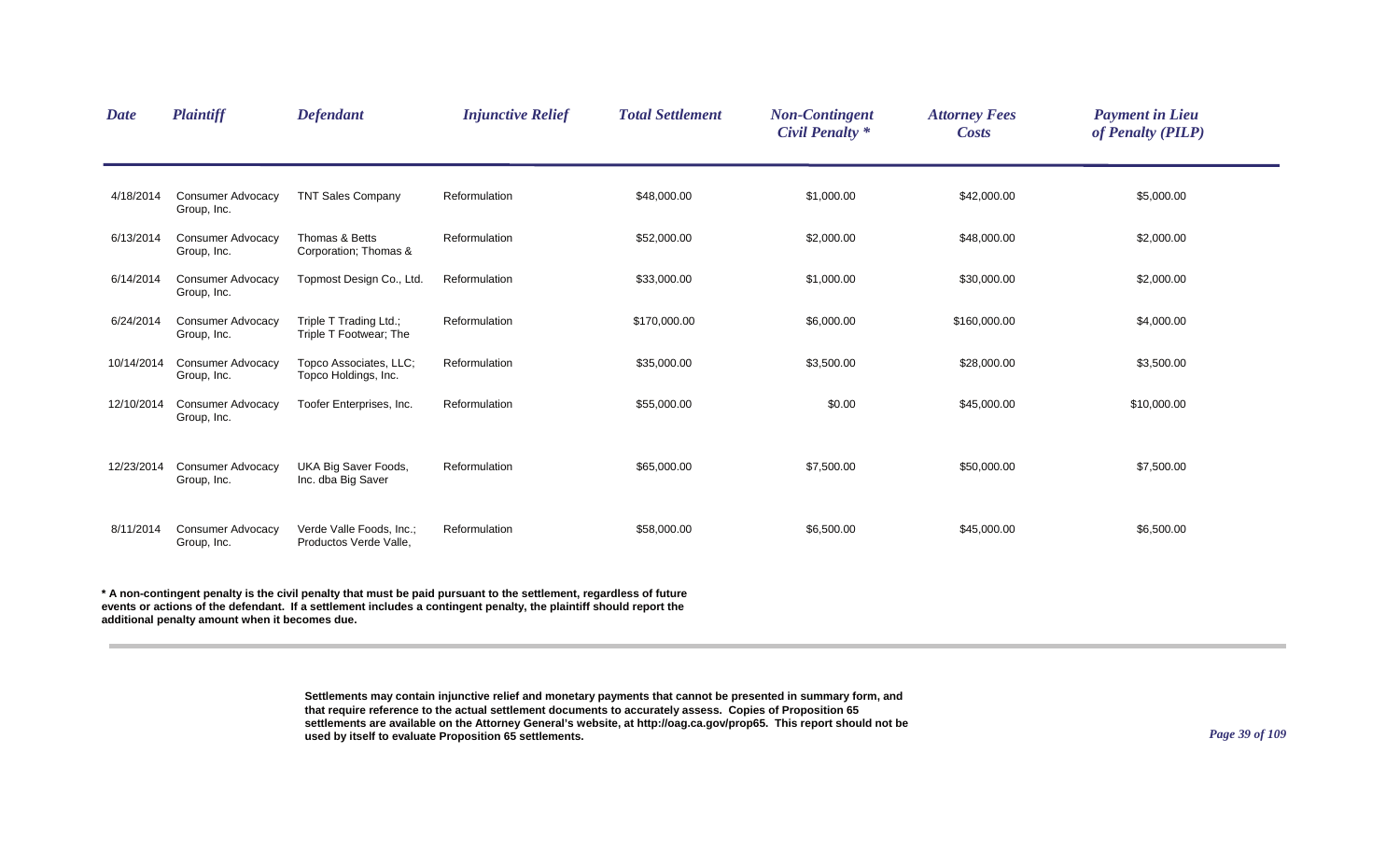| <b>Date</b> | <b>Plaintiff</b>                        | <b>Defendant</b>                                     | <b>Injunctive Relief</b> | <b>Total Settlement</b> | <b>Non-Contingent</b><br><b>Civil Penalty</b> * | <b>Attorney Fees</b><br><b>Costs</b> | <b>Payment in Lieu</b><br>of Penalty (PILP) |  |
|-------------|-----------------------------------------|------------------------------------------------------|--------------------------|-------------------------|-------------------------------------------------|--------------------------------------|---------------------------------------------|--|
| 2/3/2014    | <b>Consumer Advocacy</b><br>Group, Inc. | Wiesner Products, Inc.;<br><b>Mystic Apparel LLC</b> | Reformulation            | \$65,000.00             | \$4,000.00                                      | \$60,000.00                          | \$1,000.00                                  |  |
| 3/21/2014   | <b>Consumer Advocacy</b><br>Group, Inc. | Wise Buys Liquidators,<br>Inc.; Meadwestvaco         | Reformulation            | \$30,000.00             | \$1,000.00                                      | \$28,000.00                          | \$1,000.00                                  |  |
| 3/27/2014   | <b>Consumer Advocacy</b><br>Group, Inc. | Wise Buys Liquidators,<br>Inc.; Meadwestvaco         | Reformulation            | \$35,000.00             | \$1,000.00                                      | \$33,000.00                          | \$1,000.00                                  |  |
| 5/20/2014   | <b>Consumer Advocacy</b><br>Group, Inc. | Who Rae Pty, Ltd.                                    | Reformulation            | \$36,000.00             | \$1,000.00                                      | \$28,000.00                          | \$7,000.00                                  |  |
| 6/17/2014   | <b>Consumer Advocacy</b><br>Group, Inc. | West Coast Liquidators,<br>Inc.                      | Reformulation            | \$45,000.00             | \$2,500.00                                      | \$40,000.00                          | \$2,500.00                                  |  |
| 12/9/2014   | <b>Consumer Advocacy</b><br>Group, Inc. | Winplus North America,<br>Inc.                       | Reformulation            | \$60,000.00             | \$1,000.00                                      | \$55,000.00                          | \$4,000.00                                  |  |
| 8/4/2014    | <b>Consumer Advocacy</b><br>Group, Inc. | Zhangjiangang Dafuyi<br>Sporting Goods Co., Ltd.     | Reformulation            | \$85,000.00             | \$10,000.00                                     | \$65,000.00                          | \$10,000.00                                 |  |
|             | <b>Totals</b>                           | 92                                                   |                          | \$5,086,500.00          | \$360,000.00                                    | \$4,307,000.00                       | \$419,500.00                                |  |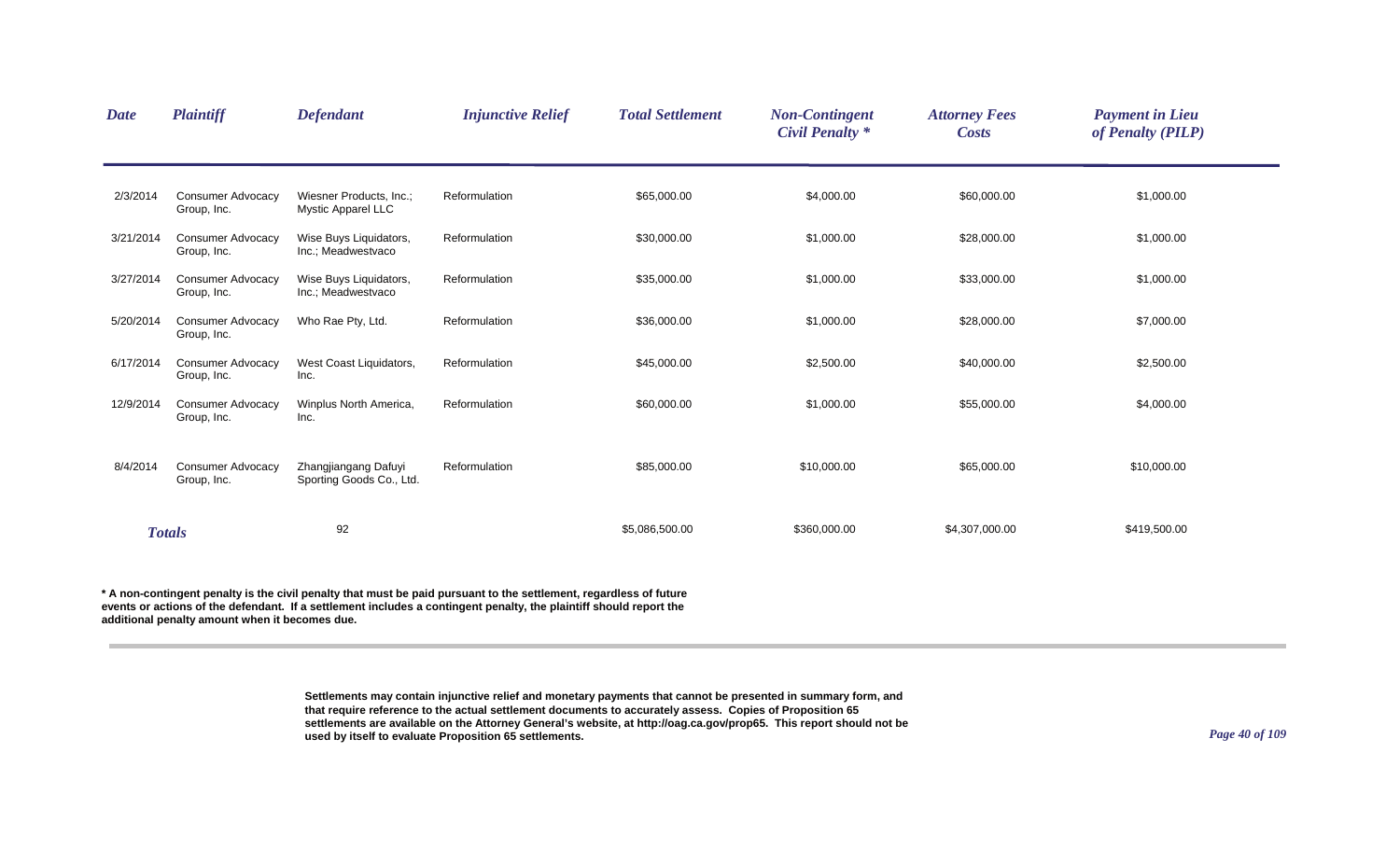| <b>Date</b> | <b>Plaintiff</b>   | <b>Defendant</b>                                    | <b>Injunctive Relief</b> | <b>Total Settlement</b> | <b>Non-Contingent</b><br>Civil Penalty * | <b>Attorney Fees</b><br><b>Costs</b> | <b>Payment in Lieu</b><br>of Penalty (PILP) |
|-------------|--------------------|-----------------------------------------------------|--------------------------|-------------------------|------------------------------------------|--------------------------------------|---------------------------------------------|
| 7/8/2014    | Research on Toxics | Council for Education, Fast Forward Energy,<br>Inc. | Warnings                 | \$16,000.00             | \$8,000.00                               | \$8,000.00                           | \$0.00                                      |
|             | <b>Totals</b>      |                                                     |                          | \$16,000.00             | \$8,000.00                               | \$8,000.00                           | \$0.00                                      |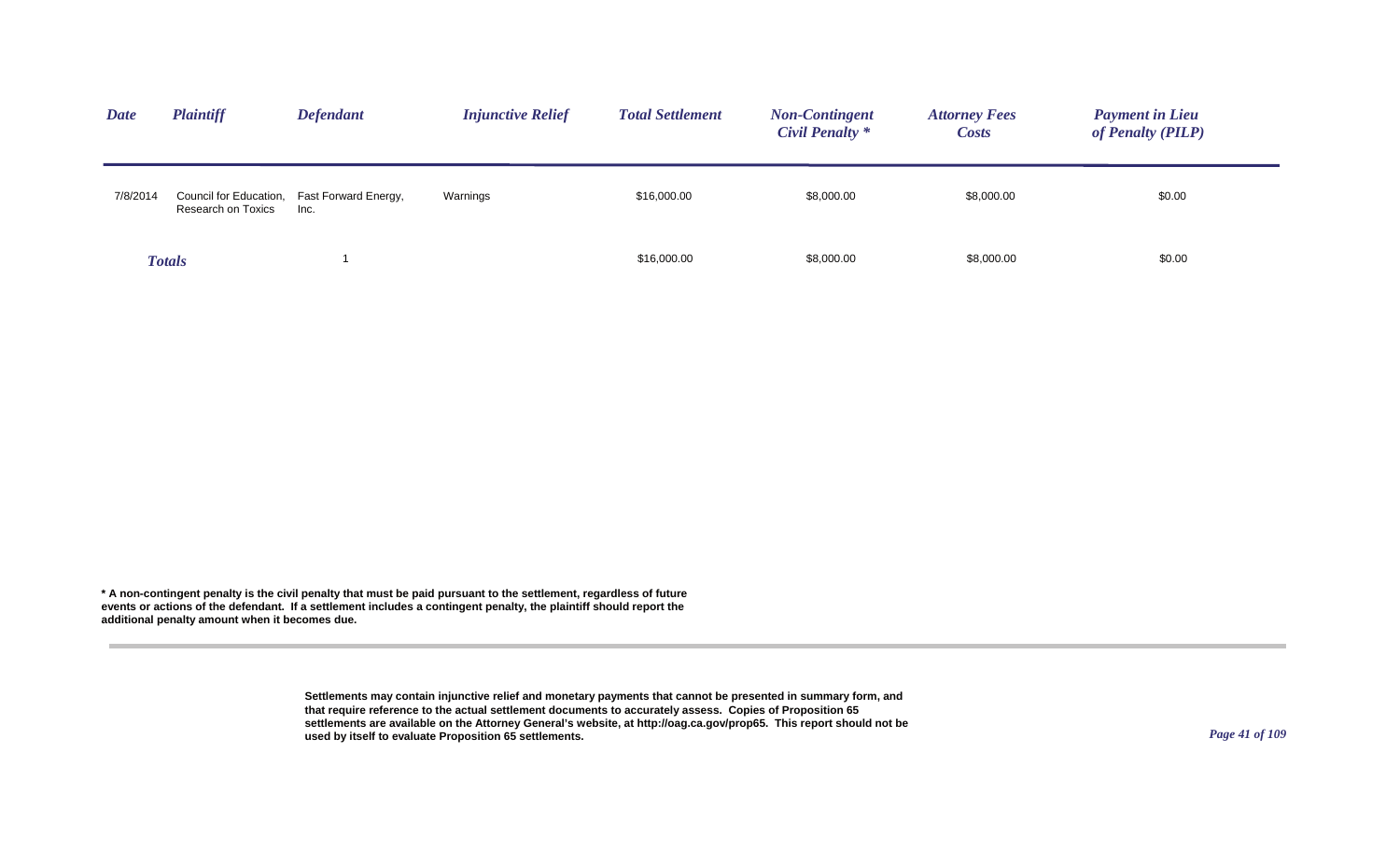| <b>Plaintiff</b><br><b>Date</b> | <b>Defendant</b>                               | <b>Injunctive Relief</b> | <b>Total Settlement</b> | <b>Non-Contingent</b><br>Civil Penalty * | <b>Attorney Fees</b><br><b>Costs</b> | <b>Payment in Lieu</b><br>of Penalty (PILP) |
|---------------------------------|------------------------------------------------|--------------------------|-------------------------|------------------------------------------|--------------------------------------|---------------------------------------------|
| DiPirro, Michael<br>8/14/2014   | Euromarket Designs,<br>Inc. dba Crate & Barrel | Warnings/Reformulation   | \$60,215.00             | \$6,439.00                               | \$53,776.00                          | \$0.00                                      |
| <b>Totals</b>                   |                                                |                          | \$60,215.00             | \$6,439.00                               | \$53,776.00                          | \$0.00                                      |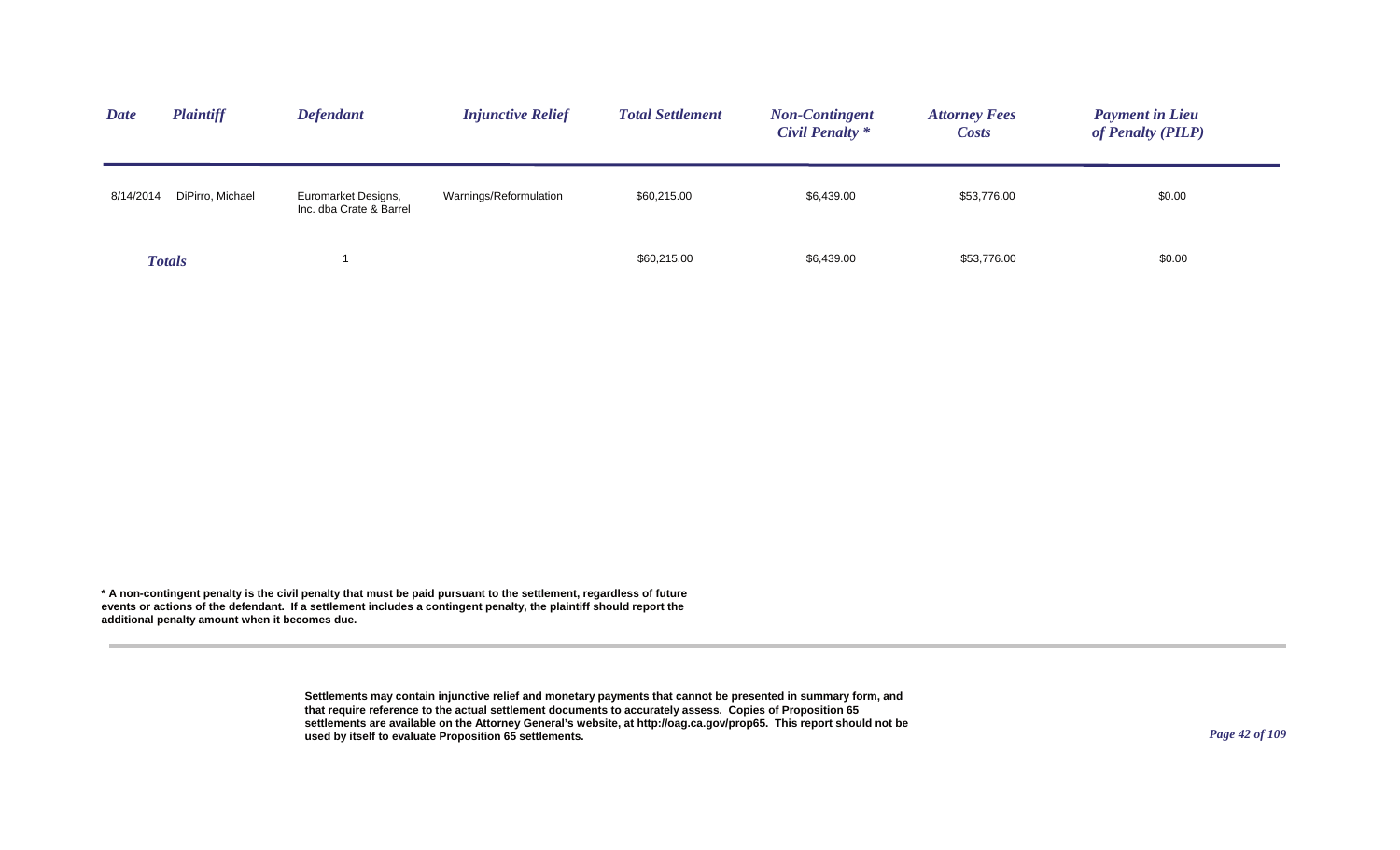| <b>Plaintiff</b><br><b>Date</b> | <b>Defendant</b>   | <b>Injunctive Relief</b> | <b>Total Settlement</b> | <b>Non-Contingent</b><br><b>Civil Penalty</b> * | <b>Attorney Fees</b><br><i>Costs</i> | <b>Payment in Lieu</b><br>of Penalty (PILP) |
|---------------------------------|--------------------|--------------------------|-------------------------|-------------------------------------------------|--------------------------------------|---------------------------------------------|
| Enge, Latonia<br>7/22/2014      | Lush Cosmetics LLC | Not Applicable           | \$0.00                  | \$0.00                                          | \$0.00                               | \$0.00                                      |
| <b>Totals</b>                   |                    |                          | \$0.00                  | \$0.00                                          | \$0.00                               | \$0.00                                      |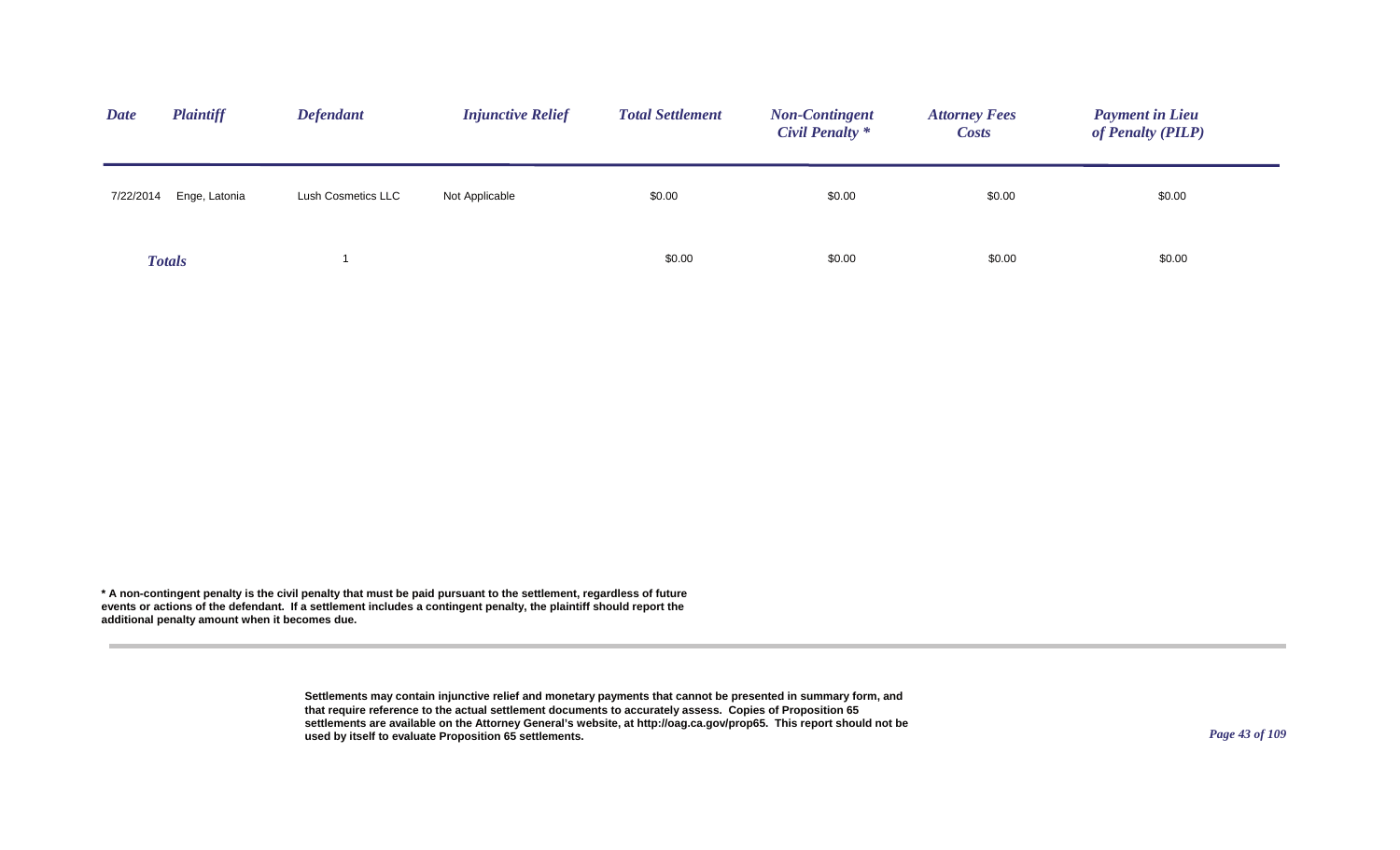| <b>Date</b> | <b>Plaintiff</b> | <b>Defendant</b>                                    | <b>Injunctive Relief</b> | <b>Total Settlement</b> | <b>Non-Contingent</b><br><b>Civil Penalty *</b> | <b>Attorney Fees</b><br><b>Costs</b> | <b>Payment in Lieu</b><br>of Penalty (PILP) |
|-------------|------------------|-----------------------------------------------------|--------------------------|-------------------------|-------------------------------------------------|--------------------------------------|---------------------------------------------|
| 3/7/2014    | Englander, Peter | American Leather, Inc.                              | Warnings/Reformulation   | \$49,700.00             | \$20,000.00                                     | \$29,700.00                          | \$0.00                                      |
| 3/28/2014   | Englander, Peter | A.R.T. Furniture, Inc.                              | Warnings/Reformulation   | \$34,000.00             | \$9,000.00                                      | \$25,000.00                          | \$0.00                                      |
| 9/16/2014   | Englander, Peter | Acme Furniture Industry,<br>Inc.                    |                          | \$0.00                  | \$0.00                                          | \$0.00                               | \$0.00                                      |
| 2/28/2014   | Englander, Peter | <b>Blumenthal Distributing,</b><br>Inc.             | Warnings/Reformulation   | \$56,100.00             | \$21,000.00                                     | \$35,100.00                          | \$0.00                                      |
| 3/7/2014    | Englander, Peter | <b>Butler Specialty</b><br>Company                  | Warnings/Reformulation   | \$43,500.00             | \$13,500.00                                     | \$30,000.00                          | \$0.00                                      |
| 3/7/2014    | Englander, Peter | <b>Bassett Furniture</b><br>Industries, Incoporated | Warnings/Reformulation   | \$69,500.00             | \$27,000.00                                     | \$42,500.00                          | \$0.00                                      |
| 3/7/2014    | Englander, Peter | Benetti's Italia, Inc.                              | Warnings/Reformulation   | \$31,000.00             | \$6,000.00                                      | \$25,000.00                          | \$0.00                                      |
| 3/31/2014   | Englander, Peter | Brentwood Originals, Inc.                           | Warnings/Reformulation   | \$34,500.00             | \$7,500.00                                      | \$27,000.00                          | \$0.00                                      |
| 7/31/2014   | Englander, Peter | Bexco Enterprises, Inc.                             | Warnings/Reformulation   | \$55,000.00             | \$13,000.00                                     | \$42,000.00                          | \$0.00                                      |
|             |                  |                                                     |                          |                         |                                                 |                                      |                                             |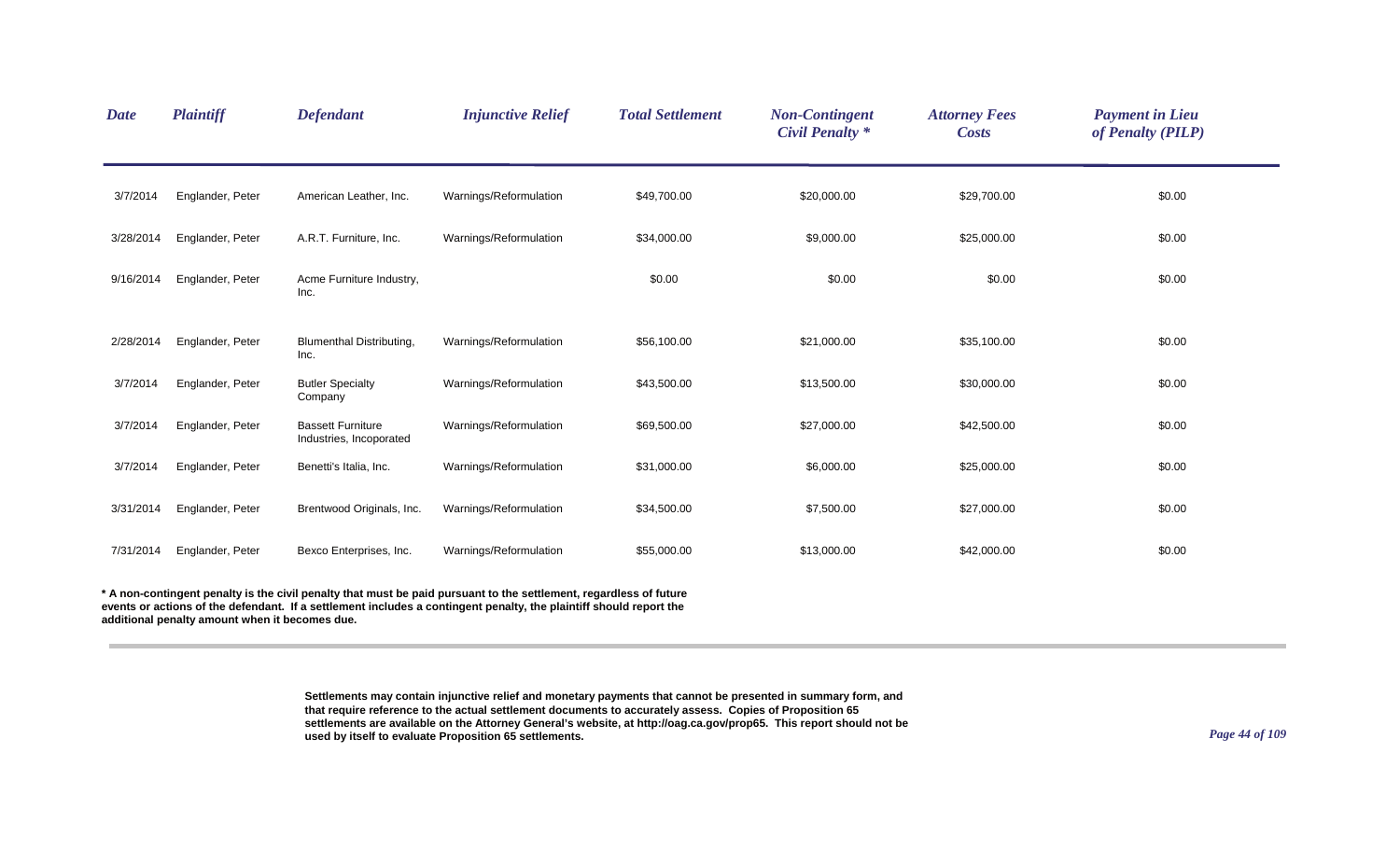| <b>Date</b> | Plaintiff        | <b>Defendant</b>                                | <b>Injunctive Relief</b> | <b>Total Settlement</b> | <b>Non-Contingent</b><br><b>Civil Penalty</b> * | <b>Attorney Fees</b><br><b>Costs</b> | <b>Payment in Lieu</b><br>of Penalty (PILP) |
|-------------|------------------|-------------------------------------------------|--------------------------|-------------------------|-------------------------------------------------|--------------------------------------|---------------------------------------------|
| 12/10/2014  | Englander, Peter | Blount International, Inc.,<br>Speeco, Inc.     | Warnings/Reformulation   | \$34,500.00             | \$4,000.00                                      | \$30,500.00                          | \$0.00                                      |
| 2/28/2014   | Englander, Peter | CMC Worldwide, Inc.                             | Warnings/Reformulation   | \$48,300.00             | \$15,000.00                                     | \$33,300.00                          | \$0.00                                      |
| 3/7/2014    | Englander, Peter | Corinthian, Inc.                                | Warnings/Reformulation   | \$51,120.00             | \$20,000.00                                     | \$31,120.00                          | \$0.00                                      |
| 7/15/2014   | Englander, Peter | Costco Wholesale<br>Corporation                 | Warnings/Reformulation   | \$60,000.00             | \$18,000.00                                     | \$42,000.00                          | \$0.00                                      |
| 8/7/2014    | Englander, Peter | Craftmaster Furniture,<br>Inc.                  | Warnings/Reformulation   | \$62,000.00             | \$12,000.00                                     | \$50,000.00                          | \$0.00                                      |
| 10/28/2014  | Englander, Peter | Century Furniture, LLC.;<br>CV Industries, Inc. | Warnings/Reformulation   | \$62,000.00             | \$16,000.00                                     | \$46,000.00                          | \$0.00                                      |
| 3/7/2014    | Englander, Peter | Euromarket Designs, Inc.                        | Warnings/Reformulation   | \$61,025.00             | \$30,000.00                                     | \$31,025.00                          | \$0.00                                      |
| 8/7/2014    | Englander, Peter | <b>Emerald Home</b><br>Furnishings, LLC         | Warnings/Reformulation   | \$71,000.00             | \$25,000.00                                     | \$46,000.00                          | \$0.00                                      |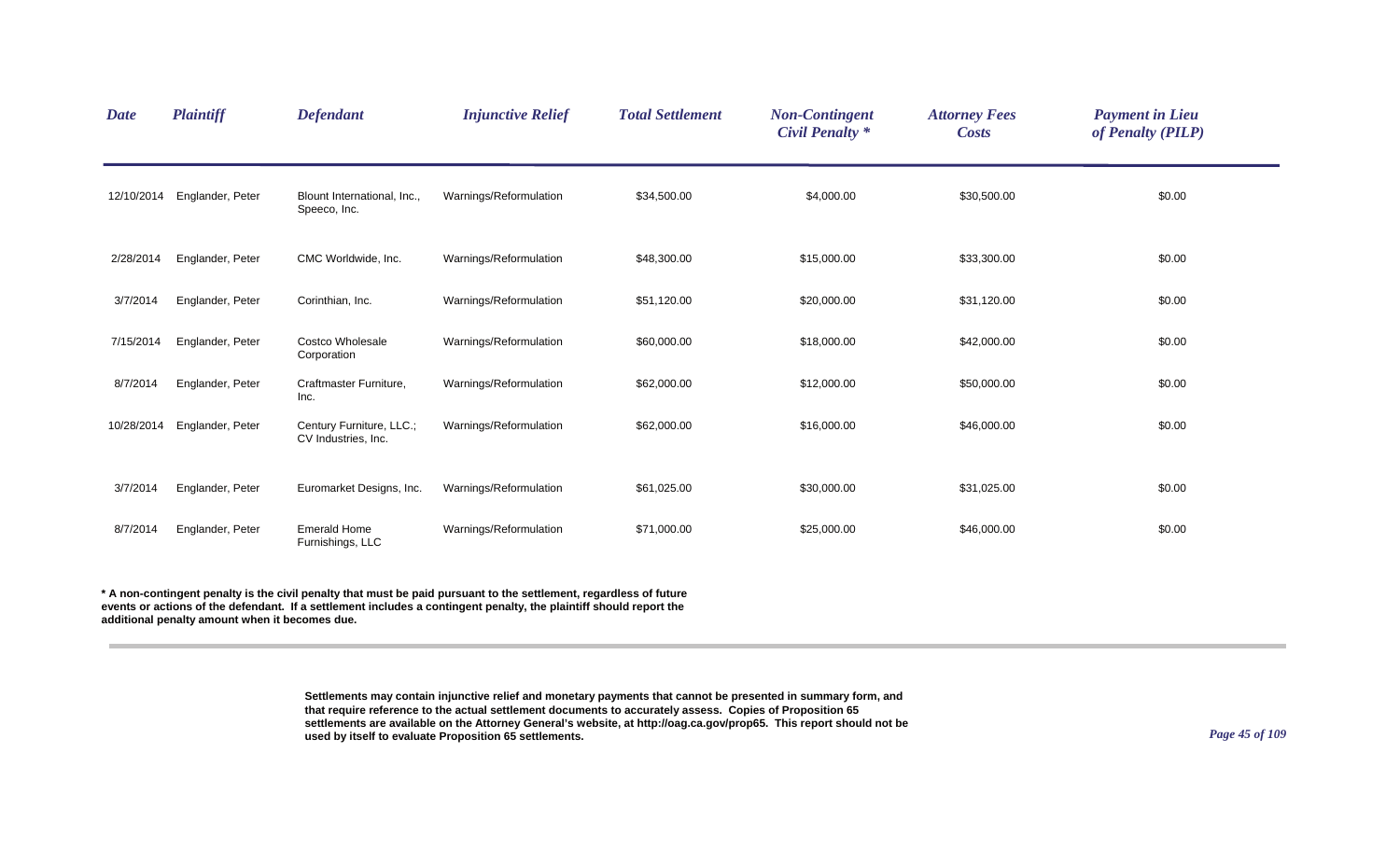| <b>Date</b> | <b>Plaintiff</b> | <b>Defendant</b>                           | <b>Injunctive Relief</b> | <b>Total Settlement</b> | <b>Non-Contingent</b><br><b>Civil Penalty *</b> | <b>Attorney Fees</b><br><b>Costs</b> | <b>Payment in Lieu</b><br>of Penalty (PILP) |
|-------------|------------------|--------------------------------------------|--------------------------|-------------------------|-------------------------------------------------|--------------------------------------|---------------------------------------------|
| 3/7/2014    | Englander, Peter | Four Hands, LLC                            | Warnings/Reformulation   | \$56,200.00             | \$20,000.00                                     | \$36,200.00                          | \$0.00                                      |
| 3/28/2014   | Englander, Peter | Furniture of America<br>California, Inc.   | Warnings/Reformulation   | \$45,000.00             | \$10,000.00                                     | \$35,000.00                          | \$0.00                                      |
| 9/8/2014    | Englander, Peter | FKA Disributing Co.,<br>LLC; HoMedica USA, | Warnings/Reformulation   | \$45,000.00             | \$5,000.00                                      | \$40,000.00                          | \$0.00                                      |
| 11/24/2014  | Englander, Peter | Foremost Groups, Inc.                      | Warnings/Reformulation   | \$63,000.00             | \$21,000.00                                     | \$42,000.00                          | \$0.00                                      |
|             |                  |                                            |                          |                         |                                                 |                                      |                                             |
| 2/18/2014   | Englander, Peter | GF Health Products, Inc.                   | Warnings/Reformulation   | \$45,000.00             | \$10,000.00                                     | \$35,000.00                          | \$0.00                                      |
| 4/16/2014   | Englander, Peter | Grand Basket Co., Inc.                     | Warnings/Reformulation   | \$59,000.00             | \$20,000.00                                     | \$39,000.00                          | \$0.00                                      |
| 4/29/2014   | Englander, Peter | GF Health Products, Inc.                   | Warnings/Reformulation   | \$65,500.00             | \$20,000.00                                     | \$45,500.00                          | \$0.00                                      |
| 2/12/2014   | Englander, Peter | <b>Hooker Furniture</b><br>Corporation     | Reformulation            | \$54,405.00             | \$24,000.00                                     | \$31,405.00                          | \$0.00                                      |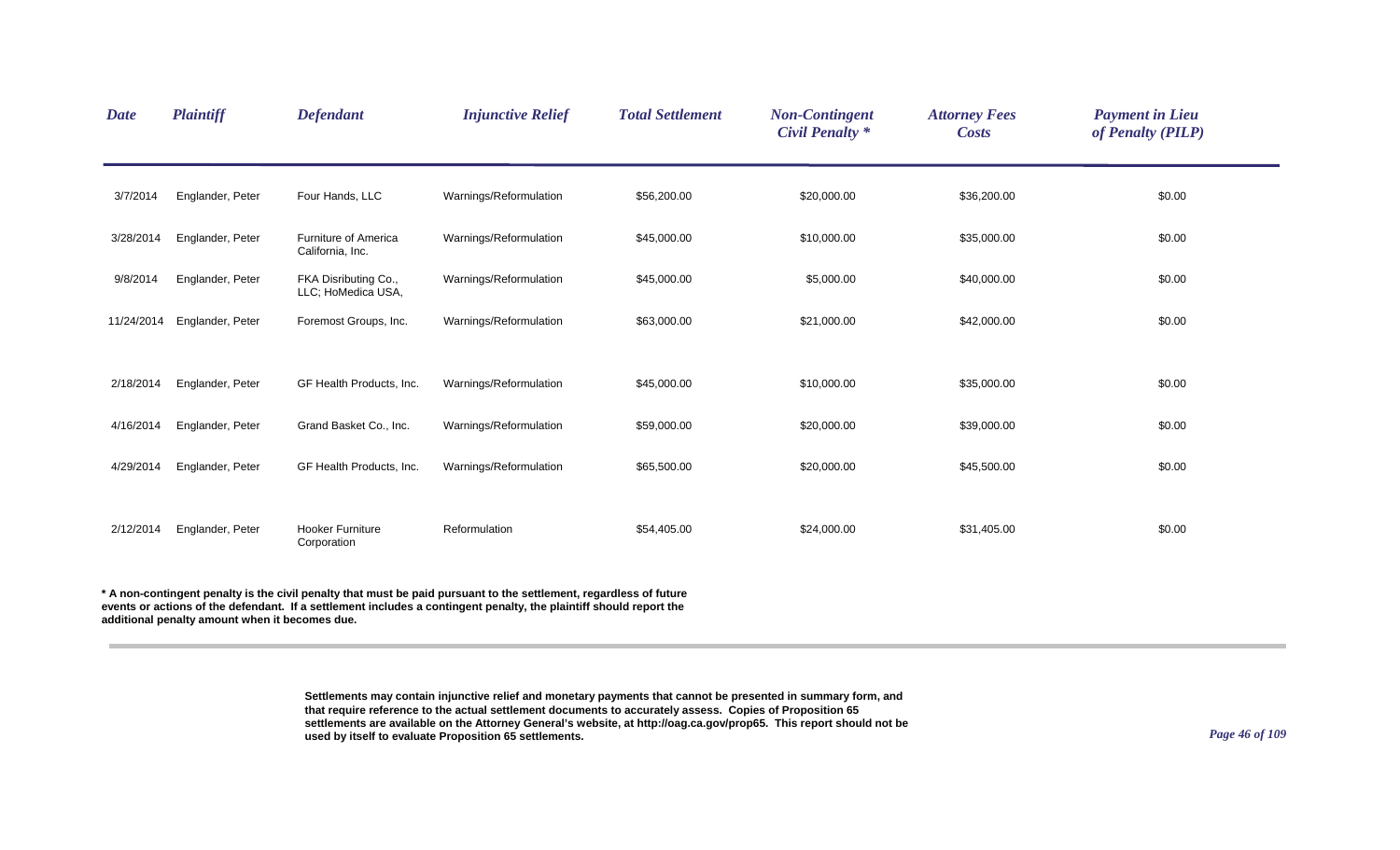| <b>Date</b> | <b>Plaintiff</b>                                                                                                 | <b>Defendant</b>                           | <b>Injunctive Relief</b> | <b>Total Settlement</b> | <b>Non-Contingent</b><br><b>Civil Penalty *</b> | <b>Attorney Fees</b><br><b>Costs</b> | <b>Payment in Lieu</b><br>of Penalty (PILP) |  |  |  |
|-------------|------------------------------------------------------------------------------------------------------------------|--------------------------------------------|--------------------------|-------------------------|-------------------------------------------------|--------------------------------------|---------------------------------------------|--|--|--|
| 3/7/2014    | Englander, Peter                                                                                                 | Hancock & Moore, Inc.                      | Warnings/Reformulation   | \$30,000.00             | \$7,000.00                                      | \$23,000.00                          | \$0.00                                      |  |  |  |
| 3/7/2014    | Englander, Peter                                                                                                 | Human Touch, LLC.                          | Warnings/Reformulation   | \$37,400.00             | \$8,000.00                                      | \$29,400.00                          | \$0.00                                      |  |  |  |
| 7/2/2014    | Englander, Peter                                                                                                 | Hans Johnsen Company                       | Warnings/Reformulation   | \$36,500.00             | \$3,000.00                                      | \$33,500.00                          | \$0.00                                      |  |  |  |
| 7/18/2014   | Englander, Peter                                                                                                 | Hillsdale Furniture LLC                    | Warnings/Reformulation   | \$43,000.00             | \$8,000.00                                      | \$35,000.00                          | \$0.00                                      |  |  |  |
| 8/7/2014    | Englander, Peter                                                                                                 | Homelegance, Inc.                          | Warnings/Reformulation   | \$64,000.00             | \$20,000.00                                     | \$44,000.00                          | \$0.00                                      |  |  |  |
| 2/28/2014   | Englander, Peter                                                                                                 | <b>Ideavillage Products</b><br>Corporation | Warnings/Reformulation   | \$55,700.00             | \$17,000.00                                     | \$38,700.00                          | \$0.00                                      |  |  |  |
| 3/7/2014    | Englander, Peter                                                                                                 | Idea Nuova Inc.                            | Warnings/Reformulation   | \$54,500.00             | \$19,000.00                                     | \$35,500.00                          | \$0.00                                      |  |  |  |
| 3/7/2014    | Englander, Peter                                                                                                 | Intercon, Inc.                             | Warnings/Reformulation   | \$43,010.00             | \$16,000.00                                     | \$27,010.00                          | \$0.00                                      |  |  |  |
| 4/1/2014    | Englander, Peter                                                                                                 | Iron Bridge Tools, Inc.                    | Reformulations           | \$55,000.00             | \$10,000.00                                     | \$45,000.00                          | \$0.00                                      |  |  |  |
|             | A non-contingent penalty is the civil penalty that must be paid pursuant to the settlement, regardless of future |                                            |                          |                         |                                                 |                                      |                                             |  |  |  |

**events or actions of the defendant. If a settlement includes a contingent penalty, the plaintiff should report the additional penalty amount when it becomes due.**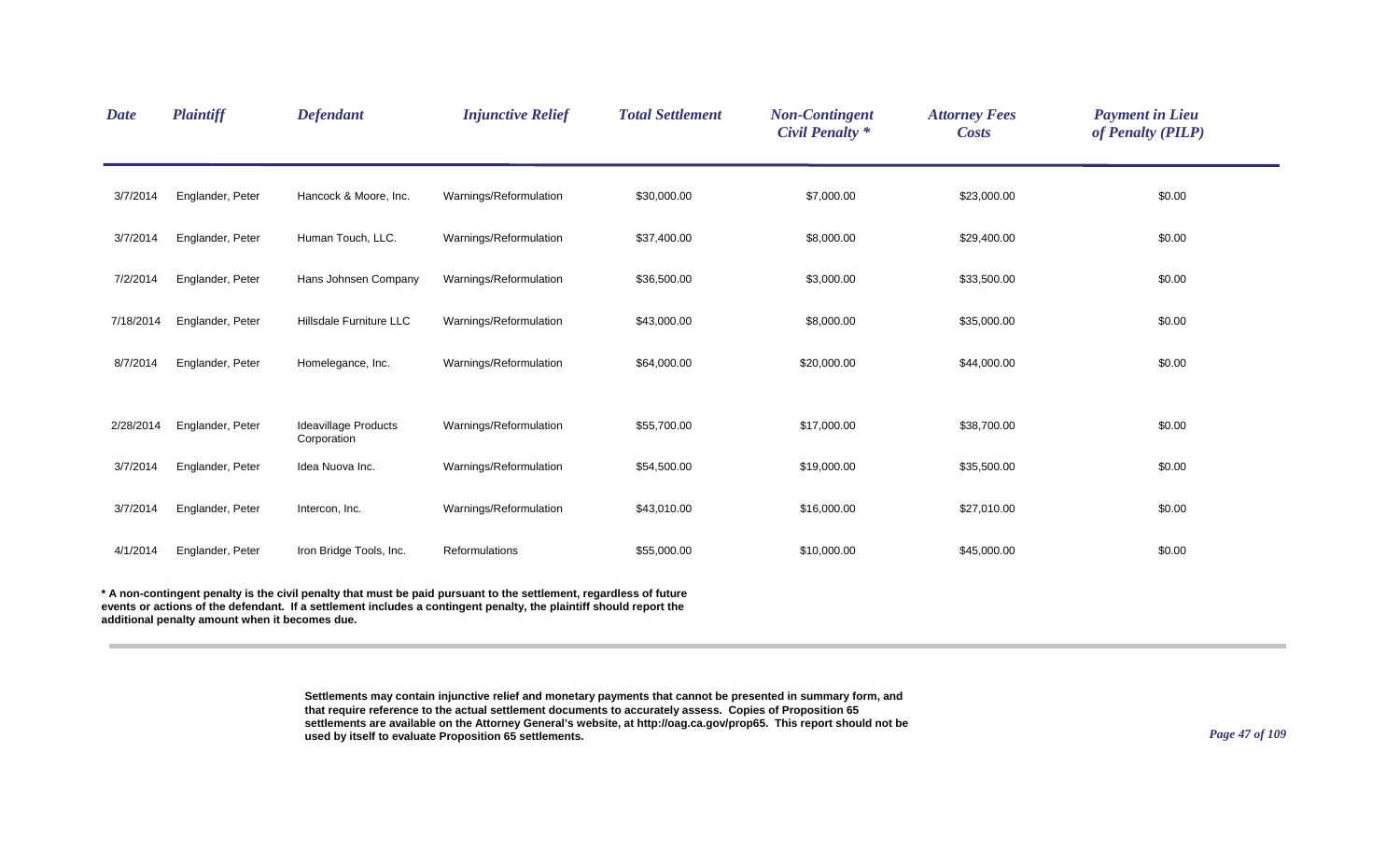| <b>Date</b> | <b>Plaintiff</b> | <b>Defendant</b>                         | <b>Injunctive Relief</b>                                                                                         | <b>Total Settlement</b> | <b>Non-Contingent</b><br><b>Civil Penalty *</b> | <b>Attorney Fees</b><br><b>Costs</b> | <b>Payment in Lieu</b><br>of Penalty (PILP) |
|-------------|------------------|------------------------------------------|------------------------------------------------------------------------------------------------------------------|-------------------------|-------------------------------------------------|--------------------------------------|---------------------------------------------|
|             |                  |                                          |                                                                                                                  |                         |                                                 |                                      |                                             |
| 2/28/2014   | Englander, Peter | Jofran Sales, Inc.                       | Warnings/Reformulation                                                                                           | \$57,800.00             | \$20,000.00                                     | \$37,800.00                          | \$0.00                                      |
| 3/7/2014    | Englander, Peter | J.C. Penney<br>Corporation, Inc.         | Warnings/Reformulation                                                                                           | \$37,800.00             | \$10,000.00                                     | \$27,800.00                          | \$0.00                                      |
| 3/28/2014   | Englander, Peter | Kinwai USA Inc.                          | Warnings/Reformulation                                                                                           | \$40,000.00             | \$10,000.00                                     | \$30,000.00                          | \$0.00                                      |
| 3/28/2014   | Englander, Peter | KidKraft, LP                             | Warnings/Reformulation                                                                                           | \$41,000.00             | \$6,000.00                                      | \$35,000.00                          | \$0.00                                      |
| 9/16/2014   | Englander, Peter | Kinfine U.S.A., Inc.                     | Warnings/Reformulation                                                                                           | \$120,000.00            | \$25,000.00                                     | \$95,000.00                          | \$0.00                                      |
| 9/16/2014   | Englander, Peter | Kirkland's, Inc.                         |                                                                                                                  | \$0.00                  | \$0.00                                          | \$0.00                               | \$0.00                                      |
| 9/16/2014   | Englander, Peter | Kohl's Corporation;<br>Kohl's Department |                                                                                                                  | \$0.00                  | \$0.00                                          | \$0.00                               | \$0.00                                      |
| 1/29/2014   | Englander, Peter | LDR Industries, Inc.                     | Reformulation                                                                                                    | \$57,000.00             | \$13,000.00                                     | \$44,000.00                          | \$0.00                                      |
|             |                  |                                          | A non-contingent penalty is the civil penalty that must be paid pursuant to the settlement, regardless of future |                         |                                                 |                                      |                                             |

**events or actions of the defendant. If a settlement includes a contingent penalty, the plaintiff should report the** 

**additional penalty amount when it becomes due.**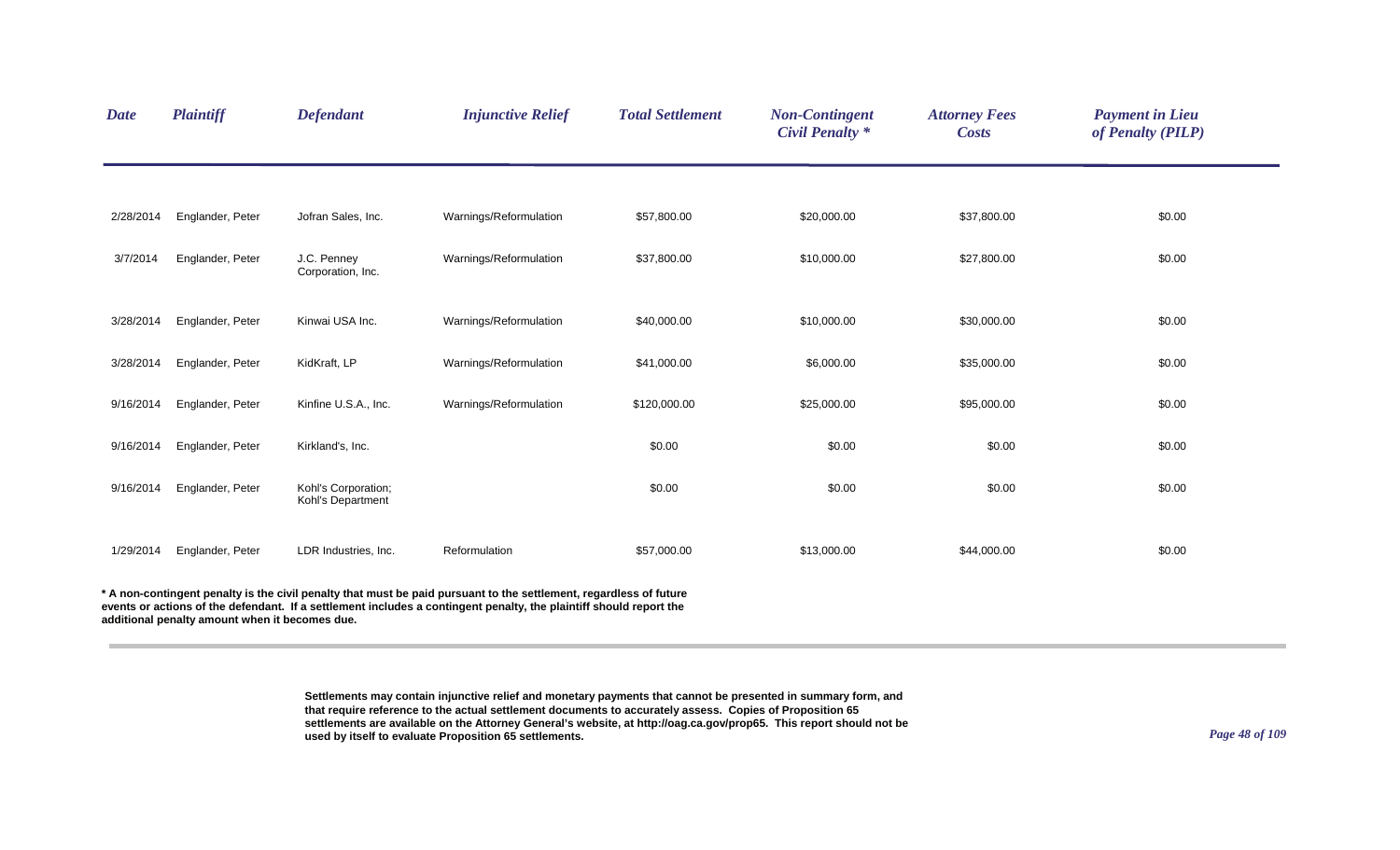| <b>Date</b> | <b>Plaintiff</b> | <b>Defendant</b>                              | <b>Injunctive Relief</b> | <b>Total Settlement</b> | <b>Non-Contingent</b><br><b>Civil Penalty</b> * | <b>Attorney Fees</b><br><b>Costs</b> | <b>Payment in Lieu</b><br>of Penalty (PILP) |
|-------------|------------------|-----------------------------------------------|--------------------------|-------------------------|-------------------------------------------------|--------------------------------------|---------------------------------------------|
| 2/28/2014   | Englander, Peter | Lifestyle Solutions, Inc.                     | Warnings/Reformulation   | \$33,000.00             | \$5,000.00                                      | \$28,000.00                          | \$0.00                                      |
| 7/15/2014   | Englander, Peter | Linon Home Décor<br>Products, Inc.; L. Powell | Warnings/Reformulation   | \$77,000.00             | \$35,000.00                                     | \$42,000.00                          | \$0.00                                      |
| 3/28/2014   | Englander, Peter | Magnussen Holdings,<br>Inc.; Magnussen Home   | Warnings/Reformulation   | \$52,000.00             | \$17,000.00                                     | \$35,000.00                          | \$0.00                                      |
| 11/21/2014  | Englander, Peter | Minson Corporation                            | Warnings/Reformulation   | \$65,000.00             | \$22,500.00                                     | \$42,500.00                          | \$0.00                                      |
| 11/21/2014  | Englander, Peter | Najarian Furniture<br>Company, Inc.           | Warnings/Reformulation   | \$38,000.00             | \$7,000.00                                      | \$31,000.00                          | \$0.00                                      |
| 10/9/2014   | Englander, Peter | OFS Brands Holdings,<br>Inc.                  | Warnings/Reformulation   | \$70,000.00             | \$20,000.00                                     | \$50,000.00                          | \$0.00                                      |
| 5/14/2014   | Englander, Peter | Q.E.P. Co., Inc.                              | Warnings/Reformulation   | \$62,000.00             | \$12,000.00                                     | \$50,000.00                          | \$0.00                                      |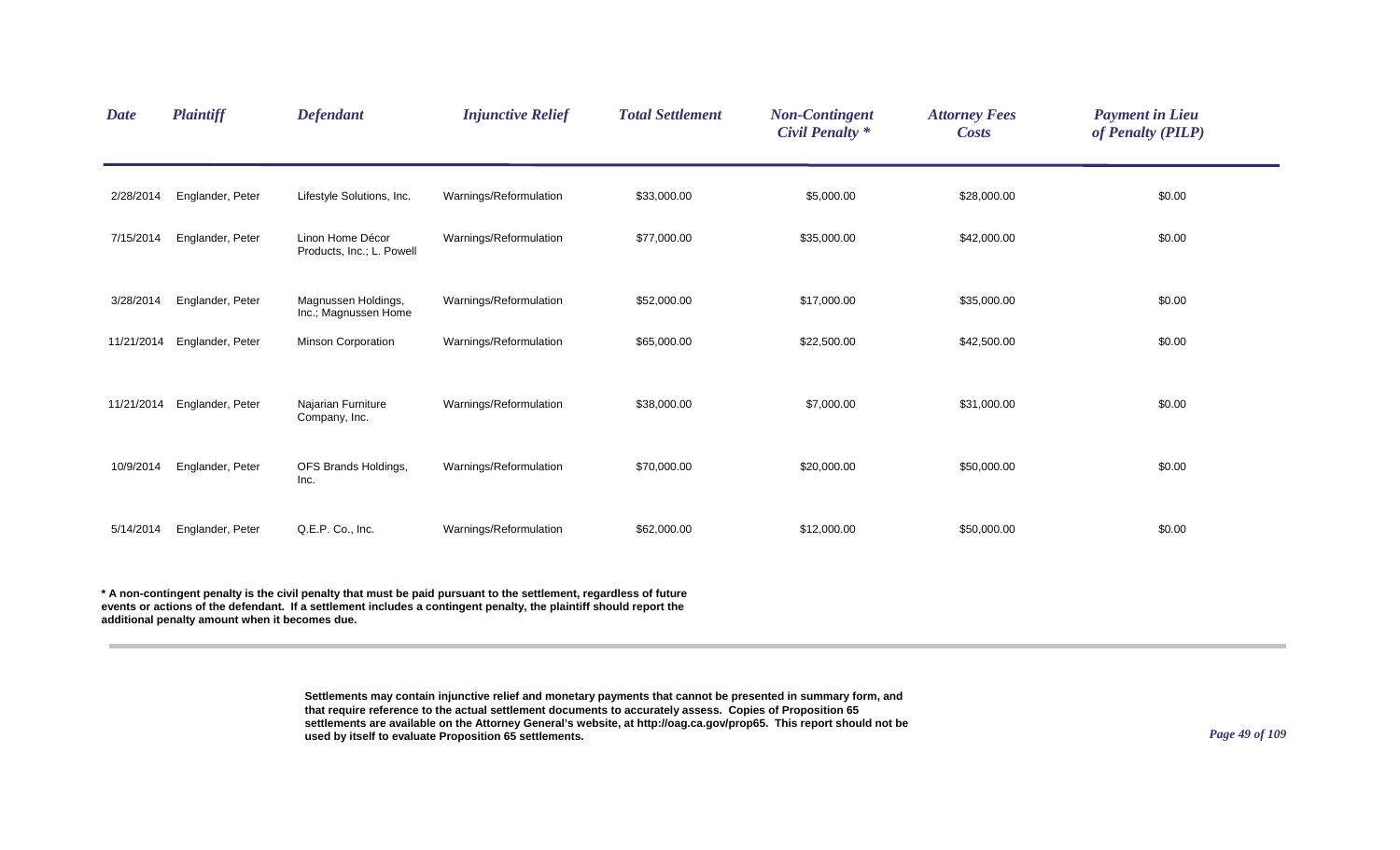| <b>Plaintiff</b>                                                                        | <b>Defendant</b>                           | <b>Injunctive Relief</b> | <b>Total Settlement</b> | <b>Non-Contingent</b><br><b>Civil Penalty *</b> | <b>Attorney Fees</b><br><b>Costs</b> | <b>Payment in Lieu</b><br>of Penalty (PILP) |
|-----------------------------------------------------------------------------------------|--------------------------------------------|--------------------------|-------------------------|-------------------------------------------------|--------------------------------------|---------------------------------------------|
| Englander, Peter                                                                        | <b>Riverside Furniture</b><br>Corporation  | Warnings/Reformulation   | \$60,500.00             | \$20,000.00                                     | \$40,500.00                          | \$0.00                                      |
| Englander, Peter                                                                        | Room & Board, Inc.                         | Warnings/Reformulation   | \$46,400.00             | \$15,000.00                                     | \$31,400.00                          | \$0.00                                      |
| Englander, Peter                                                                        | Ross Stores, Inc.                          | Warnings/Reformulation   | \$35,000.00             | \$5,000.00                                      | \$30,000.00                          | \$0.00                                      |
| Englander, Peter                                                                        | Smart & Final Stores,<br><b>LLC</b>        | Reformulation            | \$19,500.00             | \$1,500.00                                      | \$18,000.00                          | \$0.00                                      |
| Englander, Peter                                                                        | <b>Shafer Commercial</b><br>Seating, Inc.  | Warnings/Reformulation   | \$49,000.00             | \$15,000.00                                     | \$34,000.00                          | \$0.00                                      |
| Englander, Peter                                                                        | <b>Steve Silver Company</b>                | Warnings/Reformulation   | \$49,200.00             | \$15,000.00                                     | \$34,200.00                          | \$0.00                                      |
| Englander, Peter                                                                        | <b>Stanley Furniture</b><br>Company, Inc.  | Warnings/Reformulation   | \$36,200.00             | \$6,500.00                                      | \$29,700.00                          | \$0.00                                      |
| Englander, Peter                                                                        | <b>StyleCraft Home</b><br>Collection, Inc. | Warnings/Reformulation   | \$46,000.00             | \$10,000.00                                     | \$36,000.00                          | \$0.00                                      |
| Englander, Peter                                                                        | Style-Line Furniture, Inc.                 | Warnings/Reformulation   | \$28,500.00             | \$5,000.00                                      | \$23,500.00                          | \$0.00                                      |
| 2/28/2014<br>3/28/2014<br>3/28/2014<br>4/16/2014<br>4/16/2014<br>4/16/2014<br>4/16/2014 |                                            |                          |                         |                                                 |                                      |                                             |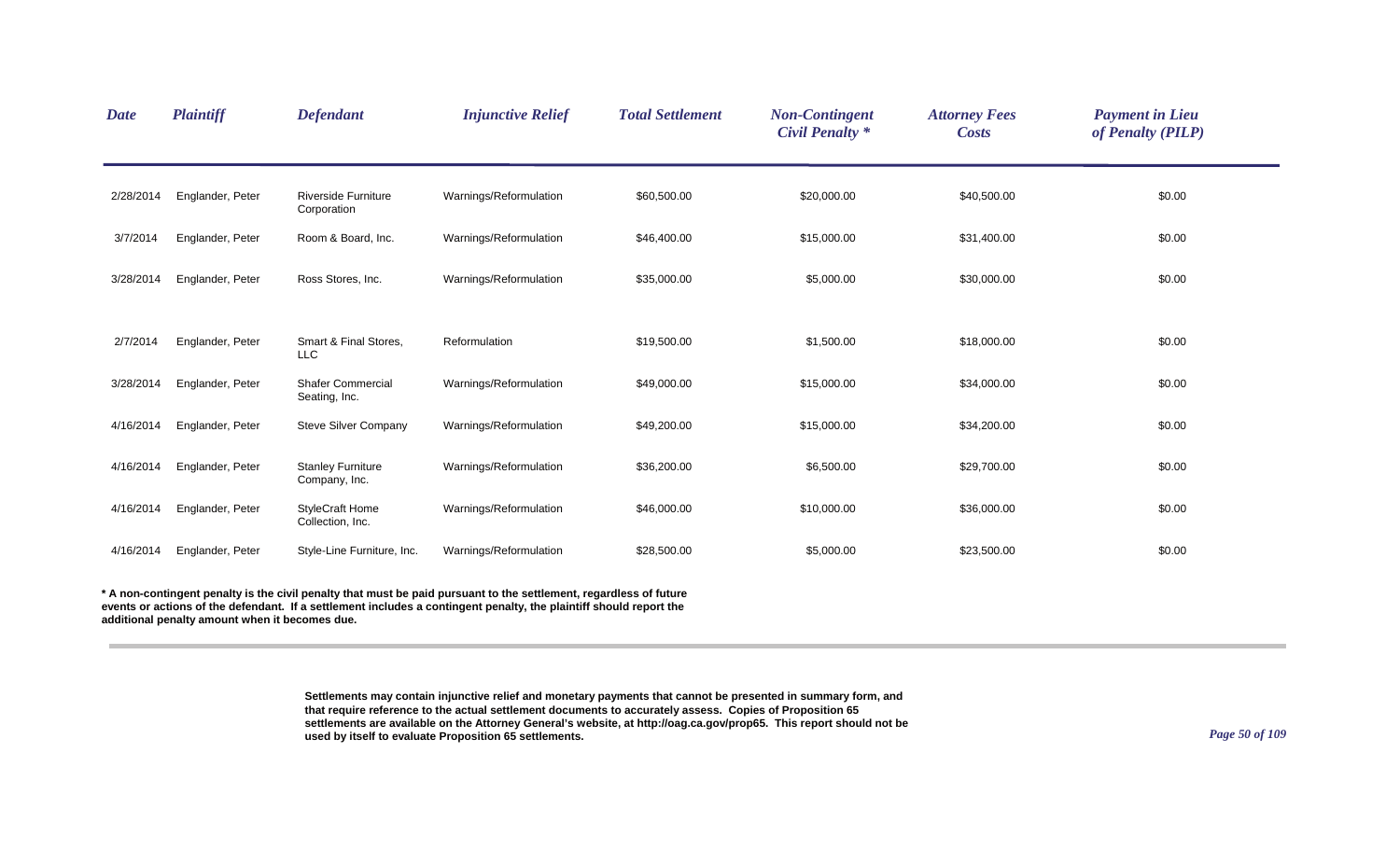| <b>Date</b> | <b>Plaintiff</b> | <b>Defendant</b>                                  | <b>Injunctive Relief</b> | <b>Total Settlement</b> | <b>Non-Contingent</b><br><b>Civil Penalty *</b> | <b>Attorney Fees</b><br><b>Costs</b> | <b>Payment in Lieu</b><br>of Penalty (PILP) |
|-------------|------------------|---------------------------------------------------|--------------------------|-------------------------|-------------------------------------------------|--------------------------------------|---------------------------------------------|
| 6/17/2014   | Englander, Peter | Seymour Midwest LLC;<br>Seymour Mfg. Co., Inc.    | Reformulation            | \$32,000.00             | \$4,000.00                                      | \$28,000.00                          | \$0.00                                      |
| 3/28/2014   | Englander, Peter | <b>TJX Companies</b>                              | Warnings/Reformulation   | \$35,000.00             | \$5,000.00                                      | \$30,000.00                          | \$0.00                                      |
| 3/28/2014   | Englander, Peter | <b>Theodore Alexander</b><br>USA, Inc.            | Warnings/Reformulation   | \$51,000.00             | \$20,000.00                                     | \$31,000.00                          | \$0.00                                      |
| 6/4/2014    | Englander, Peter | Topco Holdings, Inc.                              | Reformulation            | \$20,000.00             | \$2,000.00                                      | \$18,000.00                          | \$0.00                                      |
| 12/5/2014   | Englander, Peter | Three Hands Corporation                           | Warnings/Reformulation   | \$54,500.00             | \$12,500.00                                     | \$42,000.00                          | \$0.00                                      |
| 2/28/2014   | Englander, Peter | <b>Universal Furniture</b><br>International, Inc. | Warnings/Reformulation   | \$66,400.00             | \$25,000.00                                     | \$41,400.00                          | \$0.00                                      |
| 2/28/2014   | Englander, Peter | Whitewood Industries,<br>Inc.                     | Warnings/Reformulation   | \$16,000.00             | \$2,500.00                                      | \$13,500.00                          | \$0.00                                      |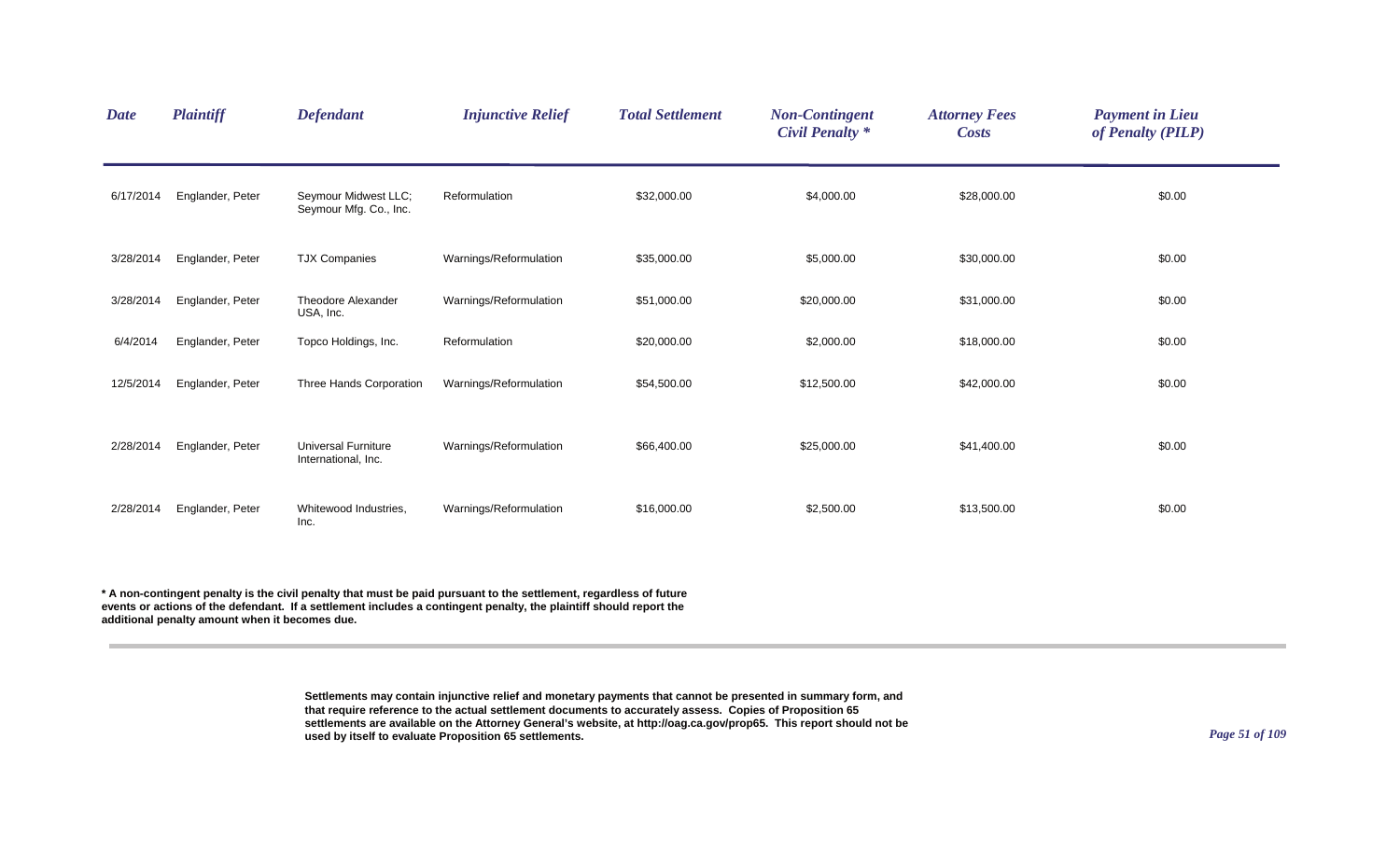| <b>Date</b> | <b>Plaintiff</b> | <b>Defendant</b> | <b>Injunctive Relief</b> | <b>Total Settlement</b> | <b>Non-Contingent</b><br><b>Civil Penalty *</b> | <b>Attorney Fees</b><br><i>Costs</i> | <b>Payment in Lieu</b><br>of Penalty (PILP) |
|-------------|------------------|------------------|--------------------------|-------------------------|-------------------------------------------------|--------------------------------------|---------------------------------------------|
|             | <b>Totals</b>    | 65               |                          | \$3,071,260.00          | \$861,500.00                                    | \$2,210,760.00                       | \$0.00                                      |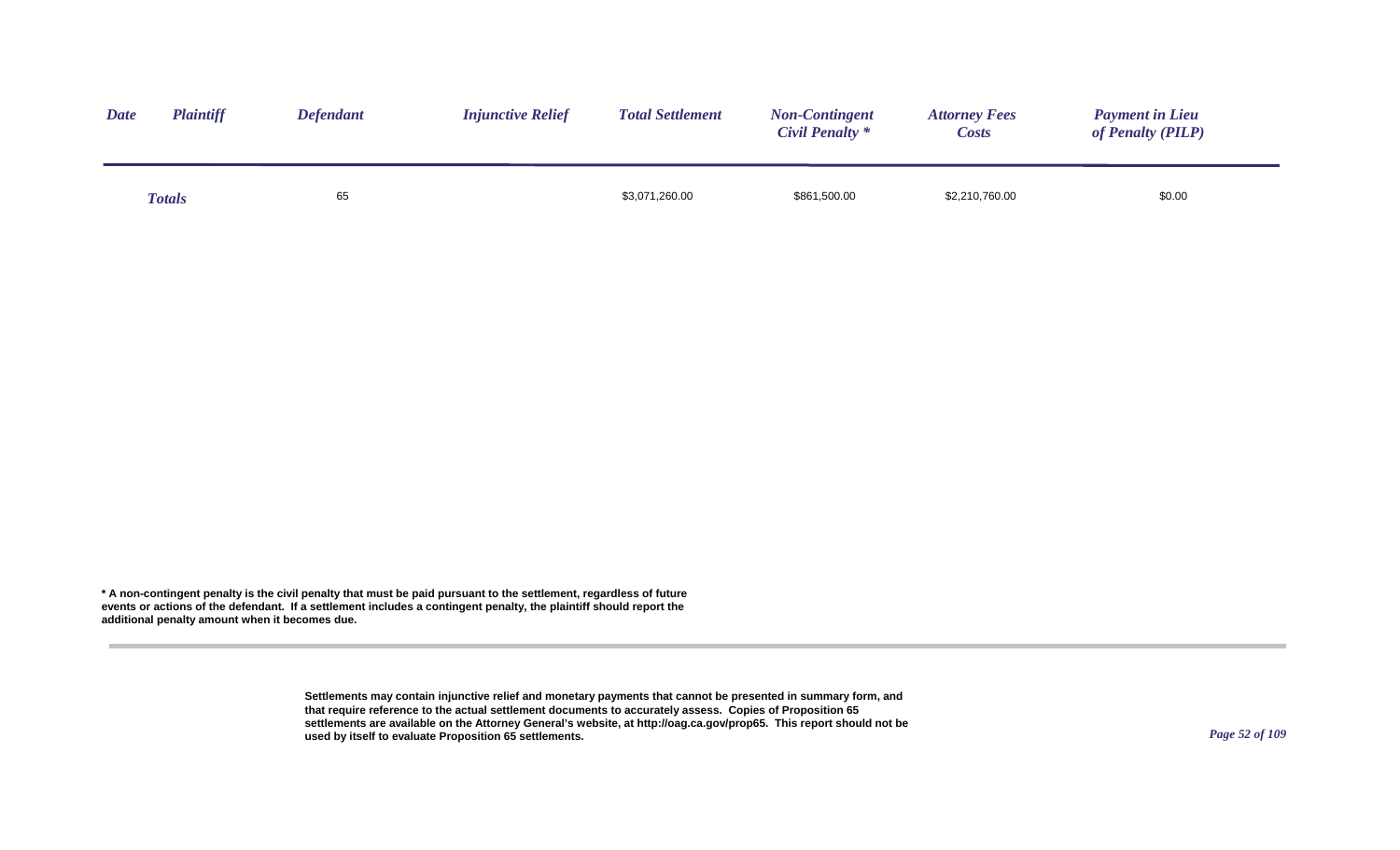| <b>Date</b> | <b>Plaintiff</b>                               | <b>Defendant</b>                                   | <b>Injunctive Relief</b>                                                                                                                                                                                                               | <b>Total Settlement</b> | <b>Non-Contingent</b><br><b>Civil Penalty *</b> | <b>Attorney Fees</b><br><b>Costs</b> | <b>Payment in Lieu</b><br>of Penalty (PILP) |  |
|-------------|------------------------------------------------|----------------------------------------------------|----------------------------------------------------------------------------------------------------------------------------------------------------------------------------------------------------------------------------------------|-------------------------|-------------------------------------------------|--------------------------------------|---------------------------------------------|--|
| 2/28/2014   | Environmental<br>Research Center, Inc.         | Advocare International,<br>L.P.                    | Warnings/Reformulation                                                                                                                                                                                                                 | \$197,768.00            | \$32,692.00                                     | \$66,992.00                          | \$98,084.00                                 |  |
| 3/4/2014    | Environmental<br>Research Center, Inc.         | American Botanical<br>Pharmacy, Inc.               | Warnings/Reformulation                                                                                                                                                                                                                 | \$252,500.00            | \$46,604.00                                     | \$66,071.00                          | \$139,825.00                                |  |
| 5/15/2014   | Environmental<br>Research Center, Inc.         | Aspen Group, Inc.                                  | Testing protocol and<br>warnings                                                                                                                                                                                                       | \$37,500.00             | \$0.00                                          | \$37,500.00                          | \$0.00                                      |  |
| 7/7/2014    | Environmental<br>Research Center, Inc.         | AIM International, Inc. et<br>al                   | Warnings/Reformulation                                                                                                                                                                                                                 | \$62,499.00             | \$9,244.00                                      | \$39,390.00                          | \$13,865.00                                 |  |
| 7/8/2014    | Environmental<br>Research Center, Inc.         | Atrium, Inc.                                       | Warnings and testing<br>protocol                                                                                                                                                                                                       | \$37,500.00             | \$0.00                                          | \$37,500.00                          | \$0.00                                      |  |
| 7/25/2014   | Environmental<br>Research Center, Inc.         | Aloe Vera of America,<br>Inc.; Forever Living.com, | Warnings                                                                                                                                                                                                                               | \$25,450.00             | \$12,500.00                                     | \$12,950.00                          | \$0.00                                      |  |
| 11/17/2014  | Environmental<br>Research Center, Inc.         | Arbonne International,<br><b>LLC</b>               | Testing protocol and<br>warnings                                                                                                                                                                                                       | \$86,500.00             | \$14,388.00                                     | \$28,943.00                          | \$43,169.00                                 |  |
| 11/18/2014  | Environmental<br>Research Center, Inc.         | Amazing Grass; Vitamin<br>Shoppe, Inc.             |                                                                                                                                                                                                                                        | \$74,750.00             | \$13,212.00                                     | \$41,720.00                          | \$19,818.00                                 |  |
| 3/28/2014   | Environmental<br>Research Center, Inc.         | <b>Biotics Research</b><br>Corporation             | Warnings/Reformulation                                                                                                                                                                                                                 | \$85,000.00             | \$14,708.00                                     | \$26,174.00                          | \$44,118.00                                 |  |
|             | additional penalty amount when it becomes due. |                                                    | A non-contingent penalty is the civil penalty that must be paid pursuant to the settlement, regardless of future<br>events or actions of the defendant. If a settlement includes a contingent penalty, the plaintiff should report the |                         |                                                 |                                      |                                             |  |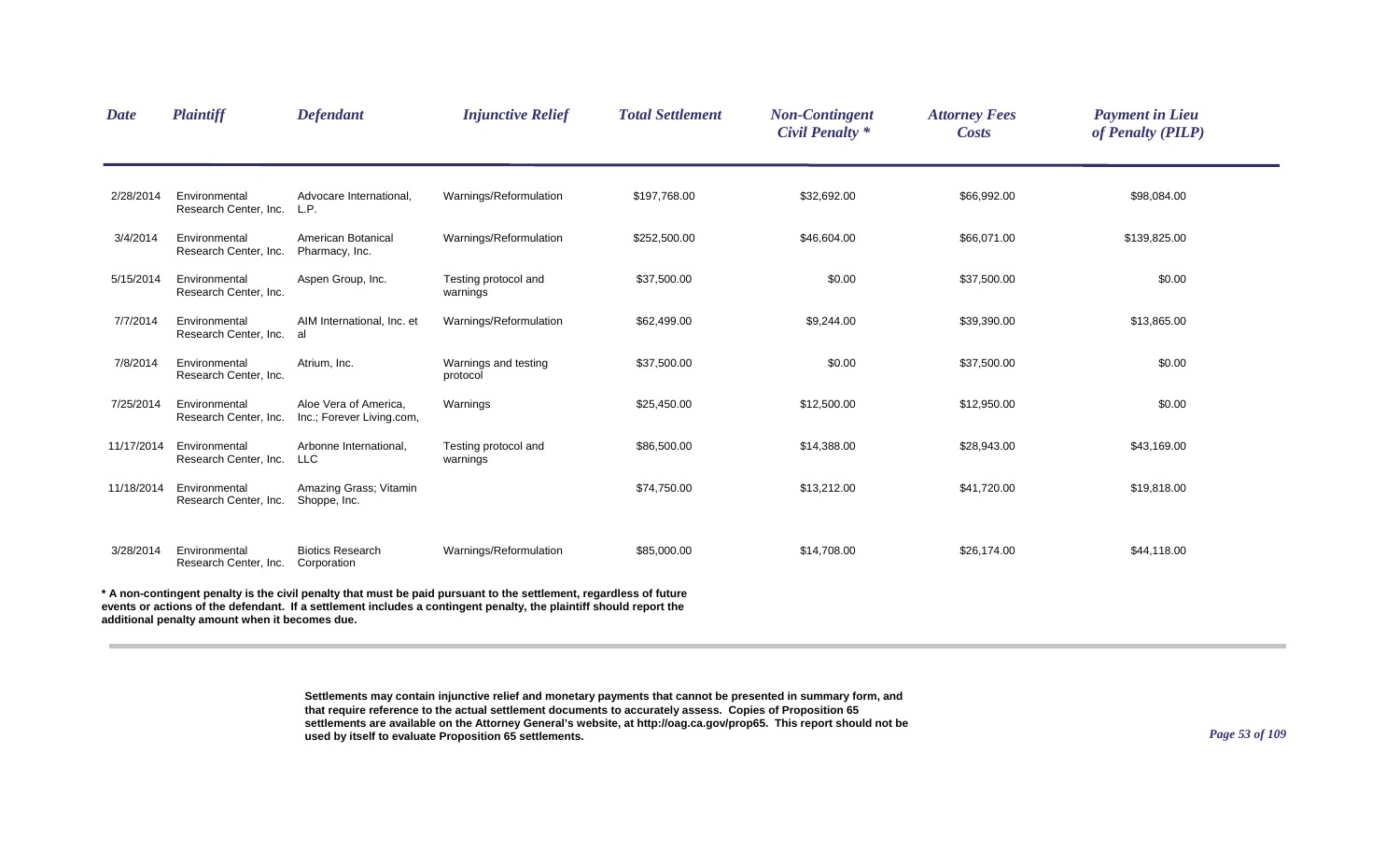| <b>Date</b> | Plaintiff                              | <b>Defendant</b>                                         | <b>Injunctive Relief</b>                                                                                                                                                                                                                 | <b>Total Settlement</b> | <b>Non-Contingent</b><br><b>Civil Penalty *</b> | <b>Attorney Fees</b><br><b>Costs</b> | <b>Payment in Lieu</b><br>of Penalty (PILP) |  |
|-------------|----------------------------------------|----------------------------------------------------------|------------------------------------------------------------------------------------------------------------------------------------------------------------------------------------------------------------------------------------------|-------------------------|-------------------------------------------------|--------------------------------------|---------------------------------------------|--|
| 5/23/2014   | Environmental<br>Research Center, Inc. | Bodybuilding.com LLC                                     | Warnings                                                                                                                                                                                                                                 | \$45,000.00             | \$2,832.00                                      | \$33,695.00                          | \$8,473.00                                  |  |
| 10/20/2014  | Environmental<br>Research Center, Inc. | Bell Lifestyle Products,<br>Inc.                         | Warnings/Reformulation                                                                                                                                                                                                                   | \$75,000.00             | \$18,930.00                                     | \$27,663.00                          | \$28,407.00                                 |  |
| 10/29/2014  | Environmental<br>Research Center, Inc. | Banyon Botanicals,<br>Banyan Trading CO.,                | Warning and testing protocol                                                                                                                                                                                                             | \$68,125.00             | \$6,344.00                                      | \$42,748.00                          | \$19,033.00                                 |  |
| 12/17/2014  | Environmental<br>Research Center, Inc. | <b>Bronson Nutritionals</b><br>LLC dba Bronson           | Testing protocol and<br>reformualtion                                                                                                                                                                                                    | \$62,500.00             | \$8,220.00                                      | \$29,621.00                          | \$24,659.00                                 |  |
| 12/22/2014  | Environmental<br>Research Center, Inc. | <b>B&amp;B Herbal Future's Inc.</b><br>dba Oregon's Wild | Testing protocol, warning or<br>reformulation                                                                                                                                                                                            | \$40,000.00             | \$10,000.00                                     | \$21,098.00                          | \$8,902.00                                  |  |
| 12/23/2014  | Environmental<br>Research Center, Inc. | <b>Bio-Genesis</b><br><b>Nutraceuticals</b>              | Warnings/Reformulation                                                                                                                                                                                                                   | \$25,000.00             | \$8,000.00                                      | \$17,000.00                          | \$0.00                                      |  |
| 8/11/2014   | Environmental<br>Research Center, Inc. | Chemi-Source Inc. dba<br>Metabolic Response              | Warnings/Reformulation                                                                                                                                                                                                                   | \$50,000.00             | \$0.00                                          | \$50,000.00                          | \$0.00                                      |  |
| 8/29/2014   | Environmental<br>Research Center, Inc. | <b>Creative Bioscience</b>                               | Warnings/Reformulation                                                                                                                                                                                                                   | \$75,000.00             | \$17,492.00                                     | \$14,609.00                          | \$42,899.00                                 |  |
| 11/21/2014  | Environmental<br>Research Center, Inc. | Clif Bar & Company                                       |                                                                                                                                                                                                                                          | \$299,500.00            | \$98,492.00                                     | \$102,515.00                         | \$98,492.00                                 |  |
|             |                                        |                                                          | * A non-contingent penalty is the civil penalty that must be paid pursuant to the settlement, regardless of future<br>events or actions of the defendant. If a settlement includes a contingent penalty, the plaintiff should report the |                         |                                                 |                                      |                                             |  |

**additional penalty amount when it becomes due.**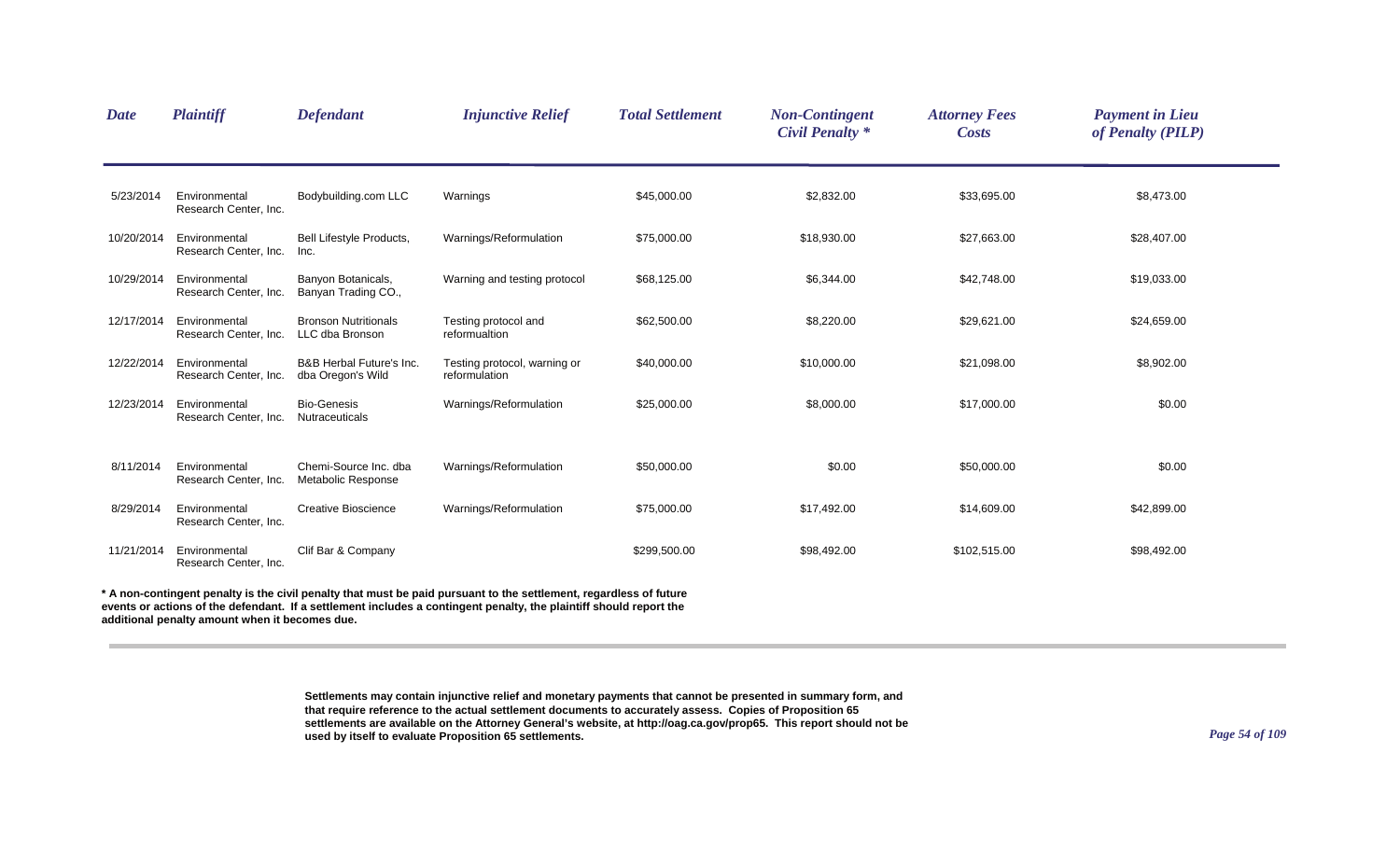| <b>Date</b> | Plaintiff                                      | <b>Defendant</b>                                  | <b>Injunctive Relief</b>                                                                                                                                                                                                                 | <b>Total Settlement</b> | <b>Non-Contingent</b><br><b>Civil Penalty *</b> | <b>Attorney Fees</b><br><b>Costs</b> | <b>Payment in Lieu</b><br>of Penalty (PILP) |
|-------------|------------------------------------------------|---------------------------------------------------|------------------------------------------------------------------------------------------------------------------------------------------------------------------------------------------------------------------------------------------|-------------------------|-------------------------------------------------|--------------------------------------|---------------------------------------------|
|             |                                                |                                                   |                                                                                                                                                                                                                                          |                         |                                                 |                                      |                                             |
| 4/11/2014   | Environmental<br>Research Center, Inc.         | Deepak Chopra LLC;<br>Chopra Enterprises, LLC     | Warnings/Reformulation                                                                                                                                                                                                                   | \$14,000.00             | \$1,500.00                                      | \$12,500.00                          | \$0.00                                      |
| 12/15/2014  | Environmental<br>Research Center, Inc.         | Dr. McDougall's Right<br>Foods, Inc.; San         |                                                                                                                                                                                                                                          | \$65,000.00             | \$14,020.00                                     | \$33,838.00                          | \$17,142.00                                 |
| 8/26/2014   | Environmental<br>Research Center, Inc.         | Econet, Inc.; Universa,<br>Inc.                   | Warnings/Reformulation                                                                                                                                                                                                                   | \$75,000.00             | \$12,360.00                                     | \$44,099.00                          | \$18,541.00                                 |
| 11/5/2014   | Environmental<br>Research Center, Inc.         | EROM, Inc.                                        | Warnings                                                                                                                                                                                                                                 | \$70,000.00             | \$6,980.00                                      | \$42,077.00                          | \$20,943.00                                 |
| 11/8/2014   | Environmental<br>Research Center, Inc.         | Eclectic Institute, Inc.                          |                                                                                                                                                                                                                                          | \$55,000.00             | \$11,968.00                                     | \$25,076.00                          | \$17,956.00                                 |
| 3/27/2014   | Environmental<br>Research Center, Inc.         | <b>Future Formulations</b><br>LLC; ICA Health LLC | Warnings/Reformulation                                                                                                                                                                                                                   | \$15,000.00             | \$0.00                                          | \$15,000.00                          | \$0.00                                      |
| 7/8/2014    | Environmental<br>Research Center, Inc.         | Full Green Circle<br>Corporation dba Pure         | Cease sales                                                                                                                                                                                                                              | \$15,000.00             | \$500.00                                        | \$14,500.00                          | \$0.00                                      |
| 9/23/2014   | Environmental<br>Research Center, Inc.         | <b>First Fitness</b><br>International, Inc.       |                                                                                                                                                                                                                                          | \$60,000.00             | \$10,488.00                                     | \$42,521.00                          | \$6,991.00                                  |
|             | additional penalty amount when it becomes due. |                                                   | * A non-contingent penalty is the civil penalty that must be paid pursuant to the settlement, regardless of future<br>events or actions of the defendant. If a settlement includes a contingent penalty, the plaintiff should report the |                         |                                                 |                                      |                                             |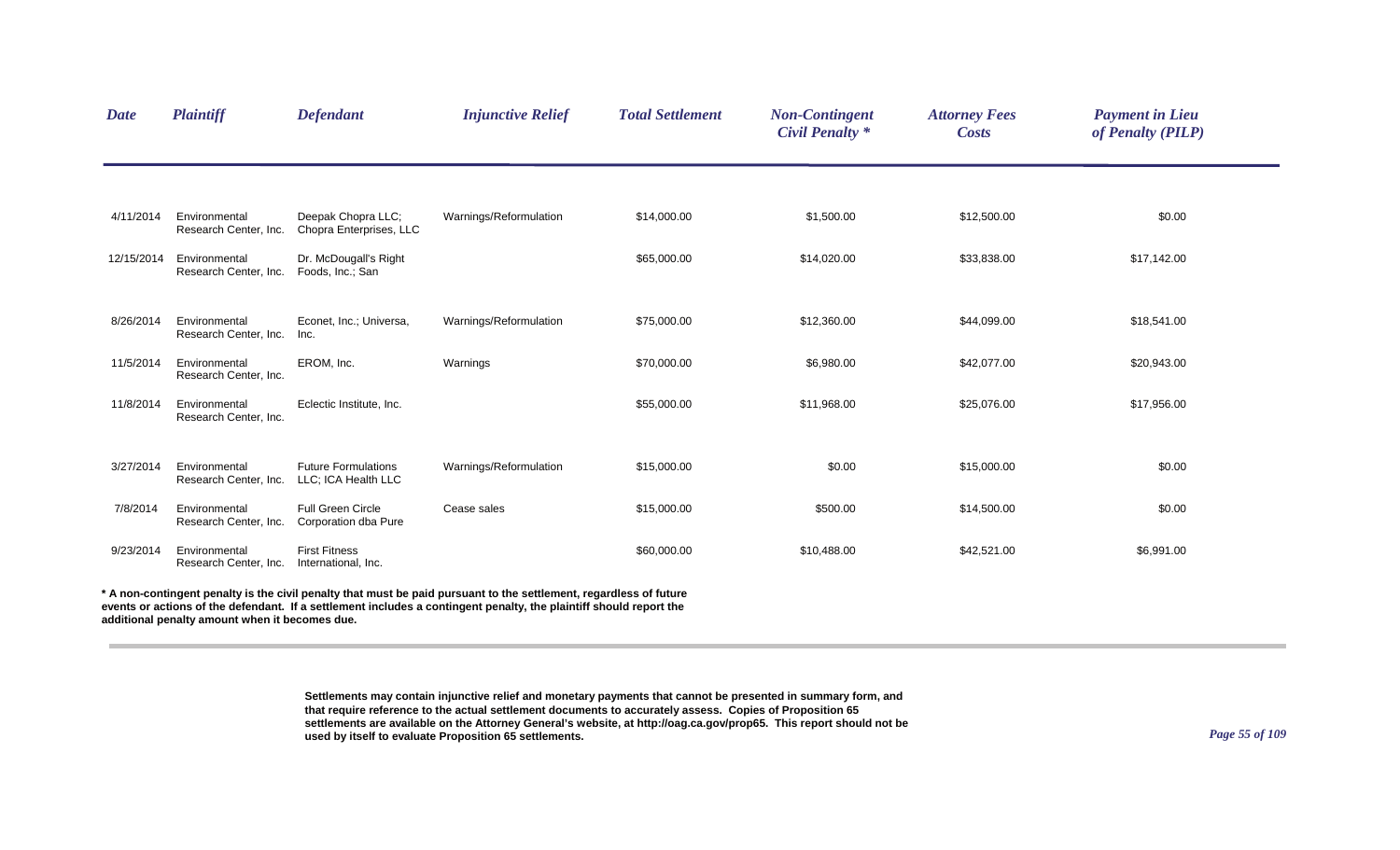| <b>Date</b> | Plaintiff                                      | <b>Defendant</b>                                | <b>Injunctive Relief</b>                                                                                                                                                                                                               | <b>Total Settlement</b> | <b>Non-Contingent</b><br><b>Civil Penalty *</b> | <b>Attorney Fees</b><br><b>Costs</b> | <b>Payment in Lieu</b><br>of Penalty (PILP) |  |
|-------------|------------------------------------------------|-------------------------------------------------|----------------------------------------------------------------------------------------------------------------------------------------------------------------------------------------------------------------------------------------|-------------------------|-------------------------------------------------|--------------------------------------|---------------------------------------------|--|
| 9/2/2014    | Environmental<br>Research Center, Inc.         | <b>Golden Flower Chinese</b><br>Herbs, Inc.     | Warnings/Reformulation                                                                                                                                                                                                                 | \$90,000.00             | \$13,852.00                                     | \$48,022.00                          | \$28,126.00                                 |  |
| 3/26/2014   | Environmental<br>Research Center, Inc.         | <b>Healthy Directions LLC</b>                   | Warnings/Reformulation                                                                                                                                                                                                                 | \$60,000.00             | \$9,928.00                                      | \$35,176.00                          | \$14,896.00                                 |  |
| 6/24/2014   | Environmental<br>Research Center, Inc.         | Healthwest Minerals, Inc.                       | Warnings/Reformulation                                                                                                                                                                                                                 | \$52,499.00             | \$7,804.00                                      | \$32,990.00                          | \$11,705.00                                 |  |
| 7/30/2014   | Environmental<br>Research Center, Inc.         | HVL LLC dba Douglas<br>Laboratories             | Warnings/Reformulation                                                                                                                                                                                                                 | \$70,000.00             | \$11,696.00                                     | \$36,583.00                          | \$21,721.00                                 |  |
| 9/3/2014    | Environmental<br>Research Center, Inc.         | Health Plus, Inc.                               | Warning                                                                                                                                                                                                                                | \$75,000.00             | \$20,500.00                                     | \$1,722.00                           | \$52,778.00                                 |  |
| 11/7/2014   | Environmental<br>Research Center, Inc.         | <b>Highland Laboratories</b>                    | Testing protocol, warning or<br>reformulation                                                                                                                                                                                          | \$40,500.00             | \$7,000.00                                      | \$23,121.00                          | \$10,379.00                                 |  |
| 12/12/2014  | Environmental<br>Research Center, Inc.         | <b>Health Center for Better</b><br>Living, Inc. |                                                                                                                                                                                                                                        | \$80,000.00             | \$23,260.00                                     | \$34,891.00                          | \$21,849.00                                 |  |
| 7/21/2014   | Environmental<br>Research Center, Inc.         | Integris Global, L.P.                           |                                                                                                                                                                                                                                        | \$26,100.00             | \$5,364.00                                      | \$20,736.00                          | \$0.00                                      |  |
|             | additional penalty amount when it becomes due. |                                                 | A non-contingent penalty is the civil penalty that must be paid pursuant to the settlement, regardless of future<br>events or actions of the defendant. If a settlement includes a contingent penalty, the plaintiff should report the |                         |                                                 |                                      |                                             |  |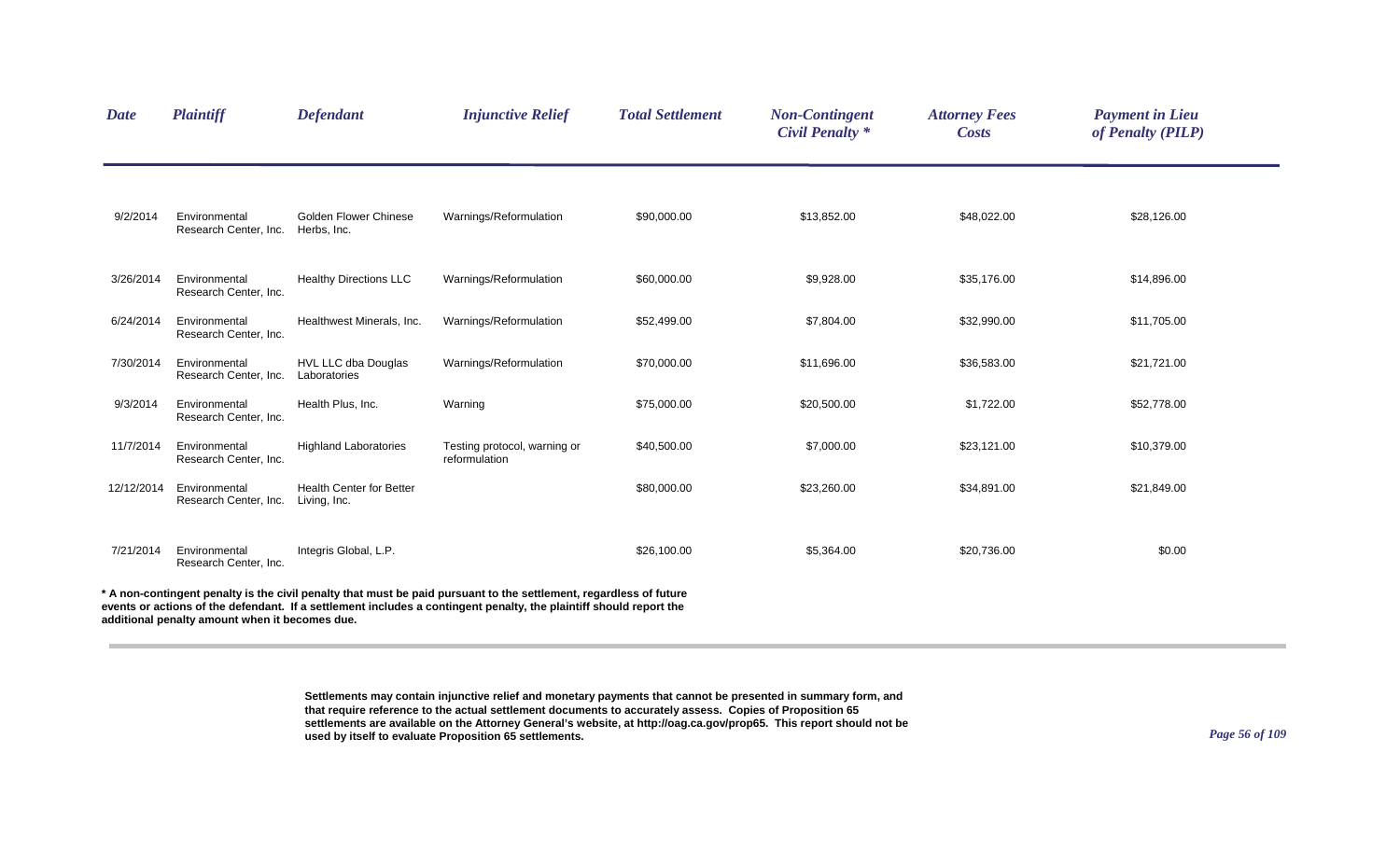| <b>Date</b> | <b>Plaintiff</b>                       | <b>Defendant</b>                              | <b>Injunctive Relief</b>                                                                                                                                                                                                                 | <b>Total Settlement</b> | <b>Non-Contingent</b><br><b>Civil Penalty *</b> | <b>Attorney Fees</b><br><b>Costs</b> | <b>Payment in Lieu</b><br>of Penalty (PILP) |  |
|-------------|----------------------------------------|-----------------------------------------------|------------------------------------------------------------------------------------------------------------------------------------------------------------------------------------------------------------------------------------------|-------------------------|-------------------------------------------------|--------------------------------------|---------------------------------------------|--|
| 9/5/2014    | Environmental<br>Research Center, Inc. | Ideal Shape, LLC                              |                                                                                                                                                                                                                                          | \$58,000.00             | \$10,600.00                                     | \$31,996.00                          | \$15,404.00                                 |  |
| 1/21/2014   | Environmental<br>Research Center, Inc. | Joe Wells Enterprises,<br>Inc dba Max Muscle  | Warnings                                                                                                                                                                                                                                 | \$90,000.00             | \$16,000.00                                     | \$25,889.00                          | \$48,111.00                                 |  |
| 2/14/2014   | Environmental<br>Research Center, Inc. | MacroLife Naturals, Inc.                      | Warnings/Reformulation                                                                                                                                                                                                                   | \$60,000.00             | \$4,480.00                                      | \$42,088.00                          | \$13,432.00                                 |  |
| 10/29/2014  | Environmental<br>Research Center, Inc. | Meta Labs, Inc.; Meta<br>Labs, LLC            |                                                                                                                                                                                                                                          | \$35,500.00             | \$5,595.00                                      | \$29,905.00                          | \$0.00                                      |  |
| 12/5/2014   | Environmental<br>Research Center, Inc. | Market America, Inc.<br><b>Market America</b> | Warnings                                                                                                                                                                                                                                 | \$75,000.00             | \$5,000.00                                      | \$70,000.00                          | \$0.00                                      |  |
| 3/28/2014   | Environmental<br>Research Center, Inc. | Nutrition Center, Inc. dba<br>Nutri-West      | Warnings/Reformulation                                                                                                                                                                                                                   | \$24,780.00             | \$3,500.00                                      | \$21,280.00                          | \$0.00                                      |  |
| 7/21/2014   | Environmental<br>Research Center, Inc. | Navitas Naturals, Inc.;<br><b>Navitas LLC</b> | Testing protocol and<br>warnings; serving size                                                                                                                                                                                           | \$90,000.00             | \$12,500.00                                     | \$39,710.00                          | \$37,790.00                                 |  |
| 12/18/2014  | Environmental<br>Research Center, Inc. | Nutribullet, LLC                              | Warnings                                                                                                                                                                                                                                 | \$55,000.00             | \$17,792.00                                     | \$19,414.00                          | \$17,794.00                                 |  |
|             |                                        |                                               | * A non-contingent penalty is the civil penalty that must be paid pursuant to the settlement, regardless of future<br>events or actions of the defendant. If a settlement includes a contingent penalty, the plaintiff should report the |                         |                                                 |                                      |                                             |  |

**additional penalty amount when it becomes due.**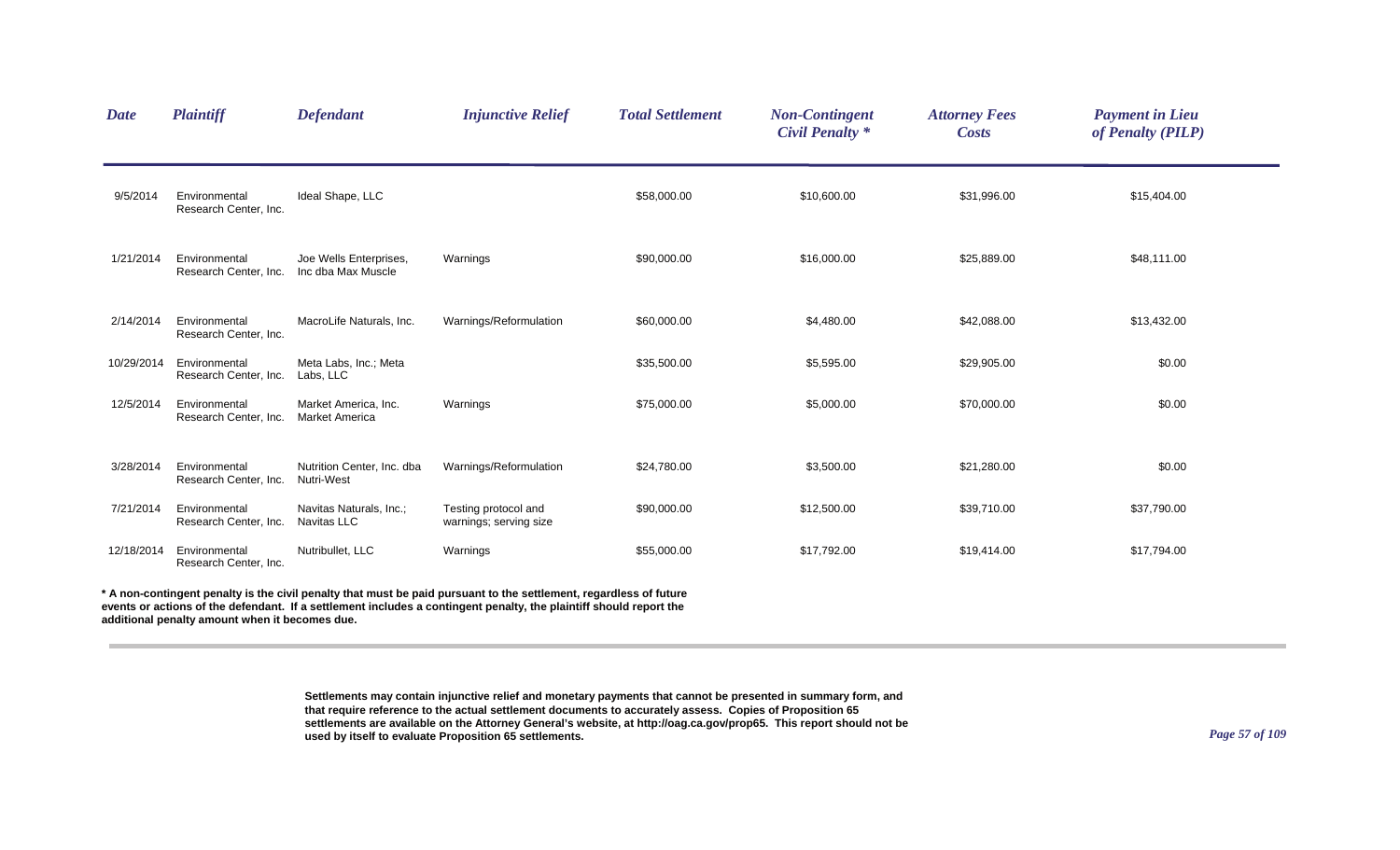| <b>Date</b> | <b>Plaintiff</b>                       | <b>Defendant</b>                                 | <b>Injunctive Relief</b> | <b>Total Settlement</b> | <b>Non-Contingent</b><br><b>Civil Penalty *</b> | <b>Attorney Fees</b><br><b>Costs</b> | <b>Payment in Lieu</b><br>of Penalty (PILP) |  |
|-------------|----------------------------------------|--------------------------------------------------|--------------------------|-------------------------|-------------------------------------------------|--------------------------------------|---------------------------------------------|--|
| 12/31/2014  | Environmental<br>Research Center, Inc. | Nutrition Resource, Inc.<br>dba Nutribiotic      | Warnings/Reformulation   | \$5,000.00              | \$1,500.00                                      | \$3,500.00                           | \$0.00                                      |  |
| 5/21/2014   | Environmental<br>Research Center, Inc. | Organic By Nature, Inc.                          |                          | \$90,000.00             | \$14,892.00                                     | \$30,428.00                          | \$44,680.00                                 |  |
| 3/13/2014   | Environmental<br>Research Center, Inc. | Physicians<br>Pharmaceuticals, Inc.              | Warnings/Reformulation   | \$5,000.00              | \$0.00                                          | \$5,000.00                           | \$0.00                                      |  |
| 3/28/2014   | Environmental<br>Research Center, Inc. | <b>Promax Nutrition</b><br>Corporation           | Warnings/Reformulation   | \$120,000.00            | \$15,892.00                                     | \$56,422.00                          | \$47,686.00                                 |  |
| 8/22/2014   | Environmental<br>Research Center, Inc. | <b>Premier Research Labs</b>                     |                          | \$145,000.00            | \$33,964.00                                     | \$60,087.00                          | \$50,949.00                                 |  |
| 8/29/2014   | Environmental<br>Research Center, Inc. | <b>Premier Nutrition</b><br>Corporation; Premier | Warnings/Reformulation   | \$102,500.00            | \$26,068.00                                     | \$23,523.00                          | \$52,909.00                                 |  |
| 12/1/2014   | Environmental<br>Research Center, Inc. | Pro-Source Performance<br>Products, Inc. dba     |                          | \$50,000.00             | \$11,000.00                                     | \$39,000.00                          | \$0.00                                      |  |
| 12/11/2014  | Environmental<br>Research Center, Inc. | Professional<br><b>Compounding Centers</b>       |                          | \$30,500.00             | \$5,000.00                                      | \$25,500.00                          | \$0.00                                      |  |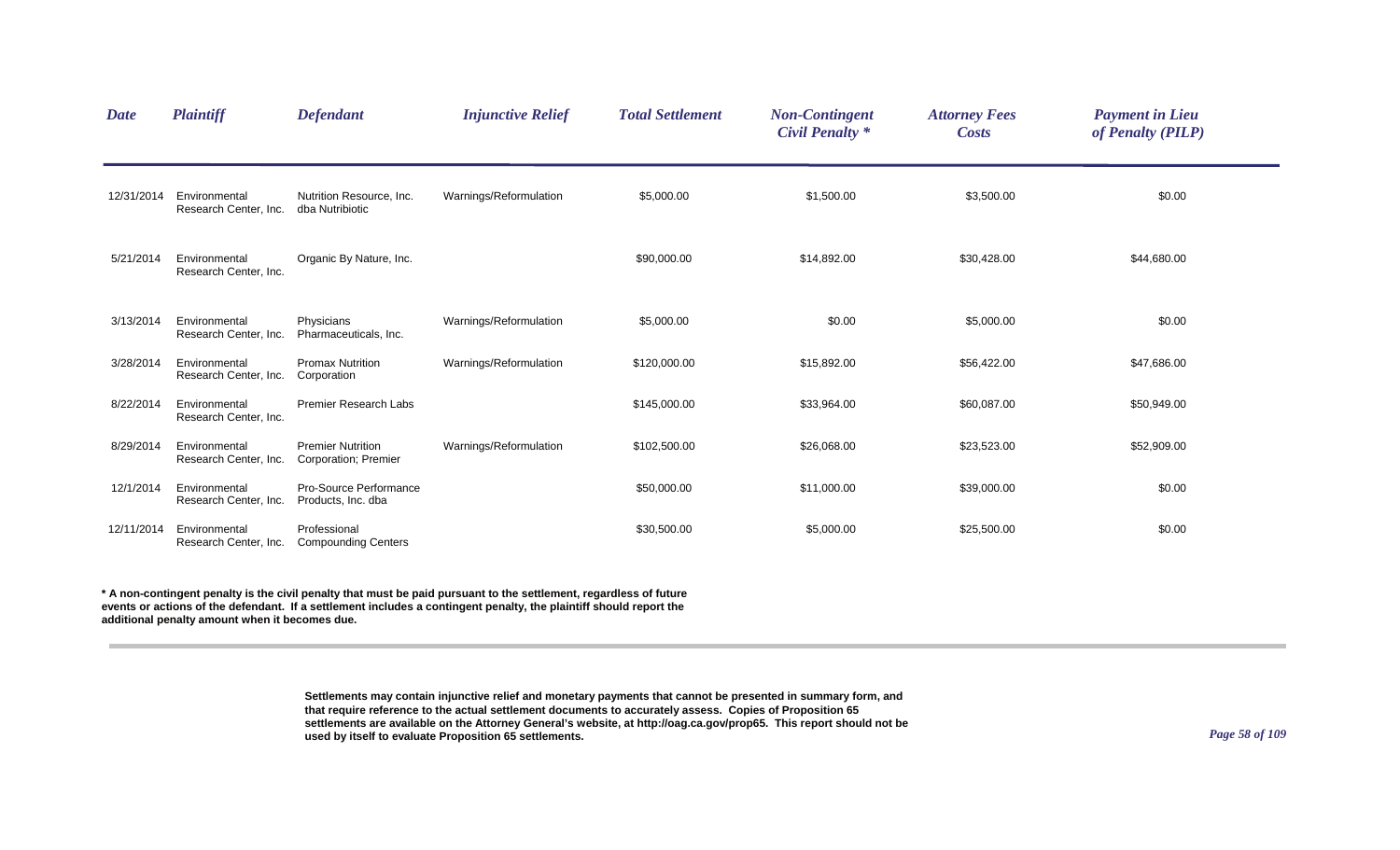| <b>Date</b> | <b>Plaintiff</b>                       | <b>Defendant</b>                               | <b>Injunctive Relief</b>                                                                                                                                                                                                               | <b>Total Settlement</b> | <b>Non-Contingent</b><br><b>Civil Penalty *</b> | <b>Attorney Fees</b><br>Costs | <b>Payment in Lieu</b><br>of Penalty (PILP) |  |
|-------------|----------------------------------------|------------------------------------------------|----------------------------------------------------------------------------------------------------------------------------------------------------------------------------------------------------------------------------------------|-------------------------|-------------------------------------------------|-------------------------------|---------------------------------------------|--|
| 2/13/2014   | Environmental<br>Research Center, Inc. | Quick Trim, LLC                                | Testing protocol; warnings<br>and reformulation                                                                                                                                                                                        | \$150,000.00            | \$21,560.00                                     | \$63,793.00                   | \$64,647.00                                 |  |
| 6/3/2014    | Environmental<br>Research Center, Inc. | RHG & Company, Inc.<br>dba Vital Nutrients     | Warnings/Reformulation                                                                                                                                                                                                                 | \$85,000.00             | \$12,128.00                                     | \$36,496.00                   | \$36,376.00                                 |  |
| 7/24/2014   | Environmental<br>Research Center, Inc. | <b>Robbins Research</b><br>International, Inc. | Warnings/Reformulation                                                                                                                                                                                                                 | \$85,000.00             | \$15,340.00                                     | \$23,644.00                   | \$46,016.00                                 |  |
| 1/31/2014   | Environmental<br>Research Center, Inc. | Starwest Botanicals, Inc.                      | Testing protocol                                                                                                                                                                                                                       | \$60,000.00             | \$5,780.00                                      | \$36,872.00                   | \$17,348.00                                 |  |
| 10/15/2014  | Environmental<br>Research Center, Inc. | Sun Brothers LLC dba<br>Sunwarrior             | Warnings                                                                                                                                                                                                                               | \$154,750.00            | \$45,740.00                                     | \$53,466.00                   | \$55,544.00                                 |  |
| 10/30/2014  | Environmental<br>Research Center, Inc. | San Francisco Herb &<br>Natural Food Co. dba   |                                                                                                                                                                                                                                        | \$25,000.00             | \$0.00                                          | \$25,000.00                   | \$0.00                                      |  |
| 3/7/2014    | Environmental<br>Research Center, Inc. | The Synergy Company<br>of Utah LLC             | Warnings/Reformulation                                                                                                                                                                                                                 | \$156,108.00            | \$25,956.00                                     | \$56,197.00                   | \$73,955.00                                 |  |
| 4/10/2014   | Environmental<br>Research Center, Inc. | Thincare International,<br>LLC                 | Warnings/Reformulation                                                                                                                                                                                                                 | \$79,999.00             | \$12,676.00                                     | \$29,292.00                   | \$38,031.00                                 |  |
|             |                                        |                                                | A non-contingent penalty is the civil penalty that must be paid pursuant to the settlement, regardless of future<br>events or actions of the defendant. If a settlement includes a contingent penalty, the plaintiff should report the |                         |                                                 |                               |                                             |  |

**additional penalty amount when it becomes due.**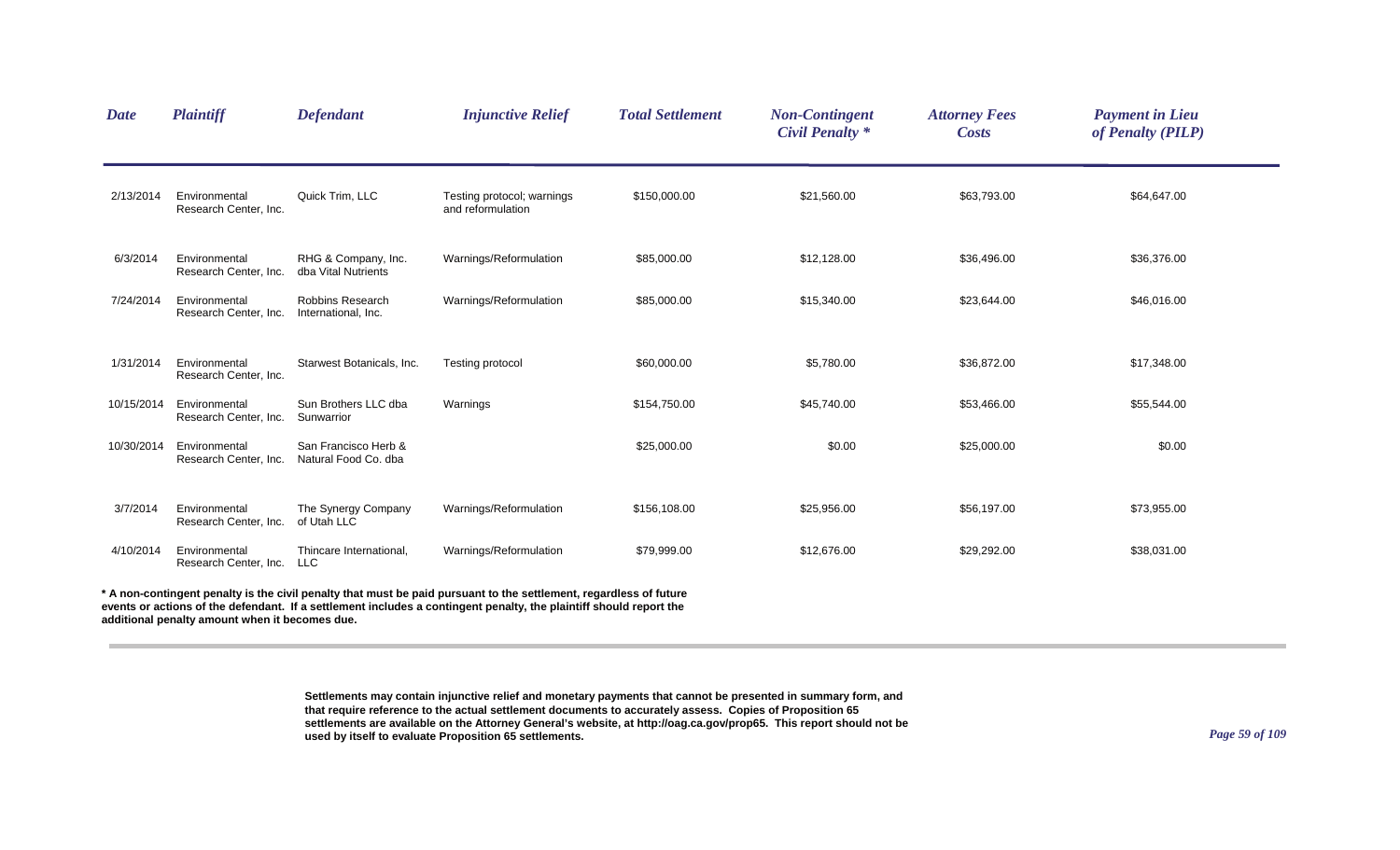| <b>Date</b> | <b>Plaintiff</b>                       | <b>Defendant</b>                        | <b>Injunctive Relief</b> | <b>Total Settlement</b> | <b>Non-Contingent</b><br><b>Civil Penalty *</b> | <b>Attorney Fees</b><br><b>Costs</b> | <b>Payment in Lieu</b><br>of Penalty (PILP) |
|-------------|----------------------------------------|-----------------------------------------|--------------------------|-------------------------|-------------------------------------------------|--------------------------------------|---------------------------------------------|
| 7/21/2014   | Environmental<br>Research Center, Inc. | TAO of Wellness, et al                  | Warning                  | \$48,000.00             | \$7,848.00                                      | \$40,152.00                          | \$0.00                                      |
| 5/22/2014   | Environmental<br>Research Center, Inc. | USPLabs, LLC                            | Warnings/Reformulation   | \$149,999.00            | \$19,136.00                                     | \$73,453.00                          | \$57,410.00                                 |
| 2/17/2014   | Environmental<br>Research Center, Inc. | ViSalus, Inc.                           | Warnings/Reformulation   | \$92,500.00             | \$17,592.00                                     | \$22,133.00                          | \$52,775.00                                 |
| 9/4/2014    | Environmental<br>Research Center, Inc. | Victus, Inc.                            | Warnings/Reformulation   | \$65,750.00             | \$4,384.00                                      | \$54,786.00                          | \$6,580.00                                  |
| 12/26/2014  | Environmental<br>Research Center, Inc. | <b>Wellness Wathcers</b><br>Global, LLC |                          | \$68,500.00             | \$13,456.00                                     | \$41,588.00                          | \$13,456.00                                 |
| 6/23/2014   | Environmental<br>Research Center, Inc. | Zrii, LLC                               | Warnings/Reformulation   | \$186,000.00            | \$53,000.00                                     | \$67,428.00                          | \$65,572.00                                 |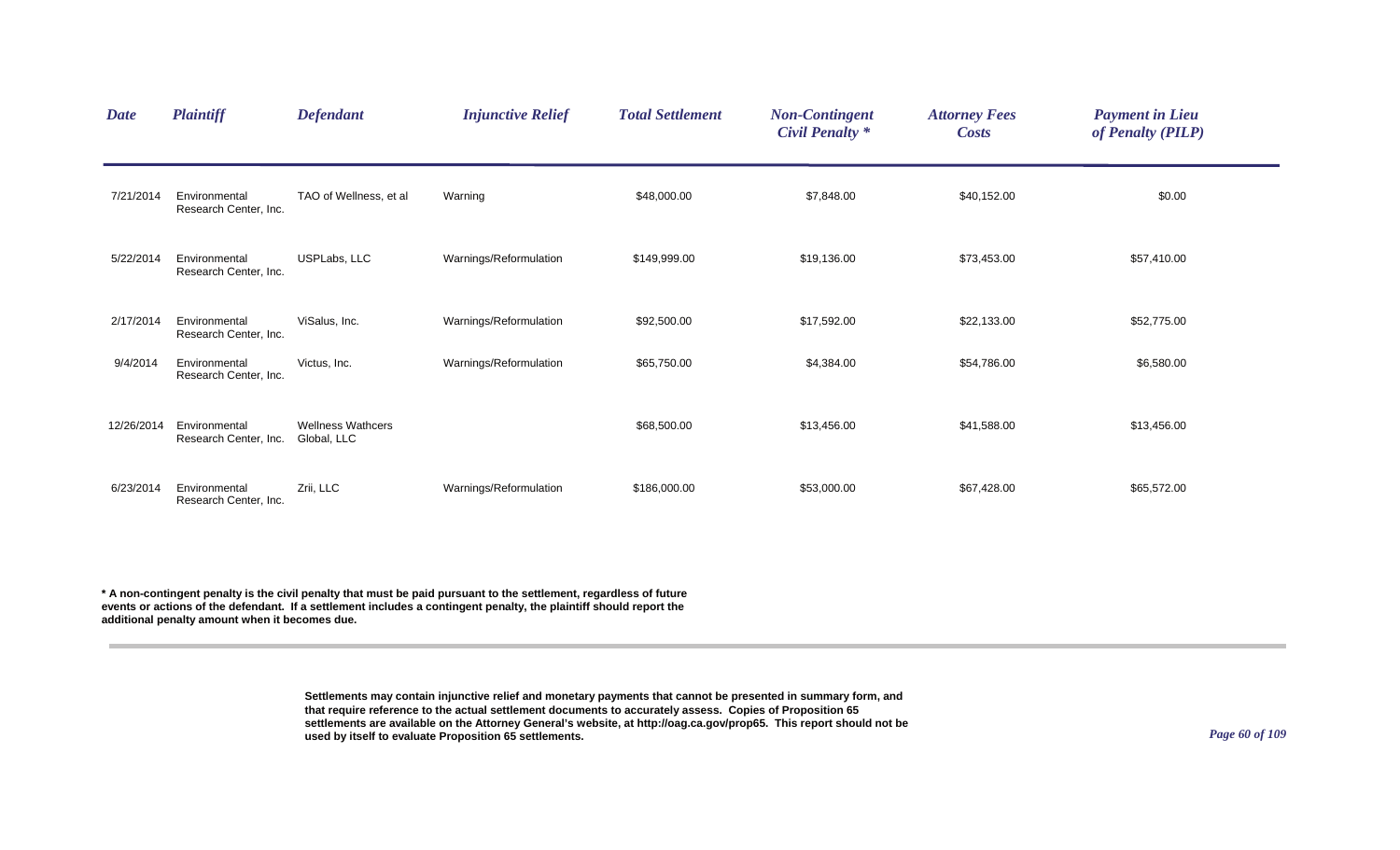| <b>Date</b> | <b>Plaintiff</b> | <b>Defendant</b> | <b>Injunctive Relief</b> | <b>Total Settlement</b> | <b>Non-Contingent</b><br>Civil Penalty * | <b>Attorney Fees</b><br><i>Costs</i> | <b>Payment in Lieu</b><br>of Penalty (PILP) |
|-------------|------------------|------------------|--------------------------|-------------------------|------------------------------------------|--------------------------------------|---------------------------------------------|
|             | <b>Totals</b>    | 64               |                          | \$4,905,577.00          | \$909,257.00                             | \$2,307,083.00                       | \$1,689,236.00                              |

> **Settlements may contain injunctive relief and monetary payments that cannot be presented in summary form, and that require reference to the actual settlement documents to accurately assess. Copies of Proposition 65 settlements are available on the Attorney General's website, at http://oag.ca.gov/prop65. This report should not be used by itself to evaluate Proposition 65 settlements.**

*Page 61 of 109*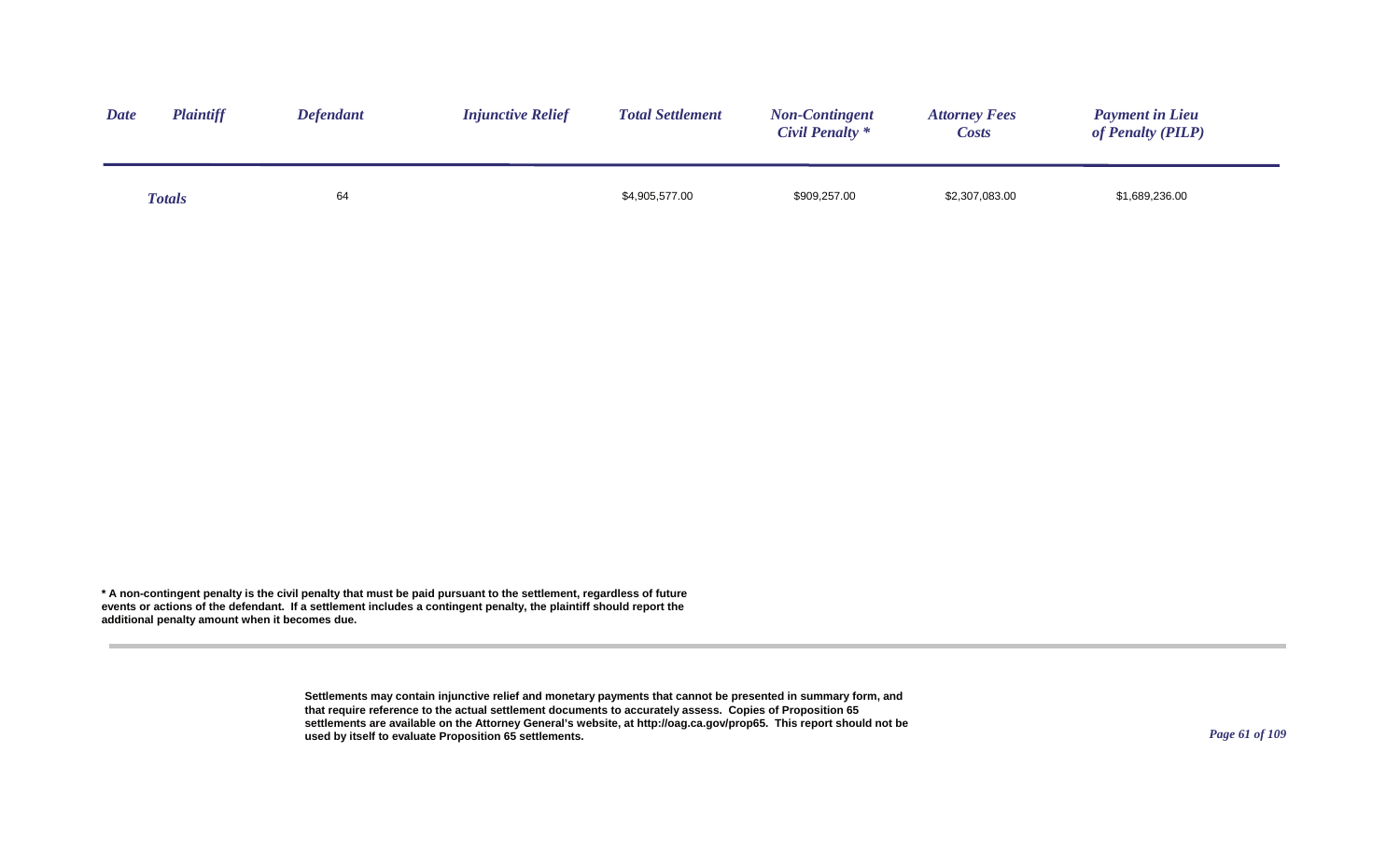| <b>Plaintiff</b><br><b>Date</b> | <b>Defendant</b> | <b>Injunctive Relief</b> | <b>Total Settlement</b> | <b>Non-Contingent</b><br><b>Civil Penalty *</b> | <b>Attorney Fees</b><br><b>Costs</b> | <b>Payment in Lieu</b><br>of Penalty (PILP) |
|---------------------------------|------------------|--------------------------|-------------------------|-------------------------------------------------|--------------------------------------|---------------------------------------------|
| Hartsock, Tiana<br>6/10/2014    | Nass-Walk, Inc.  | Reformulation            | \$9,500.00              | \$2,000.00                                      | \$7,500.00                           | \$0.00                                      |
| <b>Totals</b>                   |                  |                          | \$9,500.00              | \$2,000.00                                      | \$7,500.00                           | \$0.00                                      |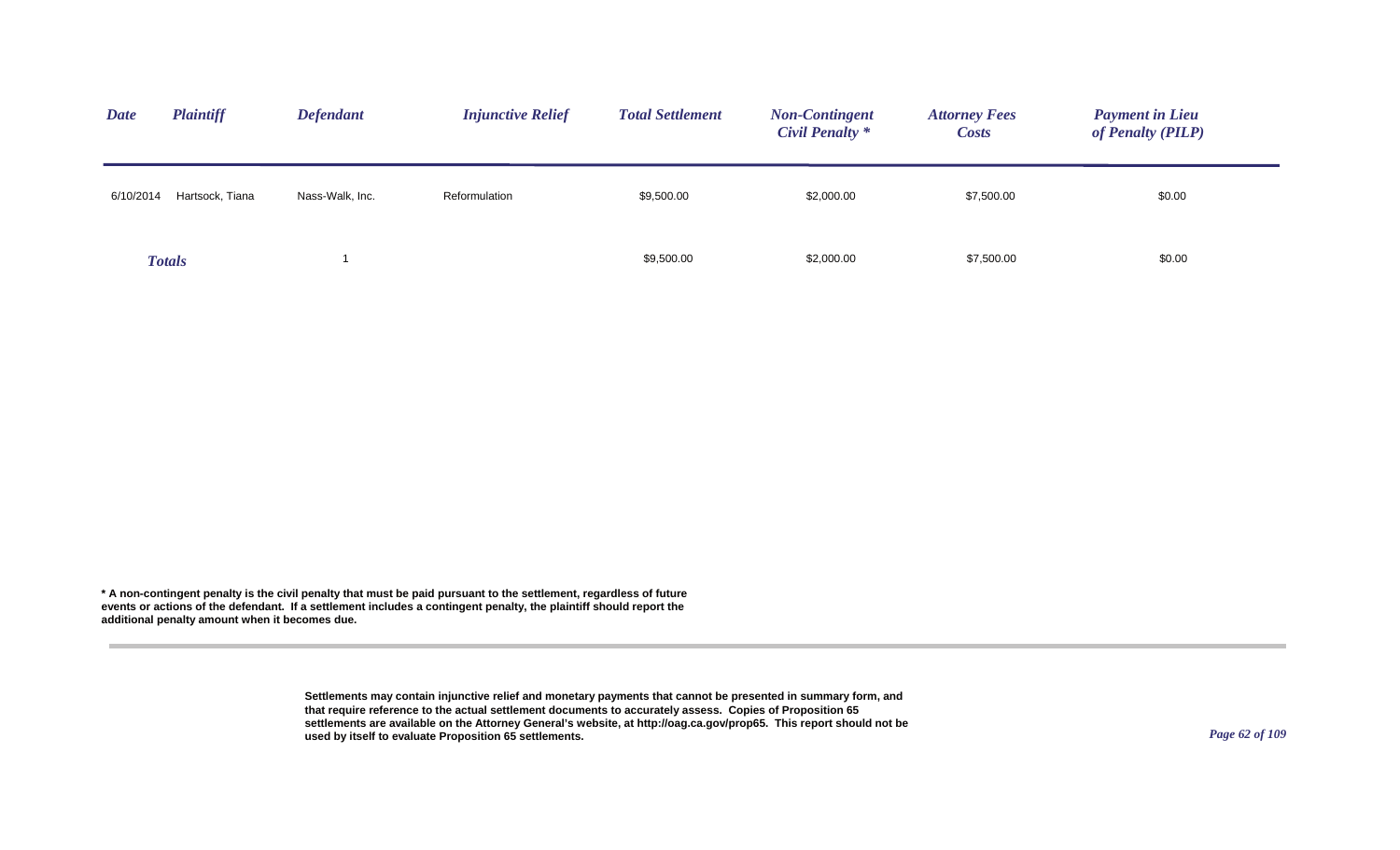| <b>Date</b> | <b>Plaintiff</b>                               | <b>Defendant</b>                                | <b>Injunctive Relief</b>                                                                                                                                                                                                                 | <b>Total Settlement</b> | <b>Non-Contingent</b><br><b>Civil Penalty *</b> | <b>Attorney Fees</b><br><b>Costs</b> | <b>Payment in Lieu</b><br>of Penalty (PILP) |
|-------------|------------------------------------------------|-------------------------------------------------|------------------------------------------------------------------------------------------------------------------------------------------------------------------------------------------------------------------------------------------|-------------------------|-------------------------------------------------|--------------------------------------|---------------------------------------------|
| 2/10/2014   | Held, Anthony E.,<br>Ph.D., P.E.               | Alliance Mercantile, Inc.                       | Reformulation                                                                                                                                                                                                                            | \$24,000.00             | \$2,000.00                                      | \$22,000.00                          | \$0.00                                      |
| 2/28/2014   | Held, Anthony E.,<br>Ph.D., P.E.               | <b>Ashley Furniture</b><br>Industries, Inc.     | Reformulations, Warnings                                                                                                                                                                                                                 | \$63,200.00             | \$20,000.00                                     | \$43,200.00                          | \$0.00                                      |
| 3/31/2014   | Held, Anthony E.,<br>Ph.D., P.E.               | Aurora Wholesalers, LLC                         | Reformulation                                                                                                                                                                                                                            | \$23,500.00             | \$1,500.00                                      | \$22,000.00                          | \$0.00                                      |
| 4/29/2014   | Held, Anthony E.,<br>Ph.D., P.E.               | Alert Stamping &<br>Manufacturing Co., Inc.     | Warnings/Reformulation                                                                                                                                                                                                                   | \$13,000.00             | \$1,000.00                                      | \$12,000.00                          | \$0.00                                      |
| 10/9/2014   | Held, Anthony E.,<br>Ph.D., P.E.               | Almar Sales Co., Inc.<br>Amscan Holdings, Inc., | Reformulation                                                                                                                                                                                                                            | \$8,686.00              | \$0.00                                          | \$8,686.00                           | \$0.00                                      |
| 11/6/2014   | Held, Anthony E.,<br>Ph.D., P.E.               | All Access Apparel, Inc.                        | Reformulation                                                                                                                                                                                                                            | \$32,500.00             | \$4,000.00                                      | \$28,500.00                          | \$0.00                                      |
| 5/15/2014   | Held, Anthony E.,<br>Ph.D., P.E.               | Beaumont Designs, Inc.                          | Warnings/Reformulation                                                                                                                                                                                                                   | \$46,000.00             | \$15,000.00                                     | \$31,000.00                          | \$0.00                                      |
| 7/11/2014   | Held, Anthony E.,<br>Ph.D., P.E.               | Bradshaw International,<br>Inc.                 | Warnings/Reformulation                                                                                                                                                                                                                   | \$42,000.00             | \$15,000.00                                     | \$27,000.00                          | \$0.00                                      |
| 8/7/2014    | Held, Anthony E.,<br>Ph.D., P.E.               | Battenfeld Technologies,<br>Inc.                | Reformulations, Warnings                                                                                                                                                                                                                 | \$26,500.00             | \$1,500.00                                      | \$25,000.00                          | \$0.00                                      |
|             | additional penalty amount when it becomes due. |                                                 | * A non-contingent penalty is the civil penalty that must be paid pursuant to the settlement, regardless of future<br>events or actions of the defendant. If a settlement includes a contingent penalty, the plaintiff should report the |                         |                                                 |                                      |                                             |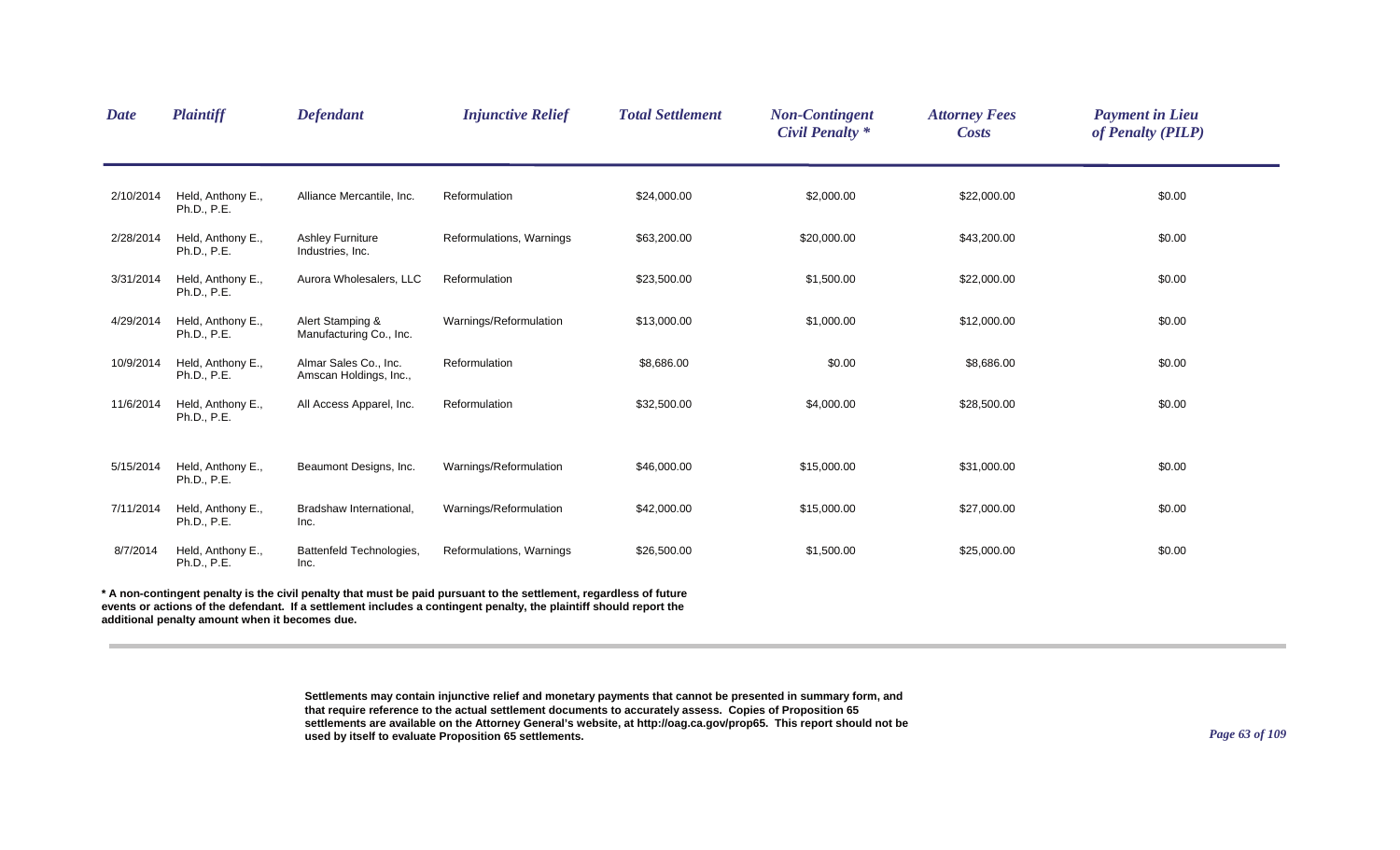| <b>Date</b> | <b>Plaintiff</b>                               | <b>Defendant</b>                         | <b>Injunctive Relief</b>                                                                                                                                                                                                               | <b>Total Settlement</b> | <b>Non-Contingent</b><br><b>Civil Penalty *</b> | <b>Attorney Fees</b><br><b>Costs</b> | <b>Payment in Lieu</b><br>of Penalty (PILP) |
|-------------|------------------------------------------------|------------------------------------------|----------------------------------------------------------------------------------------------------------------------------------------------------------------------------------------------------------------------------------------|-------------------------|-------------------------------------------------|--------------------------------------|---------------------------------------------|
| 8/19/2014   | Held, Anthony E.,<br>Ph.D., P.E.               | Blu Dot Design &<br>Manufacturing, Inc., | Reformulation                                                                                                                                                                                                                          | \$60,000.00             | \$22,000.00                                     | \$38,000.00                          | \$0.00                                      |
| 11/19/2014  | Held, Anthony E.,<br>Ph.D., P.E.               | Best Buy Stores, L.P.                    | Reformulation                                                                                                                                                                                                                          | \$29,500.00             | \$2,500.00                                      | \$27,000.00                          | \$0.00                                      |
| 3/19/2014   | Held, Anthony E.,<br>Ph.D., P.E.               | Crabtree & Evelyn, Ltd.                  | Reformulation                                                                                                                                                                                                                          | \$28,000.00             | \$3,000.00                                      | \$25,000.00                          | \$0.00                                      |
| 8/1/2014    | Held, Anthony E.,<br>Ph.D., P.E.               | Chatttem, Inc.                           | Reformulation                                                                                                                                                                                                                          | \$34,500.00             | \$9,000.00                                      | \$25,500.00                          | \$0.00                                      |
| 9/5/2014    | Held, Anthony E.,<br>Ph.D., P.E.               | CSS, Inc.                                | Reformulations, Warnings                                                                                                                                                                                                               | \$50,000.00             | \$10,000.00                                     | \$40,000.00                          | \$0.00                                      |
| 10/15/2014  | Held, Anthony E.,<br>Ph.D., P.E.               | Dyna Group<br>International, Great       | Reformulation                                                                                                                                                                                                                          | \$27,500.00             | \$4,000.00                                      | \$23,500.00                          | \$0.00                                      |
| 12/16/2014  | Held, Anthony E.,<br>Ph.D., P.E.               | <b>Dennis East</b><br>International, LLC | Warnings/Reformulation                                                                                                                                                                                                                 | \$27,500.00             | \$2,000.00                                      | \$25,500.00                          | \$0.00                                      |
| 7/24/2014   | Held, Anthony E.,<br>Ph.D., P.E.               | Euro Style, Inc.                         | Warnings/Reformulation                                                                                                                                                                                                                 | \$29,000.00             | \$4,000.00                                      | \$25,000.00                          | \$0.00                                      |
|             | additional penalty amount when it becomes due. |                                          | A non-contingent penalty is the civil penalty that must be paid pursuant to the settlement, regardless of future<br>events or actions of the defendant. If a settlement includes a contingent penalty, the plaintiff should report the |                         |                                                 |                                      |                                             |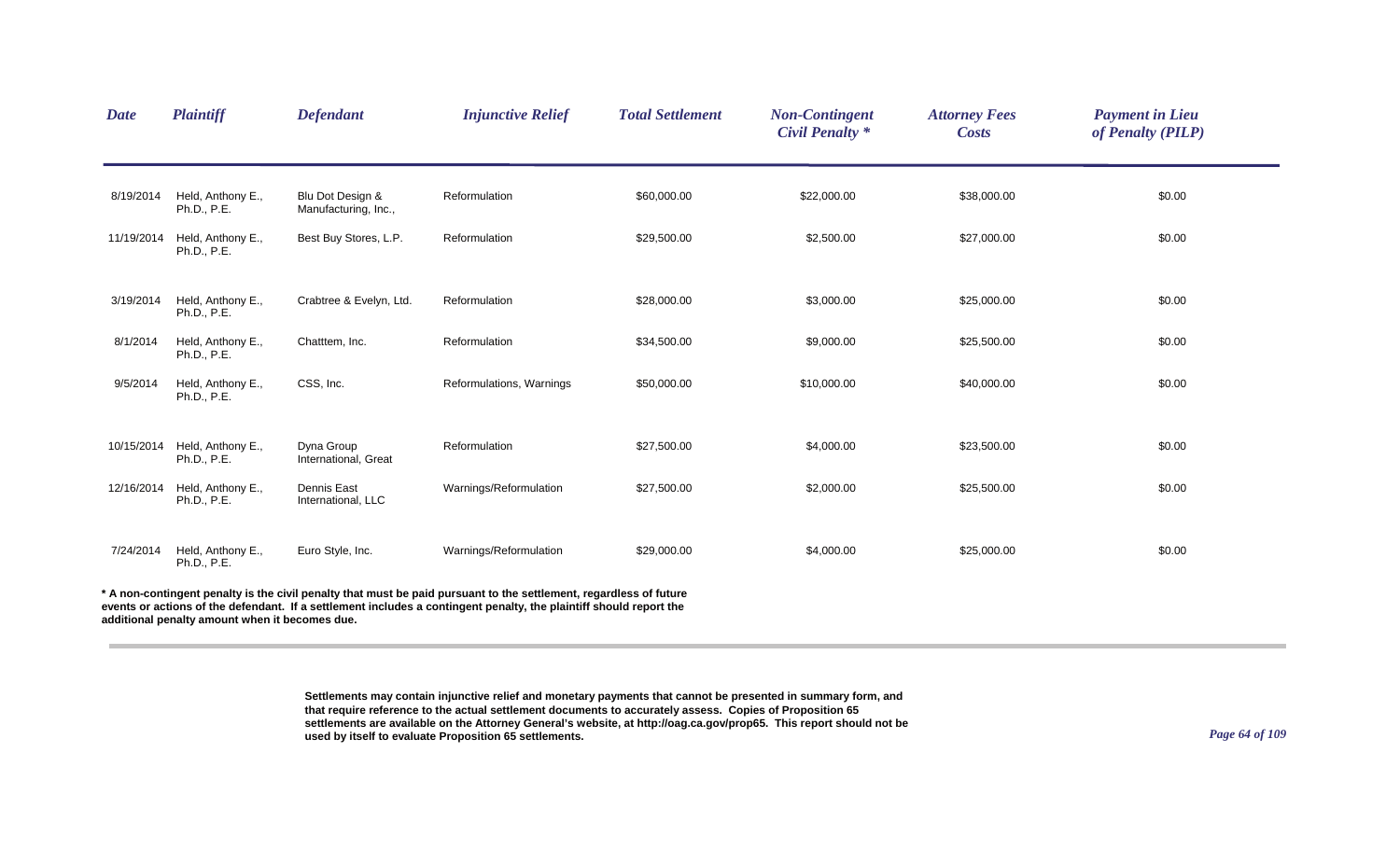| <b>Date</b> | <b>Plaintiff</b>                 | <b>Defendant</b>                         | <b>Injunctive Relief</b> | <b>Total Settlement</b> | <b>Non-Contingent</b><br><b>Civil Penalty *</b> | <b>Attorney Fees</b><br><b>Costs</b> | <b>Payment in Lieu</b><br>of Penalty (PILP) |  |
|-------------|----------------------------------|------------------------------------------|--------------------------|-------------------------|-------------------------------------------------|--------------------------------------|---------------------------------------------|--|
| 9/9/2014    | Held, Anthony E.,<br>Ph.D., P.E. | Ethical Products, Inc.                   | Reformulations, Warnings | \$39,500.00             | \$5,500.00                                      | \$34,000.00                          | \$0.00                                      |  |
| 1/22/2014   | Held, Anthony E.,<br>Ph.D., P.E. | Franco Manufacturing<br>Co., Inc.        | Reformulation            | \$30,000.00             | \$4,000.00                                      | \$26,000.00                          | \$0.00                                      |  |
| 2/3/2014    | Held, Anthony E.,<br>Ph.D., P.E. | Four Seasons General<br>Mechandise, Inc. | Reformulation            | \$35,000.00             | \$7,000.00                                      | \$28,000.00                          | \$0.00                                      |  |
| 3/10/2014   | Held, Anthony E.,<br>Ph.D., P.E. | GB Tools & Supplies,<br><b>LLC</b>       | Reformulation            | \$29,000.00             | \$4,000.00                                      | \$25,000.00                          | \$0.00                                      |  |
| 5/27/2014   | Held, Anthony E.,<br>Ph.D., P.E. | Grocery Outlet, Inc.                     | Reformulation            | \$50,000.00             | \$12,500.00                                     | \$37,500.00                          | \$0.00                                      |  |
| 11/12/2014  | Held, Anthony E.,<br>Ph.D., P.E. | GSI Outdoors, Inc.                       | Warnings/Reformulation   | \$30,000.00             | \$3,000.00                                      | \$27,000.00                          | \$0.00                                      |  |
| 11/18/2014  | Held, Anthony E.,<br>Ph.D., P.E. | Houston's, Inc.                          | Warnings/Reformulation   | \$26,500.00             | \$6,000.00                                      | \$20,500.00                          | \$0.00                                      |  |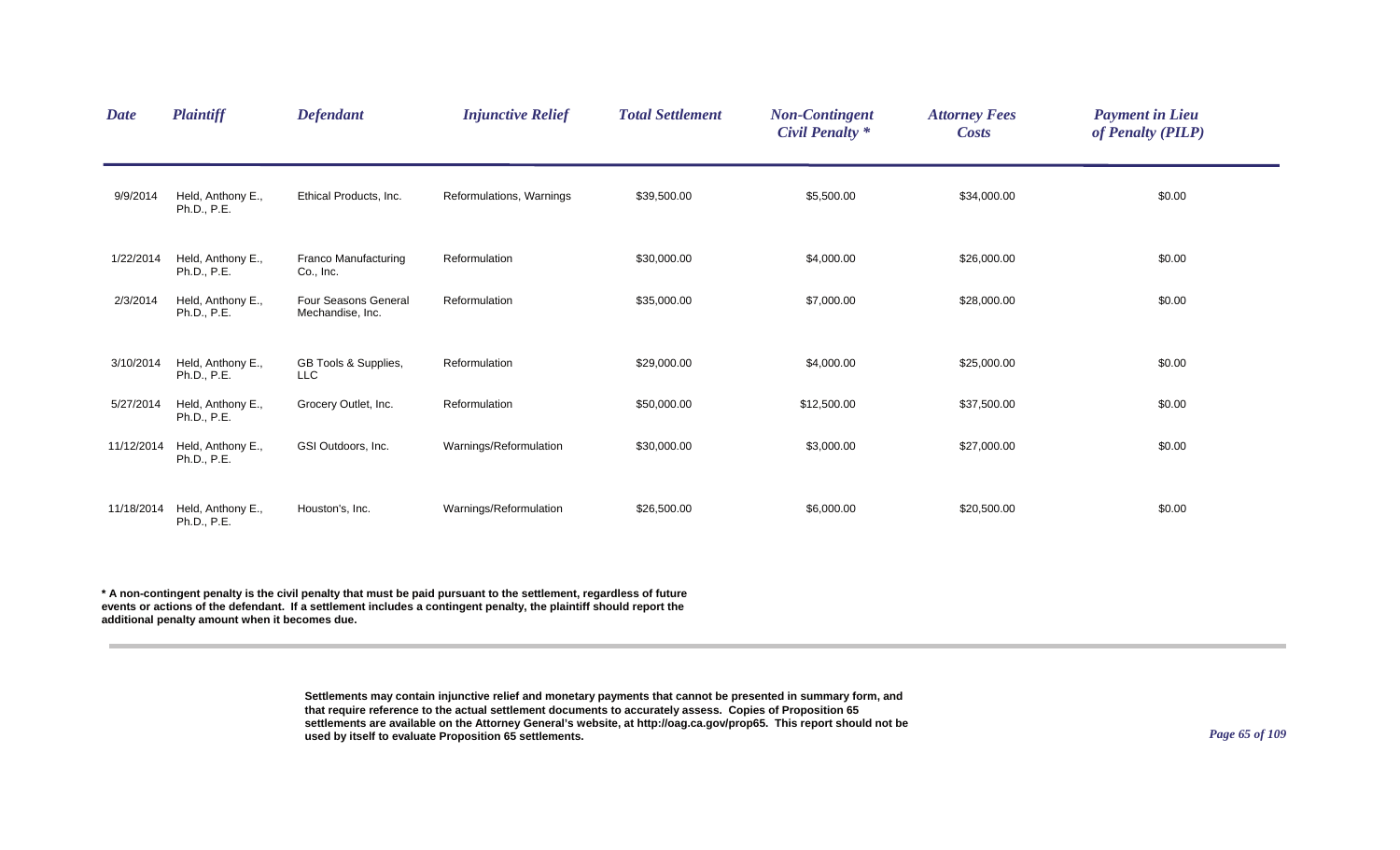| <b>Date</b> | <b>Plaintiff</b>                 | <b>Defendant</b>                              | <b>Injunctive Relief</b> | <b>Total Settlement</b> | <b>Non-Contingent</b><br><b>Civil Penalty</b> * | <b>Attorney Fees</b><br><b>Costs</b> | <b>Payment in Lieu</b><br>of Penalty (PILP) |  |
|-------------|----------------------------------|-----------------------------------------------|--------------------------|-------------------------|-------------------------------------------------|--------------------------------------|---------------------------------------------|--|
| 1/29/2014   | Held, Anthony E.,<br>Ph.D., P.E. | Impact Products, LLC                          | Warnings/Reformulation   | \$29,000.00             | \$2,000.00                                      | \$27,000.00                          | \$0.00                                      |  |
| 8/21/2014   | Held, Anthony E.,<br>Ph.D., P.E. | Intellicomp, Inc. dba<br>Nature Snax/Sea Snax | Warnings/Reformulation   | \$27,000.00             | \$2,000.00                                      | \$25,000.00                          | \$0.00                                      |  |
| 9/16/2014   | Held, Anthony E.,<br>Ph.D., P.E. | Jinon Corporation                             | Warnings/Reformulation   | \$35,000.00             | \$10,000.00                                     | \$25,000.00                          | \$0.00                                      |  |
| 12/31/2014  | Held, Anthony E.,<br>Ph.D., P.E. | JFC international Inc.                        | Warnings/Reformulation   | \$61,000.00             | \$20,000.00                                     | \$41,000.00                          | \$0.00                                      |  |
| 12/31/2014  | Held, Anthony E.,<br>Ph.D., P.E. | Jimco Lamp &<br>Manufacturing Company         | Warnings/Reformulation   | \$45,500.00             | \$12,000.00                                     | \$33,500.00                          | \$0.00                                      |  |
| 2/3/2014    | Held, Anthony E.,<br>Ph.D., P.E. | Kennedy International,<br>Inc.                | Reformulation            | \$17,000.00             | \$2,000.00                                      | \$15,000.00                          | \$0.00                                      |  |
| 4/22/2014   | Held, Anthony E.,<br>Ph.D., P.E. | Kolder, Inc.                                  | Reformulation            | \$43,000.00             | \$8,000.00                                      | \$35,000.00                          | \$0.00                                      |  |
| 7/2/2014    | Held, Anthony E.,<br>Ph.D., P.E. | Kentuckiana Foam, Inc.                        | Reformulation            | \$44,000.00             | \$9,000.00                                      | \$35,000.00                          | \$0.00                                      |  |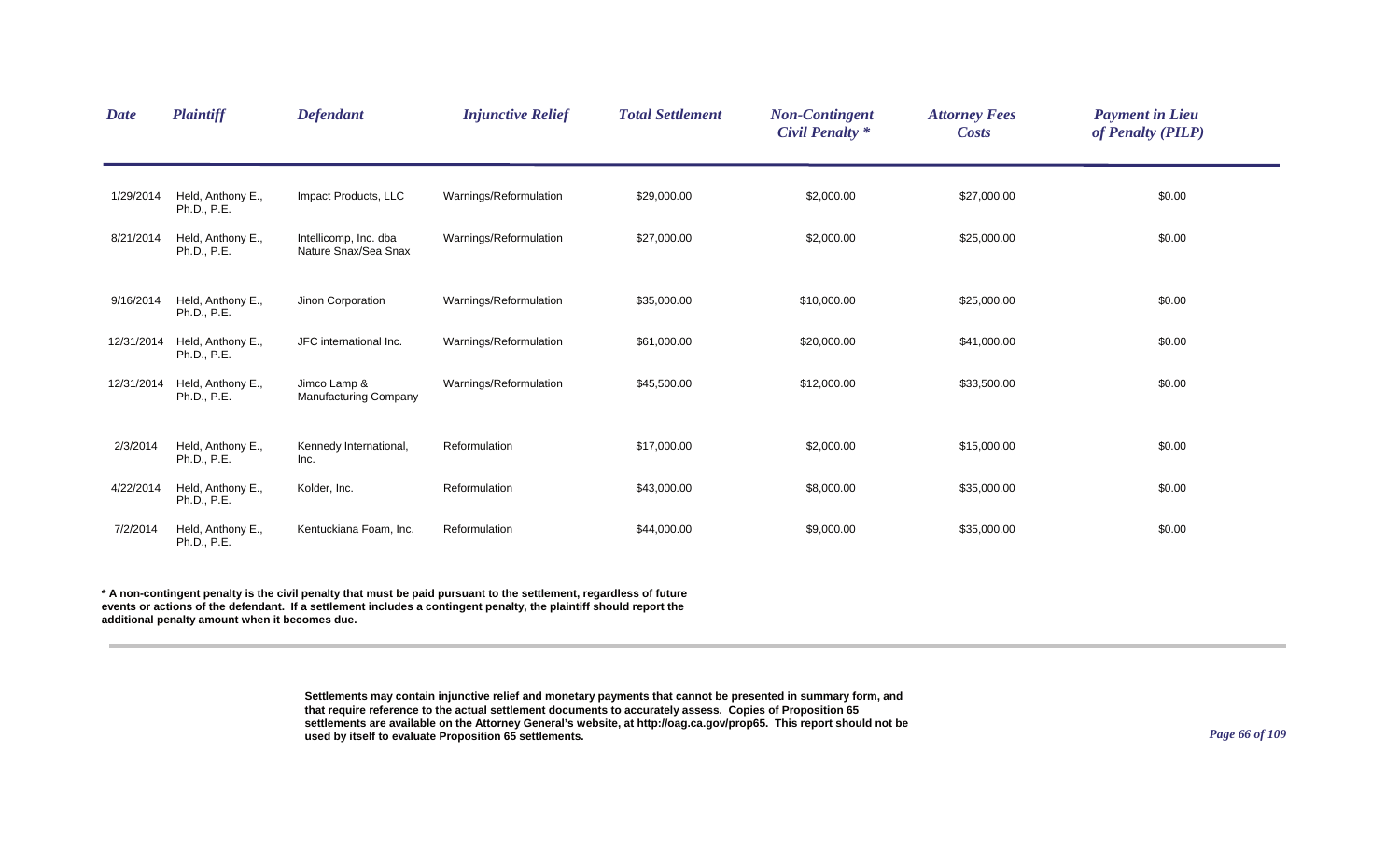| <b>Date</b> | <b>Plaintiff</b>                               | <b>Defendant</b>                                 | <b>Injunctive Relief</b>                                                                                                                                                                                                               | <b>Total Settlement</b> | <b>Non-Contingent</b><br><b>Civil Penalty *</b> | <b>Attorney Fees</b><br><b>Costs</b> | <b>Payment in Lieu</b><br>of Penalty (PILP) |
|-------------|------------------------------------------------|--------------------------------------------------|----------------------------------------------------------------------------------------------------------------------------------------------------------------------------------------------------------------------------------------|-------------------------|-------------------------------------------------|--------------------------------------|---------------------------------------------|
| 9/11/2014   | Held, Anthony E.,<br>Ph.D., P.E.               | Kaltex North America,<br>Inc.                    | Reformulation                                                                                                                                                                                                                          | \$37,000.00             | \$3,000.00                                      | \$34,000.00                          | \$0.00                                      |
| 12/1/2014   | Held, Anthony E.,<br>Ph.D., P.E.               | Krueger International,<br>Inc. dba KI/Krueger    | Reformulation                                                                                                                                                                                                                          | \$75,000.00             | \$15,000.00                                     | \$60,000.00                          | \$0.00                                      |
| 1/29/2014   | Held, Anthony E.,<br>Ph.D., P.E.               | Lil' Drug Store Products,<br>Inc.                | Warnings/Reformulation                                                                                                                                                                                                                 | \$21,750.00             | \$1,750.00                                      | \$20,000.00                          | \$0.00                                      |
| 1/7/2014    | Held, Anthony E.,<br>Ph.D., P.E.               | <b>Miller Manufacturing</b><br>Company           | Reformulation                                                                                                                                                                                                                          | \$23,000.00             | \$2,000.00                                      | \$21,000.00                          | \$0.00                                      |
| 2/14/2014   | Held, Anthony E.,<br>Ph.D., P.E.               | M.S. Inserts and<br><b>Fasteners Corporation</b> | Reformulation/Interim<br>Warnings                                                                                                                                                                                                      | \$19,500.00             | \$2,000.00                                      | \$17,500.00                          | \$0.00                                      |
| 5/21/2014   | Held, Anthony E.,<br>Ph.D., P.E.               | <b>MTD Products Company</b>                      | Reformulation                                                                                                                                                                                                                          | \$20,000.00             | \$2,000.00                                      | \$18,000.00                          | \$0.00                                      |
| 7/7/2014    | Held, Anthony E.,<br>Ph.D., P.E.               | Mitsuwa Corporation                              | Warnings/Reformulation                                                                                                                                                                                                                 | \$31,000.00             | \$4,000.00                                      | \$27,000.00                          | \$0.00                                      |
| 6/3/2014    | Held, Anthony E.,<br>Ph.D., P.E.               | North American Food<br>Distributing Company,     | Warnings/Reformulation                                                                                                                                                                                                                 | \$27,000.00             | \$2,000.00                                      | \$25,000.00                          | \$0.00                                      |
|             | additional penalty amount when it becomes due. |                                                  | A non-contingent penalty is the civil penalty that must be paid pursuant to the settlement, regardless of future<br>events or actions of the defendant. If a settlement includes a contingent penalty, the plaintiff should report the |                         |                                                 |                                      |                                             |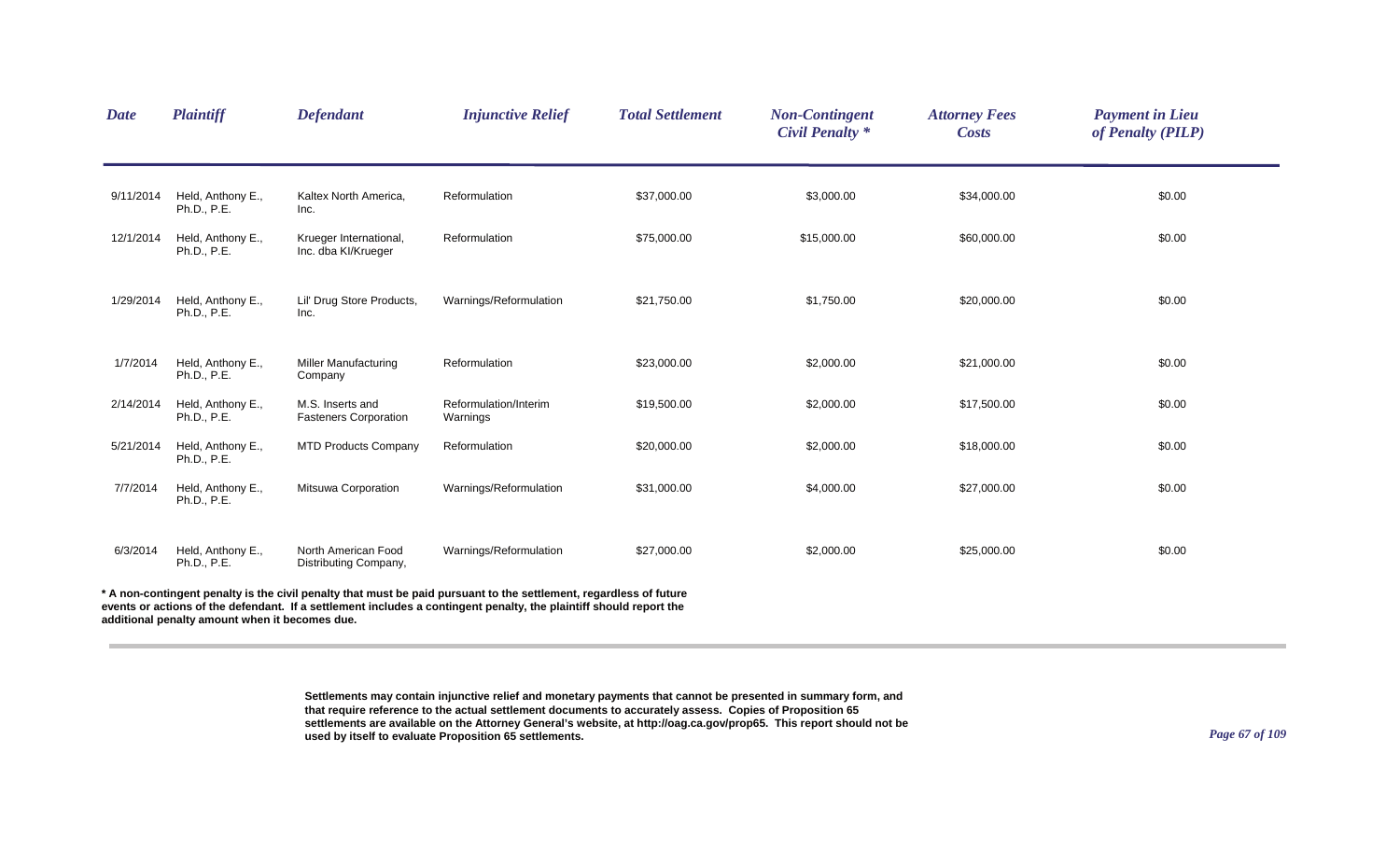| <b>Date</b> | <b>Plaintiff</b>                               | <b>Defendant</b>                    | <b>Injunctive Relief</b>                                                                                                                                                                                                                 | <b>Total Settlement</b> | <b>Non-Contingent</b><br><b>Civil Penalty *</b> | <b>Attorney Fees</b><br><b>Costs</b> | <b>Payment in Lieu</b><br>of Penalty (PILP) |
|-------------|------------------------------------------------|-------------------------------------|------------------------------------------------------------------------------------------------------------------------------------------------------------------------------------------------------------------------------------------|-------------------------|-------------------------------------------------|--------------------------------------|---------------------------------------------|
| 10/10/2014  | Held, Anthony E.,<br>Ph.D., P.E.               | Nishimoto Trading Co.,<br>Ltd.      | Warnings/Reformulation                                                                                                                                                                                                                   | \$33,500.00             | \$10,000.00                                     | \$23,500.00                          | \$0.00                                      |
| 5/1/2014    | Held, Anthony E.,<br>Ph.D., P.E.               | Punch Studio, LLC                   | Warnings/Reformulation                                                                                                                                                                                                                   | \$26,000.00             | \$2,500.00                                      | \$23,500.00                          | \$0.00                                      |
| 5/1/2014    | Held, Anthony E.,<br>Ph.D., P.E.               | Rust-Oleum Corporation              | Reformulation                                                                                                                                                                                                                            | \$10,500.00             | \$3,500.00                                      | \$7,000.00                           | \$0.00                                      |
| 5/6/2014    | Held, Anthony E.,<br>Ph.D., P.E.               | Royal Manufacturing, Inc.           | Reformulation                                                                                                                                                                                                                            | \$21,000.00             | \$1,000.00                                      | \$20,000.00                          | \$0.00                                      |
| 10/5/2014   | Held, Anthony E.,<br>Ph.D., P.E.               | Rico Industries, Inc.               | Reformulation                                                                                                                                                                                                                            | \$30,500.00             | \$4,000.00                                      | \$26,500.00                          | \$0.00                                      |
| 12/12/2014  | Held, Anthony E.,<br>Ph.D., P.E.               | <b>Red Steer Glove</b><br>Company   | Reformulation                                                                                                                                                                                                                            | \$29,500.00             | \$3,000.00                                      | \$26,500.00                          | \$0.00                                      |
| 1/17/2014   | Held, Anthony E.,<br>Ph.D., P.E.               | S.C. Johnson & Son, Inc.            | N/A                                                                                                                                                                                                                                      | \$0.00                  | \$0.00                                          | \$0.00                               | \$0.00                                      |
| 6/24/2014   | Held, Anthony E.,<br>Ph.D., P.E.               | Shelby Group<br>International, Inc. | Reformulation                                                                                                                                                                                                                            | \$50,000.00             | \$10,000.00                                     | \$40,000.00                          | \$0.00                                      |
|             | additional penalty amount when it becomes due. |                                     | * A non-contingent penalty is the civil penalty that must be paid pursuant to the settlement, regardless of future<br>events or actions of the defendant. If a settlement includes a contingent penalty, the plaintiff should report the |                         |                                                 |                                      |                                             |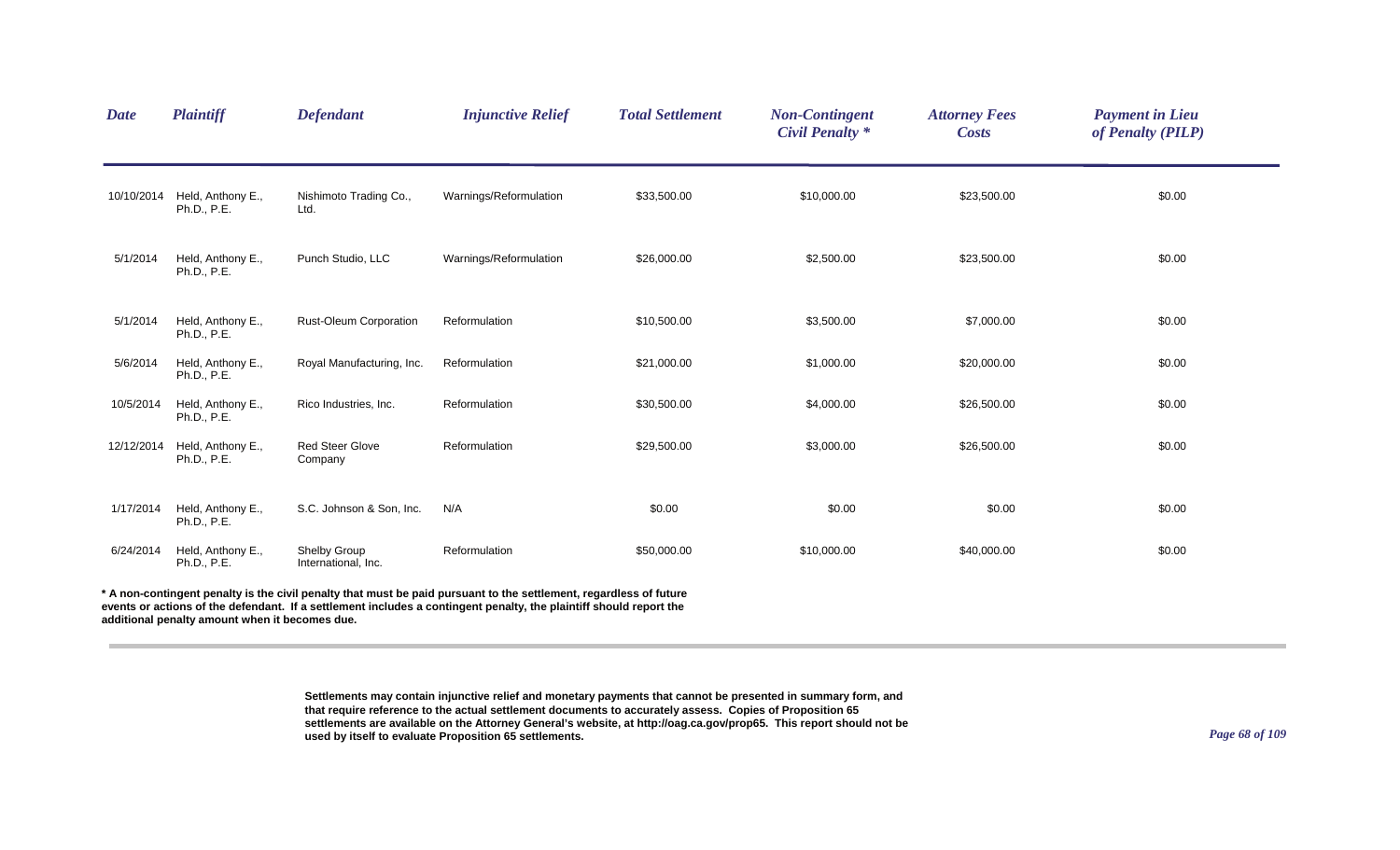| <b>Date</b> | <b>Plaintiff</b>                 | <b>Defendant</b>                     | <b>Injunctive Relief</b> | <b>Total Settlement</b> | <b>Non-Contingent</b><br><b>Civil Penalty</b> * | <b>Attorney Fees</b><br><b>Costs</b> | <b>Payment in Lieu</b><br>of Penalty (PILP) |  |
|-------------|----------------------------------|--------------------------------------|--------------------------|-------------------------|-------------------------------------------------|--------------------------------------|---------------------------------------------|--|
| 6/25/2014   | Held, Anthony E.,<br>Ph.D., P.E. | Sazerac Company Inc.                 | Reformulation            | \$41,500.00             | \$9,000.00                                      | \$32,500.00                          | \$0.00                                      |  |
| 9/4/2014    | Held, Anthony E.,<br>Ph.D., P.E. | <b>Standard Fusee</b><br>Corporation | Warnings/Reformulation   | \$27,000.00             | \$3,000.00                                      | \$24,000.00                          | \$0.00                                      |  |
| 12/2/2014   | Held, Anthony E.,<br>Ph.D., P.E. | Scoche Industries, Inc.              | Warnings/Reformulation   | \$30,000.00             | \$5,000.00                                      | \$25,000.00                          | \$0.00                                      |  |
| 12/31/2014  | Held, Anthony E.,<br>Ph.D., P.E. | <b>Stack-On Products</b><br>Company  | Warnings/Reformulation   | \$30,000.00             | \$6,000.00                                      | \$24,000.00                          | \$0.00                                      |  |
| 6/5/2014    | Held, Anthony E.,<br>Ph.D., P.E. | The ERGO Baby Carrier,<br>Inc.       | Reformulation            | \$23,000.00             | \$3,500.00                                      | \$19,500.00                          | \$0.00                                      |  |
| 1/23/2014   | Held, Anthony E.,<br>Ph.D., P.E. | Universal Screen Arts,<br>Inc.       | Reformulation            | \$14,000.00             | \$1,500.00                                      | \$12,500.00                          | \$0.00                                      |  |
| 3/3/2014    | Held, Anthony E.,<br>Ph.D., P.E. | Van's Gourmet Gifts, Inc.            | Reformulation            | \$28,000.00             | \$4,500.00                                      | \$23,500.00                          | \$0.00                                      |  |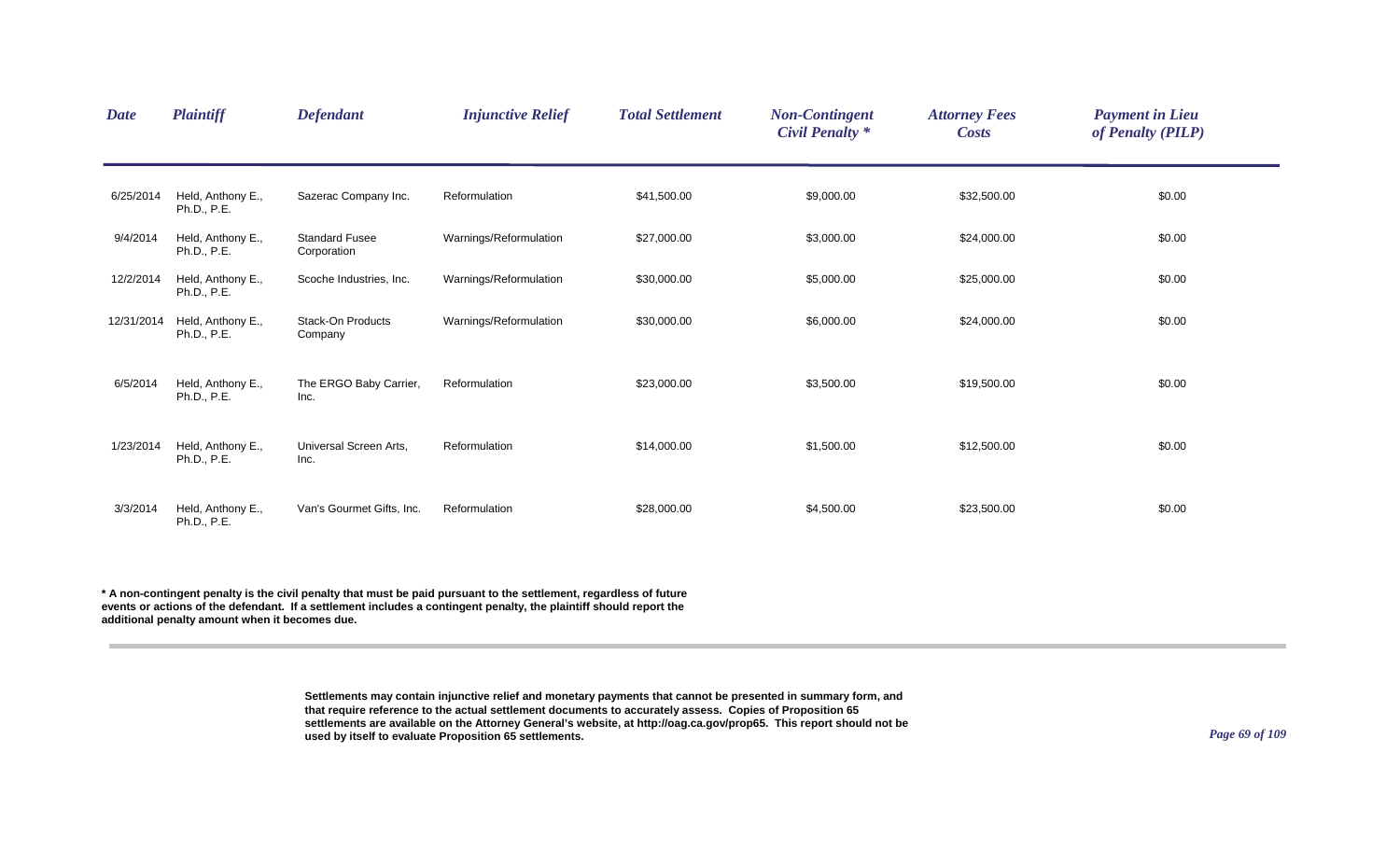| <b>Date</b> | <b>Plaintiff</b> | <b>Defendant</b> | <b>Injunctive Relief</b> | <b>Total Settlement</b> | <b>Non-Contingent</b><br>Civil Penalty * | <b>Attorney Fees</b><br><i>Costs</i> | <b>Payment in Lieu</b><br>of Penalty (PILP) |
|-------------|------------------|------------------|--------------------------|-------------------------|------------------------------------------|--------------------------------------|---------------------------------------------|
|             | <b>Totals</b>    | 55               |                          | \$1,755,636.00          | \$321,750.00                             | \$1,433,886.00                       | \$0.00                                      |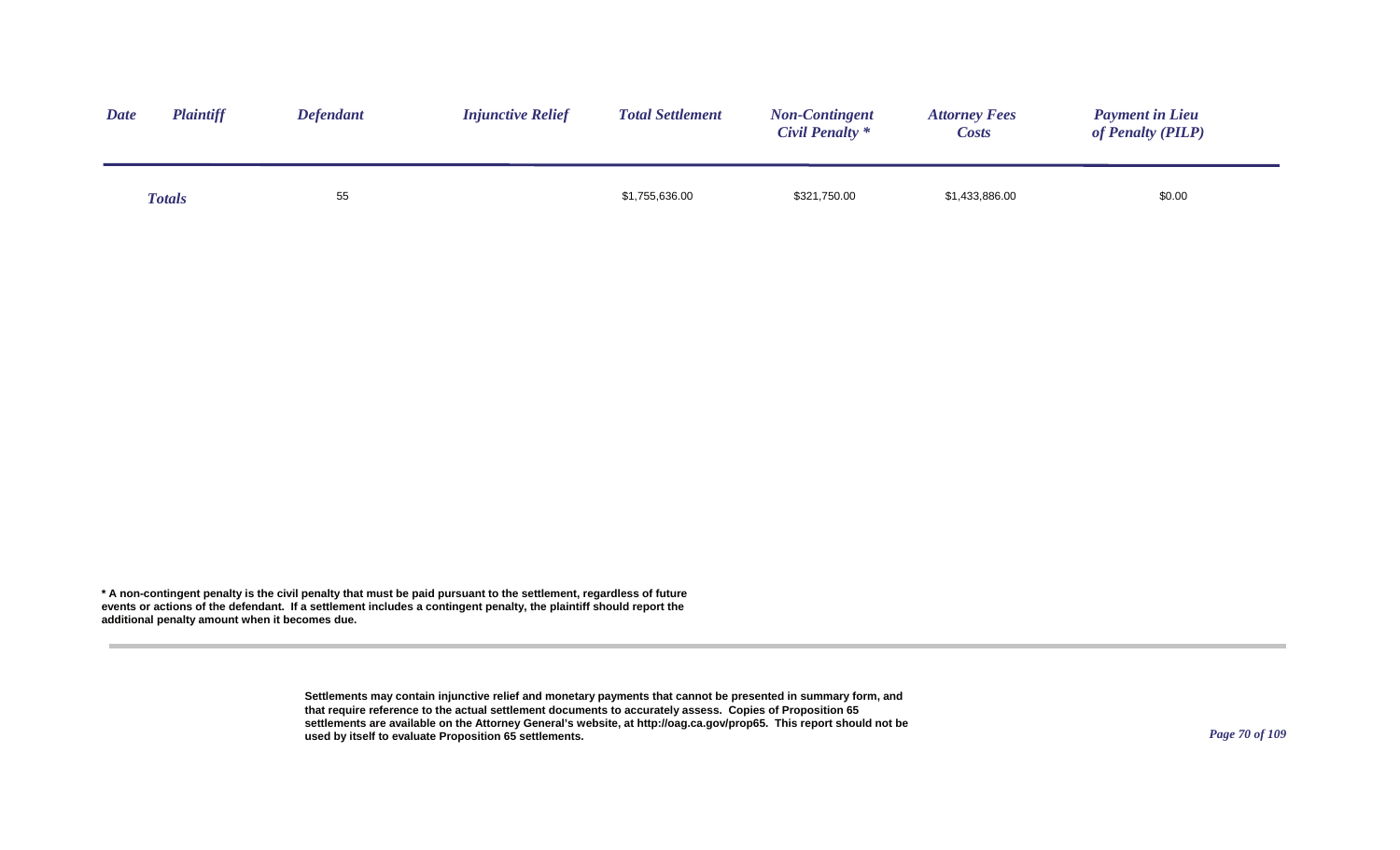| <b>Date</b> | <b>Plaintiff</b>                   | <b>Defendant</b>         | <b>Injunctive Relief</b> | <b>Total Settlement</b> | <b>Non-Contingent</b><br>Civil Penalty * | <b>Attorney Fees</b><br><b>Costs</b> | <b>Payment in Lieu</b><br>of Penalty (PILP) |
|-------------|------------------------------------|--------------------------|--------------------------|-------------------------|------------------------------------------|--------------------------------------|---------------------------------------------|
| 12/15/2014  | Held, Anthony E.,<br>Wozniak, Paul | Fruit of the Earth, Inc. | Warnings/Reformulation   | \$162,000.00            | \$34,000.00                              | \$128,000.00                         | \$0.00                                      |
|             | <b>Totals</b>                      |                          |                          | \$162,000.00            | \$34,000.00                              | \$128,000.00                         | \$0.00                                      |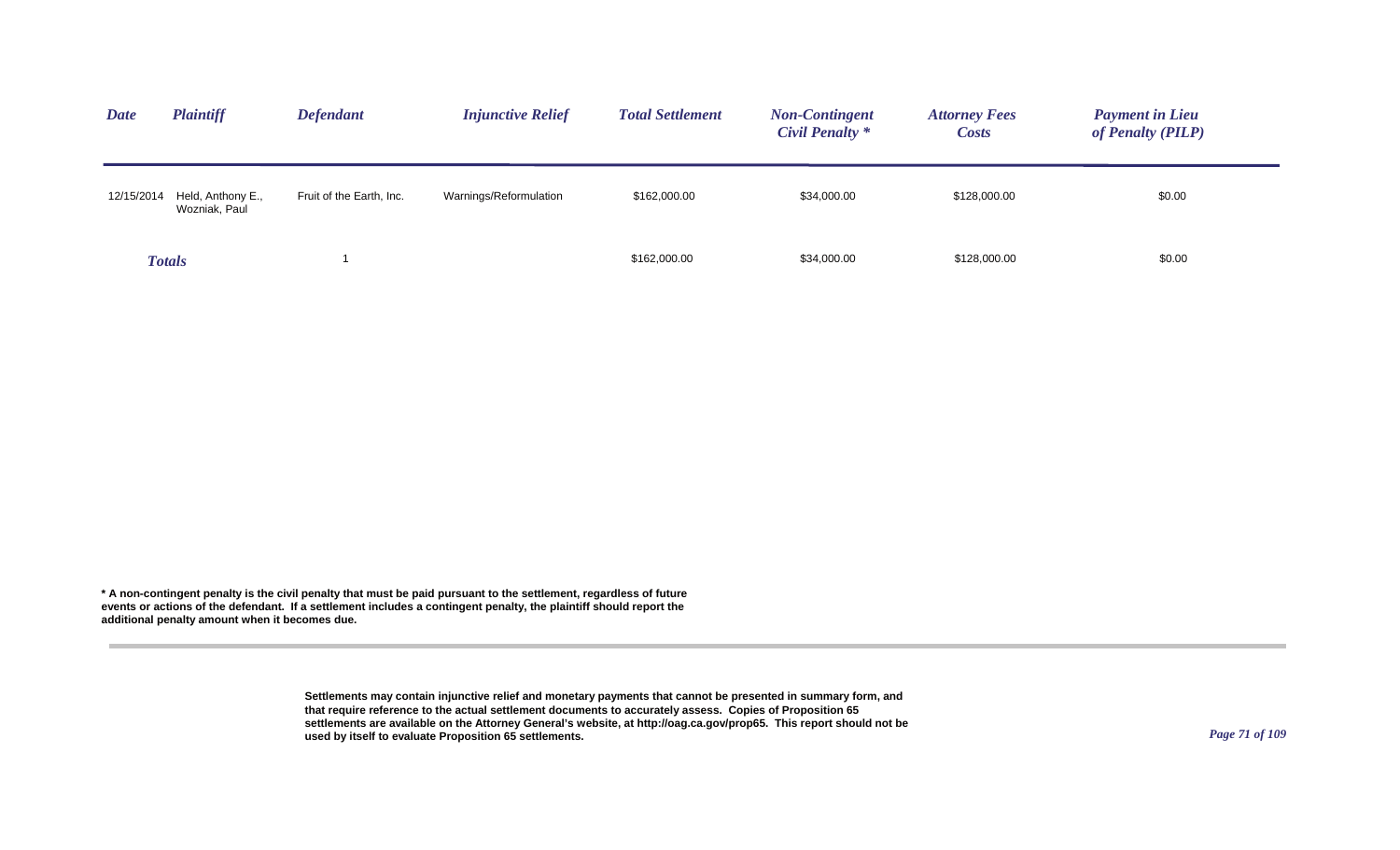| <b>Date</b> | <b>Plaintiff</b>                | <b>Defendant</b> | <b>Injunctive Relief</b> | <b>Total Settlement</b> | <b>Non-Contingent</b><br><b>Civil Penalty *</b> | <b>Attorney Fees</b><br><b>Costs</b> | <b>Payment in Lieu</b><br>of Penalty (PILP) |
|-------------|---------------------------------|------------------|--------------------------|-------------------------|-------------------------------------------------|--------------------------------------|---------------------------------------------|
| 4/16/2014   | Held, Anthony,<br>Englander, P. | Z Gallerie       | Reformulations, Warnings | \$51,500.00             | \$13,000.00                                     | \$38,500.00                          | \$0.00                                      |
|             | <b>Totals</b>                   |                  |                          | \$51,500.00             | \$13,000.00                                     | \$38,500.00                          | \$0.00                                      |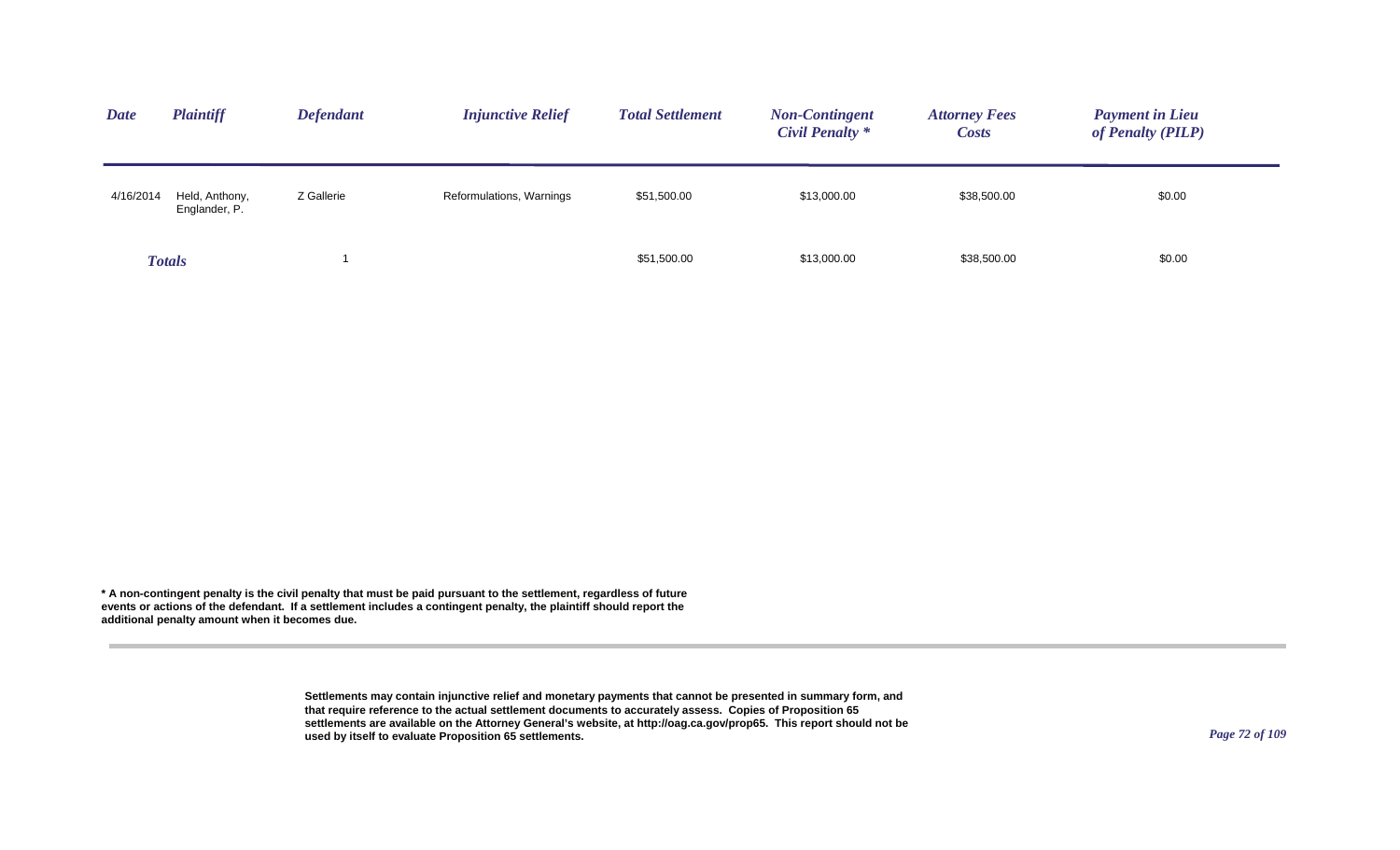| <b>Date</b> | <b>Plaintiff</b>                  | <b>Defendant</b>     | <b>Injunctive Relief</b> | <b>Total Settlement</b> | <b>Non-Contingent</b><br>Civil Penalty * | <b>Attorney Fees</b><br><b>Costs</b> | <b>Payment in Lieu</b><br>of Penalty (PILP) |
|-------------|-----------------------------------|----------------------|--------------------------|-------------------------|------------------------------------------|--------------------------------------|---------------------------------------------|
| 8/28/2014   | Held, Anthony,<br>Leeman, Whitney | Snap-On Incorporated | Reformulations, Warnings | \$41,500.00             | \$6,000.00                               | \$35,500.00                          | \$0.00                                      |
|             | <b>Totals</b>                     |                      |                          | \$41,500.00             | \$6,000.00                               | \$35,500.00                          | \$0.00                                      |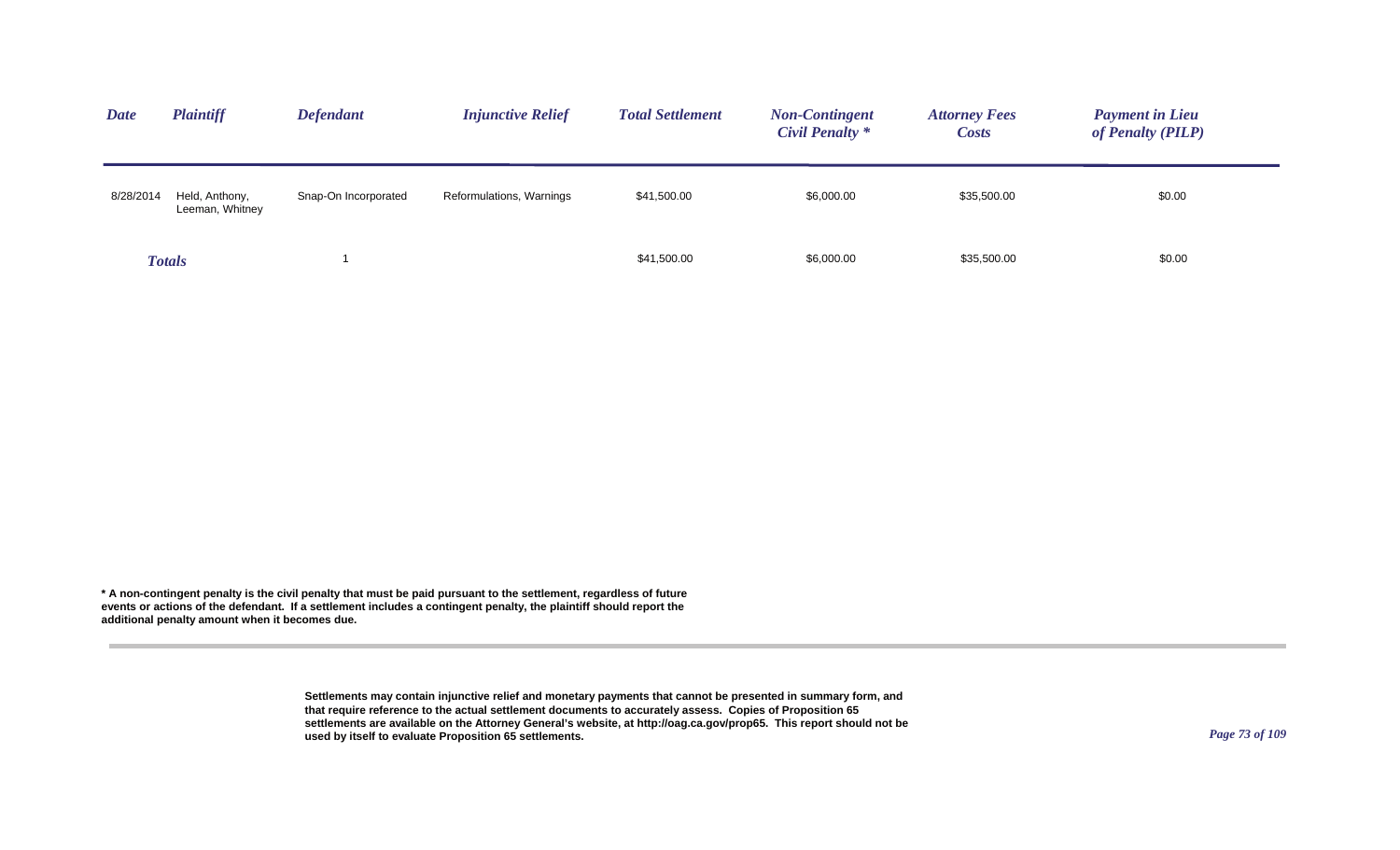| <b>Date</b> | <b>Plaintiff</b> | <b>Defendant</b>                              | <b>Injunctive Relief</b> | <b>Total Settlement</b> | <b>Non-Contingent</b><br><b>Civil Penalty *</b> | <b>Attorney Fees</b><br><b>Costs</b> | <b>Payment in Lieu</b><br>of Penalty (PILP) |  |
|-------------|------------------|-----------------------------------------------|--------------------------|-------------------------|-------------------------------------------------|--------------------------------------|---------------------------------------------|--|
| 5/16/2014   | Kenny, Darren    | Anawalt Lumber Co.,<br>Inc.; Lincoln Products | Warnings/Reformulation   | \$25,000.00             | \$5,000.00                                      | \$20,000.00                          | \$0.00                                      |  |
| 9/8/2014    | Kenny, Darren    | AutoZone Stores, Inc.                         | Warnings/Reformulation   | \$22,000.00             | \$2,500.00                                      | \$19,500.00                          | \$0.00                                      |  |
| 12/17/2014  | Kenny, Darren    | Apex Suppply Company                          | Warnings                 | \$25,000.00             | \$3,000.00                                      | \$22,000.00                          | \$0.00                                      |  |
| 9/22/2014   | Kenny, Darren    | Green Thumb<br>International, Inc.            | Warnings/Reformulation   | \$9,250.00              | \$1,000.00                                      | \$8,250.00                           | \$0.00                                      |  |
|             | <b>Totals</b>    | 4                                             |                          | \$81,250.00             | \$11,500.00                                     | \$69,750.00                          | \$0.00                                      |  |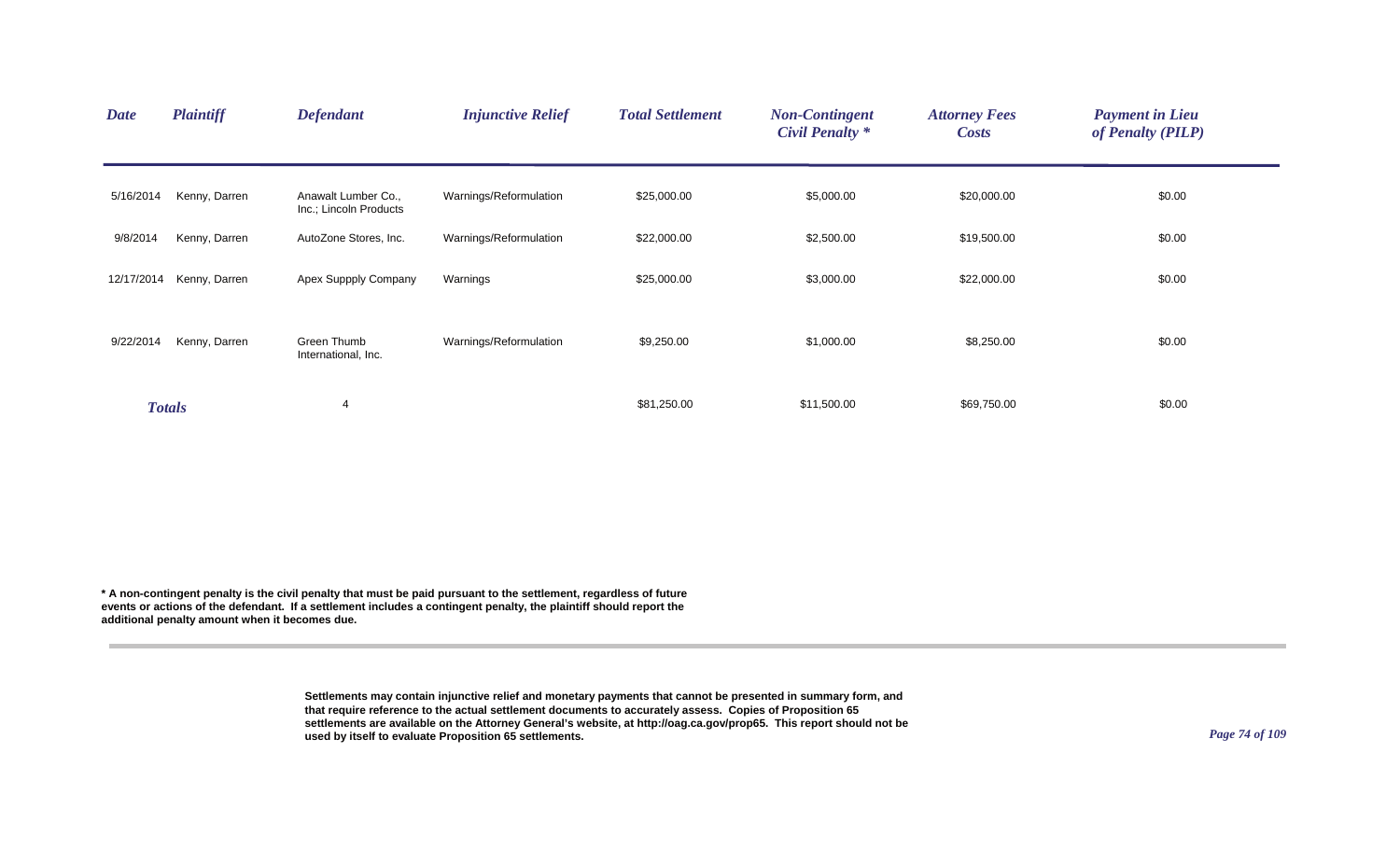| <b>Date</b> | <b>Plaintiff</b>                               | <b>Defendant</b>                                      | <b>Injunctive Relief</b>                                                                                                                                                                                                                 | <b>Total Settlement</b> | <b>Non-Contingent</b><br><b>Civil Penalty *</b> | <b>Attorney Fees</b><br><b>Costs</b> | <b>Payment in Lieu</b><br>of Penalty (PILP) |
|-------------|------------------------------------------------|-------------------------------------------------------|------------------------------------------------------------------------------------------------------------------------------------------------------------------------------------------------------------------------------------------|-------------------------|-------------------------------------------------|--------------------------------------|---------------------------------------------|
| 9/11/2014   | Leeman, Whitney R.,<br>Ph.D.                   | 31, Inc.                                              | Warnings/Reformulation                                                                                                                                                                                                                   | \$26,000.00             | \$4,000.00                                      | \$22,000.00                          | \$0.00                                      |
| 5/21/2014   | Leeman, Whitney R.,<br>Ph.D.                   | Adams Extract & Spice,<br>LLC                         | Warnings/Reformulation                                                                                                                                                                                                                   | \$45,839.00             | \$10,000.00                                     | \$35,839.00                          | \$0.00                                      |
| 8/14/2014   | Leeman, Whitney R.,<br>Ph.D.                   | Airgas, Inc.; Airgas USA,<br>LLC; Airgas Safety, Inc. | Reformulation                                                                                                                                                                                                                            | \$28,000.00             | \$3,000.00                                      | \$25,000.00                          | \$0.00                                      |
| 6/4/2014    | Leeman, Whitney R.,<br>Ph.D.                   | BRE Parc 55 Owner, LLC                                | Warnings, Cooking<br>modifications                                                                                                                                                                                                       | \$37,000.00             | \$1,000.00                                      | \$36,000.00                          | \$0.00                                      |
| 6/17/2014   | Leeman, Whitney R.,<br>Ph.D.                   | <b>Bombardier Recreational</b><br>Products, Inc.      | Reformulation                                                                                                                                                                                                                            | \$24,000.00             | \$2,500.00                                      | \$21,500.00                          | \$0.00                                      |
| 7/30/2014   | Leeman, Whitney R.,<br>Ph.D.                   | <b>Budge Industries LLC</b>                           | Reformulation                                                                                                                                                                                                                            | \$23,000.00             | \$2,500.00                                      | \$20,500.00                          | \$0.00                                      |
| 8/20/2014   | Leeman, Whitney R.,<br>Ph.D.                   | CVS Pharmacy, Inc.                                    | Reformulation                                                                                                                                                                                                                            | \$21,000.00             | \$2,000.00                                      | \$19,000.00                          | \$0.00                                      |
| 12/29/2014  | Leeman, Whitney R.,<br>Ph.D.                   | <b>Cequent Consumer</b><br>Products, Inc.             | Warnings/Reformulation                                                                                                                                                                                                                   | \$42,000.00             | \$9,000.00                                      | \$33,000.00                          | \$0.00                                      |
|             | additional penalty amount when it becomes due. |                                                       | * A non-contingent penalty is the civil penalty that must be paid pursuant to the settlement, regardless of future<br>events or actions of the defendant. If a settlement includes a contingent penalty, the plaintiff should report the |                         |                                                 |                                      |                                             |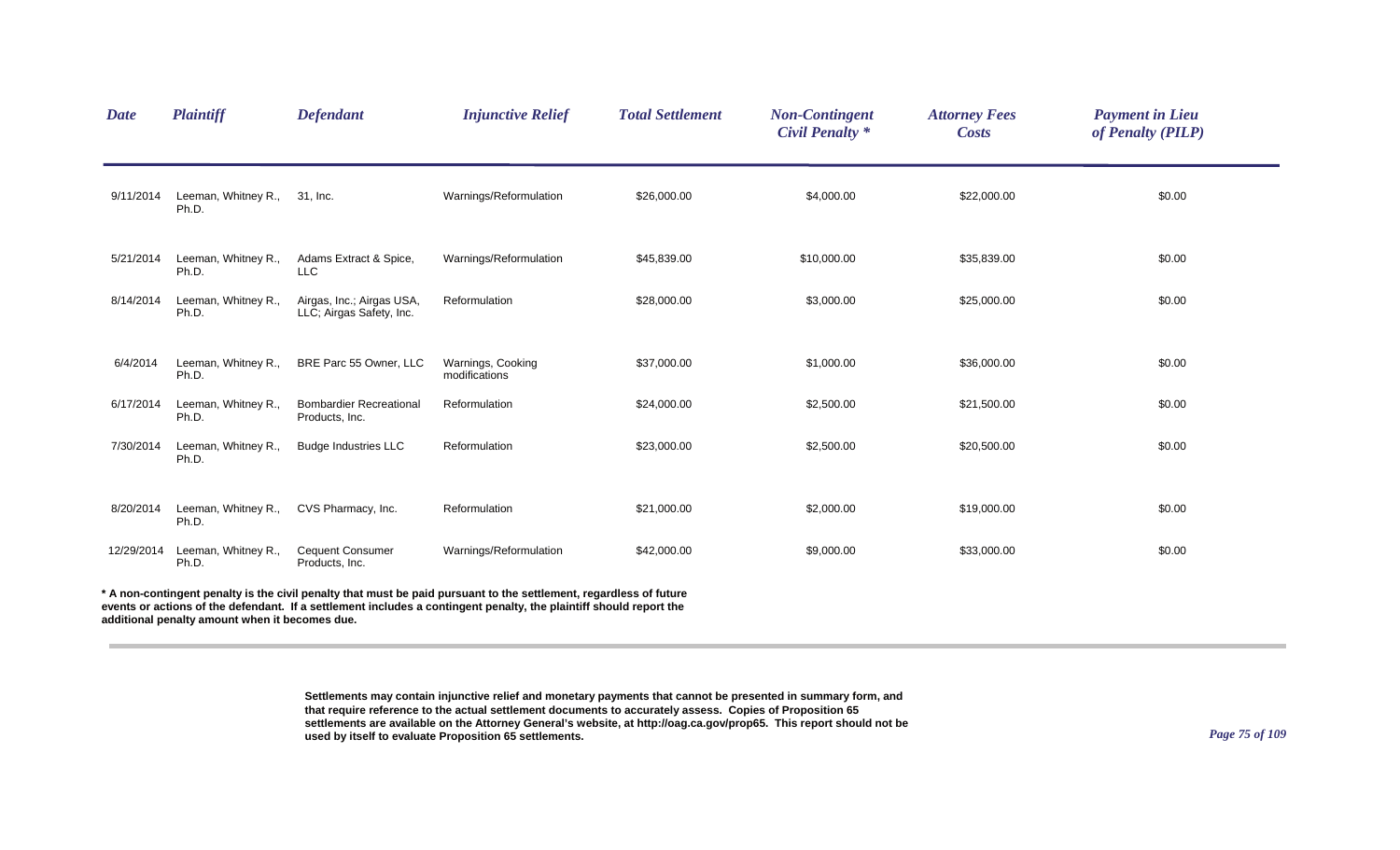| <b>Date</b> | <b>Plaintiff</b>             | <b>Defendant</b>                         | <b>Injunctive Relief</b>           | <b>Total Settlement</b> | <b>Non-Contingent</b><br><b>Civil Penalty *</b> | <b>Attorney Fees</b><br><b>Costs</b> | <b>Payment in Lieu</b><br>of Penalty (PILP) |  |
|-------------|------------------------------|------------------------------------------|------------------------------------|-------------------------|-------------------------------------------------|--------------------------------------|---------------------------------------------|--|
| 5/29/2014   | Leeman, Whitney R.,<br>Ph.D. | Dutro Company                            | Warnings/Reformulation             | \$20,000.00             | \$1,500.00                                      | \$18,500.00                          | \$0.00                                      |  |
| 8/19/2014   | Leeman, Whitney R.,<br>Ph.D. | <b>Ettore Products</b><br>Company        | Warnings/Reformulation             | \$35,000.00             | \$8,000.00                                      | \$27,000.00                          | \$0.00                                      |  |
| 10/8/2014   | Leeman, Whitney R.,<br>Ph.D. | <b>Excel Hobby Blades</b><br>Corporation | Warnings/Reformulation             | \$20,500.00             | \$2,500.00                                      | \$18,000.00                          | \$0.00                                      |  |
| 1/8/2014    | Leeman, Whitney R.,<br>Ph.D. | Firehouse Restaurant,<br>Inc.            | Warnings, Cooking<br>modifications | \$16,000.00             | \$2,000.00                                      | \$14,000.00                          | \$0.00                                      |  |
| 1/30/2014   | Leeman, Whitney R.,<br>Ph.D. | Florida Pneumatic Mfg.<br>Corporation    | Warnings/Reformulation             | \$26,000.00             | \$4,500.00                                      | \$21,500.00                          | \$0.00                                      |  |
| 7/1/2014    | Leeman, Whitney R.,<br>Ph.D. | <b>Fastenal Company</b>                  | Warnings/Reformulation             | \$47,000.00             | \$11,000.00                                     | \$36,000.00                          | \$0.00                                      |  |
| 6/3/2014    | Leeman, Whitney R.,<br>Ph.D. | Golf Gifts and Gallery,<br>Inc.          | Warnings/Reformulation             | \$25,000.00             | \$3,000.00                                      | \$22,000.00                          | \$0.00                                      |  |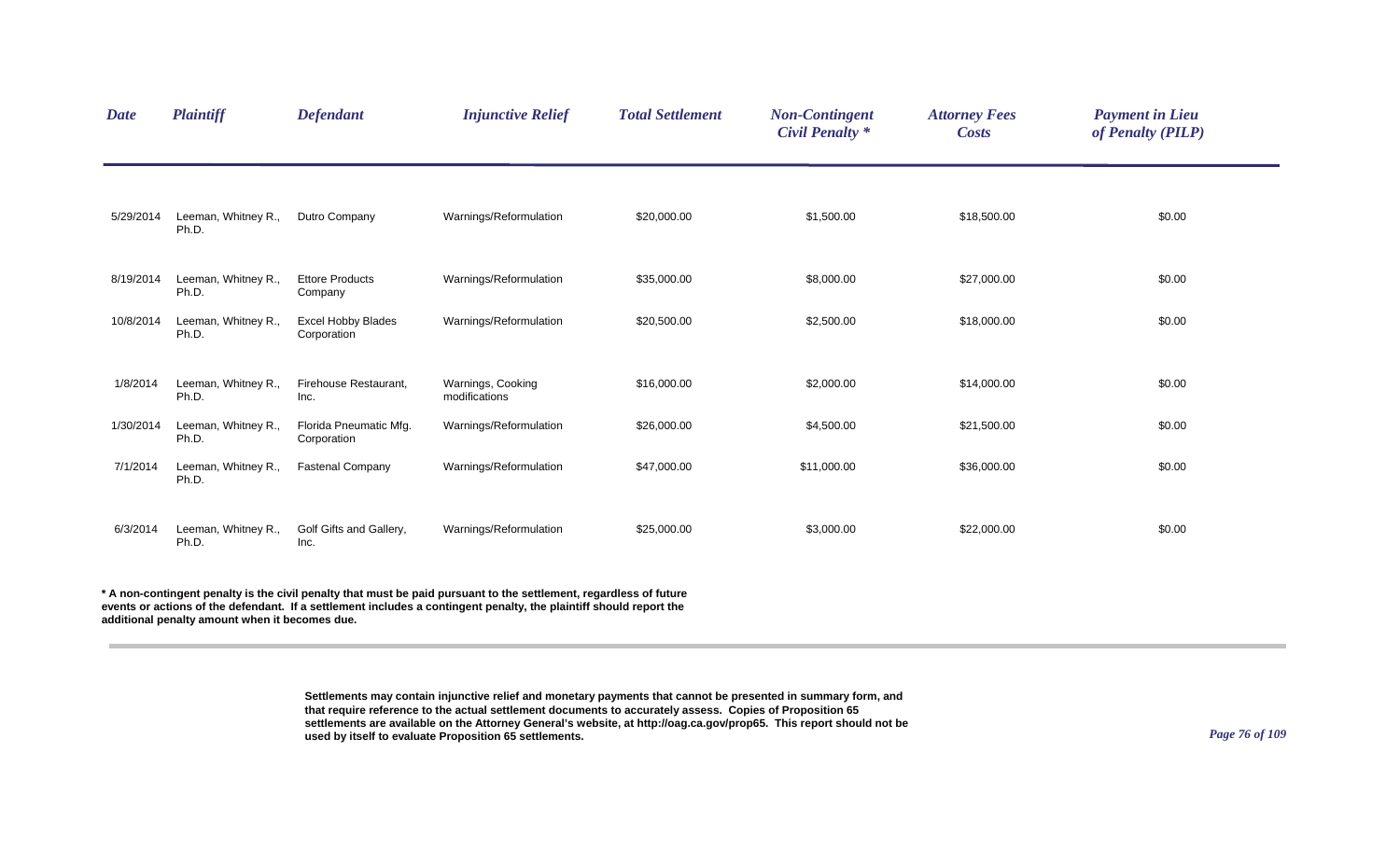| <b>Date</b> | Plaintiff                    | <b>Defendant</b>                    | <b>Injunctive Relief</b> | <b>Total Settlement</b> | <b>Non-Contingent</b><br><b>Civil Penalty *</b> | <b>Attorney Fees</b><br><b>Costs</b> | <b>Payment in Lieu</b><br>of Penalty (PILP) |
|-------------|------------------------------|-------------------------------------|--------------------------|-------------------------|-------------------------------------------------|--------------------------------------|---------------------------------------------|
| 12/10/2014  | Leeman, Whitney R.,<br>Ph.D. | Gekkeikan Sake<br>$(U.S.A.)$ , Inc. | Warnings/Reformulation   | \$50,000.00             | \$12,800.00                                     | \$37,200.00                          | \$0.00                                      |
| 12/31/2014  | Leeman, Whitney R.,<br>Ph.D. | Great Lakes Dart Mfg.,<br>Inc.      | Warnings/Reformulation   | \$32,000.00             | \$2,500.00                                      | \$29,500.00                          | \$0.00                                      |
| 5/20/2014   | Leeman, Whitney R.,<br>Ph.D. | Howard Berger Co., LLC              | Warnings/Reformulation   | \$36,000.00             | \$3,000.00                                      | \$33,000.00                          | \$0.00                                      |
| 3/25/2014   | Leeman, Whitney R.,<br>Ph.D. | Ivy Classic Industries,<br>Inc.     | Warnings/Reformulation   | \$34,000.00             | \$8,000.00                                      | \$26,000.00                          | \$0.00                                      |
| 10/14/2014  | Leeman, Whitney R.,<br>Ph.D. | I Marketing Group, LLC              | Warnings/Reformulation   | \$35,000.00             | \$3,000.00                                      | \$32,000.00                          | \$0.00                                      |
| 11/13/2014  | Leeman, Whitney R.,<br>Ph.D. | Kingsbridge International           | Reformulation            | \$36,500.00             | \$8,000.00                                      | \$28,500.00                          | \$0.00                                      |
| 10/6/2014   | Leeman, Whitney R.,<br>Ph.D. | LorAnn Oils, Inc.                   | Reformulation            | \$21,400.00             | \$400.00                                        | \$21,000.00                          | \$0.00                                      |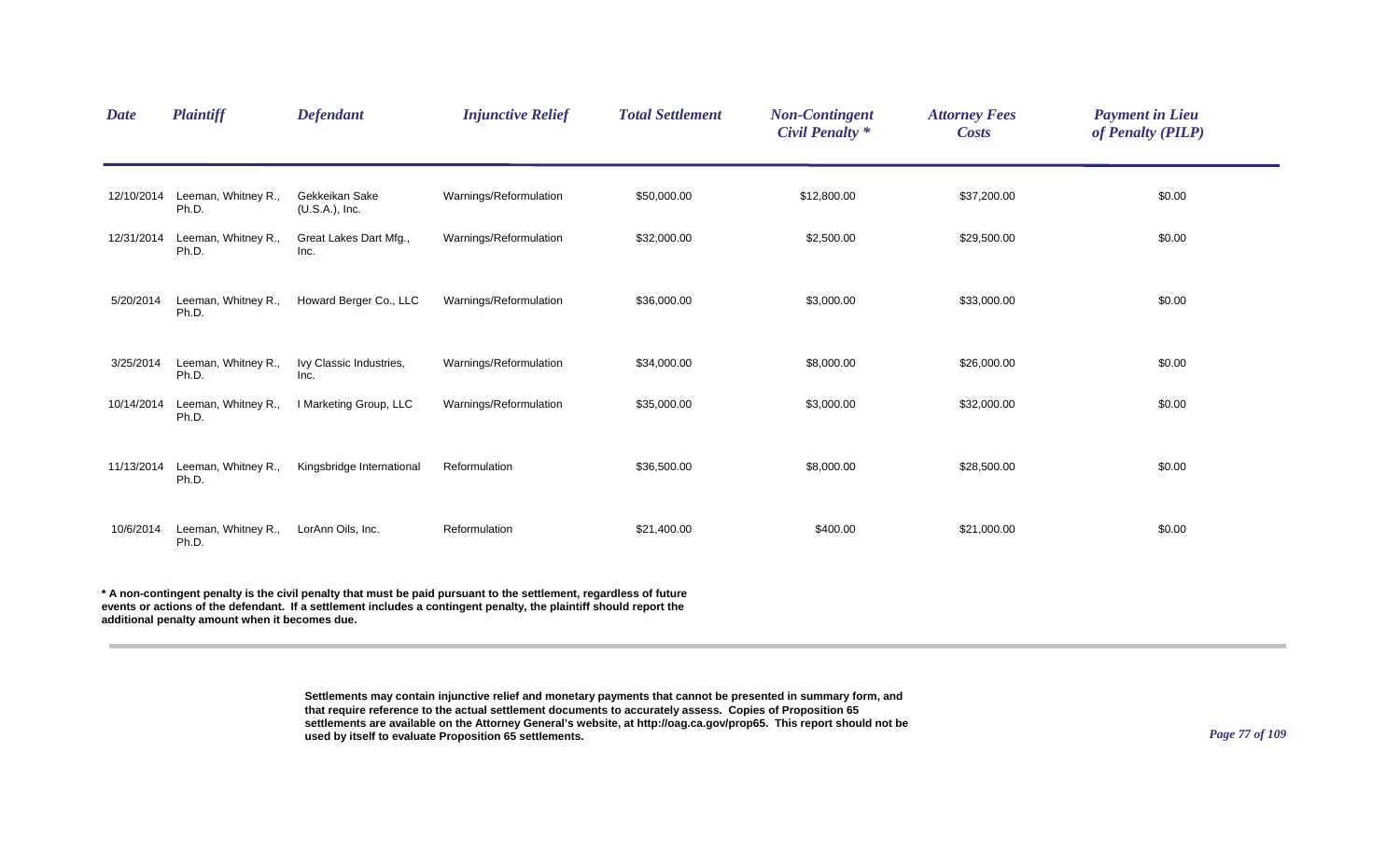| <b>Date</b> | <b>Plaintiff</b>             | <b>Defendant</b>                                | <b>Injunctive Relief</b> | <b>Total Settlement</b> | <b>Non-Contingent</b><br><b>Civil Penalty *</b> | <b>Attorney Fees</b><br><b>Costs</b> | <b>Payment in Lieu</b><br>of Penalty (PILP) |  |
|-------------|------------------------------|-------------------------------------------------|--------------------------|-------------------------|-------------------------------------------------|--------------------------------------|---------------------------------------------|--|
| 11/12/2014  | Leeman, Whitney R.,<br>Ph.D. | Lisle Corporation                               | Warnings/Reformulation   | \$41,000.00             | \$7,000.00                                      | \$34,000.00                          | \$0.00                                      |  |
| 11/24/2014  | Leeman, Whitney R.,<br>Ph.D. | Legrand Holdings, Inc.,<br>The Wiremold Company | Warnings/Reformulation   | \$35,000.00             | \$4,000.00                                      | \$31,000.00                          | \$0.00                                      |  |
| 5/21/2014   | Leeman, Whitney R.,<br>Ph.D. | Marshalltown Company                            | Reformulation            | \$17,750.00             | \$2,000.00                                      | \$15,750.00                          | \$0.00                                      |  |
| 6/9/2014    | Leeman, Whitney R.,<br>Ph.D. | <b>Modern Marketing</b><br>Concepts, Inc.       | Reformulation            | \$19,500.00             | \$2,000.00                                      | \$17,500.00                          | \$0.00                                      |  |
| 12/11/2014  | Leeman, Whitney R.,<br>Ph.D. | Mayhew Steel Products,<br>Inc.                  | Warnings/Reformulation   | \$29,000.00             | \$3,000.00                                      | \$26,000.00                          | \$0.00                                      |  |
| 5/6/2014    | Leeman, Whitney R.,<br>Ph.D. | The Earthly Way, Inc.                           | Reformulation            | \$24,500.00             | \$2,500.00                                      | \$22,000.00                          | \$0.00                                      |  |
| 5/14/2014   | Leeman, Whitney R.,<br>Ph.D. | T. Christy Enterprises                          | Reformulation            | \$25,500.00             | \$3,000.00                                      | \$22,500.00                          | \$0.00                                      |  |
| 5/29/2014   | Leeman, Whitney R.,<br>Ph.D. | The Boden Company                               | Reformulation            | \$18,500.00             | \$1,500.00                                      | \$17,000.00                          | \$0.00                                      |  |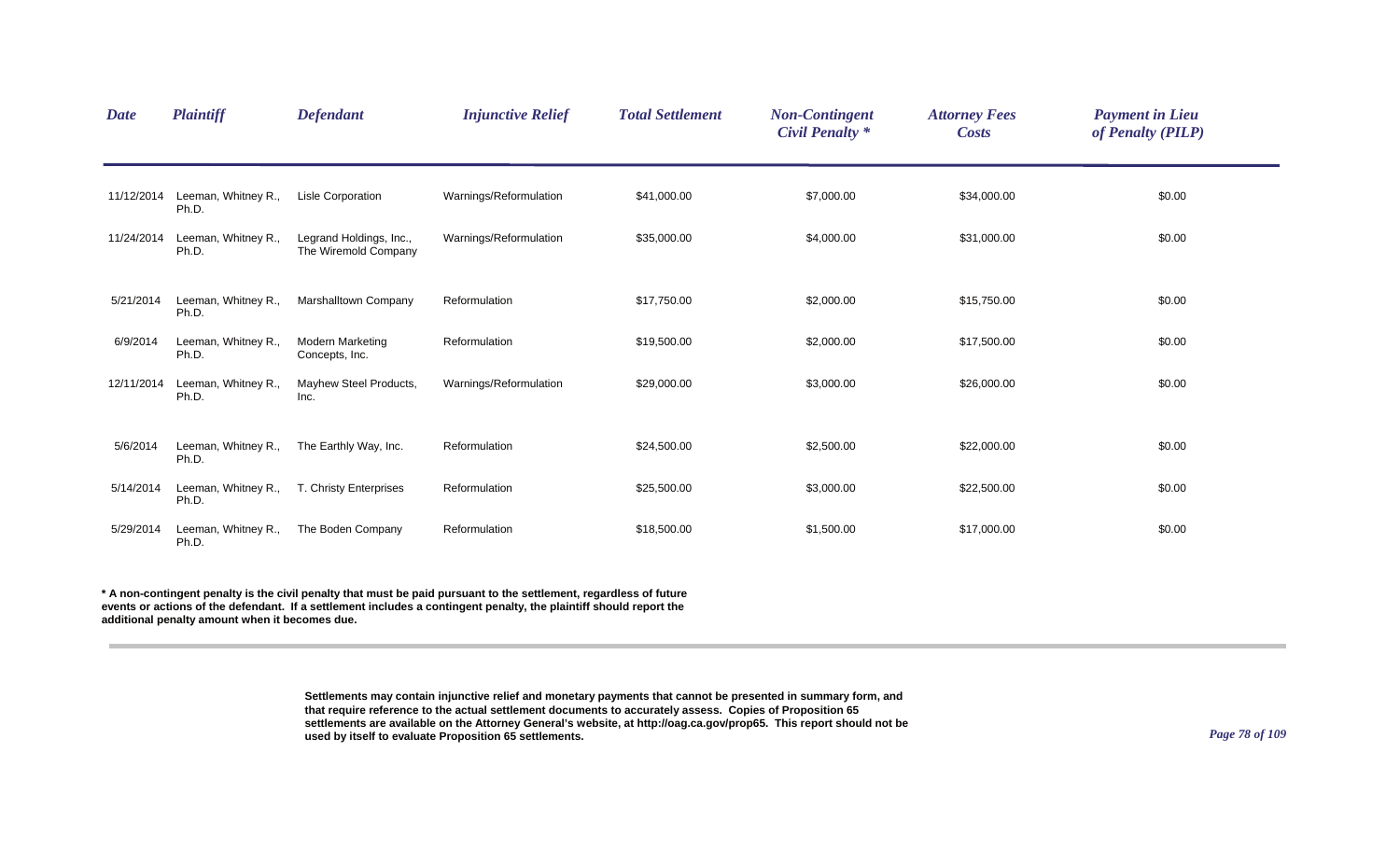| <b>Date</b> | <b>Plaintiff</b>             | <b>Defendant</b>                 | <b>Injunctive Relief</b> | <b>Total Settlement</b> | <b>Non-Contingent</b><br>Civil Penalty * | <b>Attorney Fees</b><br><b>Costs</b> | <b>Payment in Lieu</b><br>of Penalty (PILP) |  |
|-------------|------------------------------|----------------------------------|--------------------------|-------------------------|------------------------------------------|--------------------------------------|---------------------------------------------|--|
| 12/12/2014  | Leeman, Whitney R.,<br>Ph.D. | YMF Carpets, Inc.                | Warnings/Reformulation   | \$29,000.00             | \$3,000.00                               | \$26,000.00                          | \$0.00                                      |  |
| 12/16/2014  | Leeman, Whitney R.,<br>Ph.D. | Zuo Modern<br>Contemporary, Inc. | Warnings/Reformulation   | \$28,500.00             | \$3,500.00                               | \$25,000.00                          | \$0.00                                      |  |
|             | <b>Totals</b>                | 32                               |                          | \$949,489.00            | \$135,700.00                             | \$813,789.00                         | \$0.00                                      |  |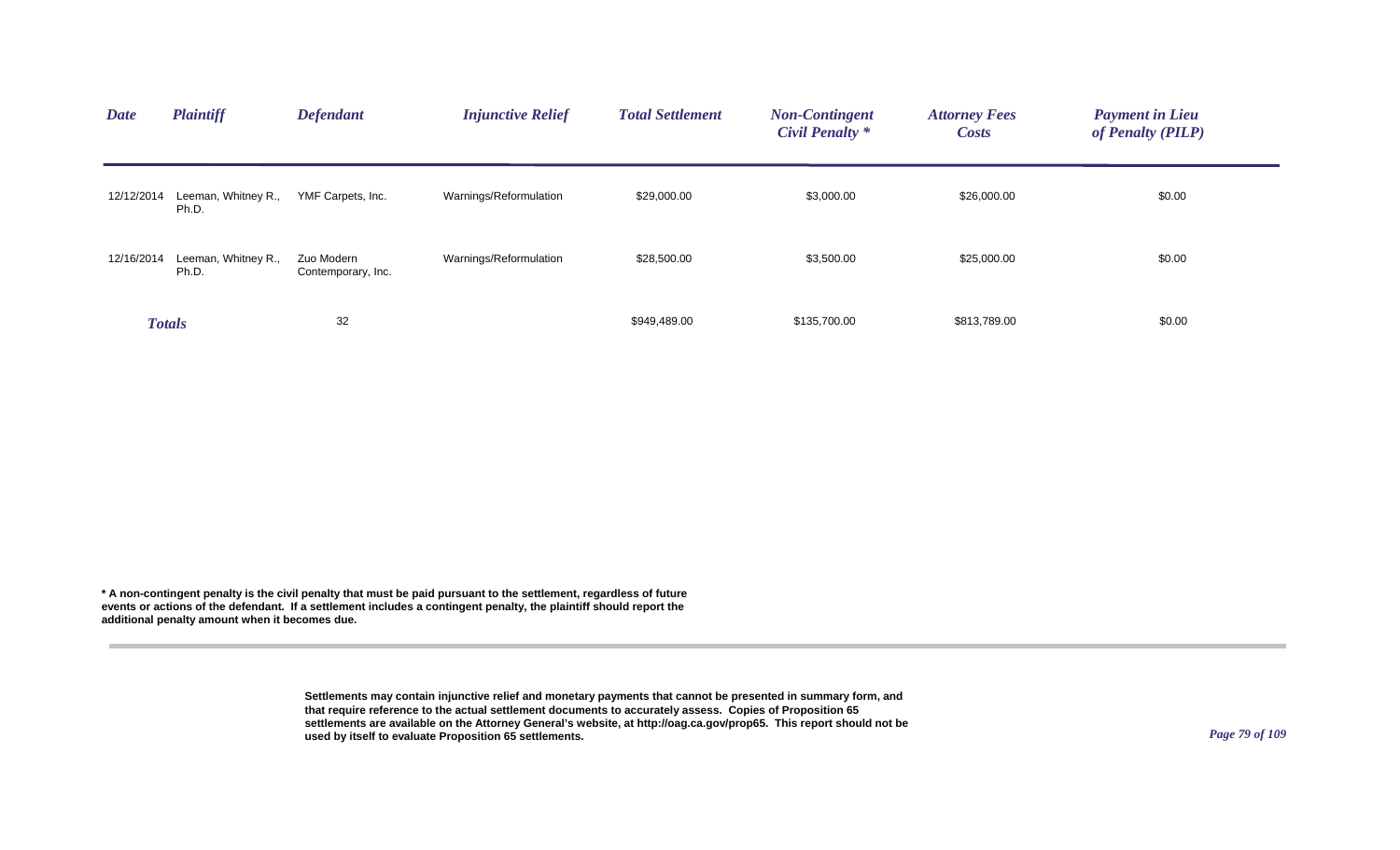| <b>Date</b> | <b>Plaintiff</b>                                  | <b>Defendant</b>                       | <b>Injunctive Relief</b> | <b>Total Settlement</b> | <b>Non-Contingent</b><br><b>Civil Penalty *</b> | <b>Attorney Fees</b><br><b>Costs</b> | <b>Payment in Lieu</b><br>of Penalty (PILP) |  |
|-------------|---------------------------------------------------|----------------------------------------|--------------------------|-------------------------|-------------------------------------------------|--------------------------------------|---------------------------------------------|--|
| 10/1/2014   | <b>Mateel Environmental</b><br>Justice Foundation | Anderson Maple Syrup                   | Warnings/Reformulation   | \$205,000.00            | \$5,000.00                                      | \$200,000.00                         | \$0.00                                      |  |
| 12/3/2014   | <b>Mateel Environmental</b><br>Justice Foundation | <b>Masco Corporation</b>               | Warnings                 | \$32,000.00             | \$8,000.00                                      | \$16,000.00                          | \$8,000.00                                  |  |
| 3/7/2014    | <b>Mateel Environmental</b><br>Justice Foundation | Whole Foods Market<br>California, Inc. | Reformulation            | \$220,000.00            | \$20,000.00                                     | \$160,000.00                         | \$40,000.00                                 |  |
|             | <b>Totals</b>                                     | 3                                      |                          | \$457,000.00            | \$33,000.00                                     | \$376,000.00                         | \$48,000.00                                 |  |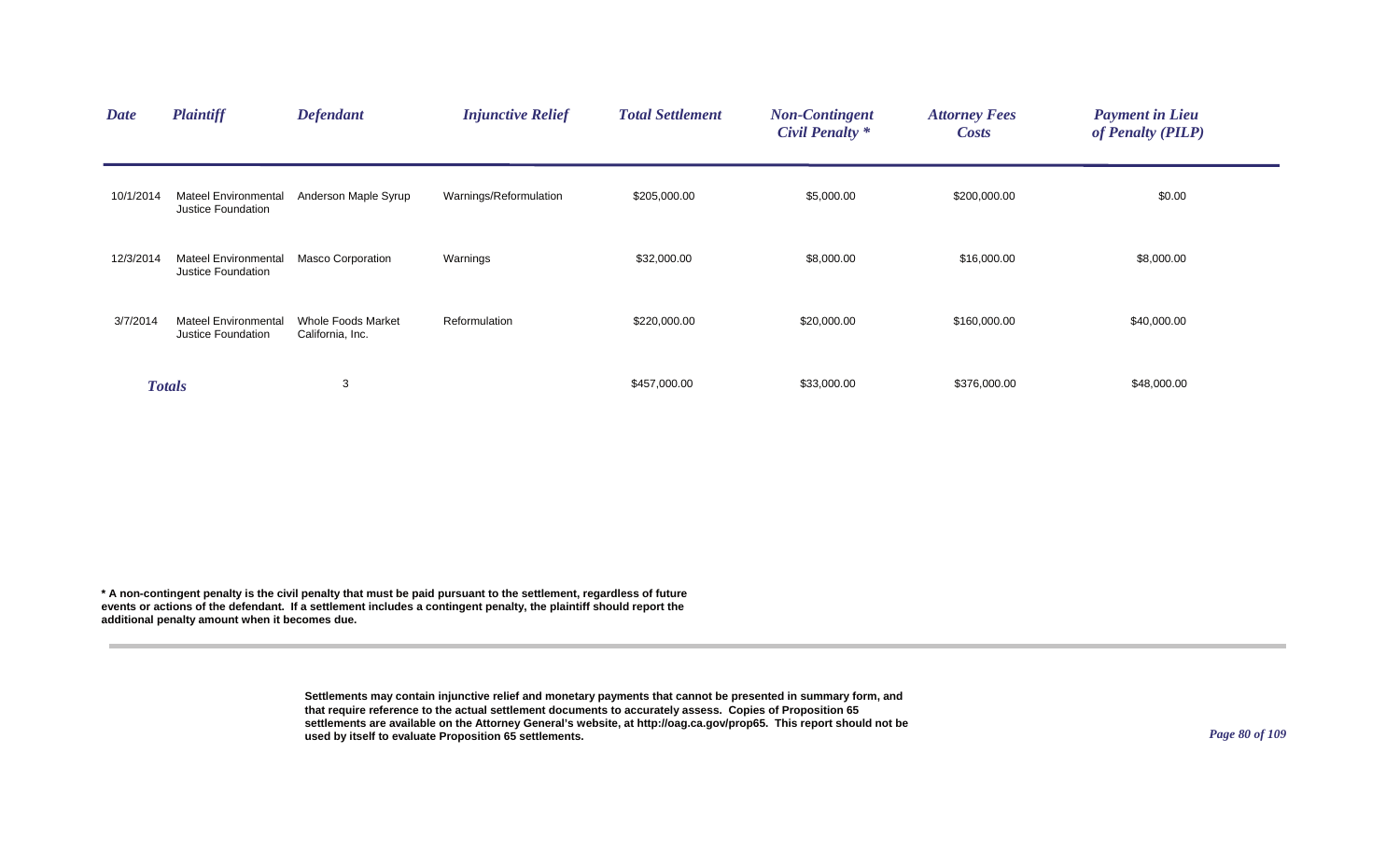| <b>Date</b> | <b>Plaintiff</b> | <b>Defendant</b>                              | <b>Injunctive Relief</b> | <b>Total Settlement</b> | <b>Non-Contingent</b><br><b>Civil Penalty</b> * | <b>Attorney Fees</b><br><b>Costs</b> | <b>Payment in Lieu</b><br>of Penalty (PILP) |  |
|-------------|------------------|-----------------------------------------------|--------------------------|-------------------------|-------------------------------------------------|--------------------------------------|---------------------------------------------|--|
| 6/24/2014   | Moorberg, Mark   | FNA Group, Inc.                               | Warnings/Reformulation   | \$25,750.00             | \$3,000.00                                      | \$22,750.00                          | \$0.00                                      |  |
| 11/18/2014  | Moorberg, Mark   | Franamara, Inc.                               | Reformulation            | \$36,000.00             | \$6,000.00                                      | \$30,000.00                          | \$0.00                                      |  |
| 12/5/2014   | Moorberg, Mark   | <b>Gator Cases</b><br>Incorporated            | Warnings/Reformulation   | \$23,000.00             | \$2,000.00                                      | \$21,000.00                          | \$0.00                                      |  |
| 10/31/2014  | Moorberg, Mark   | Hearing Lab Technology<br>LLC; Good Sportsman | Reformulation            | \$31,500.00             | \$8,000.00                                      | \$23,500.00                          | \$0.00                                      |  |
| 12/1/2014   | Moorberg, Mark   | North States Industries,<br>Inc.              | Reformulation            | \$31,000.00             | \$7,000.00                                      | \$24,000.00                          | \$0.00                                      |  |
| 10/3/2014   | Moorberg, Mark   | Polyconcept North<br>America, Inc.            | Warnings/Reformulation   | \$29,000.00             | \$4,500.00                                      | \$24,500.00                          | \$0.00                                      |  |
| 10/30/2014  | Moorberg, Mark   | Pendleton Woolen Mills,<br>Inc.               | Reformulation            | \$30,000.00             | \$5,000.00                                      | \$25,000.00                          | \$0.00                                      |  |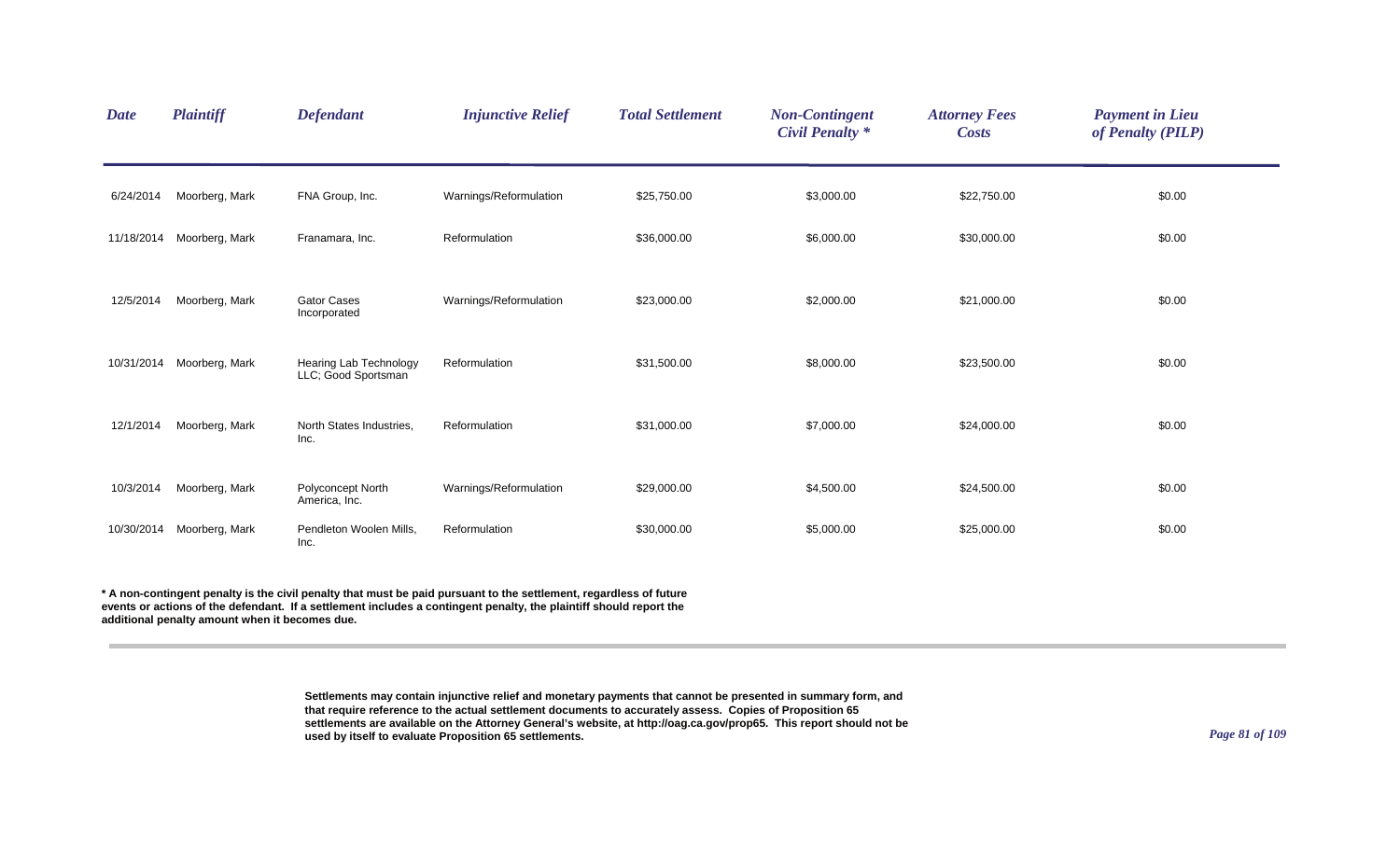| <b>Date</b> | <b>Plaintiff</b>          | <b>Defendant</b>          | <b>Injunctive Relief</b> | <b>Total Settlement</b> | <b>Non-Contingent</b><br><b>Civil Penalty *</b> | <b>Attorney Fees</b><br><b>Costs</b> | <b>Payment in Lieu</b><br>of Penalty (PILP) |  |
|-------------|---------------------------|---------------------------|--------------------------|-------------------------|-------------------------------------------------|--------------------------------------|---------------------------------------------|--|
|             | 11/25/2014 Moorberg, Mark | Unger Enterprises, Inc.   | Reformulation            | \$32,000.00             | \$4,500.00                                      | \$27,500.00                          | \$0.00                                      |  |
| 12/23/2014  | Moorberg, Mark            | Wagan Corporation         | Reformulation            | \$35,000.00             | \$6,000.00                                      | \$29,000.00                          | \$0.00                                      |  |
| 8/19/2014   | Moorberg, Mark            | <b>Zircon Corporation</b> | Reformulation            | \$16,500.00             | \$1,500.00                                      | \$15,000.00                          | \$0.00                                      |  |
|             | <b>Totals</b>             | 10                        |                          | \$289,750.00            | \$47,500.00                                     | \$242,250.00                         | \$0.00                                      |  |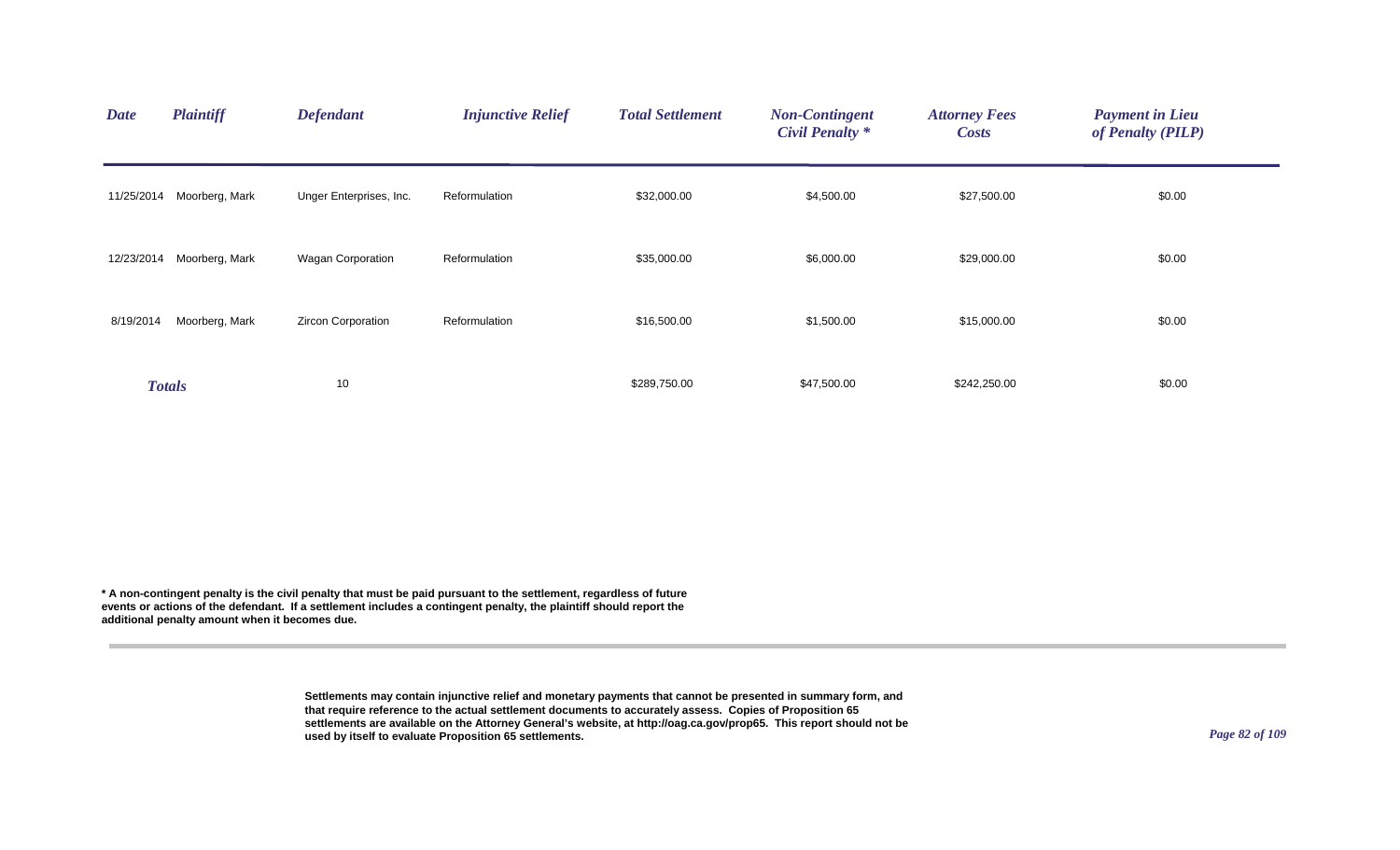| <b>Date</b> | <b>Plaintiff</b>       | <b>Defendant</b>                                     | <b>Injunctive Relief</b> | <b>Total Settlement</b> | <b>Non-Contingent</b><br><b>Civil Penalty *</b> | <b>Attorney Fees</b><br><b>Costs</b> | <b>Payment in Lieu</b><br>of Penalty (PILP) |
|-------------|------------------------|------------------------------------------------------|--------------------------|-------------------------|-------------------------------------------------|--------------------------------------|---------------------------------------------|
|             | 12/18/2014 Moore, John | Ball, Bounce & Sport,<br>Inc.                        | Reformulation            | \$34,000.00             | \$6,000.00                                      | \$28,000.00                          | \$0.00                                      |
| 3/6/2014    | Moore, John            | G.H. Meiser & Co.                                    | Warnings/Reformulation   | \$34,000.00             | \$2,000.00                                      | \$32,000.00                          | \$0.00                                      |
| 1/29/2014   | Moore, John            | <b>Halstead New England</b><br>Corporation; The Home | Warnings/Reformulation   | \$320,000.00            | \$40,000.00                                     | \$280,000.00                         | \$0.00                                      |
| 2/28/2014   | Moore, John            | Medline Industries, Inc.                             | Warnings/Reformulation   | \$52,000.00             | \$17,000.00                                     | \$35,000.00                          | \$0.00                                      |
| 3/4/2014    | Moore, John            | <b>Misyd Corporation</b>                             | Reformulation            | \$22,000.00             | \$1,000.00                                      | \$21,000.00                          | \$0.00                                      |
| 9/8/2014    | Moore, John            | Magnolia Furniture, LLC                              | Reformulation            | \$38,750.00             | \$6,000.00                                      | \$32,750.00                          | \$0.00                                      |
| 2/18/2014   | Moore, John            | North Walk, Ltd.                                     | Reformulation            | \$52,500.00             | \$7,500.00                                      | \$45,000.00                          | \$0.00                                      |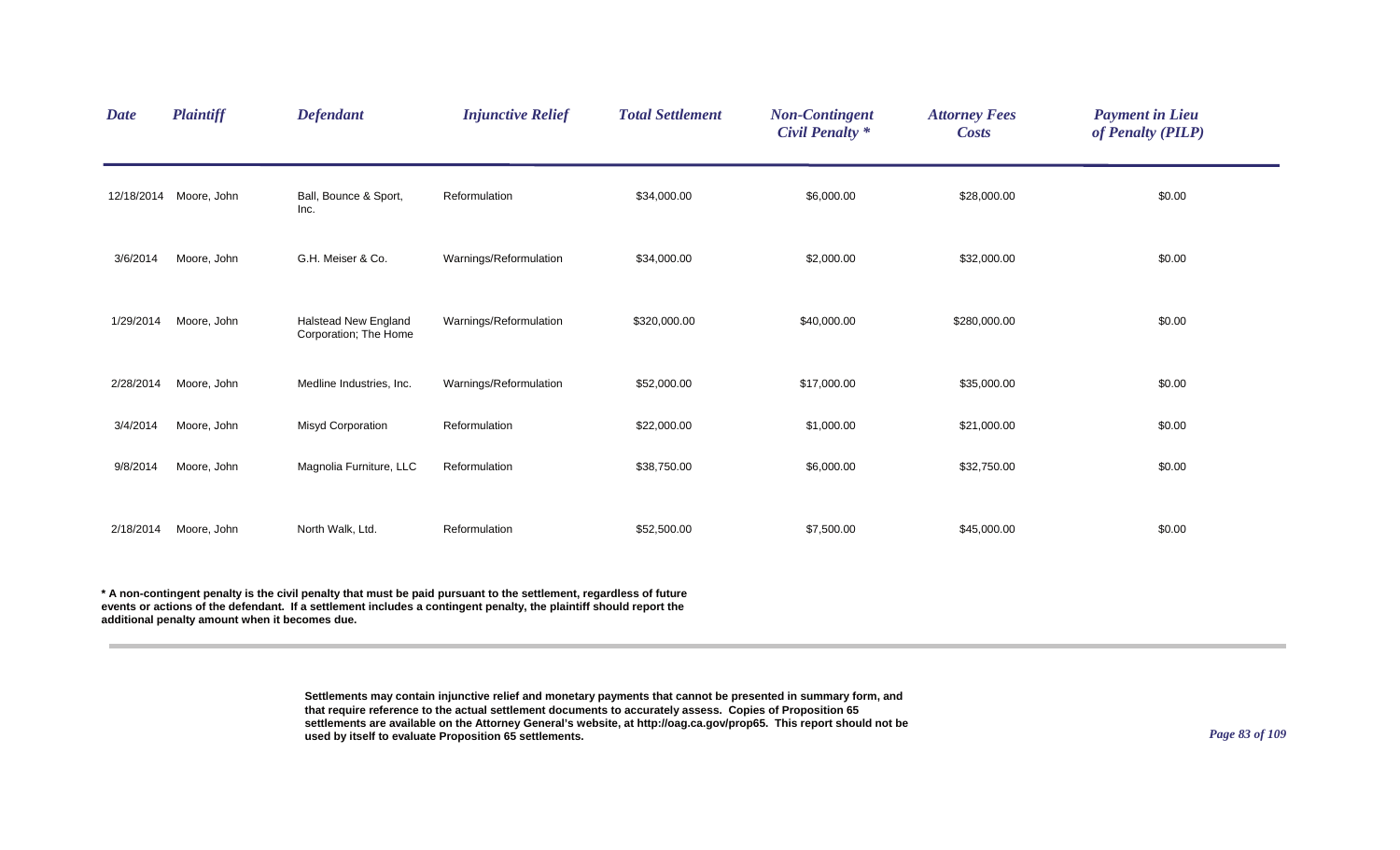| <b>Date</b> | <b>Plaintiff</b> | <b>Defendant</b>                              | <b>Injunctive Relief</b> | <b>Total Settlement</b> | <b>Non-Contingent</b><br><b>Civil Penalty *</b> | <b>Attorney Fees</b><br><b>Costs</b> | <b>Payment in Lieu</b><br>of Penalty (PILP) |
|-------------|------------------|-----------------------------------------------|--------------------------|-------------------------|-------------------------------------------------|--------------------------------------|---------------------------------------------|
| 7/28/2014   | Moore, John      | Norwood Promotional<br>Products, LLC          | Warnings/Reformulation   | \$55,000.00             | \$18,000.00                                     | \$37,000.00                          | \$0.00                                      |
| 3/7/2014    | Moore, John      | Pier 1 Imports, Inc.                          | Warnings/Reformulation   | \$56,120.00             | \$24,000.00                                     | \$32,120.00                          | \$0.00                                      |
| 5/9/2014    | Moore, John      | <b>Trudeau Corporation</b><br>(America), Inc. | Reformulation            | \$22,500.00             | \$6,250.00                                      | \$16,250.00                          | \$0.00                                      |
| 5/19/2014   | Moore, John      | <b>Trudeau Corporation</b>                    | Reformulation            | \$24,373.00             | \$3,250.00                                      | \$21,123.00                          | \$0.00                                      |
| 3/7/2014    | Moore, John      | <b>United Stationers Supply</b><br>Co.        | Warnings/Reformulation   | \$63,000.00             | \$28,000.00                                     | \$35,000.00                          | \$0.00                                      |
|             | <b>Totals</b>    | 12                                            |                          | \$774,243.00            | \$159,000.00                                    | \$615,243.00                         | \$0.00                                      |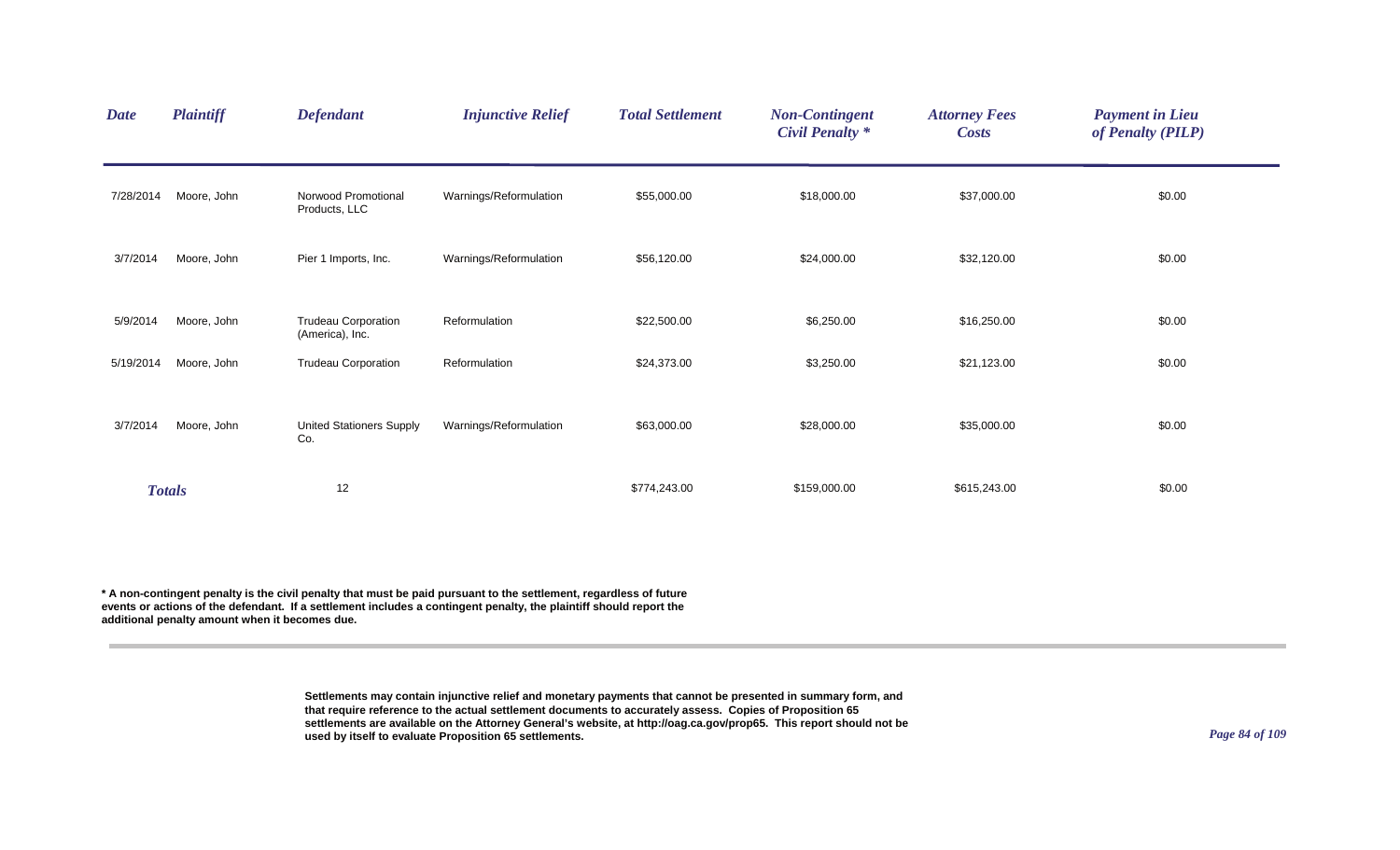| <b>Date</b> | <b>Plaintiff</b>               | <b>Defendant</b>                | <b>Injunctive Relief</b> | <b>Total Settlement</b> | <b>Non-Contingent</b><br>Civil Penalty * | <b>Attorney Fees</b><br><i>Costs</i> | <b>Payment in Lieu</b><br>of Penalty (PILP) |
|-------------|--------------------------------|---------------------------------|--------------------------|-------------------------|------------------------------------------|--------------------------------------|---------------------------------------------|
| 10/24/2014  | Moore, John;<br>Moorberg, Mark | Rhode Island Textile<br>Company | Warnings/Reformulation   | \$52,000.00             | \$6,000.00                               | \$46,000.00                          | \$0.00                                      |
|             | <b>Totals</b>                  |                                 |                          | \$52,000.00             | \$6,000.00                               | \$46,000.00                          | \$0.00                                      |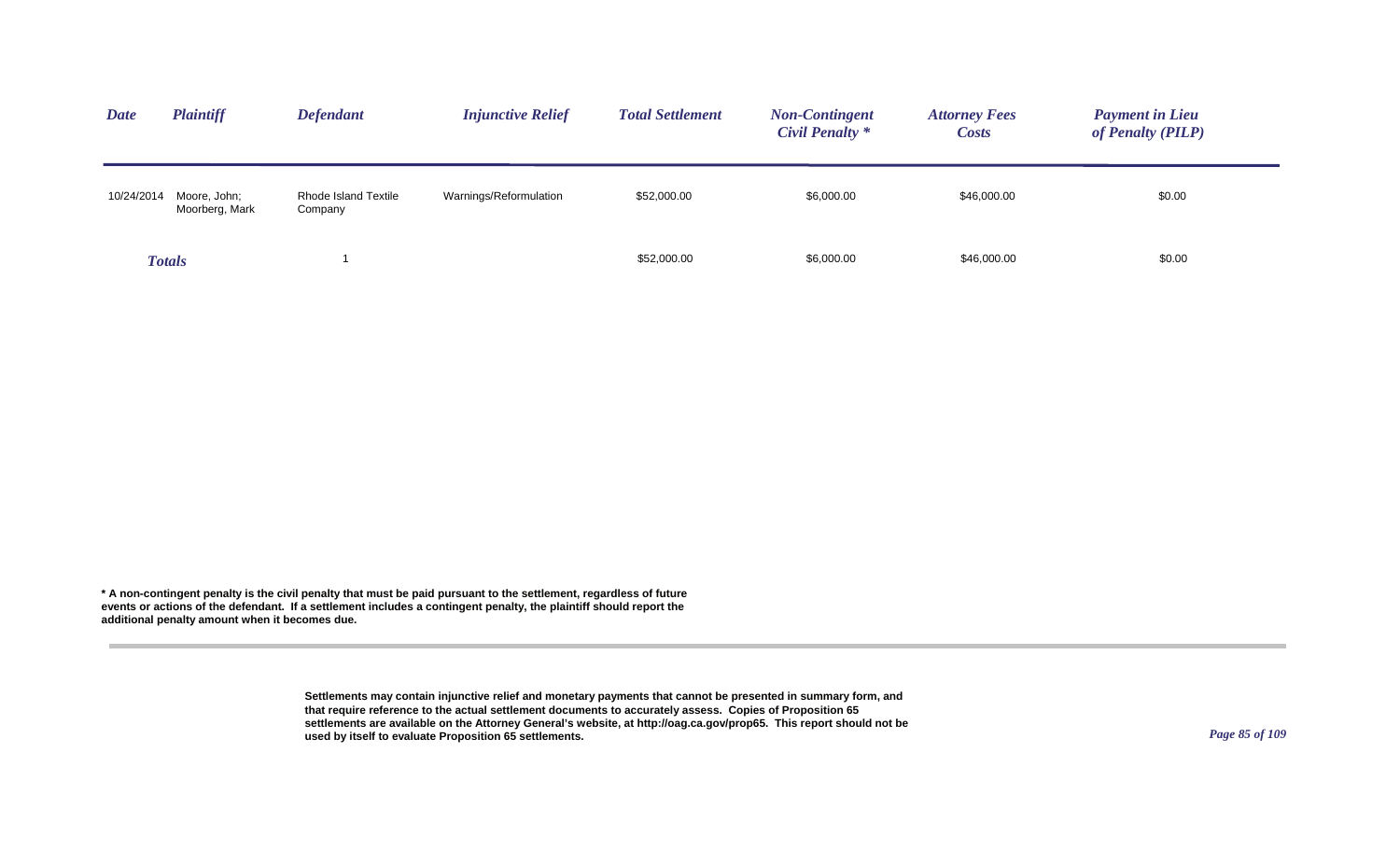| <b>Plaintiff</b><br><b>Date</b> | <b>Defendant</b>     | <b>Injunctive Relief</b> | <b>Total Settlement</b> | <b>Non-Contingent</b><br>Civil Penalty * | <b>Attorney Fees</b><br><b>Costs</b> | <b>Payment in Lieu</b><br>of Penalty (PILP) |
|---------------------------------|----------------------|--------------------------|-------------------------|------------------------------------------|--------------------------------------|---------------------------------------------|
| Novak, Elise<br>2/25/2014       | 99 Cents Only Stores | Reformulation            | \$25,000.00             | \$4,000.00                               | \$21,000.00                          | \$0.00                                      |
| <b>Totals</b>                   |                      |                          | \$25,000.00             | \$4,000.00                               | \$21,000.00                          | \$0.00                                      |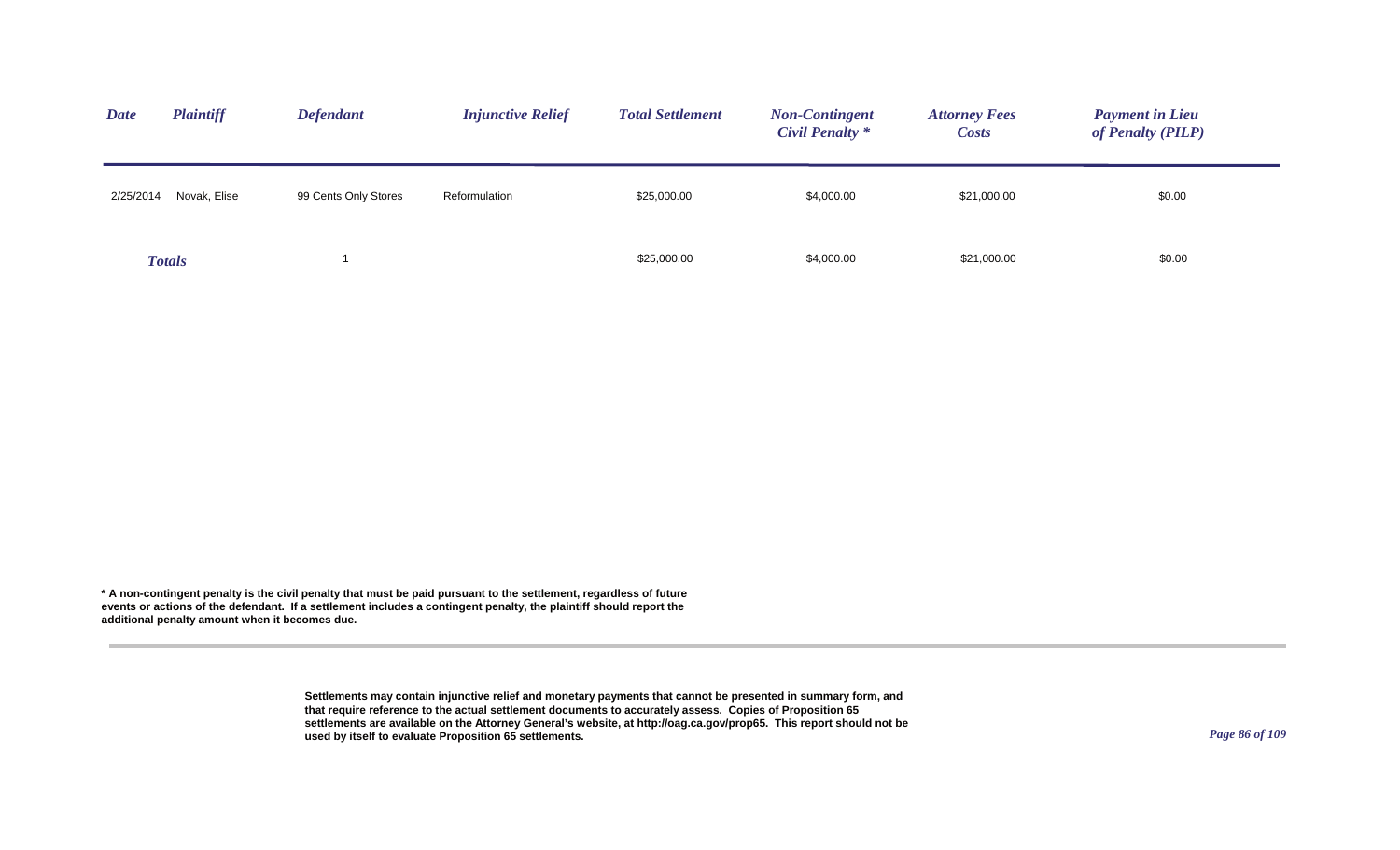| <b>Date</b> | <b>Plaintiff</b> | <b>Defendant</b>            | <b>Injunctive Relief</b> | <b>Total Settlement</b> | <b>Non-Contingent</b><br><b>Civil Penalty *</b> | <b>Attorney Fees</b><br><b>Costs</b> | <b>Payment in Lieu</b><br>of Penalty (PILP) |  |
|-------------|------------------|-----------------------------|--------------------------|-------------------------|-------------------------------------------------|--------------------------------------|---------------------------------------------|--|
| 4/7/2014    | Novak, Isabel    | Gibson Overseas, Inc.       | Reformulation            | \$16,500.00             | \$2,500.00                                      | \$14,000.00                          | \$0.00                                      |  |
| 9/4/2014    | Novak, Isabel    | IQ Accessories, Inc.        | Warnings/Reformulation   | \$20,000.00             | \$3,000.00                                      | \$17,000.00                          | \$0.00                                      |  |
| 6/27/2014   | Novak, Isabel    | Pier 1 Imports (U.S.), Inc. | Warnings                 | \$20,000.00             | \$4,000.00                                      | \$16,000.00                          | \$0.00                                      |  |
|             | <b>Totals</b>    | 3                           |                          | \$56,500.00             | \$9,500.00                                      | \$47,000.00                          | \$0.00                                      |  |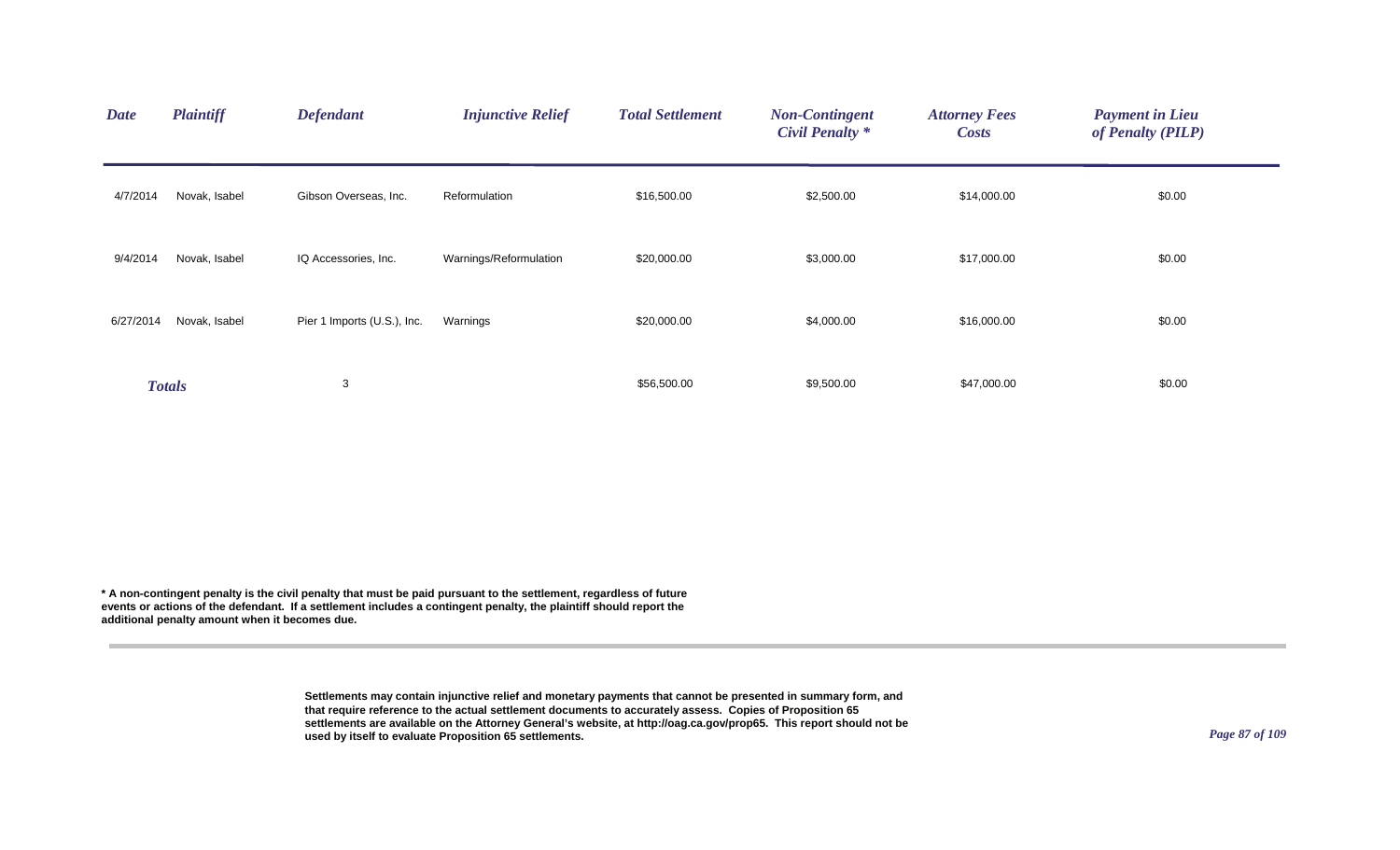| <b>Plaintiff</b><br><b>Date</b> | <b>Defendant</b>               | <b>Injunctive Relief</b>                     | <b>Total Settlement</b> | <b>Non-Contingent</b><br><b>Civil Penalty *</b> | <b>Attorney Fees</b><br><b>Costs</b> | <b>Payment in Lieu</b><br>of Penalty (PILP) |
|---------------------------------|--------------------------------|----------------------------------------------|-------------------------|-------------------------------------------------|--------------------------------------|---------------------------------------------|
| 5/23/2014                       | Parker, Maureen<br>Ace Harware | Warnings/Reformulation<br>Corporation; Danco | \$40,000.00             | \$1,000.00                                      | \$39,000.00                          | \$0.00                                      |
| <b>Totals</b>                   |                                |                                              | \$40,000.00             | \$1,000.00                                      | \$39,000.00                          | \$0.00                                      |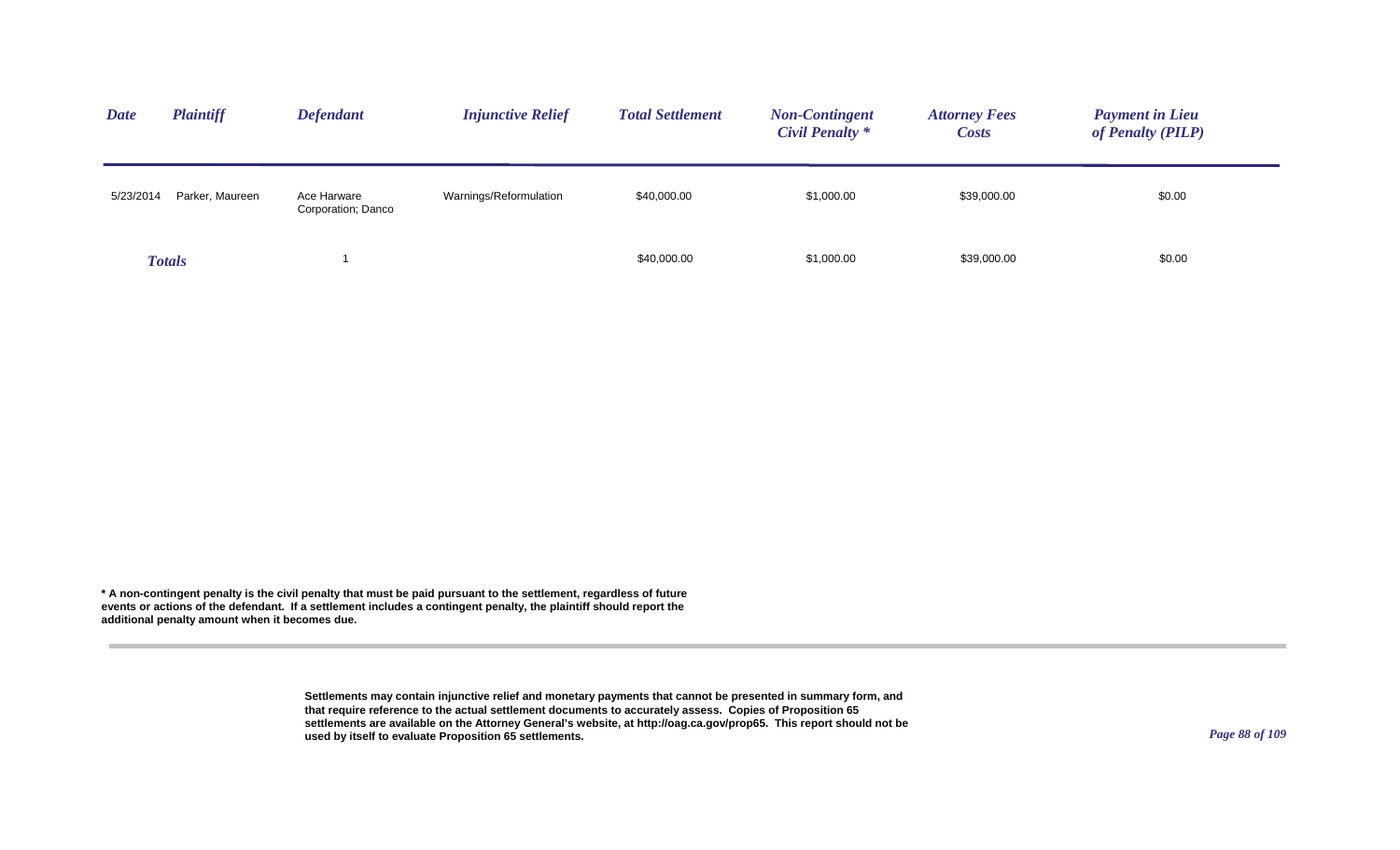| <b>Date</b> | <b>Plaintiff</b>                 | <b>Defendant</b>              | <b>Injunctive Relief</b>     | <b>Total Settlement</b> | <b>Non-Contingent</b><br>Civil Penalty * | <b>Attorney Fees</b><br><b>Costs</b> | <b>Payment in Lieu</b><br>of Penalty (PILP) |
|-------------|----------------------------------|-------------------------------|------------------------------|-------------------------|------------------------------------------|--------------------------------------|---------------------------------------------|
| 6/18/2014   | <b>Protect Consumers,</b><br>LLC | John Paul Mitchell<br>Systems | Product voluntarily recalled | \$25,000.00             | \$2,500.00                               | \$22,500.00                          | \$0.00                                      |
|             | <b>Totals</b>                    |                               |                              | \$25,000.00             | \$2,500.00                               | \$22,500.00                          | \$0.00                                      |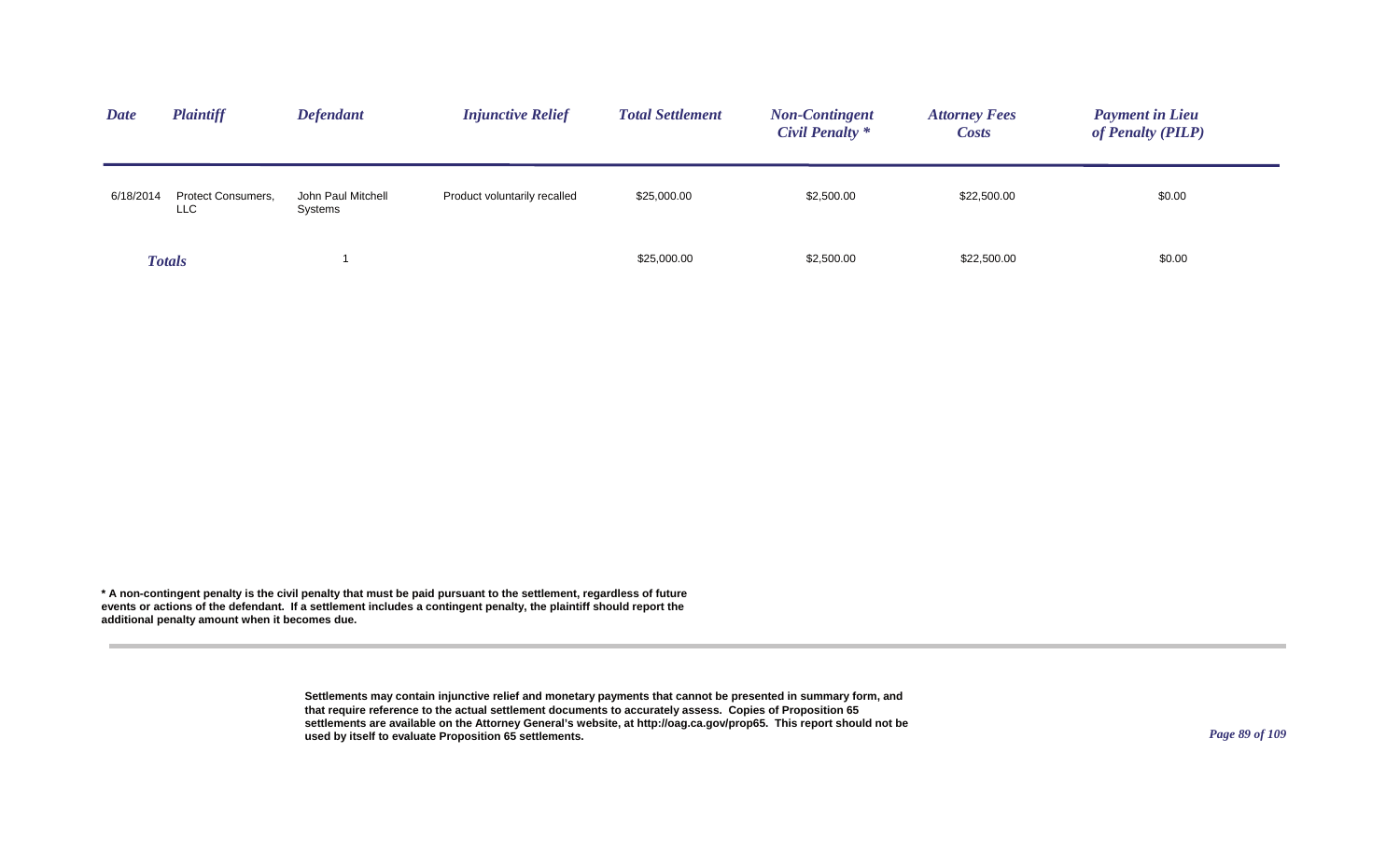| <b>Date</b> | <b>Plaintiff</b>                                            | <b>Defendant</b>                                            | <b>Injunctive Relief</b> | <b>Total Settlement</b> | <b>Non-Contingent</b><br><b>Civil Penalty *</b> | <b>Attorney Fees</b><br><b>Costs</b> | <b>Payment in Lieu</b><br>of Penalty (PILP) |  |
|-------------|-------------------------------------------------------------|-------------------------------------------------------------|--------------------------|-------------------------|-------------------------------------------------|--------------------------------------|---------------------------------------------|--|
| 5/20/2014   | Public Interest Alliance Allure Labs, Inc.<br><b>LLC</b>    |                                                             | Warnings                 | \$3,500.00              | \$500.00                                        | \$3,000.00                           | \$0.00                                      |  |
| 7/10/2014   | Public Interest Alliance Aubrey Organics Inc.<br><b>LLC</b> |                                                             | Warnings/Reformulation   | \$7,500.00              | \$0.00                                          | \$7,500.00                           | \$0.00                                      |  |
| 6/24/2014   | Public Interest Alliance Bonne Bell, LLC<br><b>LLC</b>      |                                                             | Warnings/Reformulation   | \$35,000.00             | \$6,000.00                                      | \$29,000.00                          | \$0.00                                      |  |
| 5/20/2014   | <b>LLC</b>                                                  | Public Interest Alliance Dr. Hauschka Skin Care,<br>Inc.    | Warnings/Reformulation   | \$8,000.00              | \$1,000.00                                      | \$7,000.00                           | \$0.00                                      |  |
| 5/20/2014   | Public Interest Alliance DermaQuest, Inc.<br><b>LLC</b>     |                                                             | Warning                  | \$3,500.00              | \$500.00                                        | \$3,000.00                           | \$0.00                                      |  |
| 7/1/2014    | <b>LLC</b>                                                  | Public Interest Alliance J.A. Cosmetics US. Inc.            | Warnings/Reformulation   | \$20,000.00             | \$4,000.00                                      | \$16,000.00                          | \$0.00                                      |  |
| 9/23/2014   | LLC                                                         | Public Interest Alliance Josie Maran Cosmetic<br><b>LLC</b> | Warnings/Reformulation   | \$15,000.00             | \$1,500.00                                      | \$13,500.00                          | \$0.00                                      |  |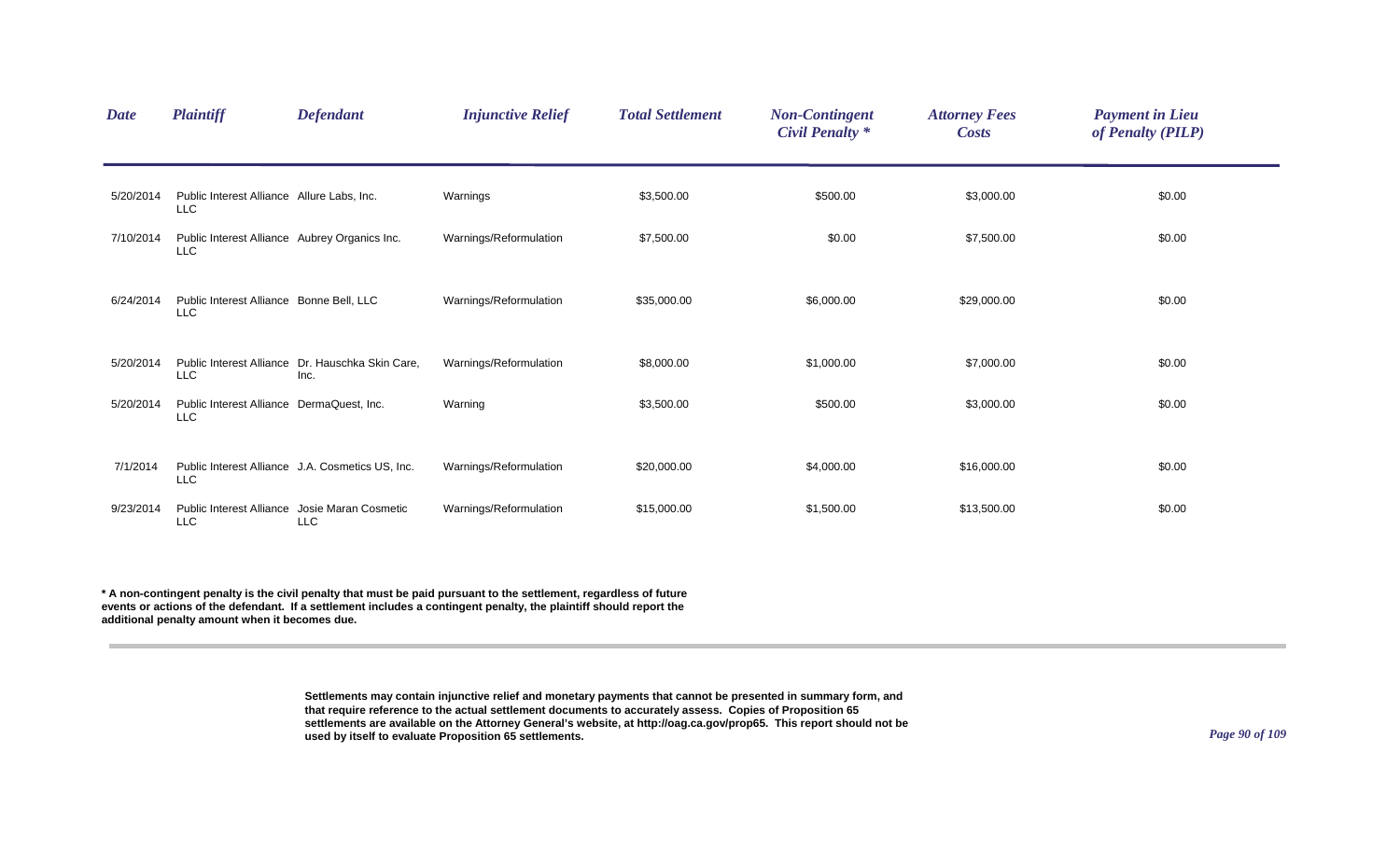| <b>Date</b> | <b>Plaintiff</b>                                       | <b>Defendant</b>                                            | <b>Injunctive Relief</b> | <b>Total Settlement</b> | <b>Non-Contingent</b><br><b>Civil Penalty</b> * | <b>Attorney Fees</b><br><b>Costs</b> | <b>Payment in Lieu</b><br>of Penalty (PILP) |
|-------------|--------------------------------------------------------|-------------------------------------------------------------|--------------------------|-------------------------|-------------------------------------------------|--------------------------------------|---------------------------------------------|
| 12/10/2014  | <b>LLC</b>                                             | Public Interest Alliance Kanebo Cosmetics USA<br><b>LLC</b> | Warnings/Reformulation   | \$9,500.00              | \$1,000.00                                      | \$8,500.00                           | \$0.00                                      |
| 5/20/2014   | Public Interest Alliance Murad, Inc.<br><b>LLC</b>     |                                                             | Warnings/Reformulation   | \$7,000.00              | \$0.00                                          | \$7,000.00                           | \$0.00                                      |
| 5/20/2014   | Public Interest Alliance Melaleuca, Inc.<br><b>LLC</b> |                                                             | Warning                  | \$8,500.00              | \$0.00                                          | \$8,500.00                           | \$0.00                                      |
| 8/5/2014    | Public Interest Alliance Nippon Menard<br><b>LLC</b>   | Cosmetics Co., Ltd.                                         | Warnings/Reformulation   | \$6,000.00              | \$1,000.00                                      | \$5,000.00                           | \$0.00                                      |
| 8/7/2014    | <b>LLC</b>                                             | Public Interest Alliance Science of Skincare LLC            | Warnings/Reformulation   | \$7,000.00              | \$500.00                                        | \$6,500.00                           | \$0.00                                      |
| 12/10/2014  | Public Interest Alliance Stila Styles, LLC<br>LLC      |                                                             | Warnings/Reformulation   | \$33,500.00             | \$7,500.00                                      | \$26,000.00                          | \$0.00                                      |
| 5/20/2014   | Public Interest Alliance Tarte, Inc.<br><b>LLC</b>     |                                                             | Warnings/Reformulation   | \$7,000.00              | \$0.00                                          | \$7,000.00                           | \$0.00                                      |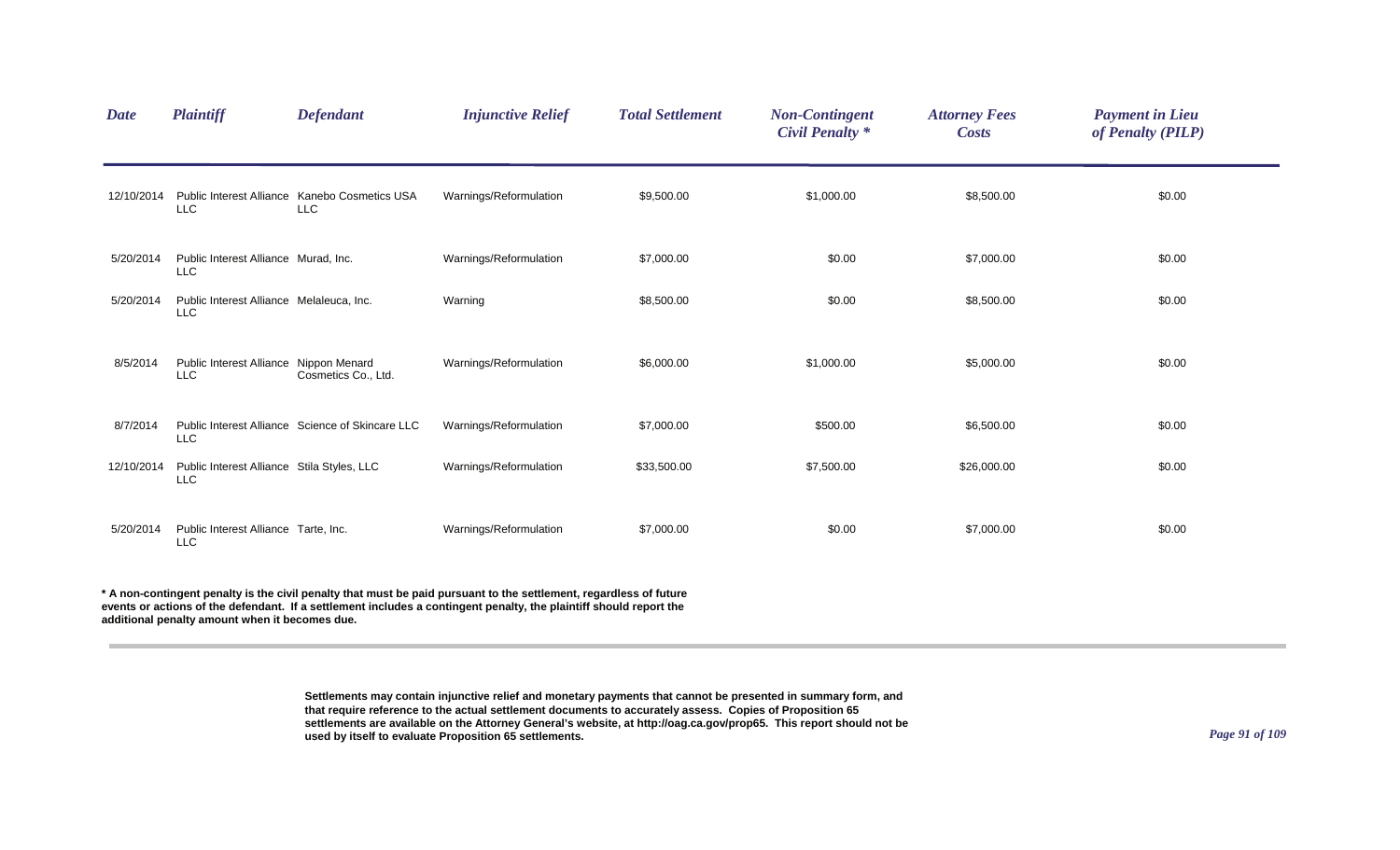| <b>Date</b> | <b>Plaintiff</b> | <b>Defendant</b> | <b>Injunctive Relief</b> | <b>Total Settlement</b> | <b>Non-Contingent</b><br><b>Civil Penalty *</b> | <b>Attorney Fees</b><br><b>Costs</b> | <b>Payment in Lieu</b><br>of Penalty (PILP) |
|-------------|------------------|------------------|--------------------------|-------------------------|-------------------------------------------------|--------------------------------------|---------------------------------------------|
|             | <b>Totals</b>    | 14               |                          | \$171,000.00            | \$23,500.00                                     | \$147,500.00                         | \$0.00                                      |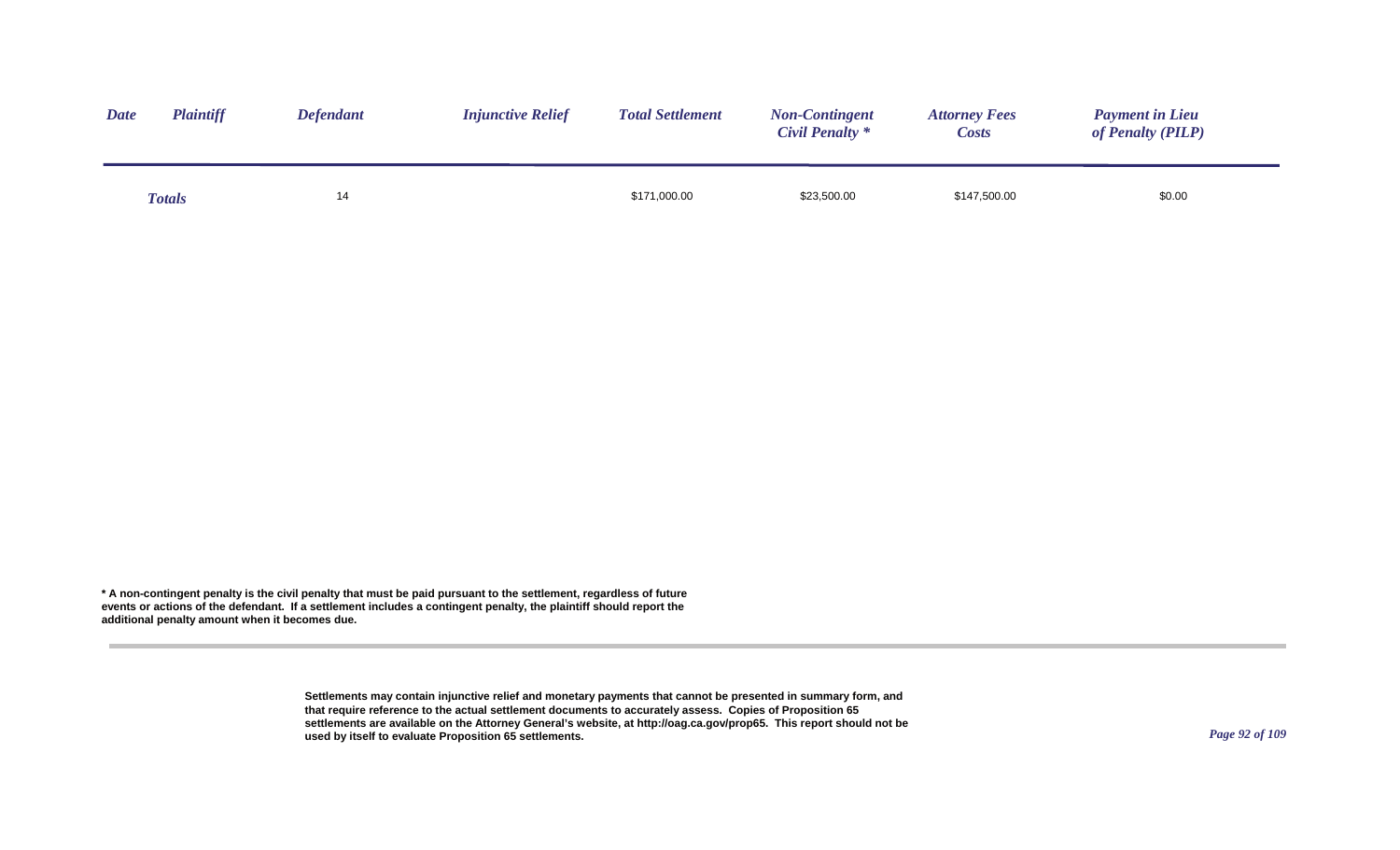| <b>Date</b> | <b>Plaintiff</b> | <b>Defendant</b>                               | <b>Injunctive Relief</b> | <b>Total Settlement</b> | <b>Non-Contingent</b><br><b>Civil Penalty *</b> | <b>Attorney Fees</b><br><b>Costs</b> | <b>Payment in Lieu</b><br>of Penalty (PILP) |
|-------------|------------------|------------------------------------------------|--------------------------|-------------------------|-------------------------------------------------|--------------------------------------|---------------------------------------------|
| 10/6/2014   | Ruggeri, Isabel  | Do It Best Corporation;<br>Do It Best Commerce | Warnings                 | \$18,500.00             | \$1,500.00                                      | \$17,000.00                          | \$0.00                                      |
| 9/23/2014   | Ruggeri, Isabel  | Orgill, Inc.                                   | Warnings                 | \$24,000.00             | \$5,000.00                                      | \$19,000.00                          | \$0.00                                      |
|             | <b>Totals</b>    | $\overline{2}$                                 |                          | \$42,500.00             | \$6,500.00                                      | \$36,000.00                          | \$0.00                                      |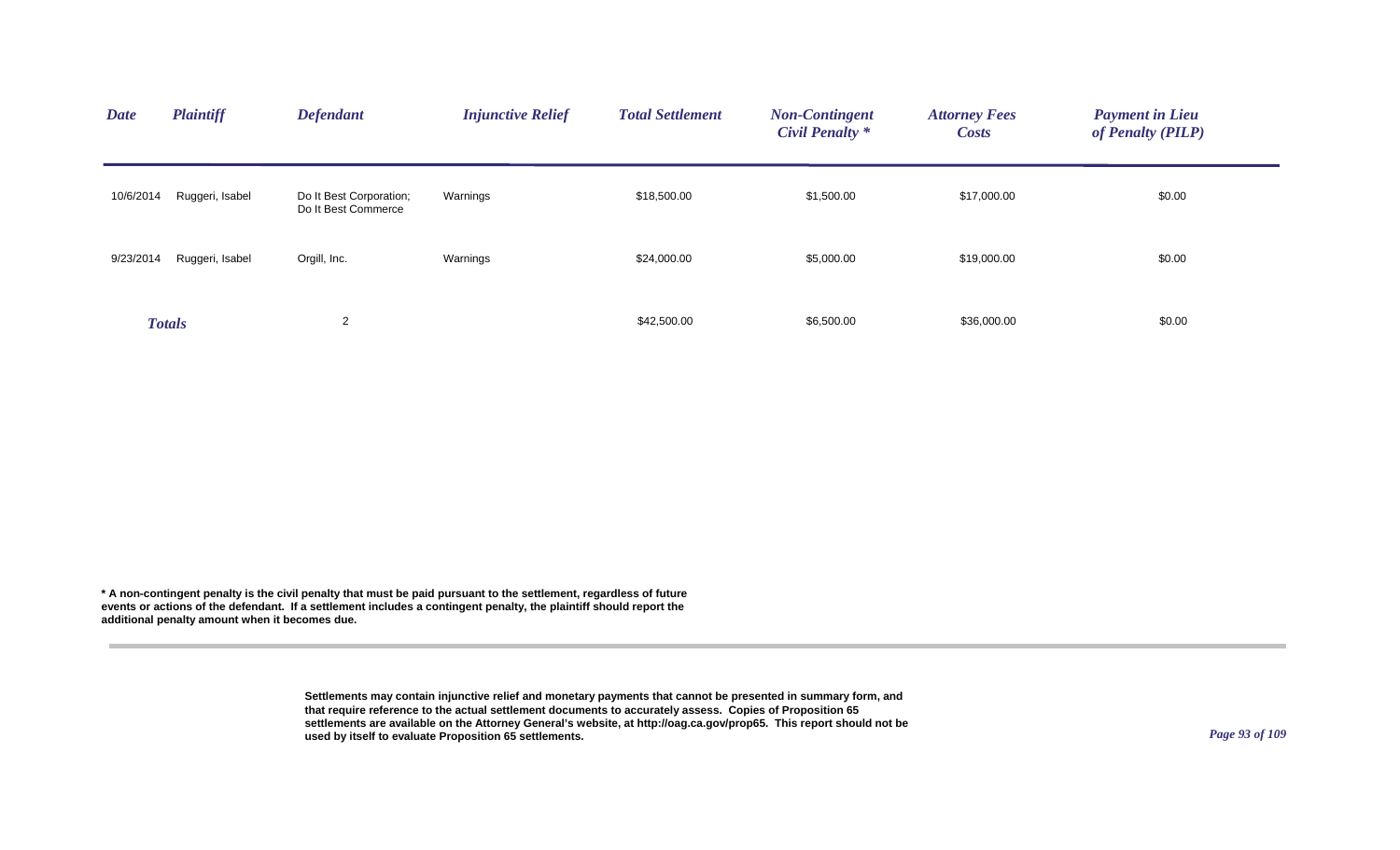| <b>Date</b> | <b>Plaintiff</b>                               | <b>Defendant</b>                         | <b>Injunctive Relief</b>                                                                                                                                                                                                                 | <b>Total Settlement</b> | <b>Non-Contingent</b><br><b>Civil Penalty *</b> | <b>Attorney Fees</b><br><b>Costs</b> | <b>Payment in Lieu</b><br>of Penalty (PILP) |
|-------------|------------------------------------------------|------------------------------------------|------------------------------------------------------------------------------------------------------------------------------------------------------------------------------------------------------------------------------------------|-------------------------|-------------------------------------------------|--------------------------------------|---------------------------------------------|
| 6/13/2014   | Shefa LMV LLC                                  | Alessandra Collections<br>S.A.S.         | Reformulation                                                                                                                                                                                                                            | \$6,520.00              | \$520.00                                        | \$6,000.00                           | \$0.00                                      |
| 10/7/2014   | Shefa LMV LLC                                  | <b>Blue Cross Laboratories,</b><br>Inc.  | Reformulation                                                                                                                                                                                                                            | \$12,000.00             | \$2,000.00                                      | \$10,000.00                          | \$0.00                                      |
| 3/7/2014    | Shefa LMV LLC                                  | Chattem, Inc.                            | Warnings/Reformulation                                                                                                                                                                                                                   | \$27,000.00             | \$14,500.00                                     | \$12,500.00                          | \$0.00                                      |
| 6/13/2014   | Shefa LMV LLC                                  | Commonwealth Soap &<br><b>Toiletries</b> | Reformulation                                                                                                                                                                                                                            | \$12,500.00             | \$3,000.00                                      | \$9,500.00                           | \$0.00                                      |
| 10/7/2014   | Shefa LMV LLC                                  | CLT International, Inc.                  | Reformulation                                                                                                                                                                                                                            | \$15,000.00             | \$4,000.00                                      | \$11,000.00                          | \$0.00                                      |
| 2/18/2014   | Shefa LMV LLC                                  | Evergreen Consumer<br>Products           | Warnings/Reformulation                                                                                                                                                                                                                   | \$11,750.00             | \$5,000.00                                      | \$6,750.00                           | \$0.00                                      |
| 6/13/2014   | Shefa LMV LLC                                  | ET Browne Drug<br>Company, Inc.          | Reformulation                                                                                                                                                                                                                            | \$22,000.00             | \$10,000.00                                     | \$12,000.00                          | \$0.00                                      |
| 6/13/2014   | Shefa LMV LLC                                  | Enchante Accessories,<br>Inc.            | Reformulation                                                                                                                                                                                                                            | \$7,000.00              | \$2,000.00                                      | \$5,000.00                           | \$0.00                                      |
|             | additional penalty amount when it becomes due. |                                          | * A non-contingent penalty is the civil penalty that must be paid pursuant to the settlement, regardless of future<br>events or actions of the defendant. If a settlement includes a contingent penalty, the plaintiff should report the |                         |                                                 |                                      |                                             |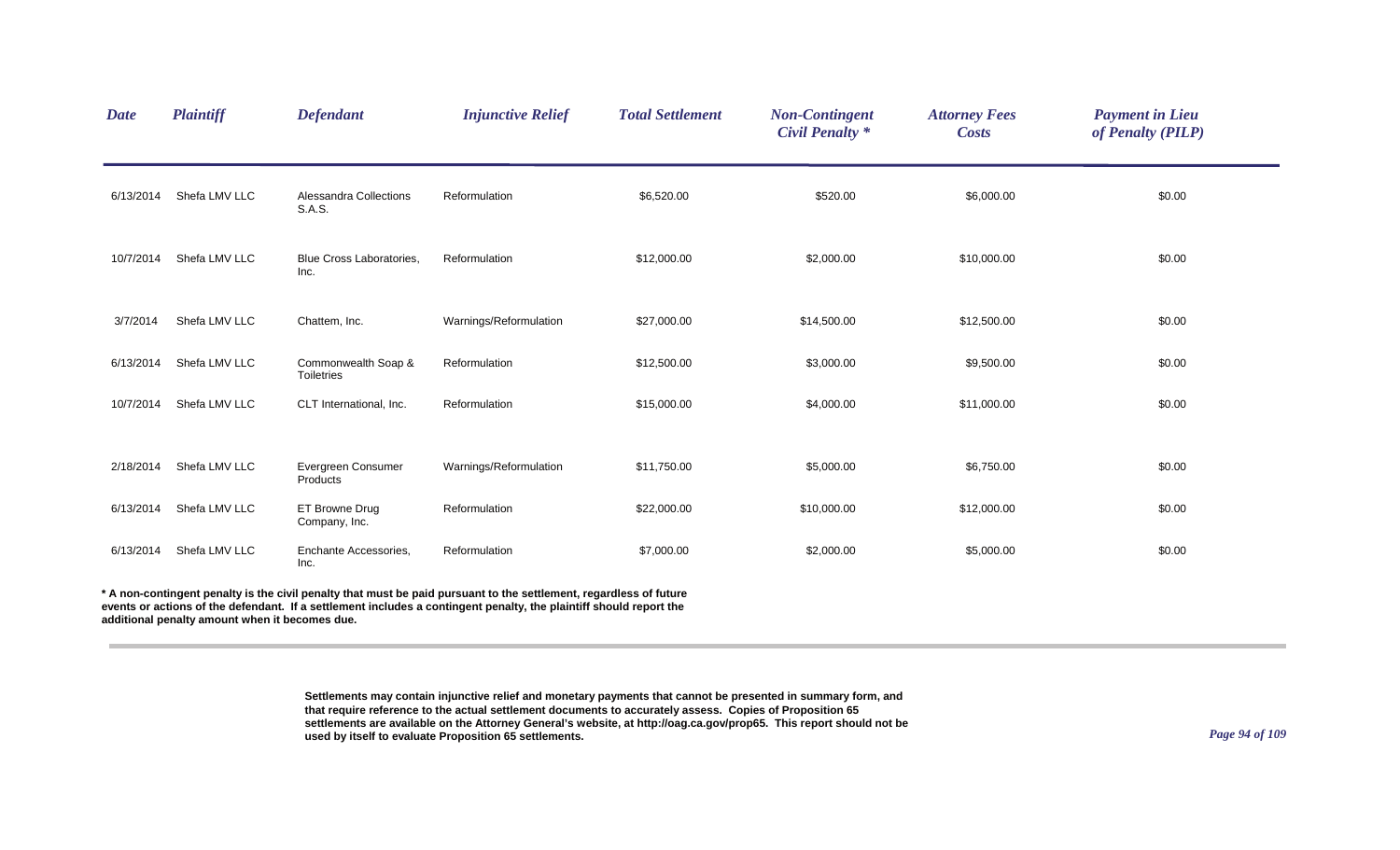| <b>Date</b> | <b>Plaintiff</b> | <b>Defendant</b>              | <b>Injunctive Relief</b> | <b>Total Settlement</b> | <b>Non-Contingent</b><br><b>Civil Penalty *</b> | <b>Attorney Fees</b><br><b>Costs</b> | <b>Payment in Lieu</b><br>of Penalty (PILP) |  |
|-------------|------------------|-------------------------------|--------------------------|-------------------------|-------------------------------------------------|--------------------------------------|---------------------------------------------|--|
|             |                  |                               |                          |                         |                                                 |                                      |                                             |  |
| 10/7/2014   | Shefa LMV LLC    | Grace Cole LTD                | Reformulation            | \$15,000.00             | \$2,000.00                                      | \$13,000.00                          | \$0.00                                      |  |
| 6/13/2014   | Shefa LMV LLC    | Harbor SRL                    | Reformulation            | \$15,000.00             | \$4,000.00                                      | \$11,000.00                          | \$0.00                                      |  |
| 6/13/2014   | Shefa LMV LLC    | Home & Body Company,<br>Inc.  | Reformulation            | \$12,500.00             | \$3,000.00                                      | \$9,500.00                           | \$0.00                                      |  |
|             |                  |                               |                          |                         |                                                 |                                      |                                             |  |
| 10/7/2014   | Shefa LMV LLC    | John Paul Mitchell<br>Systems | Reformulation            | \$16,000.00             | \$4,000.00                                      | \$12,000.00                          | \$0.00                                      |  |
| 10/7/2014   | Shefa LMV LLC    | John Paul Products LLC        | Reformulation            | \$8,500.00              | \$1,000.00                                      | \$7,500.00                           | \$0.00                                      |  |
|             |                  |                               |                          |                         |                                                 |                                      |                                             |  |
| 6/13/2014   | Shefa LMV LLC    | Luxo Laboratories, LTD        | Reformulation            | \$7,500.00              | \$1,000.00                                      | \$6,500.00                           | \$0.00                                      |  |
| 7/24/2014   | Shefa LMV LLC    | Lincoln Products, Inc.        | Warnings/Reformulation   | \$42,500.00             | \$20,000.00                                     | \$22,500.00                          | \$0.00                                      |  |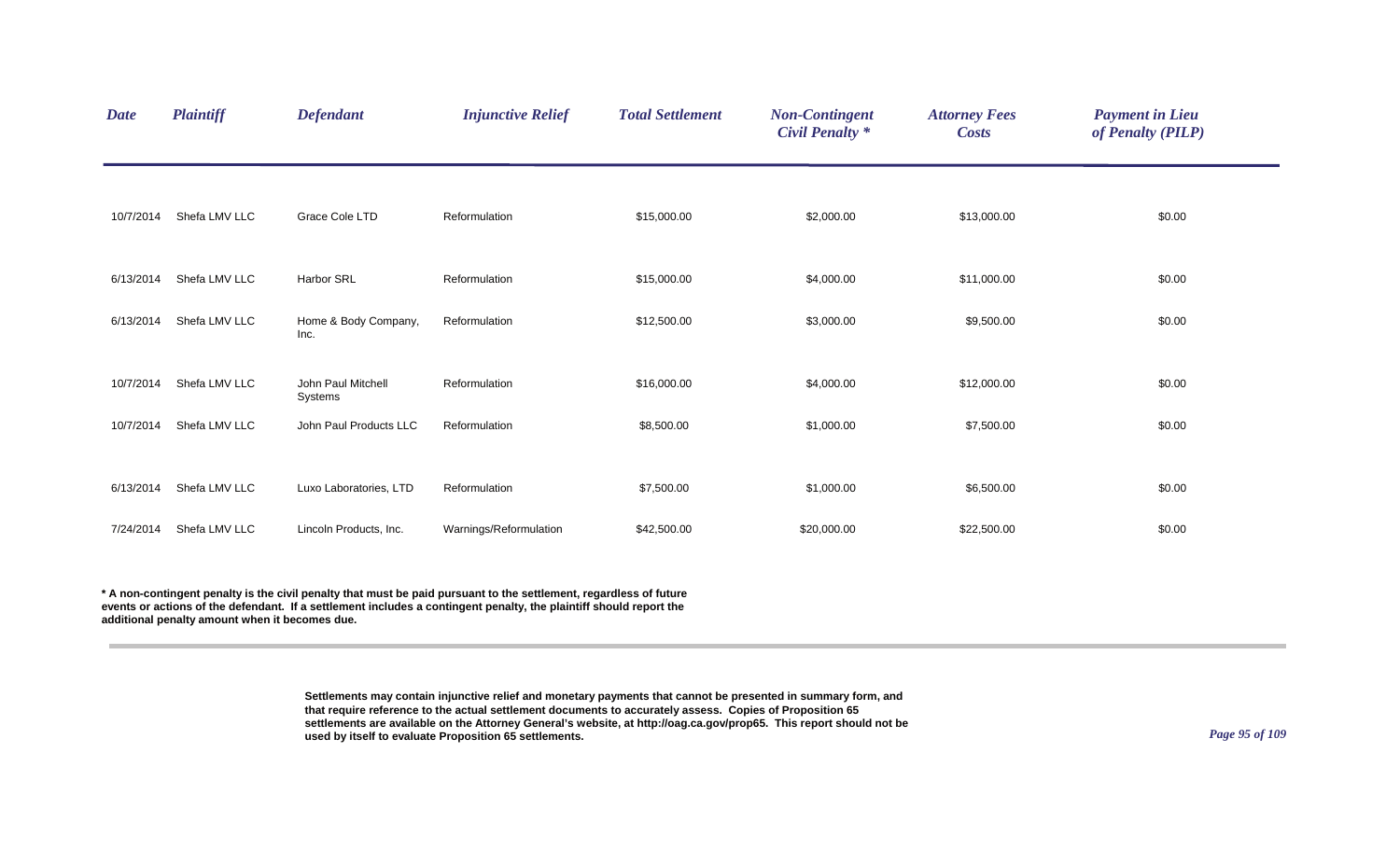| <b>Date</b> | <b>Plaintiff</b> | <b>Defendant</b>                     | <b>Injunctive Relief</b> | <b>Total Settlement</b> | <b>Non-Contingent</b><br><b>Civil Penalty *</b> | <b>Attorney Fees</b><br><b>Costs</b> | <b>Payment in Lieu</b><br>of Penalty (PILP) |  |
|-------------|------------------|--------------------------------------|--------------------------|-------------------------|-------------------------------------------------|--------------------------------------|---------------------------------------------|--|
| 8/5/2014    | Shefa LMV LLC    | Lornamead, Inc.                      | Warnings/Reformulation   | \$12,750.00             | \$1,750.00                                      | \$11,000.00                          | \$0.00                                      |  |
| 6/13/2014   | Shefa LMV LLC    | Method Products, Inc.                | Reformulation            | \$25,000.00             | \$10,000.00                                     | \$15,000.00                          | \$0.00                                      |  |
| 6/30/2014   | Shefa LMV LLC    | Magdalene, Inc. dba<br>Thistle Farms | Reformulation            | \$12,000.00             | \$4,000.00                                      | \$8,000.00                           | \$0.00                                      |  |
| 10/7/2014   | Shefa LMV LLC    | Personal Care Products,<br>Inc.      | Reformulation            | \$9,950.00              | \$2,950.00                                      | \$7,000.00                           | \$0.00                                      |  |
| 6/13/2014   | Shefa LMV LLC    | Rudy Profumi SRL                     | Reformulation            | \$20,480.00             | \$14,480.00                                     | \$6,000.00                           | \$0.00                                      |  |
| 6/13/2014   | Shefa LMV LLC    | Rich Brands, LLC                     | Warnings/Reformulation   | \$9,000.00              | \$4,150.00                                      | \$4,850.00                           | \$0.00                                      |  |
| 10/7/2014   | Shefa LMV LLC    | Reckitt Benckiser, Inc.              | Reformulation            | \$15,000.00             | \$2,000.00                                      | \$13,000.00                          | \$0.00                                      |  |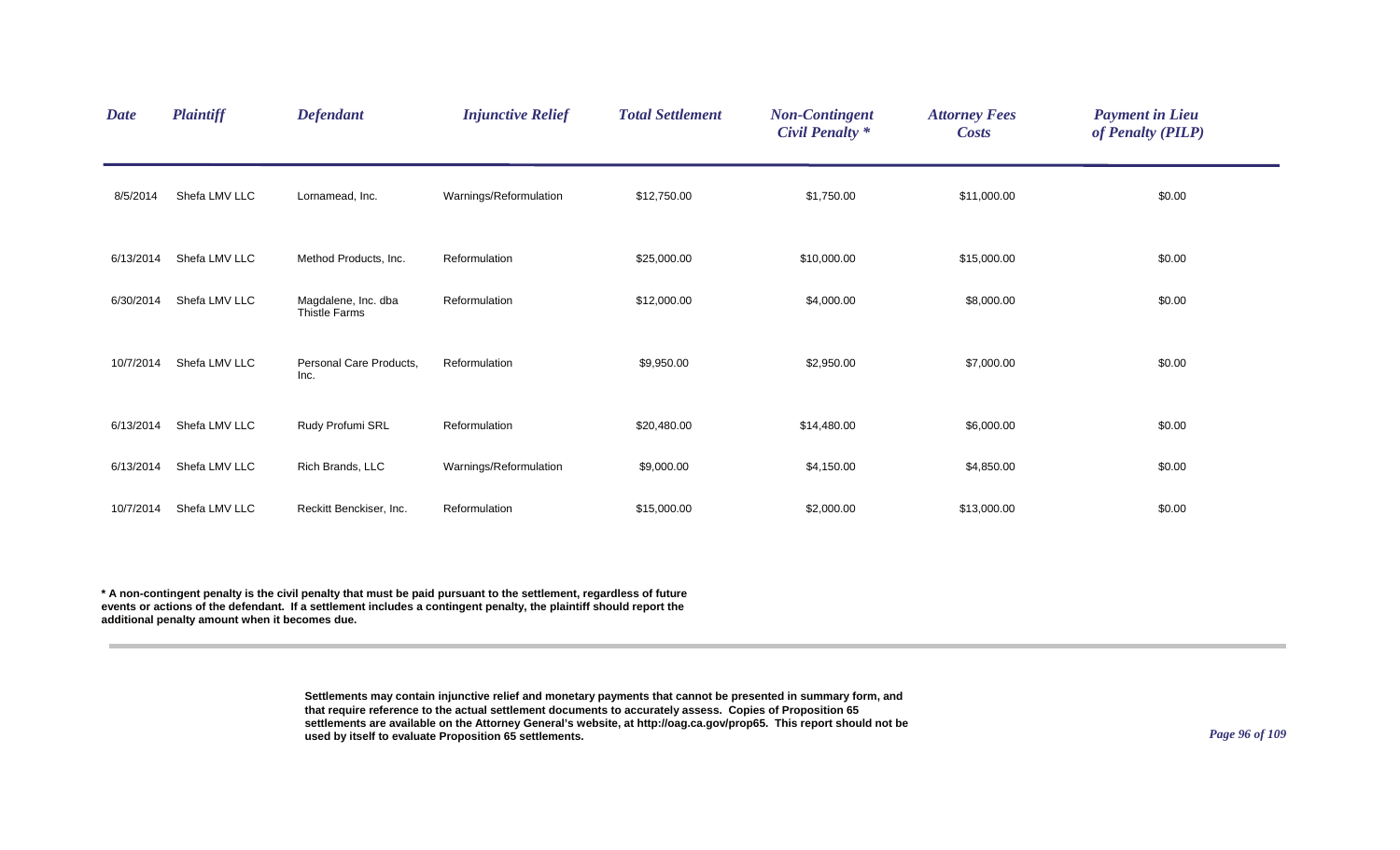| <b>Date</b> | <b>Plaintiff</b> | <b>Defendant</b>                                | <b>Injunctive Relief</b> | <b>Total Settlement</b> | <b>Non-Contingent</b><br><b>Civil Penalty</b> * | <b>Attorney Fees</b><br><b>Costs</b> | <b>Payment in Lieu</b><br>of Penalty (PILP) |
|-------------|------------------|-------------------------------------------------|--------------------------|-------------------------|-------------------------------------------------|--------------------------------------|---------------------------------------------|
| 2/10/2014   | Shefa LMV LLC    | Swiss Naturals, Inc. dba<br><b>Bioforce USA</b> | Warnings/Reformulation   | \$10,000.00             | \$1,000.00                                      | \$9,000.00                           | \$0.00                                      |
| 10/7/2014   | Shefa LMV LLC    | Scottish Fine Soaps LTD                         | Reformulation            | \$15,000.00             | \$2,000.00                                      | \$13,000.00                          | \$0.00                                      |
| 6/13/2014   | Shefa LMV LLC    | The House of Paws LTD                           | Reformulation            | \$8,000.00              | \$3,000.00                                      | \$5,000.00                           | \$0.00                                      |
| 6/13/2014   | Shefa LMV LLC    | TPR Holding, LLC                                | Reformulation            | \$11,000.00             | \$2,000.00                                      | \$9,000.00                           | \$0.00                                      |
| 10/7/2014   | Shefa LMV LLC    | The Emerson Group, Inc.                         | Warnings/Reformulation   | \$17,500.00             | \$5,500.00                                      | \$12,000.00                          | \$0.00                                      |
| 6/13/2014   | Shefa LMV LLC    | United Pet Group, Inc.                          | Reformulation            | \$20,000.00             | \$5,000.00                                      | \$15,000.00                          | \$0.00                                      |
|             | <b>Totals</b>    | 28                                              |                          | \$416,450.00            | \$133,850.00                                    | \$282,600.00                         | \$0.00                                      |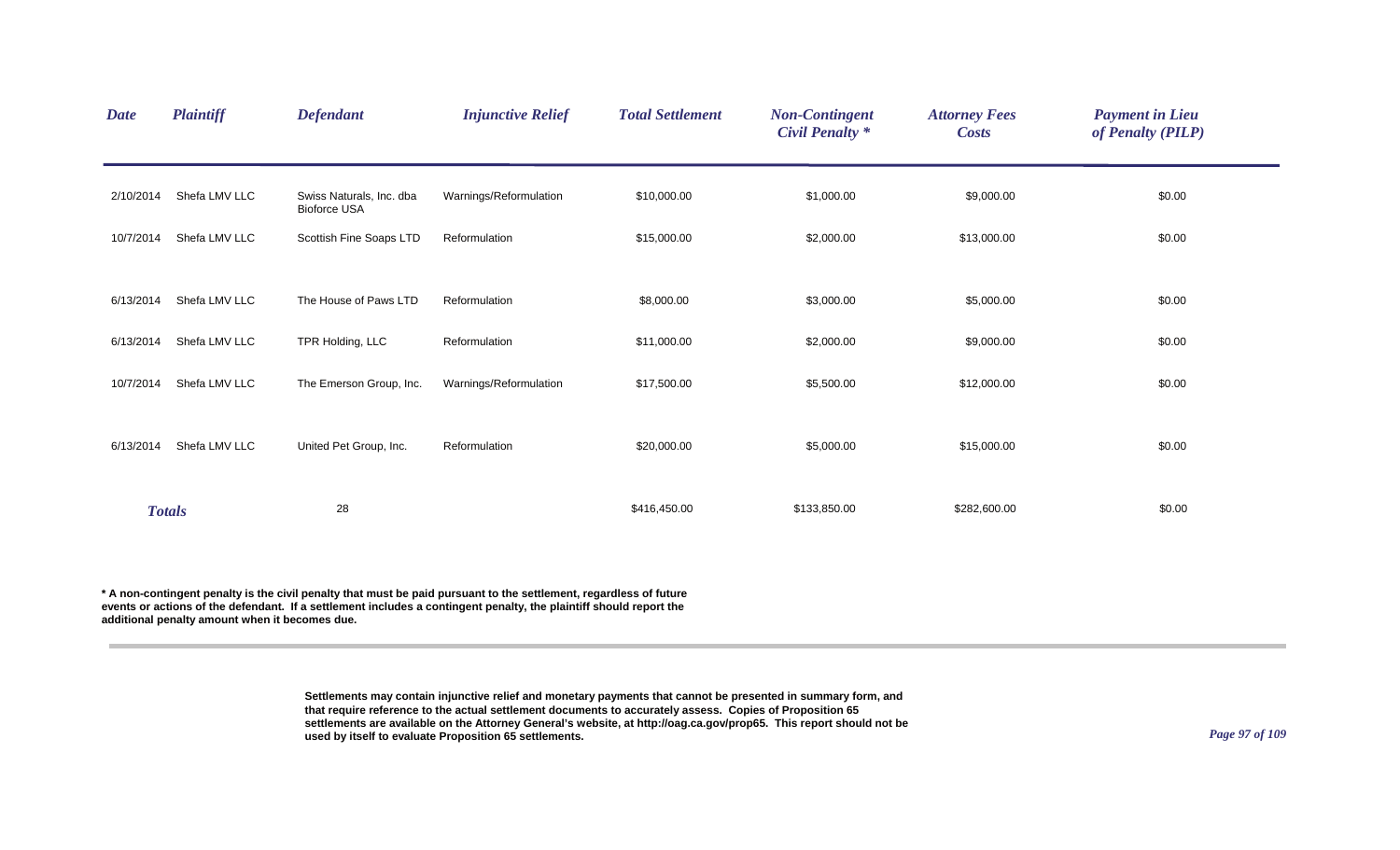| <b>Date</b> | <b>Plaintiff</b> | <b>Defendant</b>                               | <b>Injunctive Relief</b> | <b>Total Settlement</b> | <b>Non-Contingent</b><br><b>Civil Penalty</b> * | <b>Attorney Fees</b><br><b>Costs</b> | <b>Payment in Lieu</b><br>of Penalty (PILP) |  |
|-------------|------------------|------------------------------------------------|--------------------------|-------------------------|-------------------------------------------------|--------------------------------------|---------------------------------------------|--|
| 6/20/2014   | Steinman, David  | Bumble Bee Foods, LLC                          | Warnings/Reformulation   | \$150,637.00            | \$22,595.00                                     | \$46,772.00                          | \$81,270.00                                 |  |
| 6/20/2014   | Steinman, David  | Chicken of the Sea<br>International; Tri-Union | Warnings/Reformulation   | \$97,113.00             | \$14,567.00                                     | \$46,113.00                          | \$36,433.00                                 |  |
|             | <b>Totals</b>    | 2                                              |                          | \$247,750.00            | \$37,162.00                                     | \$92,885.00                          | \$117,703.00                                |  |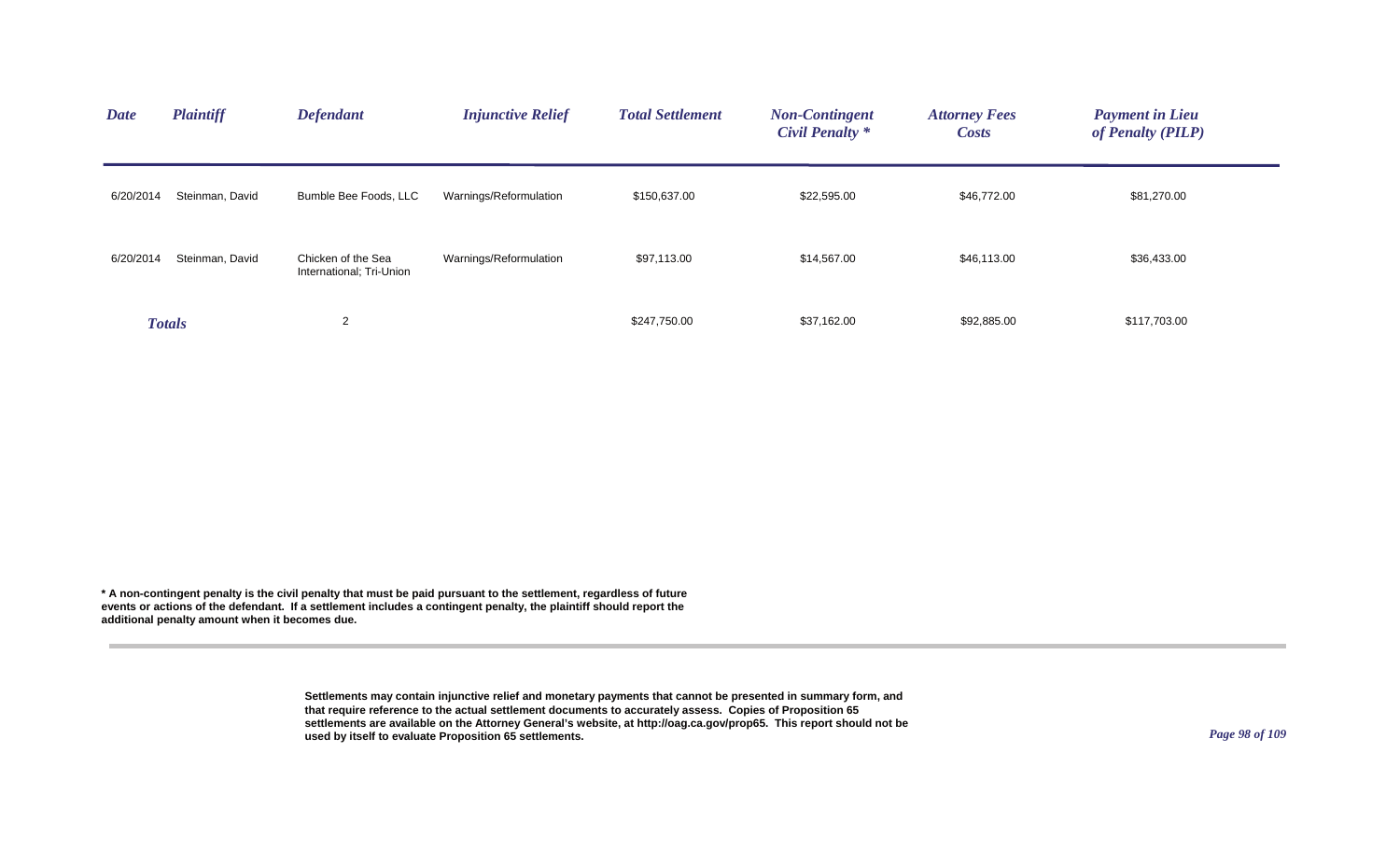| <b>Date</b> | <b>Plaintiff</b>  | <b>Defendant</b>                              | <b>Injunctive Relief</b> | <b>Total Settlement</b> | <b>Non-Contingent</b><br><b>Civil Penalty *</b> | <b>Attorney Fees</b><br><b>Costs</b> | <b>Payment in Lieu</b><br>of Penalty (PILP) |
|-------------|-------------------|-----------------------------------------------|--------------------------|-------------------------|-------------------------------------------------|--------------------------------------|---------------------------------------------|
| 1/23/2014   | Vinocur, Laurence | Artsana USA, Inc.                             | Reformulation            | \$50,000.00             | \$12,000.00                                     | \$38,000.00                          | \$0.00                                      |
| 3/7/2014    | Vinocur, Laurence | Ace Bayou Corporation;<br>Marco Group, Inc.   | Warnings/Reformulation   | \$60,000.00             | \$20,000.00                                     | \$40,000.00                          | \$0.00                                      |
| 9/9/2014    | Vinocur, Laurence | <b>Apex Medical</b><br>Corporation            | Warnings/Reformulation   | \$60,000.00             | \$10,000.00                                     | \$50,000.00                          | \$0.00                                      |
| 12/15/2014  | Vinocur, Laurence | Active Lifestyle Products<br>& Services, Inc. | Reformulation            | \$25,000.00             | \$2,000.00                                      | \$23,000.00                          | \$0.00                                      |
| 12/23/2014  | Vinocur, Laurence | ArtSkills, Inc.                               |                          | \$36,500.00             | \$8,000.00                                      | \$28,500.00                          | \$0.00                                      |
| 7/15/2014   | Vinocur, Laurence | Bojer, Inc.                                   | Warnings/Reformulation   | \$32,000.00             | \$6,500.00                                      | \$25,500.00                          | \$0.00                                      |
| 2/28/2014   | Vinocur, Laurence | <b>Cohesion Products, LLC</b>                 | Warnings/Reformulation   | \$55,000.00             | \$20,000.00                                     | \$35,000.00                          | \$0.00                                      |
| 3/7/2014    | Vinocur, Laurence | Cherry Man Industries,<br>Inc.                | Warnings/Reformulation   | \$55,000.00             | \$20,000.00                                     | \$35,000.00                          | \$0.00                                      |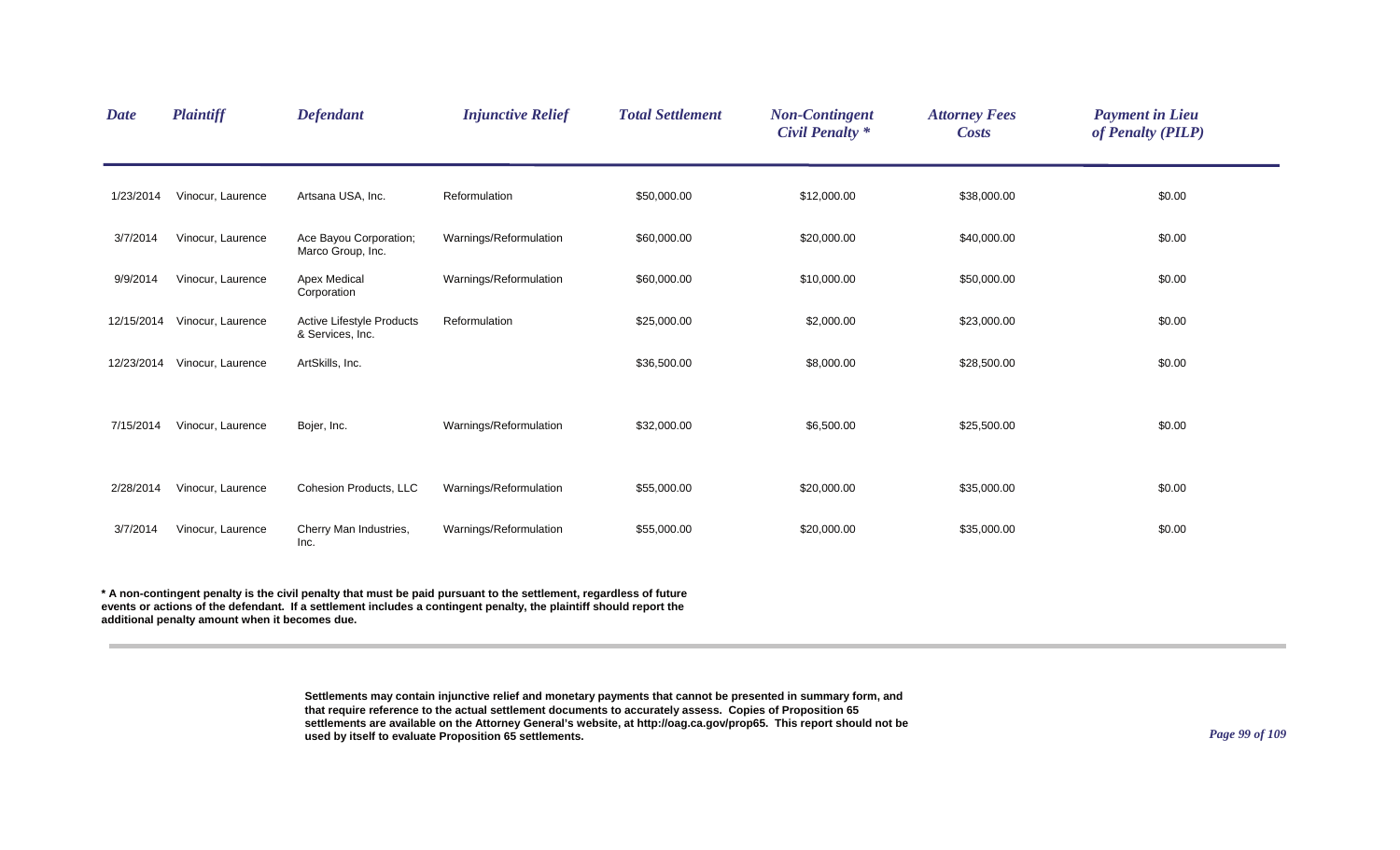| <b>Date</b> | <b>Plaintiff</b>                               | <b>Defendant</b>                         | <b>Injunctive Relief</b>                                                                                                                                                                                                                 | <b>Total Settlement</b> | <b>Non-Contingent</b><br><b>Civil Penalty *</b> | <b>Attorney Fees</b><br><b>Costs</b> | <b>Payment in Lieu</b><br>of Penalty (PILP) |
|-------------|------------------------------------------------|------------------------------------------|------------------------------------------------------------------------------------------------------------------------------------------------------------------------------------------------------------------------------------------|-------------------------|-------------------------------------------------|--------------------------------------|---------------------------------------------|
| 2/28/2014   | Vinocur, Laurence                              | Diono, LLC                               | Warnings/Reformulation                                                                                                                                                                                                                   | \$60,950.00             | \$24,500.00                                     | \$36,450.00                          | \$0.00                                      |
| 2/28/2014   | Vinocur, Laurence                              | <b>Essential Medical</b><br>Supply, Inc. | Warnings/Reformulation                                                                                                                                                                                                                   | \$50,000.00             | \$15,000.00                                     | \$35,000.00                          | \$0.00                                      |
| 2/28/2014   | Vinocur, Laurence                              | Evenflo Company, Inc.                    | Warnings/Reformulation                                                                                                                                                                                                                   | \$100,645.00            | \$26,000.00                                     | \$74,645.00                          | \$0.00                                      |
| 3/3/2014    | Vinocur, Laurence                              | <b>Ergonom Corporation</b>               | Warnings/Reformulation                                                                                                                                                                                                                   | \$53,750.00             | \$18,750.00                                     | \$35,000.00                          | \$0.00                                      |
| 2/28/2014   | Vinocur, Laurence                              | First Act Inc.                           | Warnings/Reformulation                                                                                                                                                                                                                   | \$63,200.00             | \$20,000.00                                     | \$43,200.00                          | \$0.00                                      |
| 3/28/2014   | Vinocur, Laurence                              | Fourstar Group USA Inc.                  | Warnings/Reformulation                                                                                                                                                                                                                   | \$50,000.00             | \$15,000.00                                     | \$35,000.00                          | \$0.00                                      |
| 3/7/2014    | Vinocur, Laurence                              | Graco Children's<br>Products Inc.        | Warnings/Reformulation                                                                                                                                                                                                                   | \$68,150.00             | \$30,000.00                                     | \$38,150.00                          | \$0.00                                      |
| 8/4/2014    | Vinocur, Laurence                              | G&T Industries, Inc.                     | Reformulation                                                                                                                                                                                                                            | \$40,000.00             | \$5,000.00                                      | \$35,000.00                          | \$0.00                                      |
|             | additional penalty amount when it becomes due. |                                          | * A non-contingent penalty is the civil penalty that must be paid pursuant to the settlement, regardless of future<br>events or actions of the defendant. If a settlement includes a contingent penalty, the plaintiff should report the |                         |                                                 |                                      |                                             |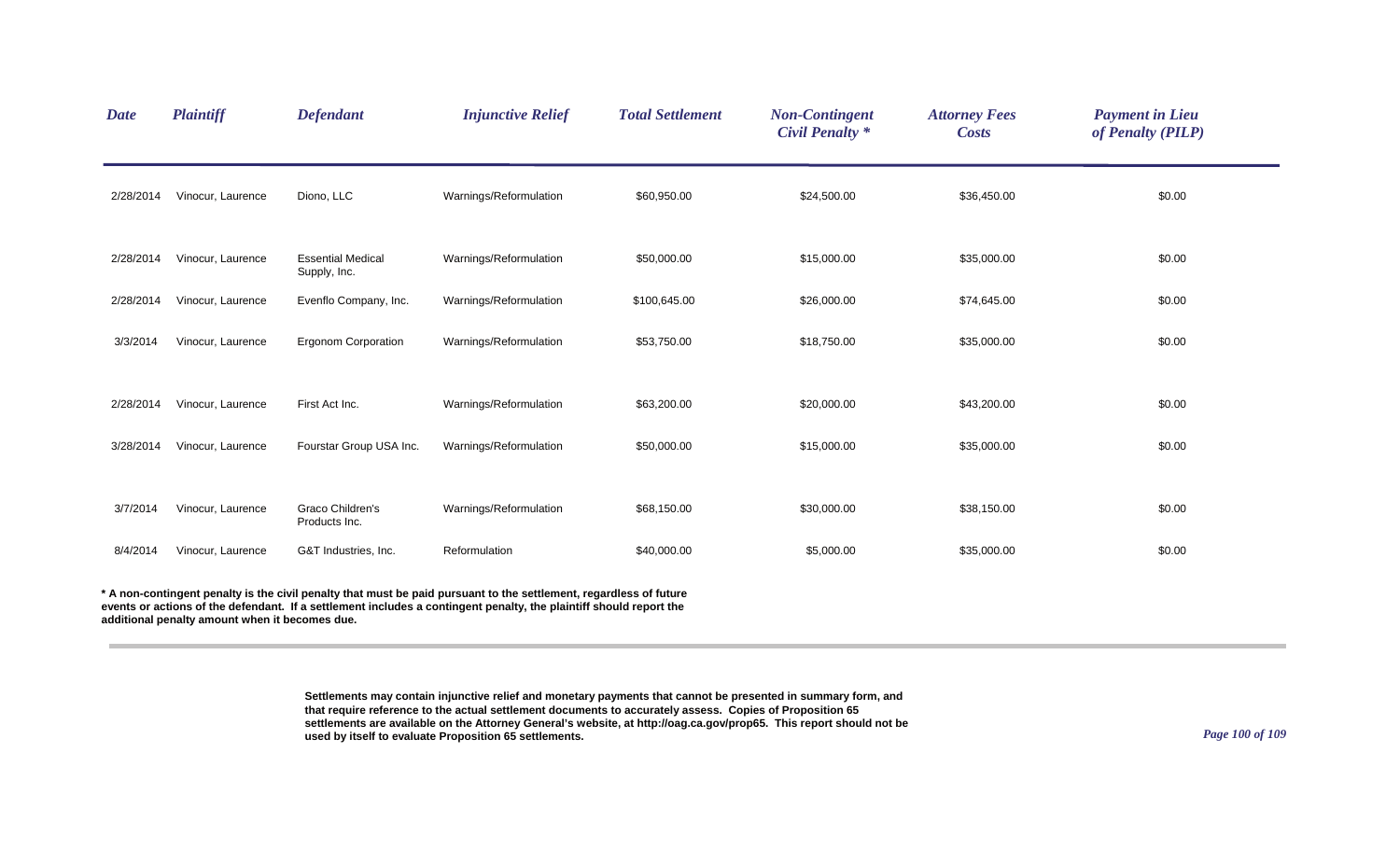| <b>Date</b> | <b>Plaintiff</b>                               | <b>Defendant</b>             | <b>Injunctive Relief</b>                                                                                                                                                                                                                 | <b>Total Settlement</b> | <b>Non-Contingent</b><br><b>Civil Penalty *</b> | <b>Attorney Fees</b><br><b>Costs</b> | <b>Payment in Lieu</b><br>of Penalty (PILP) |
|-------------|------------------------------------------------|------------------------------|------------------------------------------------------------------------------------------------------------------------------------------------------------------------------------------------------------------------------------------|-------------------------|-------------------------------------------------|--------------------------------------|---------------------------------------------|
| 12/16/2014  | Vinocur, Laurence                              | Guidecraft, Inc.             | Warnings/Reformulation                                                                                                                                                                                                                   | \$29,500.00             | \$3,500.00                                      | \$26,000.00                          | \$0.00                                      |
| 4/3/2014    | Vinocur, Laurence                              | Joovy Holding Co.            | Reformulation                                                                                                                                                                                                                            | \$36,250.00             | \$4,000.00                                      | \$32,250.00                          | \$0.00                                      |
| 4/16/2014   | Vinocur, Laurence                              | Jesper Office LLC            | Warnings/Reformulation                                                                                                                                                                                                                   | \$30,000.00             | \$10,000.00                                     | \$20,000.00                          | \$0.00                                      |
| 3/28/2014   | Vinocur, Laurence                              | Keystone Foam<br>Corporation | Warnings/Reformulation                                                                                                                                                                                                                   | \$34,000.00             | \$6,000.00                                      | \$28,000.00                          | \$0.00                                      |
| 7/31/2014   | Vinocur, Laurence                              | Kids II, Inc.                | Warnings/Reformulation                                                                                                                                                                                                                   | \$80,000.00             | \$35,000.00                                     | \$45,000.00                          | \$0.00                                      |
| 11/6/2014   | Vinocur, Laurence                              | KidCo, Inc.                  | Reformulation                                                                                                                                                                                                                            | \$31,000.00             | \$5,500.00                                      | \$25,500.00                          | \$0.00                                      |
| 3/7/2014    | Vinocur, Laurence                              | Marco Group, Inc.            | Warnings/Reformulation                                                                                                                                                                                                                   | \$47,500.00             | \$15,000.00                                     | \$32,500.00                          | \$0.00                                      |
| 4/16/2014   | Vinocur, Laurence                              | MooreCo, Inc.                | Warnings/Reformulation                                                                                                                                                                                                                   | \$50,100.00             | \$15,000.00                                     | \$35,100.00                          | \$0.00                                      |
|             | additional penalty amount when it becomes due. |                              | * A non-contingent penalty is the civil penalty that must be paid pursuant to the settlement, regardless of future<br>events or actions of the defendant. If a settlement includes a contingent penalty, the plaintiff should report the |                         |                                                 |                                      |                                             |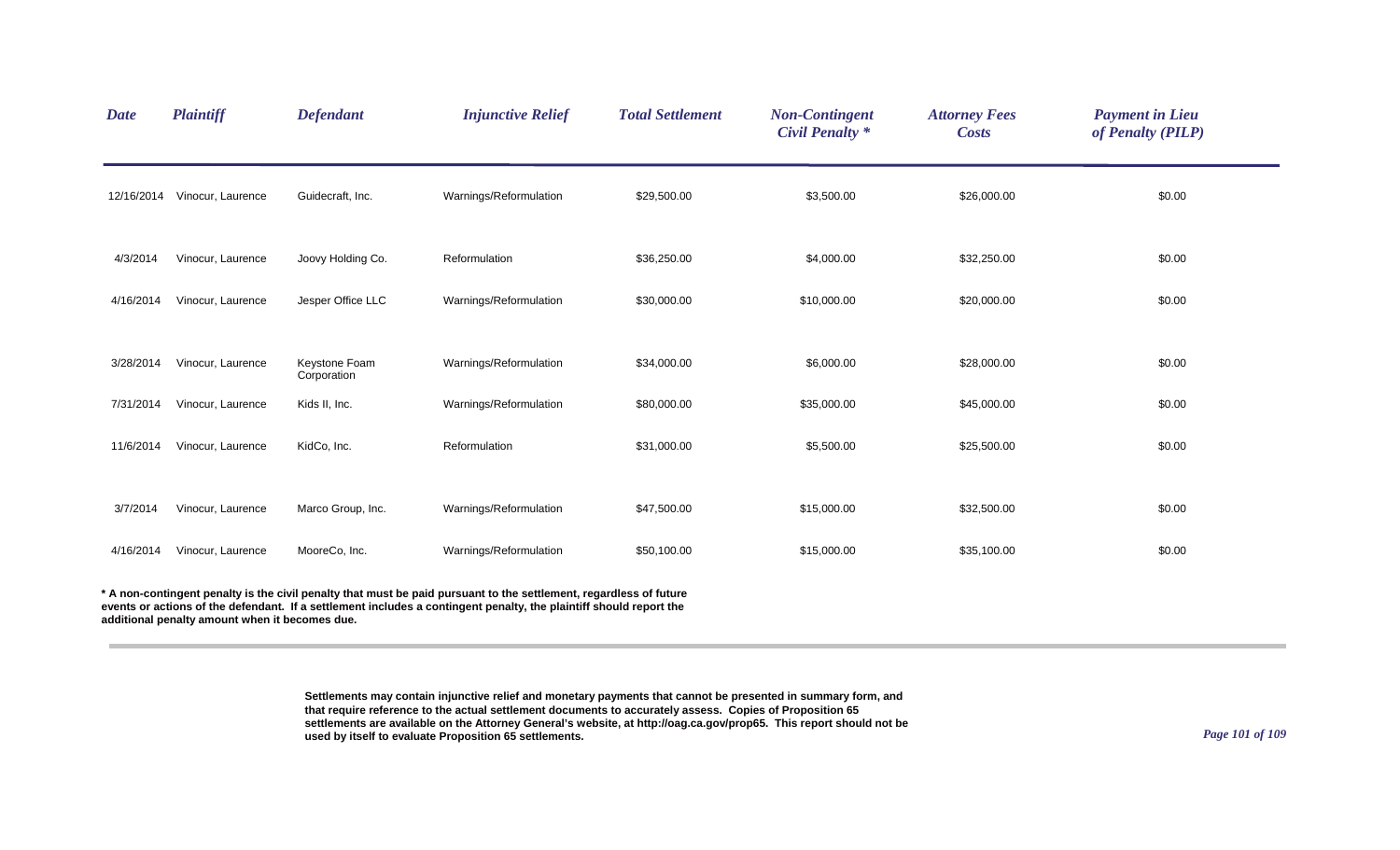| <b>Date</b> | <b>Plaintiff</b>  | <b>Defendant</b>                                | <b>Injunctive Relief</b> | <b>Total Settlement</b> | <b>Non-Contingent</b><br><b>Civil Penalty</b> * | <b>Attorney Fees</b><br><b>Costs</b> | <b>Payment in Lieu</b><br>of Penalty (PILP) |
|-------------|-------------------|-------------------------------------------------|--------------------------|-------------------------|-------------------------------------------------|--------------------------------------|---------------------------------------------|
| 10/29/2014  | Vinocur, Laurence | Millwork Holdings Co.<br>dba True Designs, Inc. | Warnings/Reformulation   | \$66,000.00             | \$18,000.00                                     | \$48,000.00                          | \$0.00                                      |
| 3/6/2014    | Vinocur, Laurence | Navitor, Inc.                                   | Warnings/Reformulation   | \$33,750.00             | \$5,000.00                                      | \$28,750.00                          | \$0.00                                      |
| 3/7/2014    | Vinocur, Laurence | Norstar Office Products,<br>Inc.                | Warnings/Reformulation   | \$54,120.00             | \$22,000.00                                     | \$32,120.00                          | \$0.00                                      |
| 7/15/2014   | Vinocur, Laurence | OfficeMax Incorporated                          | Warnings/Reformulation   | \$65,000.00             | \$20,000.00                                     | \$45,000.00                          | \$0.00                                      |
| 7/31/2014   | Vinocur, Laurence | <b>Ontel Products</b><br>Corporation            | Reformulation            | \$46,000.00             | \$13,000.00                                     | \$33,000.00                          | \$0.00                                      |
| 5/22/2014   | Vinocur, Laurence | Reimers Furniture Mfg.,<br>Inc.                 | Warnings/Reformulation   | \$27,500.00             | \$4,000.00                                      | \$23,500.00                          | \$0.00                                      |
| 2/28/2014   | Vinocur, Laurence | Stakmore Company, Inc.                          | Warnings/Reformulation   | \$50,000.00             | \$15,000.00                                     | \$35,000.00                          | \$0.00                                      |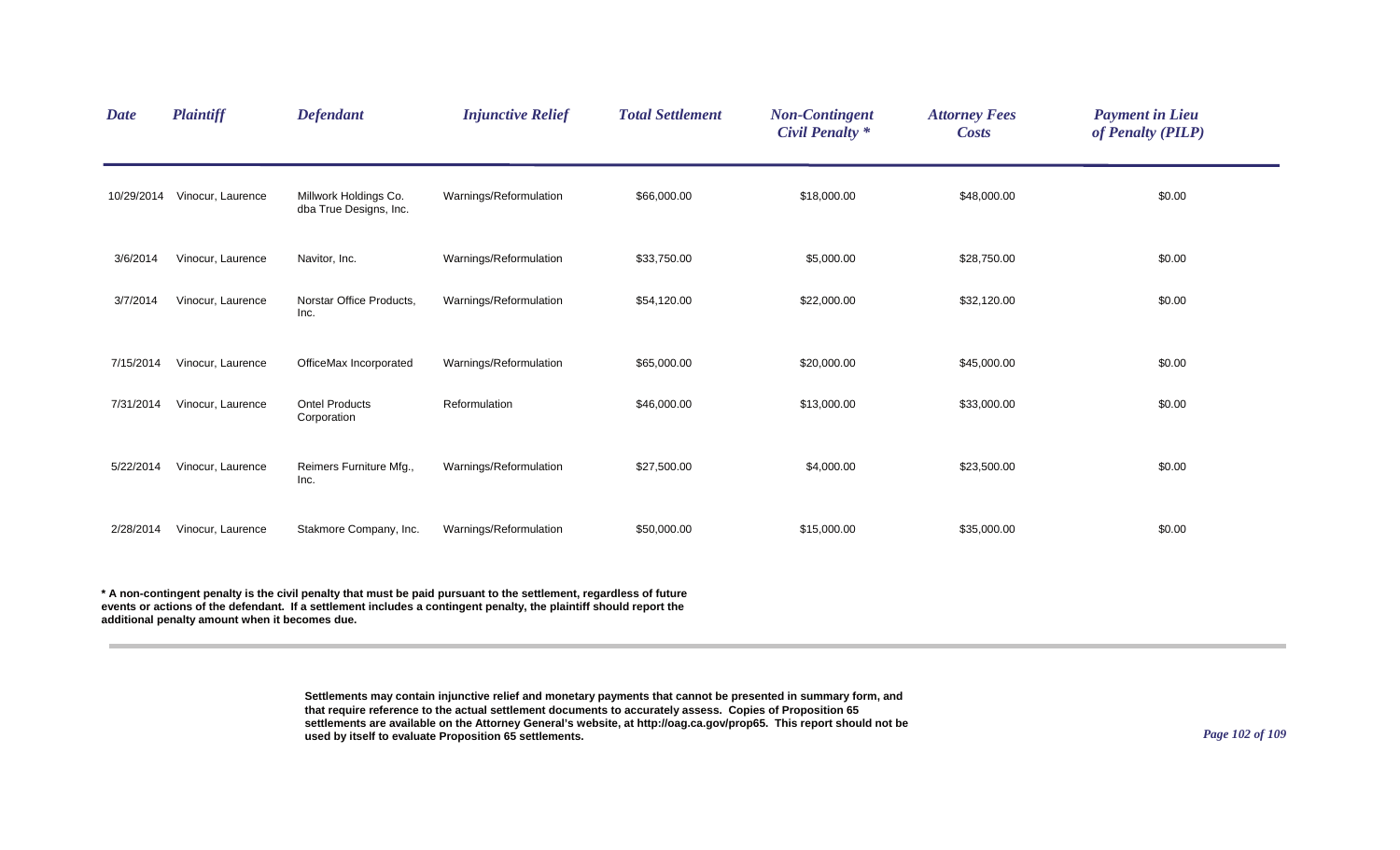| <b>Date</b> | <b>Plaintiff</b>  | <b>Defendant</b>                 | <b>Injunctive Relief</b> | <b>Total Settlement</b> | <b>Non-Contingent</b><br><b>Civil Penalty *</b> | <b>Attorney Fees</b><br><b>Costs</b> | <b>Payment in Lieu</b><br>of Penalty (PILP) |  |
|-------------|-------------------|----------------------------------|--------------------------|-------------------------|-------------------------------------------------|--------------------------------------|---------------------------------------------|--|
| 6/30/2014   | Vinocur, Laurence | Staples Inc.                     | Warnings/Reformulation   | \$65,000.00             | \$20,000.00                                     | \$45,000.00                          | \$0.00                                      |  |
| 10/1/2014   | Vinocur, Laurence | Studio Designs, Inc.             | Warnings/Reformulation   | \$39,500.00             | \$5,500.00                                      | \$34,000.00                          | \$0.00                                      |  |
| 2/28/2014   | Vinocur, Laurence | Tomy International, Inc.         | Warnings/Reformulation   | \$58,700.00             | \$20,000.00                                     | \$38,700.00                          | \$0.00                                      |  |
| 3/28/2014   | Vinocur, Laurence | The Boppy Company,<br><b>LLC</b> | Reformulation            | \$43,000.00             | \$8,000.00                                      | \$35,000.00                          | \$0.00                                      |  |
| 6/20/2014   | Vinocur, Laurence | Things Remembered,<br>Inc.       | Reformulation            | \$46,000.00             | \$6,000.00                                      | \$40,000.00                          | \$0.00                                      |  |
| 7/31/2014   | Vinocur, Laurence | The Music People                 | Warnings/Reformulation   | \$55,000.00             | \$20,000.00                                     | \$35,000.00                          | \$0.00                                      |  |
| 8/7/2014    | Vinocur, Laurence | <b>Walgreen Company</b>          | Warnings/Reformulation   | \$23,750.00             | \$3,000.00                                      | \$20,750.00                          | \$0.00                                      |  |
| 9/6/2014    | Vinocur, Laurence | Wild Sales, LLC                  | Warnings/Reformulation   | \$50,000.00             | \$15,000.00                                     | \$35,000.00                          | \$0.00                                      |  |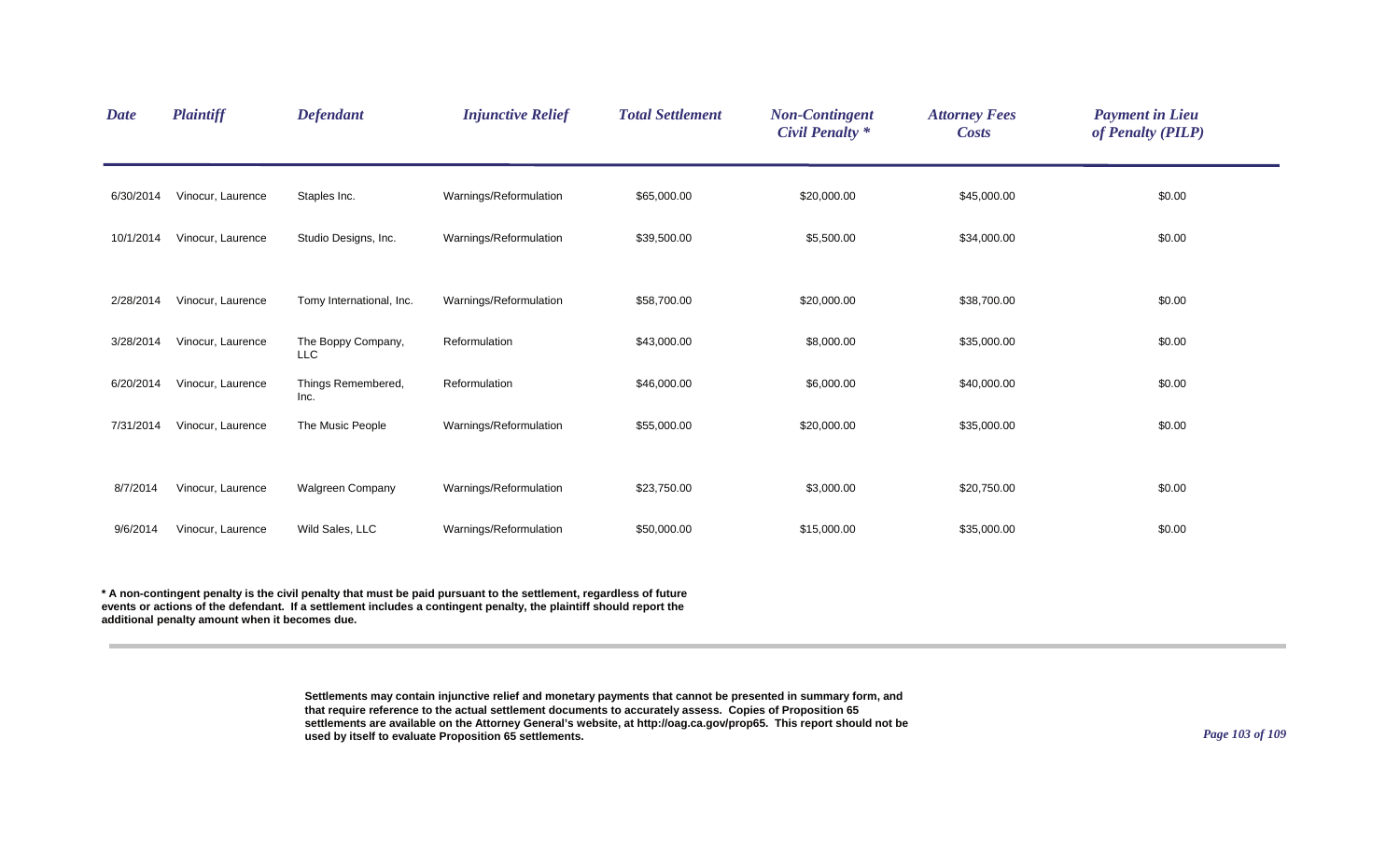| <b>Plaintiff</b><br><b>Date</b> | <b>Defendant</b>     | <b>Injunctive Relief</b> | <b>Total Settlement</b> | <b>Non-Contingent</b><br>Civil Penalty * | <b>Attorney Fees</b><br><i>Costs</i> | <b>Payment in Lieu</b><br>of Penalty (PILP) |
|---------------------------------|----------------------|--------------------------|-------------------------|------------------------------------------|--------------------------------------|---------------------------------------------|
| 2/28/2014<br>Vinocur, Laurence  | Z-Line Designs, Inc. | Warnings/Reformulation   | \$62,300.00             | \$20,000.00                              | \$42,300.00                          | \$0.00                                      |
| <b>Totals</b>                   | 40                   |                          | \$1,984,165.00          | \$561,250.00                             | \$1,422,915.00                       | \$0.00                                      |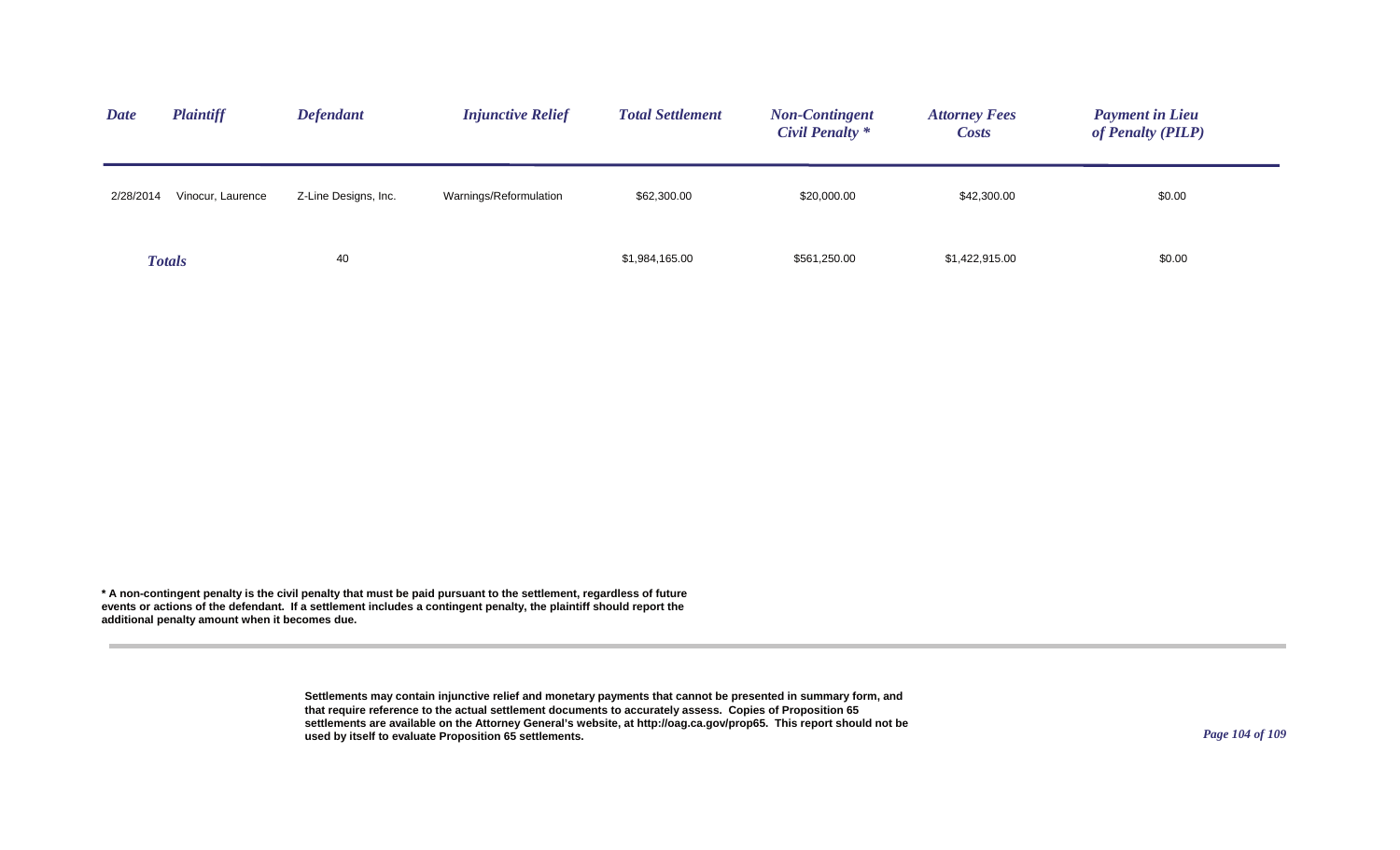| <b>Date</b> | <b>Plaintiff</b>                       | <b>Defendant</b>                                 | <b>Injunctive Relief</b> | <b>Total Settlement</b> | <b>Non-Contingent</b><br><b>Civil Penalty</b> * | <b>Attorney Fees</b><br><b>Costs</b> | <b>Payment in Lieu</b><br>of Penalty (PILP) |
|-------------|----------------------------------------|--------------------------------------------------|--------------------------|-------------------------|-------------------------------------------------|--------------------------------------|---------------------------------------------|
| 1/30/2014   | Vinocur, Laurence;<br>Englander, Peter | Cheyenne Industries,<br>LLC et al                | Warnings/Reformulation   | \$781,000.00            | \$196,000.00                                    | \$585,000.00                         | \$0.00                                      |
| 2/28/2014   | Vinocur, Laurence;<br>Englander, Peter | <b>Taymor Industries</b><br>U.S.A., Inc.; Taymor | Warnings/Reformulation   | \$45,000.00             | \$10,000.00                                     | \$35,000.00                          | \$0.00                                      |
|             | <b>Totals</b>                          | 2                                                |                          | \$826,000.00            | \$206,000.00                                    | \$620,000.00                         | \$0.00                                      |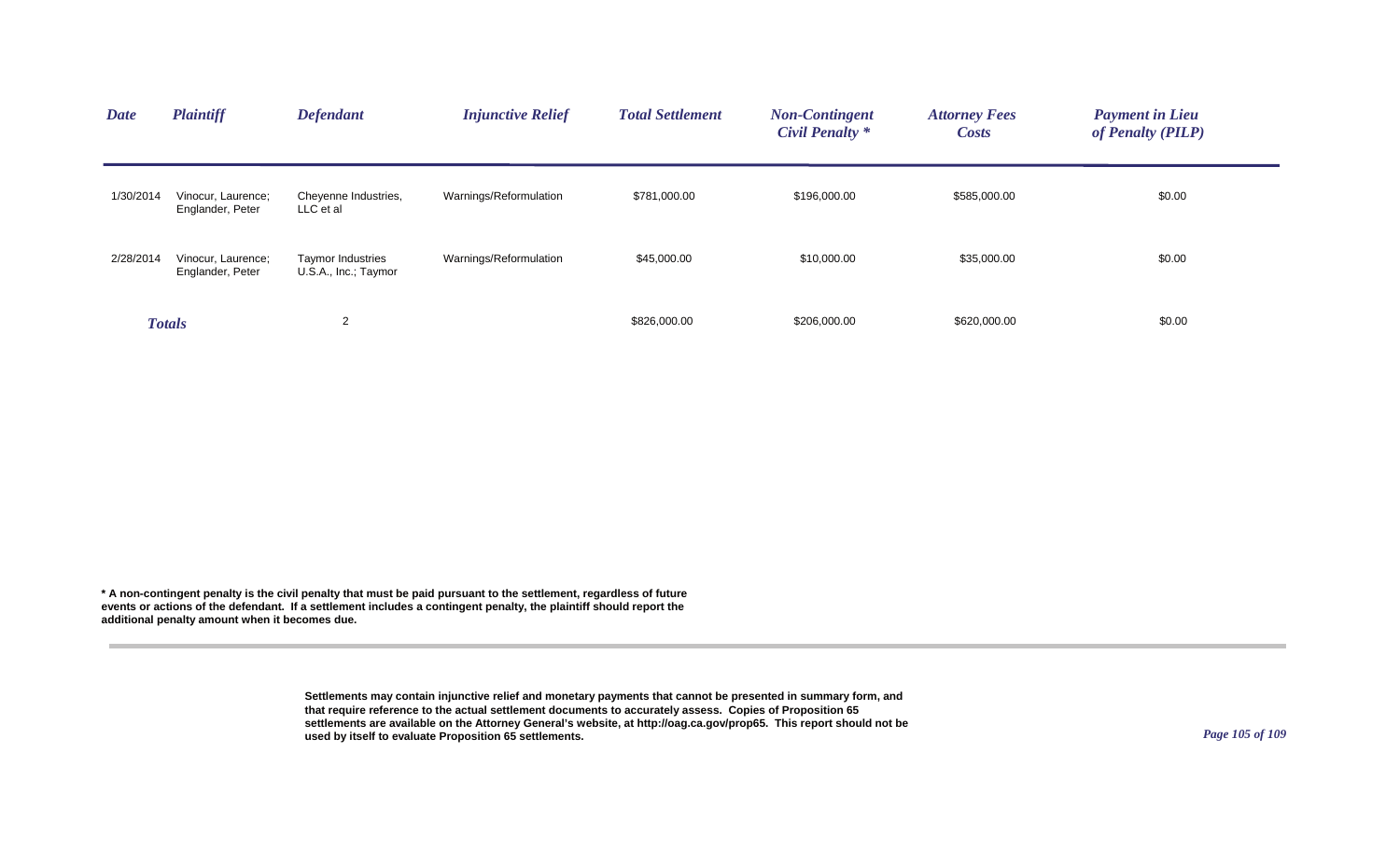| <b>Date</b> | <b>Plaintiff</b>  | <b>Defendant</b>                         | <b>Injunctive Relief</b> | <b>Total Settlement</b> | <b>Non-Contingent</b><br><b>Civil Penalty *</b> | <b>Attorney Fees</b><br><b>Costs</b> | <b>Payment in Lieu</b><br>of Penalty (PILP) |
|-------------|-------------------|------------------------------------------|--------------------------|-------------------------|-------------------------------------------------|--------------------------------------|---------------------------------------------|
| 5/21/2014   | Wimberley, Evelyn | <b>Hampton Products</b><br>International | Warnings                 | \$39,000.00             | \$1,000.00                                      | \$38,000.00                          | \$0.00                                      |
| 8/4/2014    | Wimberley, Evelyn | National Express, Inc.                   | Warnings/Reformulation   | \$18,000.00             | \$0.00                                          | \$18,000.00                          | \$0.00                                      |
|             | <b>Totals</b>     | $\overline{2}$                           |                          | \$57,000.00             | \$1,000.00                                      | \$56,000.00                          | \$0.00                                      |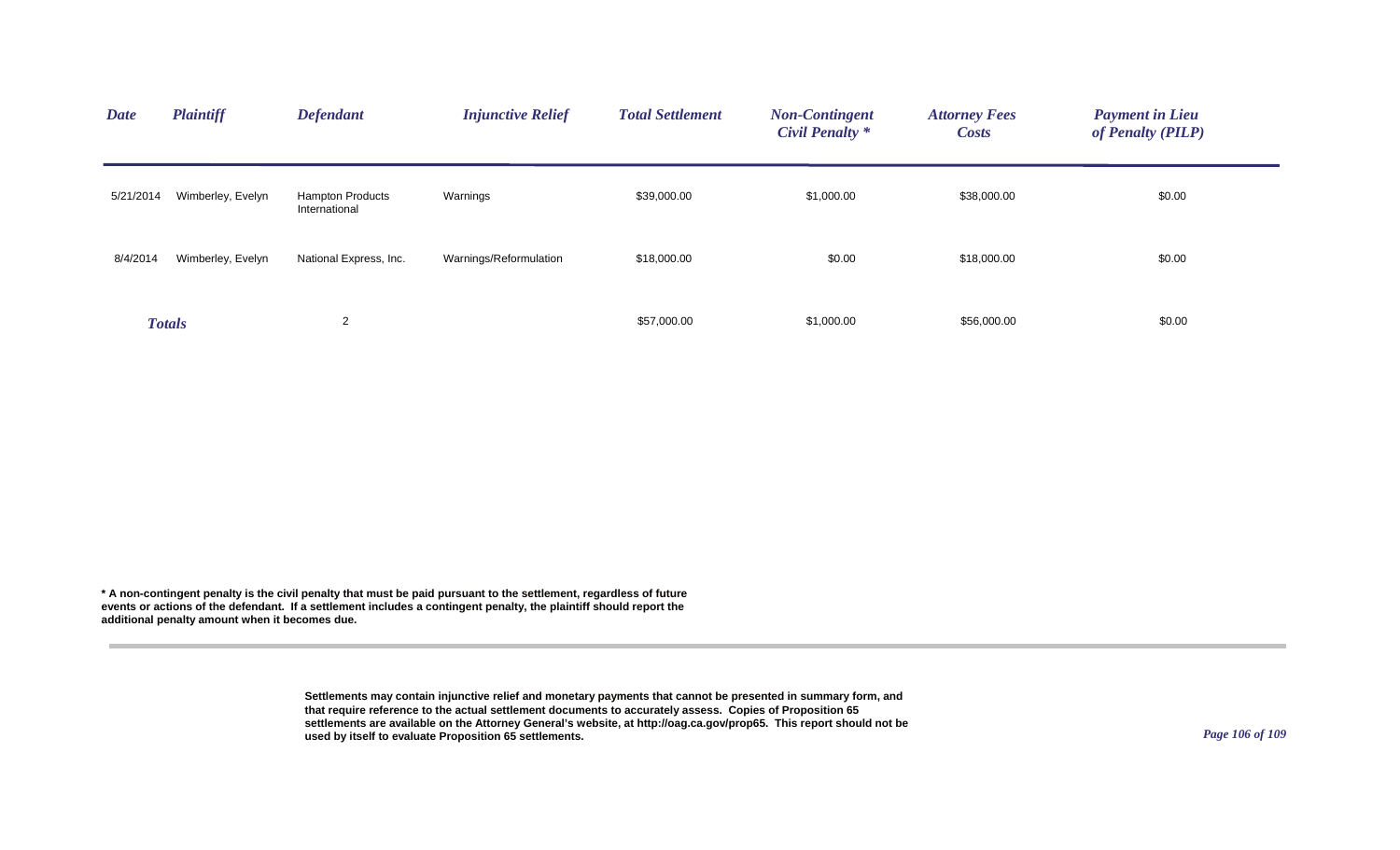| <b>Date</b> | <b>Plaintiff</b>                               | <b>Defendant</b>                                    | <b>Injunctive Relief</b>                                                                                                                                                                                                                 | <b>Total Settlement</b> | <b>Non-Contingent</b><br><b>Civil Penalty *</b> | <b>Attorney Fees</b><br><b>Costs</b> | <b>Payment in Lieu</b><br>of Penalty (PILP) |
|-------------|------------------------------------------------|-----------------------------------------------------|------------------------------------------------------------------------------------------------------------------------------------------------------------------------------------------------------------------------------------------|-------------------------|-------------------------------------------------|--------------------------------------|---------------------------------------------|
| 5/8/2014    | Wozniak, Paul                                  | CHF Industries, Inc.                                | Reformulation                                                                                                                                                                                                                            | \$23,500.00             | \$1,500.00                                      | \$22,000.00                          | \$0.00                                      |
| 9/23/2014   | Wozniak, Paul                                  | Dentek Oral Care, Inc.                              | Reformulation                                                                                                                                                                                                                            | \$36,000.00             | \$5,000.00                                      | \$31,000.00                          | \$0.00                                      |
| 10/9/2014   | Wozniak, Paul                                  | Eze-Lap Diamond<br>Products, Inc.                   | Warnings/Reformulation                                                                                                                                                                                                                   | \$29,500.00             | \$4,000.00                                      | \$25,500.00                          | \$0.00                                      |
| 12/4/2014   | Wozniak, Paul                                  | Green Crystal Aromas,<br>Inc.                       | Reformulation                                                                                                                                                                                                                            | \$29,500.00             | \$4,500.00                                      | \$25,000.00                          | \$0.00                                      |
| 9/30/2014   | Wozniak, Paul                                  | Hancock Fabrics, Inc.                               | Reformulation                                                                                                                                                                                                                            | \$31,000.00             | \$6,000.00                                      | \$25,000.00                          | \$0.00                                      |
| 12/15/2014  | Wozniak, Paul                                  | Homestead International<br>Group Ltd. (LF USA Inc.) | Warnings/Reformulation                                                                                                                                                                                                                   | \$28,750.00             | \$6,000.00                                      | \$22,750.00                          | \$0.00                                      |
| 6/23/2014   | Wozniak, Paul                                  | JBC Safety Plastic, Inc.                            | Warnings/Reformulation                                                                                                                                                                                                                   | \$32,000.00             | \$7,000.00                                      | \$25,000.00                          | \$0.00                                      |
|             | additional penalty amount when it becomes due. |                                                     | * A non-contingent penalty is the civil penalty that must be paid pursuant to the settlement, regardless of future<br>events or actions of the defendant. If a settlement includes a contingent penalty, the plaintiff should report the |                         |                                                 |                                      |                                             |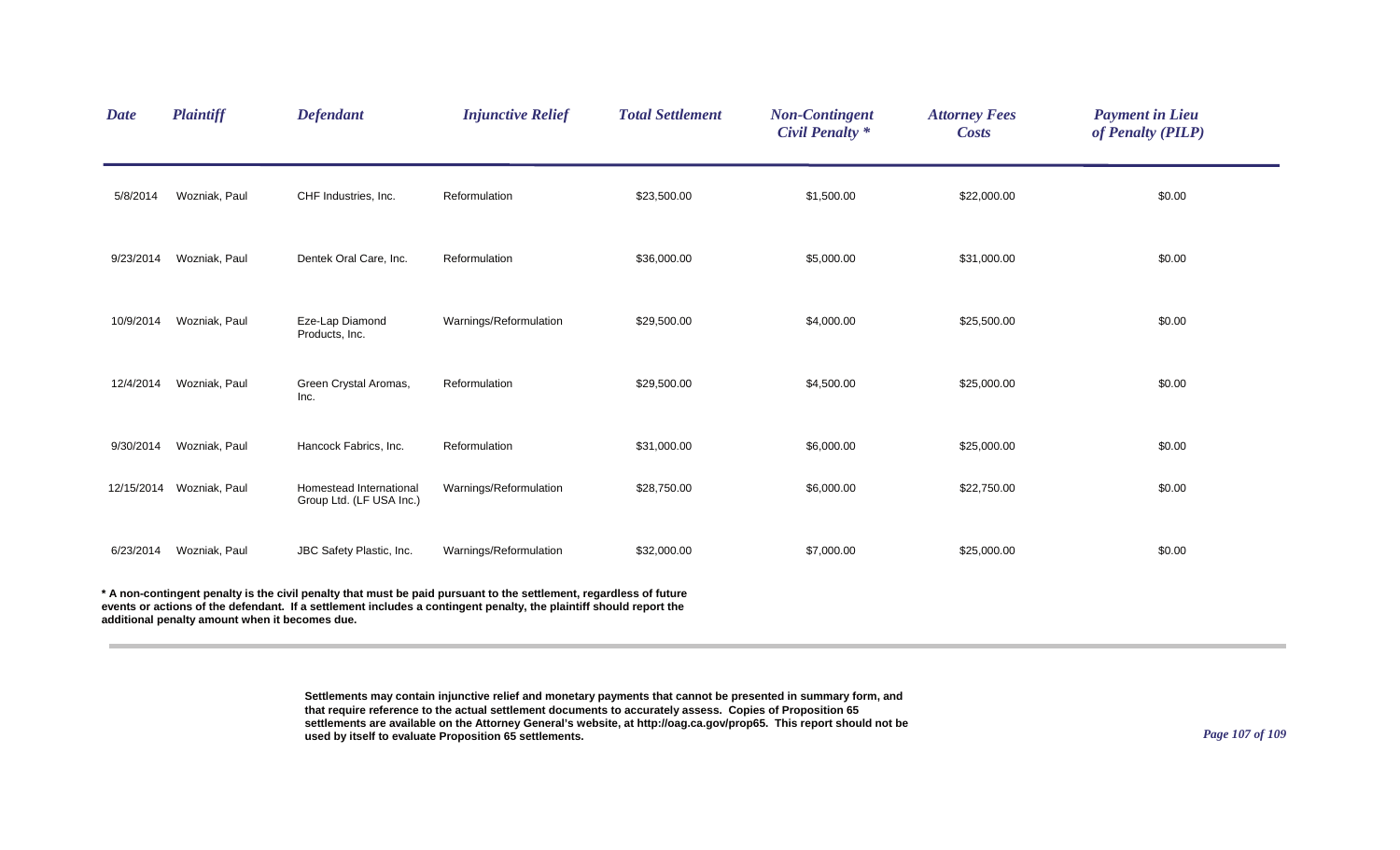| <b>Date</b> | <b>Plaintiff</b> | <b>Defendant</b>                    | <b>Injunctive Relief</b> | <b>Total Settlement</b> | <b>Non-Contingent</b><br><b>Civil Penalty *</b> | <b>Attorney Fees</b><br><b>Costs</b> | <b>Payment in Lieu</b><br>of Penalty (PILP) |
|-------------|------------------|-------------------------------------|--------------------------|-------------------------|-------------------------------------------------|--------------------------------------|---------------------------------------------|
|             |                  |                                     |                          |                         |                                                 |                                      |                                             |
| 4/29/2014   | Wozniak, Paul    | National Presto<br>Industries, Inc. | Warnings/Reformulation   | \$31,000.00             | \$3,500.00                                      | \$27,500.00                          | \$0.00                                      |
| 12/17/2014  | Wozniak, Paul    | NMTC, Inc.                          |                          | \$12,500.00             | \$1,500.00                                      | \$11,000.00                          | \$0.00                                      |
| 7/18/2014   | Wozniak, Paul    | Prat/Paris, Inc.                    | Warnings/Reformulation   | \$29,000.00             | \$4,000.00                                      | \$25,000.00                          | \$0.00                                      |
|             |                  |                                     |                          |                         |                                                 |                                      |                                             |
| 10/23/2014  | Wozniak, Paul    | SZY Holings, LLC                    | Reformulation            | \$19,500.00             | \$2,000.00                                      | \$17,500.00                          | \$0.00                                      |
| 10/21/2014  | Wozniak, Paul    | The Music Link                      | Warnings/Reformulation   | \$26,500.00             | \$3,500.00                                      | \$23,000.00                          | \$0.00                                      |
|             |                  | Corporation                         |                          |                         |                                                 |                                      |                                             |
|             | <b>Totals</b>    | 12                                  |                          | \$328,750.00            | \$48,500.00                                     | \$280,250.00                         | \$0.00                                      |